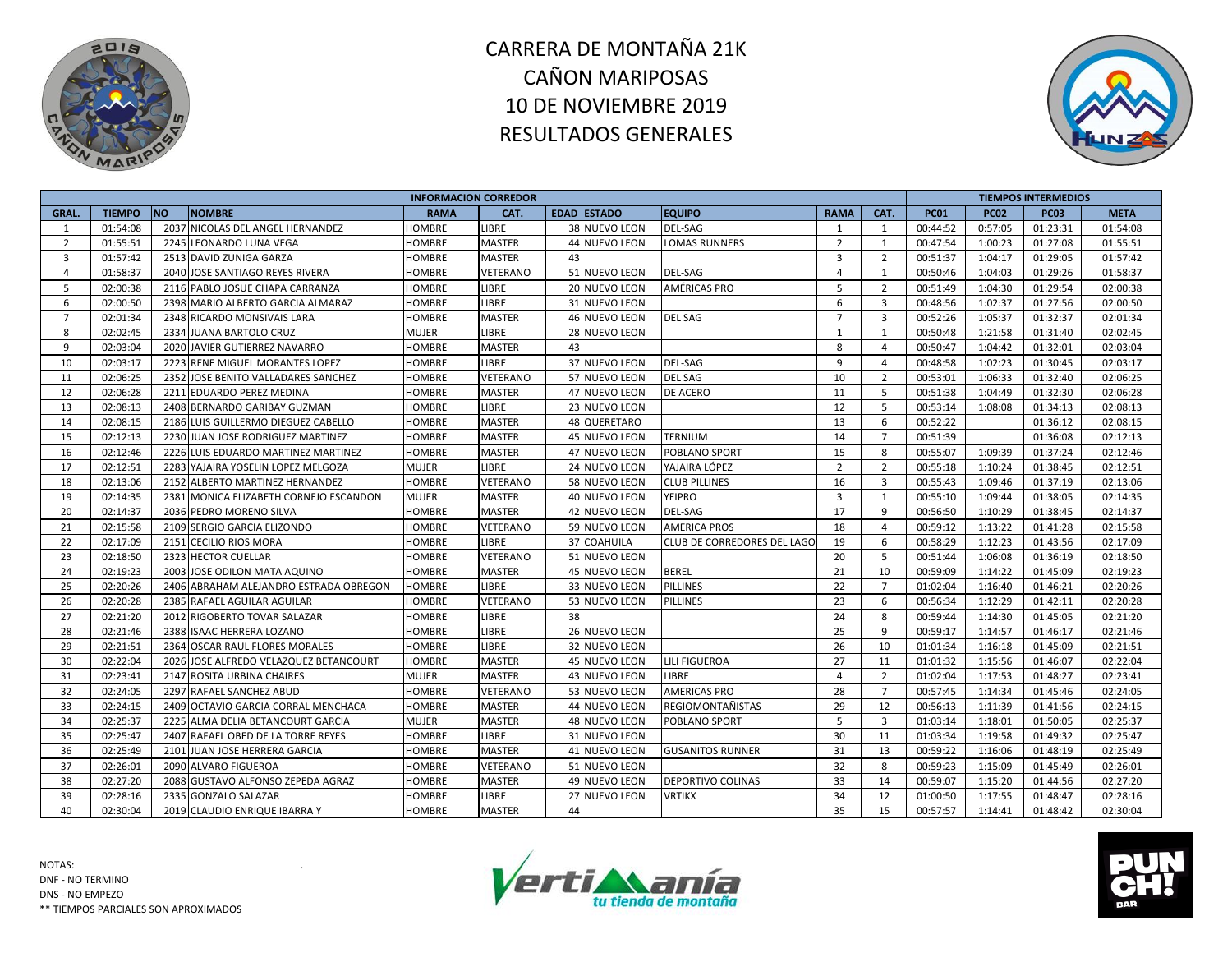



|              |               |                                       |               | <b>INFORMACION CORREDOR</b> |    |                    |                            |                |                |             |             | <b>TIEMPOS INTERMEDIOS</b> |             |
|--------------|---------------|---------------------------------------|---------------|-----------------------------|----|--------------------|----------------------------|----------------|----------------|-------------|-------------|----------------------------|-------------|
| <b>GRAL.</b> | <b>TIEMPO</b> | <b>NO</b><br><b>NOMBRE</b>            | <b>RAMA</b>   | CAT.                        |    | <b>EDAD ESTADO</b> | <b>EQUIPO</b>              | <b>RAMA</b>    | CAT.           | <b>PC01</b> | <b>PC02</b> | <b>PC03</b>                | <b>META</b> |
| 41           | 02:31:30      | 2032 ANA CRISTINA SAUCEDO GAMBOA      | <b>MUJER</b>  | <b>LIBRE</b>                |    | 26 COAHUILA        | <b>MÁS RUNNING</b>         | 6              | $\overline{3}$ | 01:03:13    | 1:19:26     | 01:56:17                   | 02:31:30    |
| 42           | 02:31:48      | 2264 ARTURO MARQUEZ AGUILAR           | <b>HOMBRE</b> | <b>LIBRE</b>                |    | 39 NUEVO LEON      | <b>DUENDES DEL VALLE</b>   | 36             | 13             | 01:02:51    | 1:19:30     | 01:51:39                   | 02:31:48    |
| 43           | 02:32:46      | 2387 JUAN JOSE IBARRA VAZQUEZ         | <b>HOMBRE</b> | <b>MASTER</b>               |    | 48 NUEVO LEON      | POBLANO SPORT RUNNING      | 37             | 16             | 01:07:02    | 1:23:16     | 01:54:22                   | 02:32:46    |
| 44           | 02:33:02      | 2291 MOREYA PEREZ MONTIEL             | <b>MUJER</b>  | LIBRE                       |    | 36 NUEVO LEON      | <b>CORREDORES DEL SUR</b>  | $\overline{7}$ | $\overline{4}$ | 01:03:11    | 1:20:03     | 01:52:32                   | 02:33:02    |
| 45           | 02:33:44      | 2139 IVAN ERNESTO BERROTERAN ARAGON   | <b>HOMBRE</b> | LIBRE                       |    | 35 NUEVO LEON      |                            | 38             | 14             | 01:02:11    | 1:20:21     | 01:52:41                   | 02:33:44    |
| 46           | 02:34:44      | 2054 GARED ALEJANDRO URIBE MARTINEZ   | <b>HOMBRE</b> | VETERANO                    |    | 12 COAHUILA        | CENTINELAS                 | 39             | 9              | 01:01:20    | 1:19:44     | 01:52:18                   | 02:34:44    |
| 47           | 02:34:47      | 2049 EDGAR URIBE VAZQUEZ              | <b>HOMBRE</b> | <b>MASTER</b>               |    | 45 COAHUILA        | <b>CENTINELAS</b>          | 40             | 17             | 01:01:09    | 1:19:25     | 01:52:15                   | 02:34:47    |
| 48           | 02:35:49      | 2014 JUAN CARLOS ORDONEZ OLVERA       | <b>HOMBRE</b> | <b>LIBRE</b>                | 20 |                    |                            | 41             | 15             | 01:00:41    | 1:16:56     | 01:48:21                   | 02:35:49    |
| 49           | 02:36:21      | 2339 UMI WONG                         | <b>MUJER</b>  | LIBRE                       |    | 35 NUEVO LEON      | <b>CHAPPIE</b>             | 8              | 5              | 01:03:49    | 1:39:52     | 01:54:30                   | 02:36:21    |
| 50           | 02:36:24      | 2176 ALEJANDRO MERCADO JACOBO         | <b>HOMBRE</b> | <b>MASTER</b>               |    | 42 NUEVO LEON      | YAJAIRA LOPEZ              | 42             | 18             | 01:10:47    | 1:27:33     | 01:59:11                   | 02:36:24    |
| 51           | 02:37:15      | 2210 HUGO MALDONADO HERRERA           | <b>HOMBRE</b> | LIBRE                       |    | 38 NUEVO LEON      | DE ACERO                   | 43             | 16             | 01:11:25    | 1:29:03     | 01:57:47                   | 02:37:15    |
| 52           | 02:38:02      | 2502 SERGIO DE LA PAZ KELLENBERGER    | <b>HOMBRE</b> | <b>MASTER</b>               |    | 41 NUEVO LEON      | <b>TEAM TRAINER</b>        | 44             | 19             | 01:07:10    | 1:23:49     | 01:55:37                   | 02:38:02    |
| 53           | 02:38:23      | 2007 DIEGO VARGAS MARTINEZ            | HOMBRE        | LIBRE                       | 38 |                    |                            | 45             | 17             | 01:02:05    | 1:17:08     | 01:49:53                   | 02:38:23    |
| 54           | 02:38:42      | 2178 IVHETT CAMARGO JIMENEZ           | <b>MUJER</b>  | LIBRE                       |    | 30 NUEVO LEON      | TREPACERROS                | 9              | 6              |             | 1:23:42     |                            | 02:38:42    |
| 55           | 02:40:06      | 2137 JON FREDRIK STRYKER              | <b>HOMBRE</b> | LIBRE                       |    | 38 NUEVO LEON      | K <sub>2</sub>             | 46             | 18             | 01:04:18    | 1:21:23     | 01:52:51                   | 02:40:06    |
| 56           | 02:41:08      | 2232 SERGIO JOCKEM VALDEZ SANCHEZ     | <b>HOMBRE</b> | LIBRE                       |    | 17 NUEVO LEON      | <b>SPARTANS</b>            | 47             | 19             | 01:05:12    | 1:25:45     | 01:58:52                   | 02:41:08    |
| 57           | 02:41:20      | 2394 CONSTANTINO CEPEDA URBANO        | <b>HOMBRE</b> | VETERANO                    |    | 56 NUEVO LEON      | <b>PUENTE RUNNING TEAM</b> | 48             | 10             | 01:06:51    | 1:24:31     | 01:59:28                   | 02:41:20    |
| 58           | 02:41:47      | 2187 JOSE C HERNANDEZ PUGA            | <b>HOMBRE</b> | VETERANO                    |    | 51 NUEVO LEON      |                            | 49             | 11             | 01:06:58    | 1:25:43     | 02:00:52                   | 02:41:47    |
| 59           | 02:42:19      | 2299 FROYLAN ANTONIO JUAREZ CORONA    | <b>HOMBRE</b> | LIBRE                       |    | 28 TAMAULIPAS      | <b>VDO RUNNERS</b>         | 50             | 20             | 01:05:26    | 1:23:55     | 02:00:03                   | 02:42:19    |
| 60           | 02:42:48      | 2188 PERLA ALEJANDRA VILLELA ORTIZ    | <b>MUJER</b>  | LIBRE                       |    | 36 NUEVO LEON      |                            | 10             | $\overline{7}$ | 01:13:15    | 1:30:48     | 02:03:15                   | 02:42:48    |
| 61           | 02:43:32      | 2233 JOSE ANIBAL CARBAJAL CARBAJAL    | <b>HOMBRE</b> | LIBRE                       |    | 29 TAMAULIPAS      | CANGREJOS WONG             | 51             | 21             | 01:01:59    | 1:20:47     | 02:00:08                   | 02:43:32    |
| 62           | 02:44:27      | 2081 CHRISTOPHER DUNNE GARCIA         | <b>HOMBRE</b> | LIBRE                       |    | 38 NUEVO LEON      |                            | 52             | 22             | 01:05:12    | 1:23:22     | 01:58:08                   | 02:44:27    |
| 63           | 02:44:56      | 2349 BARTOLO ANTONIO DEL ANGEL        | <b>HOMBRE</b> | <b>LIBRE</b>                |    | 27 NUEVO LEON      | <b>DEL SAG</b>             | 53             | 23             | 01:01:30    | 1:19:49     | 01:56:12                   | 02:44:56    |
| 64           | 02:45:50      | 2246 TERESA DE JESUS AVILA SALAZAR    | <b>MUJER</b>  | <b>MASTER</b>               |    | 41 NUEVO LEON      | <b>FORZA</b>               | 11             | $\overline{4}$ | 01:15:54    | 1:32:32     | 02:06:36                   | 02:45:50    |
| 65           | 02:45:59      | 2055 ANALY HINOJOSA LERMA             | <b>MUJER</b>  | LIBRE                       |    | 29 NUEVO LEON      | LIBRE                      | 12             | 8              | 01:07:27    | 1:26:32     | 02:03:40                   | 02:45:59    |
| 66           | 02:46:13      | 2231 MARIANA PEREZ TRISTAN            | <b>MUJER</b>  | LIBRE                       |    | 21 NUEVO LEON      | <b>LILI FIGUEROA</b>       | 13             | 9              | 01:07:22    | 1:25:38     | 02:01:43                   | 02:46:13    |
| 67           | 02:46:45      | 2392 LUCIO CANTU VALLE                | <b>HOMBRE</b> | <b>MASTER</b>               |    | 49 NUEVO LEON      | <b>TRAIL-EROS</b>          | 54             | 20             | 01:09:53    | 1:27:41     | 02:03:08                   | 02:46:45    |
| 68           | 02:46:53      | 2172 EDUARDO HINOJOSA MONTEMAYOR      | <b>HOMBRE</b> | VETERANO                    |    | 50 NUEVO LEON      | <b>IRONDOORS RUNNERS</b>   | 55             | 12             | 01:17:02    |             | 02:07:46                   | 02:46:53    |
| 69           | 02:46:56      | 2295 CLARA SANTOS MARTINEZ            | <b>MUJER</b>  | LIBRE                       |    | 34 NUEVO LEON      | LIBRE                      | 14             | 10             | 01:07:25    | 1:25:48     | 02:01:56                   | 02:46:56    |
| 70           | 02:47:41      | 2369 FELIPE ISLAS                     | HOMBRE        | VETERANO                    |    | 53 NUEVO LEON      | <b>MTY</b>                 | 56             | 13             | 01:12:54    |             | 02:06:36                   | 02:47:41    |
| 71           | 02:47:42      | 2514 JESUS ARTURO GONZALEZ L          | <b>HOMBRE</b> | <b>LIBRE</b>                | 39 |                    |                            | 57             | 24             | 01:08:28    | 1:27:28     | 02:05:04                   | 02:47:42    |
| 72           | 02:47:44      | 2025 ALEJANDRO CASTILLO REYES         | <b>HOMBRE</b> | LIBRE                       |    | 32 NUEVO LEON      | <b>CLUB CIMARRONES</b>     | 58             | 25             | 01:06:18    | 1:24:18     | 02:00:22                   | 02:47:44    |
| 73           | 02:49:22      | 2119 JOSE FERNANDO LINARES VALDEZ     | HOMBRE        | <b>MASTER</b>               |    | 40 NUEVO LEON      | <b>NONE</b>                | 59             | 21             | 01:05:59    | 1:24:58     | 02:00:13                   | 02:49:22    |
| 74           | 02:49:25      | 2342 YOLANDA ISLAS                    | <b>MUJER</b>  | LIBRE                       |    | 21 NUEVO LEON      | <b>MTY</b>                 | 15             | 11             | 01:11:59    | 1:31:16     | 02:08:14                   | 02:49:25    |
| 75           | 02:49:30      | 2008 ERIC EDUARDO TREVINO GARCIA      | <b>HOMBRE</b> | <b>MASTER</b>               | 40 |                    |                            | 60             | 22             | 01:14:46    | 1:32:46     | 02:06:10                   | 02:49:30    |
| 76           | 02:49:54      | 2253 JOSE MARTIN GOMEZ DE LA TRINIDAD | <b>HOMBRE</b> | VETERANO                    |    | 50 NUEVO LEON      | <b>ADRE RAMOS RUNNERS</b>  | 61             | 14             | 01:13:11    |             | 02:11:59                   | 02:49:54    |
| 77           | 02:50:03      | 2252 ANGELICA MARIA TREVINO DOMINGUEZ | <b>MUJER</b>  | VETERANO                    |    | 50 NUEVO LEON      | ANDRÉ RAMOS RUNNERS        | 16             | 1              | 01:13:09    |             | 02:09:31                   | 02:50:03    |
| 78           | 02:50:23      | 2519 PAOLA SUSANA LOPEZ VELEZ         | <b>MUJER</b>  | <b>MASTER</b>               | 40 |                    |                            | 17             | 5              | 01:09:28    | 1:31:57     | 02:09:25                   | 02:50:23    |
| 79           | 02:51:15      | 2216 HUGO ADRIAN ACEVEDO GONZALEZ     | <b>HOMBRE</b> | <b>MASTER</b>               |    | 43 NUEVO LEON      | <b>DE ACERO</b>            | 62             | 23             | 01:08:54    | 1:28:59     | 02:02:59                   | 02:51:15    |
| 80           | 02:51:15      | 2270 JESUS TOVAR TOVAR CANTU          | <b>HOMBRE</b> | <b>MASTER</b>               |    | 48 NUEVO LEON      | <b>GUSANITOS RUNNER</b>    | 63             | 24             | 01:13:13    | 1:31:05     | 02:05:32                   | 02:51:15    |



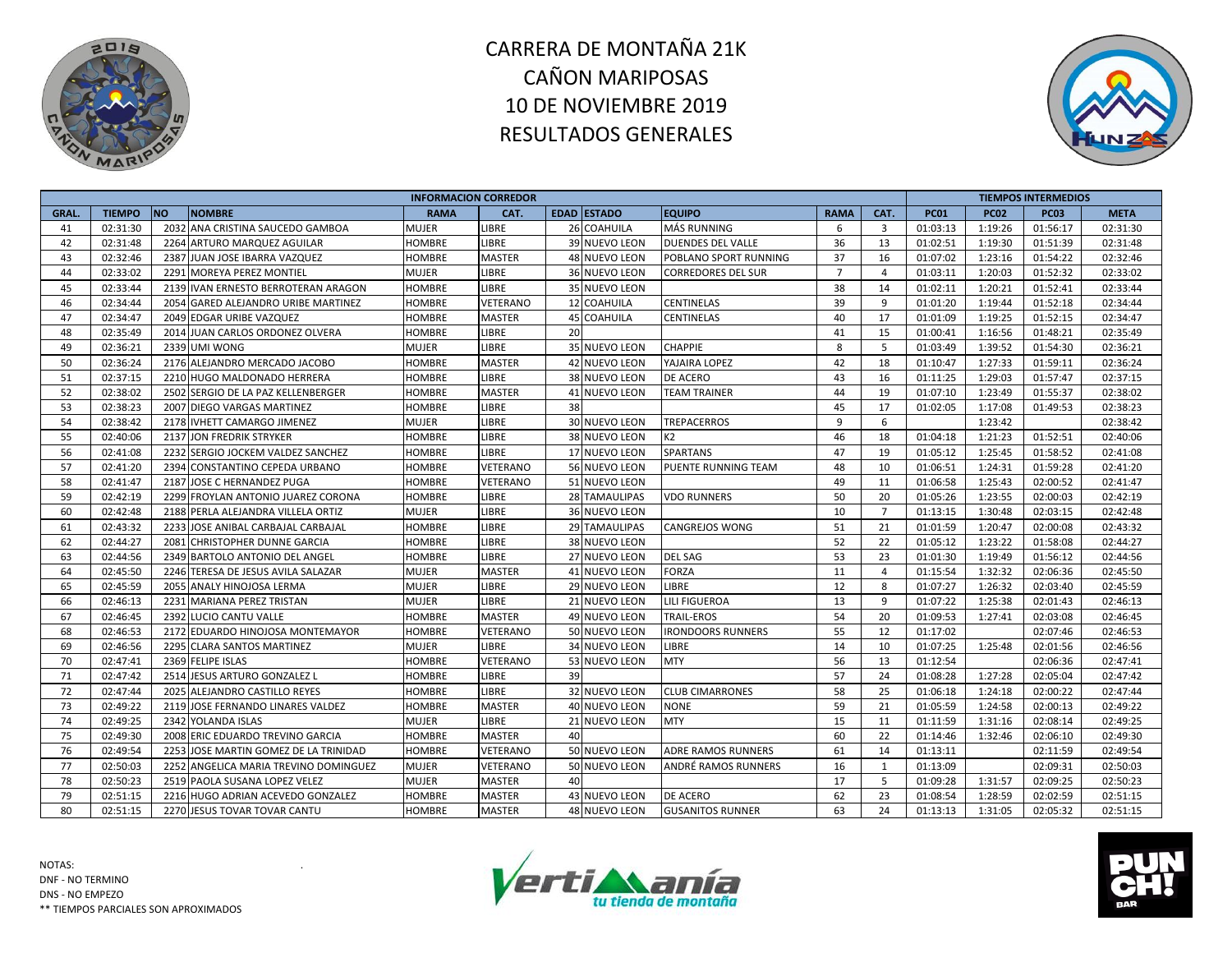



|              | <b>NO</b><br><b>TIEMPO</b><br><b>NOMBRE</b> |                                        | <b>INFORMACION CORREDOR</b> |               |    |                      |                               |             |                |             |             | <b>TIEMPOS INTERMEDIOS</b> |             |
|--------------|---------------------------------------------|----------------------------------------|-----------------------------|---------------|----|----------------------|-------------------------------|-------------|----------------|-------------|-------------|----------------------------|-------------|
| <b>GRAL.</b> |                                             |                                        | <b>RAMA</b>                 | CAT.          |    | <b>EDAD ESTADO</b>   | <b>EQUIPO</b>                 | <b>RAMA</b> | CAT.           | <b>PC01</b> | <b>PC02</b> | <b>PC03</b>                | <b>META</b> |
| 81           | 02:51:41                                    | 2092 RAUL HERRERA                      | <b>HOMBRE</b>               | <b>MASTER</b> |    | 47 NUEVO LEON        |                               | 64          | 25             | 01:17:01    | 1:34:57     | 02:07:26                   | 02:51:41    |
| 82           | 02:53:18                                    | 2070 PAUL ENRIQUE REYES GALLARDO       | <b>HOMBRE</b>               | <b>LIBRE</b>  |    | 39 NUEVO LEON        | <b>LIBRE</b>                  | 65          | 26             | 00:25:05    | 1:05:18     | 01:12:40                   | 02:53:18    |
| 83           | 02:53:18                                    | 2296 JOVANA GUADALUPE RAMIREZ MARQUEZ  | <b>MUJER</b>                | <b>LIBRE</b>  |    | 24 TAMAULIPAS        | <b>BRONCOS MS</b>             | 18          | 12             | 01:10:42    |             | 02:09:11                   | 02:53:18    |
| 84           | 02:53:23                                    | 2355 ANTONIO GONZALEZ RIVERA           | <b>HOMBRE</b>               | <b>MASTER</b> |    | 42 NUEVO LEON        |                               | 66          | 26             | 01:17:20    | 1:36:06     | 02:09:05                   | 02:53:23    |
| 85           | 02:53:26                                    | 2011 LEYDI NAYELLI LOPEZ LOZANO        | <b>MUJER</b>                | LIBRE         | 25 |                      |                               | 19          | 13             | 01:07:35    | 1:25:26     | 02:06:12                   | 02:53:26    |
| 86           | 02:53:29                                    | 2345 ALEJANDRA BRAVO                   | <b>MUJER</b>                | MASTER        |    | 42 NUEVO LEON        |                               | 20          | 6              | 01:16:46    | 1:34:41     | 02:10:54                   | 02:53:29    |
| 87           | 02:53:33                                    | 2010 DALILA PALOMO FLORES              | <b>MUJER</b>                | <b>MASTER</b> | 41 |                      |                               | 21          | $\overline{7}$ | 01:13:53    | 1:34:07     | 02:13:21                   | 02:53:33    |
| 88           | 02:54:13                                    | 2031 JUAN ANGEL MATA ORTIZ             | <b>HOMBRE</b>               | LIBRE         |    | 33 NUEVO LEON        |                               | 67          | 27             | 01:13:42    | 1:35:13     | 02:09:39                   | 02:54:13    |
| 89           | 02:54:15                                    | 2033 LAURETTE SILLER QUINTANILLA       | <b>MUJER</b>                | LIBRE         |    | 24 NUEVO LEON        |                               | 22          | 14             | 01:13:41    | 1:35:04     | 02:09:41                   | 02:54:15    |
| 90           | 02:54:18                                    | 2098 JOSE LUIS CERDA NINO              | <b>HOMBRE</b>               | <b>MASTER</b> |    | 49 COAHUILA          | <b>MONCLOVA RUNNERS</b>       | 68          | 27             | 01:13:08    | 1:32:28     | 02:12:04                   | 02:54:18    |
| 91           | 02:55:04                                    | 2209 JOSE LUIS GONZALEZ PUENTE         | <b>HOMBRE</b>               | VETERANO      |    | 57 NUEVO LEON        | DE ACERO                      | 69          | 15             | 01:11:11    | 1:29:52     | 02:05:53                   | 02:55:04    |
| 92           | 02:55:05                                    | 2096 CITLALI LEYVA RAMIREZ             | <b>MUJER</b>                | <b>MASTER</b> |    | 43 NUEVO LEON        |                               | 23          | 8              | 01:16:42    | 1:35:32     | 02:12:41                   | 02:55:05    |
| 93           | 02:56:31                                    | 2163 ARTURO LOZANO GARCIA              | <b>HOMBRE</b>               | VETERANO      |    | 51 NUEVO LEON        | <b>OBISPADO RUNNER</b>        | 70          | 16             | 01:08:13    | 1:26:48     | 02:05:31                   | 02:56:31    |
| 94           | 02:56:49                                    | 2501 EDUARDO RAMIREZ LOPEZ             | <b>HOMBRE</b>               | VETERANO      |    | 51 NUEVO LEON        | <b>TRAIL-EROS</b>             | 71          | 17             | 01:05:40    | 1:25:34     | 02:02:07                   | 02:56:49    |
| 95           | 02:57:06                                    | 2194 JUAN ROBERTO CAMACHO GONZALEZ     | <b>HOMBRE</b>               | <b>MASTER</b> |    | 40 NUEVO LEON        | <b>IRONDOOR RUNNERS</b>       | 72          | 28             | 01:18:19    | 1:37:44     | 02:12:26                   | 02:57:06    |
| 96           | 02:57:21                                    | 2265 ROBERTO GONZALEZ GARCIA           | <b>HOMBRE</b>               | <b>MASTER</b> |    | 42 NUEVO LEON        |                               | 73          | 29             | 01:14:19    | 1:35:37     | 02:14:19                   | 02:57:21    |
| 97           | 02:57:52                                    | 2236 CARLOS J SANCHEZ                  | <b>HOMBRE</b>               | VETERANO      |    | 55 TAMAULIPAS        | <b>BAJATE GORDO REYNOSA</b>   | 74          | 18             | 01:16:18    | 1:36:17     | 02:13:05                   | 02:57:52    |
| 98           | 02:57:58                                    | 2167 KATIA LEAL SORIANO                | <b>MUJER</b>                | <b>LIBRE</b>  |    | <b>26 NUEVO LEON</b> |                               | 24          | 15             | 01:21:09    | 1:38:35     | 02:13:42                   | 02:57:58    |
| 99           | 02:58:31                                    | 2397 RODOLFO IBARRA MUNOZ              | <b>HOMBRE</b>               | LIBRE         |    | 32 NUEVO LEON        | <b>HUASTECA RUNNERS TEAM</b>  | 75          | 28             | 01:10:26    | 1:29:17     | 02:06:28                   | 02:58:31    |
| 100          | 02:58:50                                    | 2237 CAROLINA BALDERAS VILLARREAL      | <b>MUJER</b>                | LIBRE         |    | 23 NUEVO LEON        |                               | 25          | 16             | 01:16:31    | 1:36:54     | 02:13:29                   | 02:58:50    |
| 101          | 03:02:18                                    | 2213 OMAR ALEJANDRO MACIAS ESPARZA     | <b>HOMBRE</b>               | <b>LIBRE</b>  |    | 39 NUEVO LEON        | <b>DE ACERO</b>               | 76          | 29             | 01:21:40    | 1:40:19     | 02:17:39                   | 03:02:18    |
| 102          | 03:02:36                                    | 2386 MA. TERESA SALAS MARTINEZ         | <b>MUJER</b>                | VETERANO      |    | 57 NUEVO LEON        | <b>PILLINES</b>               | 26          | $\overline{2}$ | 01:19:29    |             | 02:18:13                   | 03:02:36    |
| 103          | 03:03:06                                    | 2159 FATIMA MARIANA SERRANO CHAVEZ     | <b>MUJER</b>                | LIBRE         |    | 30 TAMAULIPAS        | <b>BRAVOS</b>                 | 27          | 17             | 01:17:37    | 1:37:28     | 02:16:39                   | 03:03:06    |
| 104          | 03:03:22                                    | 2280 ANTONIO LLAMAS GARCIA             | <b>HOMBRE</b>               | VETERANO      |    | 66 NUEVO LEON        | <b>LLAMITAS</b>               | 77          | 19             | 01:21:31    | 1:39:29     | 02:14:58                   | 03:03:22    |
| 105          | 03:03:36                                    | 2193 CESAR ALEJANDRO CANO MARTINEZ     | <b>HOMBRE</b>               | <b>MASTER</b> |    | 40 NUEVO LEON        | <b>IRONDOOR RUNNERS</b>       | 78          | 30             | 01:18:21    | 1:38:03     | 02:15:03                   | 03:03:36    |
| 106          | 03:03:58                                    | 2221 GERARDO GABRIEL URDIALES GONZALEZ | <b>HOMBRE</b>               | <b>MASTER</b> |    | 47 NUEVO LEON        | <b>REGIOMONTAÑISTAS</b>       | 79          | 31             | 01:17:04    | 1:39:16     | 02:15:21                   | 03:03:58    |
| 107          | 03:04:39                                    | 2234 JOSEFINA POINSOT GARZA            | <b>MUJER</b>                | VETERANO      |    | 50 NUEVO LEON        | <b>CASINO DEL VALLE</b>       | 28          | $\overline{3}$ | 01:18:15    |             | 02:16:15                   | 03:04:39    |
| 108          | 03:05:00                                    | 2312 EDUARDO ROGELIO GARCIA SALAS      | <b>HOMBRE</b>               | LIBRE         |    | 30 NUEVO LEON        | <b>JARRUN</b>                 | 80          | 30             | 01:10:41    | 1:31:52     | 02:10:42                   | 03:05:00    |
| 109          | 03:05:21                                    | 2293 JANETH TREJO                      | <b>MUJER</b>                | LIBRE         |    | 35 TAMAULIPAS        | <b>FAMILY RUNNERS REYNOSA</b> | 29          | 18             | 01:16:10    | 1:39:10     | 02:20:21                   | 03:05:21    |
| 110          | 03:05:44                                    | 2289 CLAUDIA NALLELY HINOJOSA GARCIA   | <b>MUJER</b>                | LIBRE         |    | <b>29 NUEVO LEON</b> |                               | 30          | 19             | 01:32:40    | 1:53:28     | 02:28:19                   | 03:05:44    |
| 111          | 03:05:56                                    | 2301 IVAN ALEJANDRO ALVARADO PENA      | <b>HOMBRE</b>               | <b>LIBRE</b>  |    | <b>30 NUEVO LEON</b> | <b>ELITE RUNNING CLUB</b>     | 81          | 31             | 01:19:46    | 1:38:49     | 02:16:34                   | 03:05:56    |
| 112          | 03:06:12                                    | 2048 KARLA LIZETTE GARCIA MÈNDEZ       | <b>MUJER</b>                | <b>MASTER</b> |    | 40 NUEVO LEON        | <b>RIO LA SILLA</b>           | 31          | 9              | 01:21:23    | 1:42:31     | 02:21:44                   | 03:06:12    |
| 113          | 03:06:31                                    | 2353 ALMA ROSA SIERRA                  | <b>MUJER</b>                | VETERANO      |    | 51 TAMAULIPAS        | <b>PANTERA RUNNERS</b>        | 32          | $\overline{4}$ | 01:21:38    | 1:42:43     | 02:23:35                   | 03:06:31    |
| 114          | 03:06:33                                    | 2399 ANA LAURA CHONG MERCADO           | <b>MUJER</b>                | <b>MASTER</b> |    | <b>40 TAMAULIPAS</b> |                               | 33          | 10             | 01:19:14    |             | 02:21:10                   | 03:06:33    |
| 115          | 03:08:20                                    | 2150 JULIO IVAN HERNANDEZ              | <b>HOMBRE</b>               | <b>LIBRE</b>  |    | <b>36 TAMAULIPAS</b> | <b>FAMILY RUNNERS REYNOSA</b> | 82          | 32             | 01:16:41    | 1:39:20     | 02:20:22                   | 03:08:20    |
| 116          | 03:08:26                                    | 2184 ERIKA BROSIG RODRIGUEZ            | <b>MUJER</b>                | LIBRE         |    | 38 NUEVO LEON        | <b>NO</b>                     | 34          | 20             | 01:22:19    | 1:41:51     | 02:20:57                   | 03:08:26    |
| 117          | 03:08:26                                    | 2185 OSCAR ALBERTO GARCIA RODRIGUEZ    | <b>HOMBRE</b>               | LIBRE         |    | 36 NUEVO LEON        | <b>NO</b>                     | 83          | 33             | 01:22:17    | 1:41:57     | 02:20:59                   | 03:08:26    |
| 118          | 03:08:31                                    | 2018 MARIBEL MARCOS OTSCANO            | <b>MUJER</b>                | MASTER        | 47 |                      |                               | 35          | 11             | 01:21:09    | 1:42:33     | 02:20:36                   | 03:08:31    |
| 119          | 03:08:55                                    | 2292 SAMANTHA CAZARES                  | <b>MUJER</b>                | LIBRE         |    | 31 NUEVO LEON        |                               | 36          | 21             | 01:21:47    |             | 02:22:39                   | 03:08:55    |
| 120          | 03:09:15                                    | 2365 DIANA MARCELA SILVA               | <b>MUJER</b>                | <b>LIBRE</b>  |    | 34 NUEVO LEON        | <b>GUEPARDOS</b>              | 37          | 22             | 01:21:13    |             | 02:23:30                   | 03:09:15    |



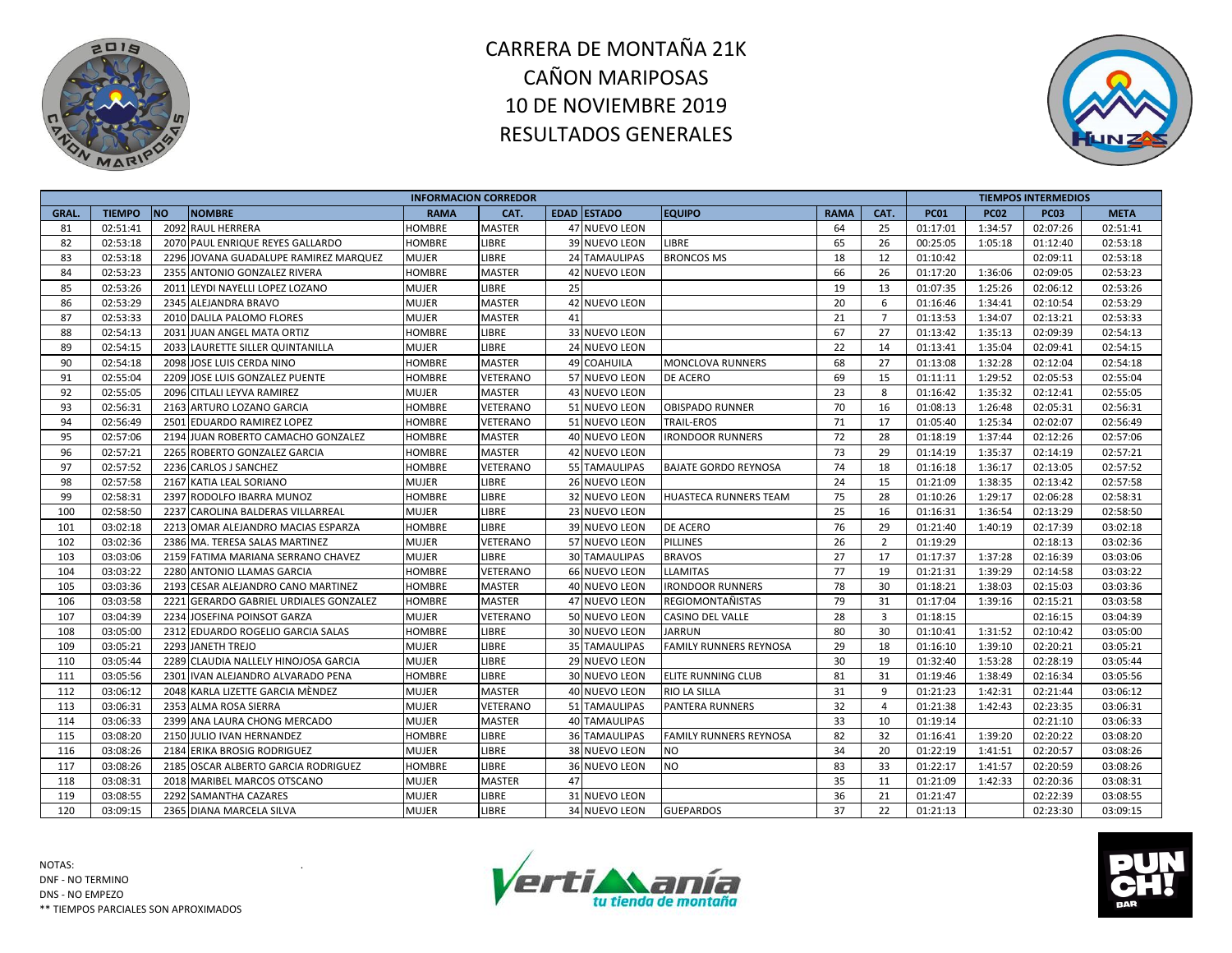



|             |               |            |                                        |               | <b>INFORMACION CORREDOR</b> |    |                      |                              |             |      |             |             | <b>TIEMPOS INTERMEDIOS</b> |             |
|-------------|---------------|------------|----------------------------------------|---------------|-----------------------------|----|----------------------|------------------------------|-------------|------|-------------|-------------|----------------------------|-------------|
| <b>GRAL</b> | <b>TIEMPO</b> | <b>INO</b> | <b>NOMBRE</b>                          | <b>RAMA</b>   | CAT.                        |    | <b>EDAD ESTADO</b>   | <b>EQUIPO</b>                | <b>RAMA</b> | CAT. | <b>PC01</b> | <b>PC02</b> | <b>PC03</b>                | <b>META</b> |
| 121         | 03:10:01      |            | 2114 ARTURO ARECHAVALETA               | <b>HOMBRE</b> | <b>VETERANO</b>             |    | 52 NUEVO LEON        | <b>CASINO DEL VALLE</b>      | 84          | 20   | 01:13:35    | 1:33:54     | 02:16:11                   | 03:10:01    |
| 122         | 03:10:19      |            | 2196 JUAN LUIS ALFIERO CABALLERO       | <b>HOMBRE</b> | <b>MASTER</b>               |    | 48 NUEVO LEON        | <b>CASINO DEL VALLE</b>      | 85          | 32   | 01:16:08    | 1:39:34     | 02:18:24                   | 03:10:19    |
| 123         | 03:10:33      |            | 2115 GLORIA MAYELA VILLARREAL          | <b>MUJER</b>  | <b>MASTER</b>               |    | 46 NUEVO LEON        | CASINO DEL VALLE             | 38          | 12   | 01:18:13    |             | 02:20:32                   | 03:10:33    |
| 124         | 03:10:36      |            | 2404 BLANCA JANNETH GARCIA SAUCEDO     | <b>MUJER</b>  | LIBRE                       |    | 33 NUEVO LEON        | HUASTECA RUNNER TEAM         | 39          | 23   | 01:22:36    | 1:43:55     | 02:23:40                   | 03:10:36    |
| 125         | 03:10:57      |            | 2368 ANDRES MONTELONGO GARCIA          | HOMBRE        | LIBRE                       |    | 28 QUERETARO         |                              | 86          | 34   | 01:21:19    | 1:43:48     | 02:21:07                   | 03:10:57    |
| 126         | 03:11:15      |            | 2143 JOHANA IVETTE VASQUEZ CUELLAR     | MUJER         | LIBRE                       |    | 29 TAMAULIPAS        | <b>FAMILY RUNNERS</b>        | 40          | 24   | 01:19:21    | 1:42:50     | 02:23:43                   | 03:11:15    |
| 127         | 03:11:35      |            | 2317 OSCAR AGUILAR APARICIO            | HOMBRE        | LIBRE                       |    | 31 TAMAULIPAS        | <b>LOBOS RUNNERS</b>         | 87          | 35   | 01:07:05    | 1:27:14     | 02:13:23                   | 03:11:35    |
| 128         | 03:11:53      |            | 2507 SUSANA ISELA ALFEREZ MONTOYA      | <b>MUJER</b>  | LIBRE                       |    | 20 COAHUILA          | <b>CENTINELAS</b>            | 41          | 25   | 01:21:57    | 1:42:15     | 02:23:02                   | 03:11:53    |
| 129         | 03:12:07      |            | 2219 ERIK ROEL TAMEZ PEREZ             | <b>HOMBRE</b> | LIBRE                       |    | 39 NUEVO LEON        | RIBERAS RUNNERS SABINAS HID. | 88          | 36   | 01:20:31    |             | 02:21:24                   | 03:12:07    |
| 130         | 03:12:08      |            | 2217 YESICA YAZMIN MORA DEL TORO       | <b>MUJER</b>  | LIBRE                       |    | 36 NUEVO LEON        | RIBERAS RUNNERS SABINAS HIDA | 42          | 26   | 01:20:31    | 1:41:36     | 02:21:19                   | 03:12:08    |
| 131         | 03:12:26      |            | 2100 ANA FERNANDA GARZA KNIGHT         | MUJER         | LIBRE                       |    | 31 NUEVO LEON        | <b>GUSANITOS RUNNER</b>      | 43          | 27   | 01:31:48    | 1:50:25     | 02:27:30                   | 03:12:26    |
| 132         | 03:12:26      |            | 2203 RICARDO ACEVES MEZA               | <b>HOMBRE</b> | <b>MASTER</b>               |    | 44 NUEVO LEON        | LA SILLA                     | 89          | 33   | 01:19:46    |             | 02:19:34                   | 03:12:26    |
| 133         | 03:12:29      |            | 2341 DIANA LETICIA NAPOLES ALVARADO    | <b>MUJER</b>  | LIBRE                       |    | 28 COAHUILA          | <b>CENTINELAS</b>            | 44          | 28   | 01:26:47    | 1:47:58     | 02:26:25                   | 03:12:29    |
| 134         | 03:12:34      |            | 2153 DARIELA AGUILAR SANCHEZ           | <b>MUJER</b>  | LIBRE                       | 39 | <b>COAHUILA</b>      |                              | 45          | 29   | 01:19:33    | 1:41:30     | 02:22:32                   | 03:12:34    |
| 135         | 03:12:50      |            | 2015 JORGE ALBERTO GARZA CAVAZOS       | <b>HOMBRE</b> | <b>VETERANO</b>             | 53 |                      |                              | 90          | 21   | 01:20:57    | 1:42:47     | 02:20:11                   | 03:12:50    |
| 136         | 03:12:51      |            | 2505 ANA KAREN SEGURA RIVERA           | MUJER         | LIBRE                       |    | 27 NUEVO LEON        | TRU-RI SPORTS                | 46          | 30   | 01:23:22    | 1:46:37     | 02:26:20                   | 03:12:51    |
| 137         | 03:13:34      |            | 2052 HUGO CESAR RUIZ DIAZ              | <b>HOMBRE</b> | LIBRE                       |    | 33 NUEVO LEON        | <b>GUSANITO</b>              | 91          | 37   | 01:31:50    |             | 02:27:43                   | 03:13:34    |
| 138         | 03:13:44      |            | 2250 ROBERTO JORGE GONZALEZ SALDANA    | HOMBRE        | <b>MASTER</b>               |    | 42 NUEVO LEON        | <b>INSANE ELITE TEAM</b>     | 92          | 34   | 01:14:38    | 1:35:49     | 02:16:27                   | 03:13:44    |
| 139         | 03:14:09      |            | 2357 RAYMUNO OCANA                     | <b>HOMBRE</b> | <b>MASTER</b>               |    | 41 NUEVO LEON        | <b>LYCANS</b>                | 93          | 35   | 01:21:37    |             | 02:24:19                   | 03:14:09    |
| 140         | 03:14:09      |            | 2396 MARICRUZ ALEJANDRA ARMIJO VAZQUEZ | <b>MUJER</b>  | LIBRE                       |    | 24 NUEVO LEON        | <b>JARRUNS</b>               | 47          | 31   | 01:21:04    | 1:41:46     | 02:22:15                   | 03:14:09    |
| 141         | 03:14:30      |            | 2089 ENRIQUE PEREZ                     | HOMBRE        | <b>MASTER</b>               |    | 46 NUEVO LEON        |                              | 94          | 36   | 01:21:26    | 1:44:41     | 02:24:59                   | 03:14:30    |
| 142         | 03:14:44      |            | 2082 YOLANDA OCHOA RODRIGUEZ           | <b>MUJER</b>  | <b>MASTER</b>               |    | 46 NUEVO LEON        | <b>NOMADAS</b>               | 48          | 13   | 01:32:05    | 1:53:10     | 02:30:32                   | 03:14:44    |
| 143         | 03:15:02      |            | 2316 ROSY GARCIA                       | <b>MUJER</b>  | <b>MASTER</b>               |    | 43 NUEVO LEON        |                              | 49          | 14   | 01:22:23    | 1:43:17     | 02:26:39                   | 03:15:02    |
| 144         | 03:15:28      | 2039       | <b>MONICA MARTINEZ AGUILAR</b>         | MUJER         | LIBRE                       |    | 34 NUEVO LEON        | DEL-SAG                      | 50          | 32   | 01:21:24    | 1:39:48     | 02:23:10                   | 03:15:28    |
| 145         | 03:15:52      |            | 2133 LUISA MARIA FLORES MARTINEZ       | Mujer         | LIBRE                       |    | 38 NUEVO LEON        | <b>CLAUDIA SALES TEAM</b>    | 51          | 33   | 01:24:10    | 1:46:00     | 02:25:41                   | 03:15:52    |
| 146         | 03:15:53      |            | 2258 ELENA INTERIAL QUIROZ             | <b>MUJER</b>  | <b>VETERANO</b>             |    | 53 COAHUILA          | <b>GATO ARAIZA</b>           | 52          | 5    | 01:26:14    |             | 02:27:59                   | 03:15:53    |
| 147         | 03:16:20      |            | 2344 MIGUEL ANGEL LUNA                 | HOMBRE        | <b>VETERANO</b>             |    | 57 NUEVO LEON        |                              | 95          | 22   | 01:20:06    |             | 02:21:55                   | 03:16:20    |
| 148         | 03:16:36      |            | 2155 ALEJANDRA CABRERA CRUZ            | <b>MUJER</b>  | LIBRE                       |    | <b>32 TAMAULIPAS</b> | <b>WOLVES JAN</b>            | 53          | 34   | 01:24:06    | 1:46:13     | 02:27:46                   | 03:16:36    |
| 149         | 03:16:39      |            | 2402 RAUL GUERRA SILLER                | HOMBRE        | <b>MASTER</b>               |    | 46 NUEVO LEON        | REGIOMONTAÑISTAS             | 96          | 37   | 01:17:02    | 1:38:54     | 02:19:19                   | 03:16:39    |
| 150         | 03:16:41      |            | 2017 MOISES FERRERA                    | HOMBRE        | VETERANO                    | 55 |                      |                              | 97          | 23   | 01:15:57    | 1:38:45     | 02:15:37                   | 03:16:41    |
| 151         | 03:17:37      |            | 2177 EDUARDO CANTU TREVINO             | <b>HOMBRE</b> | LIBRE                       |    | 35 NUEVO LEON        | LOS PROFESIONALES            | 98          | 38   | 01:19:09    | 1:40:59     | 02:19:19                   | 03:17:37    |
| 152         | 03:17:38      |            | 2080 JAVIER MENDOZA MOLINA             | <b>HOMBRE</b> | LIBRE                       |    | 34 NUEVO LEON        | <b>SNR CREW</b>              | 99          | 39   | 01:21:23    | 1:45:50     | 02:27:02                   | 03:17:38    |
| 153         | 03:17:50      | 2274       | <b>IRIS DUIJNDAM</b>                   | <b>MUJER</b>  | LIBRE                       |    | 29 NUEVO LEON        |                              | 54          | 35   | 01:24:35    | 1:46:30     | 02:27:57                   | 03:17:50    |
| 154         | 03:17:53      |            | 2384 GRACIELA GONZALEZ LEAL            | <b>MUJER</b>  | <b>MASTER</b>               |    | 47 NUEVO LEON        | <b>PILLINES</b>              | 55          | 15   | 01:24:12    | 1:46:08     | 02:27:48                   | 03:17:53    |
| 155         | 03:18:31      |            | 2500 HUMBERTO JAVIER RAMIREZ ALMARAZ   | HOMBRE        | LIBRE                       |    | 33 NUEVO LEON        | MSC                          | 100         | 40   | 01:19:16    | 1:40:33     | 02:21:14                   | 03:18:31    |
| 156         | 03:19:11      |            | 2095 MARIA CRISTINA TREVINO RODRIGUEZ  | <b>MUJER</b>  | LIBRE                       |    | 31 NUEVO LEON        | <b>SNR CREW</b>              | 56          | 36   | 01:33:49    | 1:54:41     | 02:29:05                   | 03:19:11    |
| 157         | 03:20:14      |            | 2157 JORGE RODRIGUEZ                   | <b>HOMBRE</b> | <b>MASTER</b>               |    | 40 NUEVO LEON        | <b>SNOOPY TEAM</b>           | 101         | 38   | 01:29:18    | 1:50:21     | 02:28:29                   | 03:20:14    |
| 158         | 03:20:18      | 2069       | JESUS ALBERTO SANDOVAL ORTIZ           | <b>HOMBRE</b> | <b>MASTER</b>               |    | 41 NUEVO LEON        | LIBRE                        | 102         | 39   | 01:26:04    | 1:47:18     | 02:27:57                   | 03:20:18    |
| 159         | 03:20:54      | 2346       | CYNTHIA DAVILA ROJAS                   | <b>MUJER</b>  | LIBRE                       |    | 24 NUEVO LEON        |                              | 57          | 37   | 01:19:35    | 1:41:09     | 02:23:32                   | 03:20:54    |
| 160         | 03:20:56      |            | 2340 SAN JUANITA ELIZABETH DE LEON     | <b>MUJER</b>  | <b>MASTER</b>               |    | 49 TAMAULIPAS        | <b>GUERRERAS VH</b>          | 58          | 16   | 01:23:23    | 1:45:44     | 02:29:46                   | 03:20:56    |



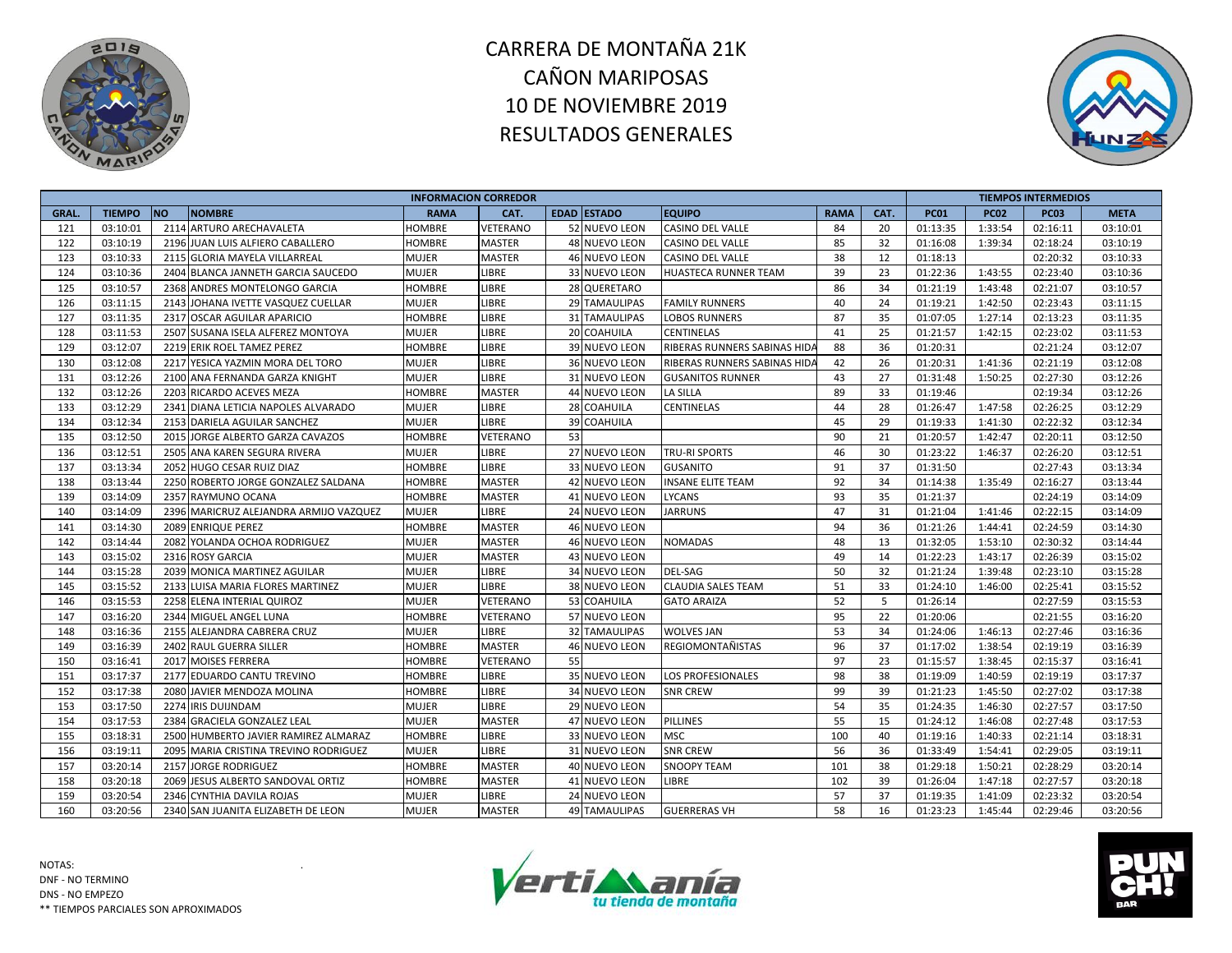



|             |               |           |                                           | <b>INFORMACION CORREDOR</b> |                 |    |                      |                           |             |                |             |             | <b>TIEMPOS INTERMEDIOS</b> |             |
|-------------|---------------|-----------|-------------------------------------------|-----------------------------|-----------------|----|----------------------|---------------------------|-------------|----------------|-------------|-------------|----------------------------|-------------|
| <b>GRAL</b> | <b>TIEMPO</b> | <b>NO</b> | <b>NOMBRE</b>                             | <b>RAMA</b>                 | CAT.            |    | <b>EDAD ESTADO</b>   | <b>EQUIPO</b>             | <b>RAMA</b> | CAT.           | <b>PC01</b> | <b>PC02</b> | <b>PC03</b>                | <b>META</b> |
| 161         | 03:21:06      |           | 2024 ULISES GARCIA LOPEZ                  | <b>HOMBRE</b>               | LIBRE           |    | <b>16 TAMAULIPAS</b> | <b>GACELAS RUNNERS</b>    | 103         | 41             | 01:22:56    | 1:45:40     | 02:28:01                   | 03:21:06    |
| 162         | 03:21:37      |           | 2142 JESSIKA DOLORES ORTIZ DOMINGUEZ      | <b>MUJER</b>                | <b>LIBRE</b>    |    | 32 NUEVO LEON        | <b>REGIO RUNNERS</b>      | 59          | 38             | 01:29:28    | 1:50:44     | 02:31:04                   | 03:21:37    |
| 163         | 03:21:54      |           | 2208 PAULINA ANDREA VEGA URDIALES         | <b>MUJER</b>                | LIBRE           |    | 21 NUEVO LEON        | DE ACERO                  | 60          | 39             | 01:24:48    | 1:47:00     | 02:31:46                   | 03:21:54    |
| 164         | 03:22:46      |           | 2285 JOSE ANDRES ALVARADO PENA            | <b>HOMBRE</b>               | LIBRE           |    | 31 TAMAULIPAS        |                           | 104         | 42             | 01:19:58    | 1:40:38     | 02:26:38                   | 03:22:46    |
| 165         | 03:23:59      |           | 2165 YAZMIN ESMERALDA SIERRA GRIMALDO     | <b>MUJER</b>                | LIBRE           |    | 28 NUEVO LEON        | <b>BCM</b>                | 61          | 40             | 01:26:01    | 1:48:18     | 02:33:35                   | 03:23:59    |
| 166         | 03:24:18      |           | 2278 PEDRO CESAR CUEVAS SALDANA           | <b>HOMBRE</b>               | VETERANO        |    | 61 NUEVO LEON        |                           | 105         | 24             | 01:21:56    | 1:44:20     | 02:25:30                   | 03:24:18    |
| 167         | 03:25:32      |           | 2038 SILVIA ALICIA PECERO HERNANDEZ       | <b>MUJER</b>                | LIBRE           |    | 39 NUEVO LEON        | DEL-SAG                   | 62          | 41             | 01:28:56    |             | 02:34:27                   | 03:25:32    |
| 168         | 03:25:35      |           | 2360 ABIGAL ALEMAN ROJAS                  | <b>MUJER</b>                | LIBRE           |    | 39 NUEVO LEON        | <b>LYCANS</b>             | 63          | 42             | 01:26:28    | 1:48:55     | 02:32:12                   | 03:25:35    |
| 169         | 03:25:35      |           | 2403 JORGE GOMEZ                          | <b>HOMBRE</b>               | <b>MASTER</b>   |    | 46 NUEVO LEON        | LIBRE                     | 106         | 40             | 01:29:35    | 1:52:21     | 02:32:25                   | 03:25:35    |
| 170         | 03:26:13      |           | 2338 DOMINGA LUCAS GOVEA                  | <b>MUJER</b>                | LIBRE           |    | <b>35 TAMAULIPAS</b> | <b>REPTILIANOS</b>        | 64          | 43             | 01:27:42    | 1:50:40     | 02:34:35                   | 03:26:13    |
| 171         | 03:26:38      |           | 2079 SAMMY ANNET GONZALEZ TIJERINA        | <b>MUJER</b>                | <b>LIBRE</b>    |    | 33 NUEVO LEON        | <b>SNR CREW</b>           | 65          | 44             | 01:28:36    |             | 02:34:28                   | 03:26:38    |
| 172         | 03:26:51      |           | 2006 MONTSERRAT ZUNIGA VAZQUEZ            | <b>MUJER</b>                | <b>LIBRE</b>    | 18 |                      |                           | 66          | 45             | 01:25:46    |             | 02:30:55                   | 03:26:51    |
| 173         | 03:27:19      |           | 2160 KARINA CISNEROS                      | <b>MUJER</b>                | <b>MASTER</b>   |    | 41 TAMAULIPAS        | <b>BRAVOS</b>             | 67          | 17             | 01:25:05    | 1:47:27     | 02:33:49                   | 03:27:19    |
| 174         | 03:28:22      |           | 2263 MONICA GABRIELA PEREZ WEIGON         | <b>MUJER</b>                | VETERANO        |    | 51 NUEVO LEON        | <b>TEAM TREINER</b>       | 68          | 6              | 01:27:34    | 1:50:00     | 02:31:24                   | 03:28:22    |
| 175         | 03:28:30      |           | 2228 CECILIA YAMILET DE LEON SENA         | <b>MUJER</b>                | <b>MASTER</b>   |    | 44 NUEVO LEON        | N/A                       | 69          | 18             | 01:38:19    | 1:59:25     | 02:39:44                   | 03:28:30    |
| 176         | 03:28:36      |           | 2518 ARACELY CARRANZA                     | <b>MUJER</b>                | <b>MASTER</b>   | 43 |                      |                           | 70          | 19             | 01:11:54    |             | 02:28:03                   | 03:28:36    |
| 177         | 03:28:37      |           | 2515 MARIA RIOS                           | <b>MUJER</b>                | <b>MASTER</b>   | 46 |                      |                           | 71          | 20             | 01:11:57    | 1:39:06     | 02:28:25                   | 03:28:37    |
| 178         | 03:28:39      |           | 2315 DANIEL RODRIGUEZ VALDEZ              | <b>HOMBRE</b>               | <b>MASTER</b>   |    | 46 NUEVO LEON        | <b>GUSANISTOS RUNNERS</b> | 107         | 41             | 01:32:13    | 1:52:16     | 02:35:19                   | 03:28:39    |
| 179         | 03:28:43      |           | 2401 GILBERTO LEAL FLORES                 | <b>HOMBRE</b>               | VETERANO        |    | 52 NUEVO LEON        | <b>MITRAS EXPLORER</b>    | 108         | 25             | 01:22:35    | 1:46:20     | 02:25:37                   | 03:28:43    |
| 180         | 03:29:53      |           | 2149 LUCERO ELIZABETH PRADO GUARDIOLA     | <b>MUJER</b>                | <b>MASTER</b>   |    | 40 NUEVO LEON        |                           | 72          | 21             | 01:16:54    |             | 02:25:45                   | 03:29:53    |
| 181         | 03:30:40      |           | 2145 MANUEL ALEJANDRO VILLARREAL GONZALEZ | <b>HOMBRE</b>               | LIBRE           |    | 34 NUEVO LEON        | <b>WHIRLPOOL</b>          | 109         | 43             | 01:14:24    | 1:34:36     | 02:13:31                   | 03:30:40    |
| 182         | 03:31:02      |           | 2372 MARIA DE JESUS VEGA ZUNIGA           | <b>MUJER</b>                | <b>MASTER</b>   |    | <b>49 TAMAULIPAS</b> | CANGEJOS WONG             | 73          | 22             | 01:30:08    | 1:53:04     | 02:37:37                   | 03:31:02    |
| 183         | 03:31:12      |           | 2085 FERNANDO GARZA GARZA                 | <b>HOMBRE</b>               | VETERANO        |    | 52 NUEVO LEON        | PENOX                     | 110         | 26             | 01:25:43    | 1:46:25     | 02:32:16                   | 03:31:12    |
| 184         | 03:31:15      |           | 2308 JAZMIN ORTIZ MARISCAL                | <b>MUJER</b>                | LIBRE           |    | <b>30 TAMAULIPAS</b> | <b>CLUB ADIENT</b>        | 74          | 46             | 01:34:22    | 1:56:17     | 02:37:56                   | 03:31:15    |
| 185         | 03:31:23      |           | 2290 SANDRA LUCERO COSS FUENTES           | <b>MUJER</b>                | LIBRE           |    | 29 NUEVO LEON        |                           | 75          | 47             | 01:32:40    | 1:54:20     | 02:38:19                   | 03:31:23    |
| 186         | 03:31:46      |           | 2180 KAREN DENISSE CORONADO HERNANDEZ     | <b>MUJER</b>                | <b>LIBRE</b>    |    | 28 NUEVO LEON        | NA                        | 76          | 48             | 01:21:15    | 1:47:13     | 02:33:19                   | 03:31:46    |
| 187         | 03:31:49      |           | 2058 HOMERO ALBERTO VILLARREAL PEREZ      | <b>HOMBRE</b>               | <b>VETERANO</b> |    | 51 NUEVO LEON        | <b>GUSANITO RUNNERS</b>   | 111         | 27             | 01:32:03    | 1:59:33     | 02:39:17                   | 03:31:49    |
| 188         | 03:31:49      |           | 2060 PATRICIA GARZA KNIGHT                | <b>MUJER</b>                | VETERANO        |    | 51 NUEVO LEON        | <b>GUSANITO RUNNERS</b>   | 77          | $\overline{7}$ | 01:32:03    | 1:59:29     | 02:40:42                   | 03:31:49    |
| 189         | 03:31:49      |           | 2067 ALFREDO DE JESUS ZUNIGA FLORES       | <b>HOMBRE</b>               | <b>VETERANO</b> |    | 57 NUEVO LEON        | GUSANITO RUNNERS          | 112         | 28             | 01:32:33    | 1:59:58     | 02:40:52                   | 03:31:49    |
| 190         | 03:31:52      |           | 2390 SANDRA RUIZ CASTILLO                 | <b>MUJER</b>                | <b>MASTER</b>   |    | 44 NUEVO LEON        |                           | 78          | 23             | 01:24:52    | 1:47:37     | 02:34:50                   | 03:31:52    |
| 191         | 03:32:08      |           | 2288 JUAN MANUEL MALDONADO LARA           | <b>HOMBRE</b>               | LIBRE           |    | 18 COAHUILA          | <b>CENTINELAS</b>         | 113         | 44             | 01:27:32    | 1:48:38     | 02:31:25                   | 03:32:08    |
| 192         | 03:32:21      |           | 2106 LUPE CORTINAS                        | <b>HOMBRE</b>               | <b>VETERANO</b> |    | 61 NUEVO LEON        |                           | 114         | 29             | 01:30:07    | 1:53:59     | 02:39:14                   | 03:32:21    |
| 193         | 03:32:24      |           | 2107 MAGDA MOTA                           | <b>MUJER</b>                | <b>MASTER</b>   | 44 | <b>NUEVO LEON</b>    |                           | 79          | 24             | 01:30:10    | 1:54:07     | 02:39:15                   | 03:32:24    |
| 194         | 03:32:25      |           | 2332 RUBI RODRIGUEZ RAMIREZ               | <b>MUJER</b>                | <b>MASTER</b>   |    | 41 TAMAULIPAS        | <b>FSP RUNNER"S</b>       | 80          | 25             | 01:29:09    | 1:51:40     | 02:38:10                   | 03:32:25    |
| 195         | 03:32:27      |           | 2103 MARIA ISABEL SANCHEZ SANTABALBINA    | <b>MUJER</b>                | LIBRE           |    | 39 NUEVO LEON        | <b>TEAM TRAINER</b>       | 81          | 49             | 01:25:28    |             | 02:31:49                   | 03:32:27    |
| 196         | 03:32:27      |           | 2240 GISELA BERENICE MALACARA GARCIA      | <b>MUJER</b>                | <b>LIBRE</b>    |    | <b>26 NUEVO LEON</b> | JARRUN                    | 82          | 50             | 01:32:38    | 1:55:28     | 02:36:03                   | 03:32:27    |
| 197         | 03:32:31      |           | 2269 ROBERTO GARZA                        | <b>HOMBRE</b>               | <b>MASTER</b>   |    | 46 NUEVO LEON        | N/A                       | 115         | 42             | 01:25:02    | 1:47:06     | 02:32:17                   | 03:32:31    |
| 198         | 03:32:41      |           | 2074 DORA ALICIA CALIXTO RIVERA           | <b>MUJER</b>                | <b>MASTER</b>   |    | <b>45 TAMAULIPAS</b> | LIBRE                     | 83          | 26             | 01:34:32    | 1:56:10     | 02:41:01                   | 03:32:41    |
| 199         | 03:32:43      |           | 2062 RAMIRO QUINONES RAMOS                | <b>HOMBRE</b>               | <b>MASTER</b>   |    | 46 NUEVO LEON        | LIBRE                     | 116         | 43             | 01:21:24    | 1:42:37     | 02:30:43                   | 03:32:43    |
| 200         | 03:33:06      |           | 2389 MONICA SANCHEZ JIMENEZ               | <b>MUJER</b>                | <b>LIBRE</b>    |    | <b>26 NUEVO LEON</b> |                           | 84          | 51             | 01:44:51    | 2:04:54     | 02:45:31                   | 03:33:06    |



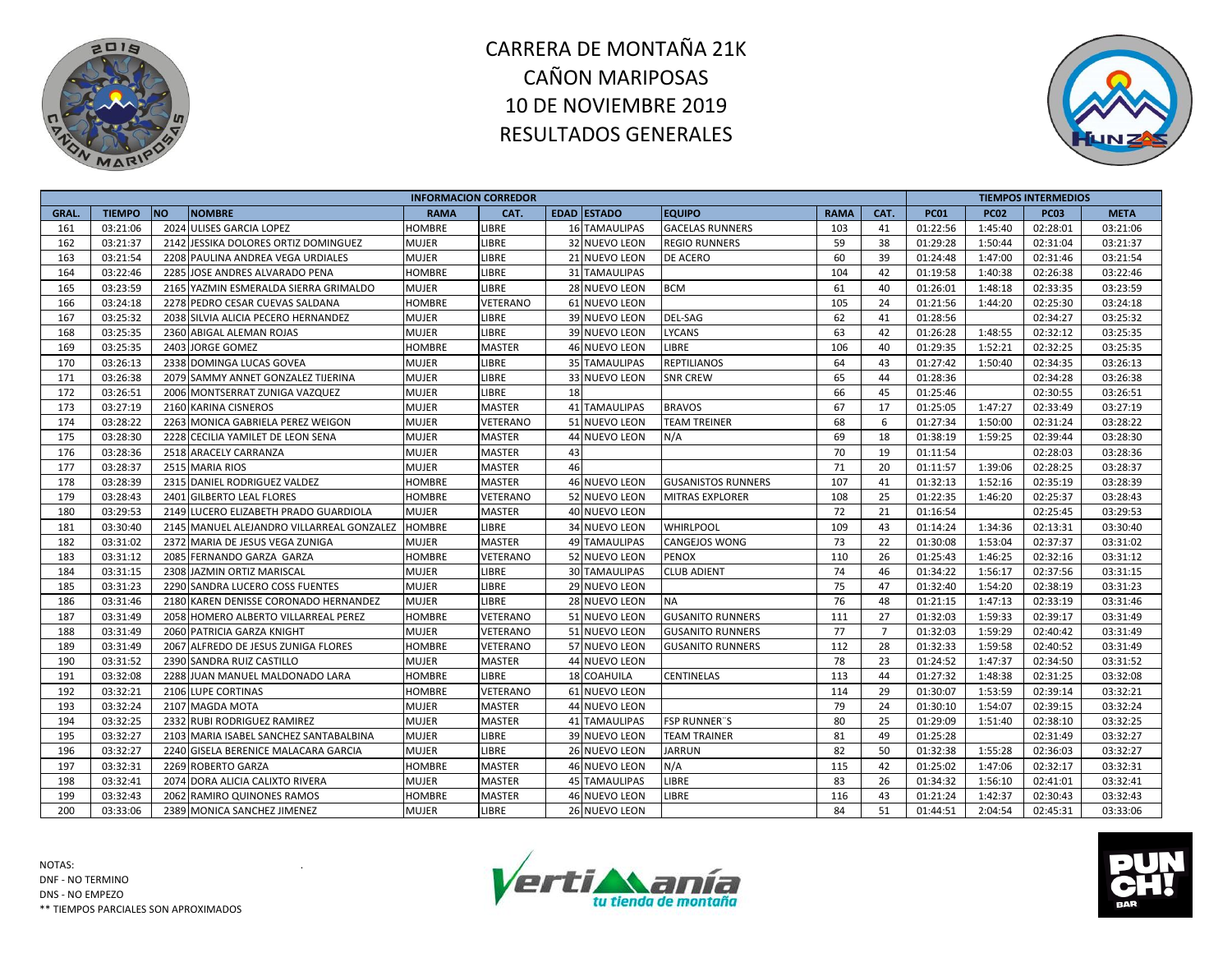



|              |               |                                        | <b>INFORMACION CORREDOR</b> |               |    |                      |                             |             |      |             |             | <b>TIEMPOS INTERMEDIOS</b> |             |
|--------------|---------------|----------------------------------------|-----------------------------|---------------|----|----------------------|-----------------------------|-------------|------|-------------|-------------|----------------------------|-------------|
| <b>GRAL.</b> | <b>TIEMPO</b> | <b>NO</b><br><b>NOMBRE</b>             | <b>RAMA</b>                 | CAT.          |    | <b>EDAD ESTADO</b>   | <b>EQUIPO</b>               | <b>RAMA</b> | CAT. | <b>PC01</b> | <b>PC02</b> | <b>PC03</b>                | <b>META</b> |
| 201          | 03:33:17      | 2517 IVONNE DENISE CONTRERAS SALAZAR   | <b>MUJER</b>                | <b>MASTER</b> | 42 |                      |                             | 85          | 27   | 01:27:33    |             | 02:35:36                   | 03:33:17    |
| 202          | 03:33:48      | 2333 CRISTIAN IVETH SANDOVAL           | <b>MUJER</b>                | LIBRE         |    | 37 TAMAULIPAS        | <b>GACELAS RUNNERS</b>      | 86          | 52   | 01:28:32    | 1:49:13     | 02:39:49                   | 03:33:48    |
| 203          | 03:34:06      | 2189 MARTHA ARELLANO ARELLANO GARZA    | <b>MUJER</b>                | LIBRE         |    | 37 NUEVO LEON        | <b>CORREDORES DEL SUR</b>   | 87          | 53   | 01:27:37    | 1:51:12     | 02:37:44                   | 03:34:06    |
| 204          | 03:34:06      | 2249 LUCERO VILLASANA RODRIGUEZ        | <b>MUJER</b>                | LIBRE         |    | 35 TAMAULIPAS        | <b>GUERRERAS RUNNERS</b>    | 88          | 54   | 01:29:49    | 1:53:34     | 02:38:54                   | 03:34:06    |
| 205          | 03:34:26      | 2379 MICHELLE VILLANUEVA MARTINEZ      | <b>HOMBRE</b>               | LIBRE         |    | 28 NUEVO LEON        | <b>LYCANS</b>               | 117         | 45   | 01:30:43    | 1:52:47     | 02:34:42                   | 03:34:26    |
| 206          | 03:34:33      | 2123 MARIA DEL SOCORRO CASTANEDA PEREZ | <b>MUJER</b>                | LIBRE         |    | 19 NUEVO LEON        | <b>ROL MONTERREY</b>        | 89          | 55   | 01:38:35    | 2:00:28     | 02:43:19                   | 03:34:33    |
| 207          | 03:35:02      | 2035 ARACELI GONZALEZ LEE              | <b>MUJER</b>                | <b>LIBRE</b>  |    | 34 NUEVO LEON        | <b>NO</b>                   | 90          | 56   | 01:32:30    | 1:53:55     | 02:38:09                   | 03:35:02    |
| 208          | 03:35:11      | 2367 RAMIRO ARBIZO VERDE               | <b>HOMBRE</b>               | <b>MASTER</b> |    | <b>46 TAMAULIPAS</b> |                             | 118         | 44   | 01:20:09    | 1:42:26     | 02:27:03                   | 03:35:11    |
| 209          | 03:37:37      | 2382 ELIUD SAMUEL ALONSO PRESA         | <b>HOMBRE</b>               | LIBRE         |    | <b>39 TAMAULIPAS</b> | <b>GACELAS RUNNER</b>       | 119         | 46   | 01:28:33    | 1:49:20     | 02:38:34                   | 03:37:37    |
| 210          | 03:37:39      | 2235 FLORA SANTIAGO FLORES             | <b>MUJER</b>                | MASTER        |    | 40 TAMAULIPAS        | <b>BAJATE GORDO REYNOSA</b> | 91          | 28   | 01:26:39    |             | 02:36:52                   | 03:37:39    |
| 211          | 03:37:41      | 2001 ORALIA ELIZABETH SAENZ PONCE      | <b>MUJER</b>                | LIBRE         | 37 |                      |                             | 92          | 57   | 01:42:51    | 2:05:38     | 02:50:15                   | 03:37:41    |
| 212          | 03:37:43      | 2374 JAVIER SOLIS NOYOLA               | <b>HOMBRE</b>               | LIBRE         |    | 33 TAMAULIPAS        |                             | 120         | 47   | 01:15:13    | 1:39:43     | 02:28:11                   | 03:37:43    |
| 213          | 03:37:48      | 2076 JORGE ARTURO CASTILLO CAMARILLO   | <b>HOMBRE</b>               | <b>MASTER</b> |    | 45 TAMAULIPAS        | <b>FONDY</b>                | 121         | 45   | 01:28:16    | 1:50:16     | 02:35:52                   | 03:37:48    |
| 214          | 03:38:02      | 2075 ROSA MARIA CARDENAS LUCIO         | <b>MUJER</b>                | VETERANO      |    | 50 TAMAULIPAS        | LIBRE                       | 93          | 8    | 01:34:41    | 1:56:34     | 02:41:47                   | 03:38:02    |
| 215          | 03:38:02      | 2311 MARGARITA GOMEZ                   | <b>MUJER</b>                | LIBRE         |    | 30 NUEVO LEON        | COACH KARI BAILON           | 94          | 58   | 01:32:30    | 1:55:20     | 02:42:34                   | 03:38:02    |
| 216          | 03:38:04      | 2202 RUTH BETSABE NARVAEZ ROMERO       | <b>MUJER</b>                | LIBRE         |    | 33 NUEVO LEON        | <b>NA</b>                   | 95          | 59   | 01:40:47    | 2:07:13     | 02:48:50                   | 03:38:04    |
| 217          | 03:38:36      | 2329 YEMILLE YAZMIN GONZALEZ MONTORO   | <b>MUJER</b>                | <b>MASTER</b> |    | 41 TAMAULIPAS        |                             | 96          | 29   | 01:46:21    | 2:09:58     | 02:52:09                   | 03:38:36    |
| 218          | 03:38:54      | 2131 IRMA ELIZABETH REYES HERNANDEZ    | <b>MUJER</b>                | LIBRE         |    | 28 NUEVO LEON        | <b>CIMARRONES</b>           | 97          | 60   | 01:30:40    | 1:54:26     | 02:39:19                   | 03:38:54    |
| 219          | 03:39:02      | 2259 ROSA AMELIA ALVARADO S            | <b>MUJER</b>                | MASTER        |    | 49 COAHUILA          | <b>GATO ARAIZA</b>          | 98          | 30   | 01:45:54    | 2:07:37     | 02:49:29                   | 03:39:02    |
| 220          | 03:40:29      | 2029 GRACIELA FALCON ARREAGA           | <b>MUJER</b>                | <b>MASTER</b> |    | 43 NUEVO LEON        | LIBRE                       | 99          | 31   | 01:37:20    | 2:04:38     | 02:45:14                   | 03:40:29    |
| 221          | 03:40:29      | 2030 FELIPE HERNANDEZ MENDIOLA         | <b>HOMBRE</b>               | <b>MASTER</b> |    | 43 NUEVO LEON        | <b>PUENTE RUNNING</b>       | 122         | 46   | 01:37:21    | 2:04:23     | 02:45:16                   | 03:40:29    |
| 222          | 03:40:38      | 2056 ROSAURA GUADALUPE LOPEZ HARO      | <b>MUJER</b>                | LIBRE         |    | 32 COAHUILA          | <b>MONCLOVA RUNNERS</b>     | 100         | 61   | 01:34:09    | 1:59:50     | 02:44:39                   | 03:40:38    |
| 223          | 03:41:15      | 2305 PERLA U                           | <b>MUJER</b>                | <b>LIBRE</b>  |    | 37 TAMAULIPAS        | <b>BRAVOS TRT</b>           | 101         | 62   | 01:24:09    | 1:46:54     | 02:36:47                   | 03:41:15    |
| 224          | 03:41:31      | 2124 PEDRO GARCIA ESQUIVEL             | <b>HOMBRE</b>               | VETERANO      |    | 56 NUEVO LEON        | <b>ROL MONTERREY</b>        | 123         | 30   | 01:38:37    | 2:00:24     | 02:43:45                   | 03:41:31    |
| 225          | 03:41:33      | 2218 BRENDA BERENICE CORRAL MERAZ      | <b>MUJER</b>                | LIBRE         |    | 36 TAMAULIPAS        | <b>PANA'S RUNNERS</b>       | 102         | 63   | 01:46:15    | 2:10:07     | 02:52:09                   | 03:41:33    |
| 226          | 03:42:09      | 2276 ELIZABETH MORALES HERNANDEZ       | <b>MUJER</b>                | LIBRE         |    | 39 NUEVO LEON        | <b>ENDURANCE SYSTEMS</b>    | 103         | 64   | 01:35:13    | 2:01:02     | 02:46:58                   | 03:42:09    |
| 227          | 03:42:27      | 2121 LORENA LOPEZ ENRIQUEZ             | <b>MUJER</b>                | LIBRE         |    | 39 QUERETARO         | <b>NEGROCONGONGO</b>        | 104         | 65   | 01:39:11    | 2:03:17     | 02:49:24                   | 03:42:27    |
| 228          | 03:42:28      | 2504 SEBASTIAN SALAZAR GONZALEZ        | <b>HOMBRE</b>               | LIBRE         |    | <b>32 TAMAULIPAS</b> | <b>REPTILIANOS</b>          | 124         | 48   | 01:22:44    | 1:46:42     | 02:32:55                   | 03:42:28    |
| 229          | 03:43:19      | 2091 EXIO BARRIOS REYES                | <b>HOMBRE</b>               | VETERANO      |    | 53 NUEVO LEON        | LIBRE                       | 125         | 31   | 01:21:32    |             | 02:30:16                   | 03:43:19    |
| 230          | 03:44:37      | 2347 ANA EVELIA GARCIA EGUIA           | <b>MUJER</b>                | LIBRE         |    | 38 TAMAULIPAS        | <b>GACELAS RUNNERS</b>      | 105         | 66   | 01:32:53    |             | 02:43:18                   | 03:44:37    |
| 231          | 03:44:54      | 2509 ZOILA CASAS HERNANDEZ             | <b>MUJER</b>                | LIBRE         |    | <b>30 TAMAULIPAS</b> |                             | 106         | 67   | 01:30:06    | 1:56:22     | 02:41:39                   | 03:44:54    |
| 232          | 03:44:59      | 2220 ANGELICA ALVAREZ CALVILLO         | <b>MUJER</b>                | LIBRE         |    | 31 TAMAULIPAS        | <b>PANA'S RUNNERS</b>       | 107         | 68   | 01:46:22    | 2:10:10     | 02:54:15                   | 03:44:59    |
| 233          | 03:45:01      | 2508 RAUL CELSO PEREZ PEREZ            | HOMBRE                      | <b>MASTER</b> |    | 43 TAMAULIPAS        |                             | 126         | 47   | 01:30:08    |             | 02:41:35                   | 03:45:01    |
| 234          | 03:45:28      | 2110 MAGDA YADIRA MEDINA FALCON        | <b>MUJER</b>                | LIBRE         |    | 38 NUEVO LEON        | LIBRE                       | 108         | 69   | 01:37:11    |             | 02:48:45                   | 03:45:28    |
| 235          | 03:45:28      | 2370 EDGAR R GUARDIOLA OLIVO           | <b>HOMBRE</b>               | <b>MASTER</b> |    | 45 NUEVO LEON        | PERROS RUNER                | 127         | 48   | 01:37:13    | 2:01:55     | 02:48:46                   | 03:45:28    |
| 236          | 03:45:48      | 2242 SARAHY SILVA ZAPATA               | <b>MUJER</b>                | <b>LIBRE</b>  |    | 28 NUEVO LEON        | <b>JARRUN</b>               | 109         | 70   | 01:30:29    | 1:57:34     | 02:45:21                   | 03:45:48    |
| 237          | 03:51:59      | 2391 SANDRA LINA LEANDRO VICENCIO      | <b>MUJER</b>                | <b>MASTER</b> |    | 41 TAMAULIPAS        | <b>RAPTORS</b>              | 110         | 32   | 01:29:00    | 1:57:01     | 02:48:24                   | 03:51:59    |
| 238          | 03:52:24      | 2222 MARIA VERONICA LEAL OCHOA         | <b>MUJER</b>                | VETERANO      |    | 51 NUEVO LEON        |                             | 111         | 9    | 01:34:29    | 1:59:44     | 02:49:23                   | 03:52:24    |
| 239          | 03:52:27      | 2328 IVONNE GONZALEZ                   | <b>MUJER</b>                | LIBRE         |    | 32 TAMAULIPAS        |                             | 112         | 71   | 01:36:56    |             | 02:54:31                   | 03:52:27    |
| 240          | 03:52:27      | 2512 ALBERTO ZUNIGA LUGO               | <b>HOMBRE</b>               | <b>MASTER</b> | 49 |                      |                             | 128         | 49   | 01:29:50    | 1:59:10     | 02:47:55                   | 03:52:27    |



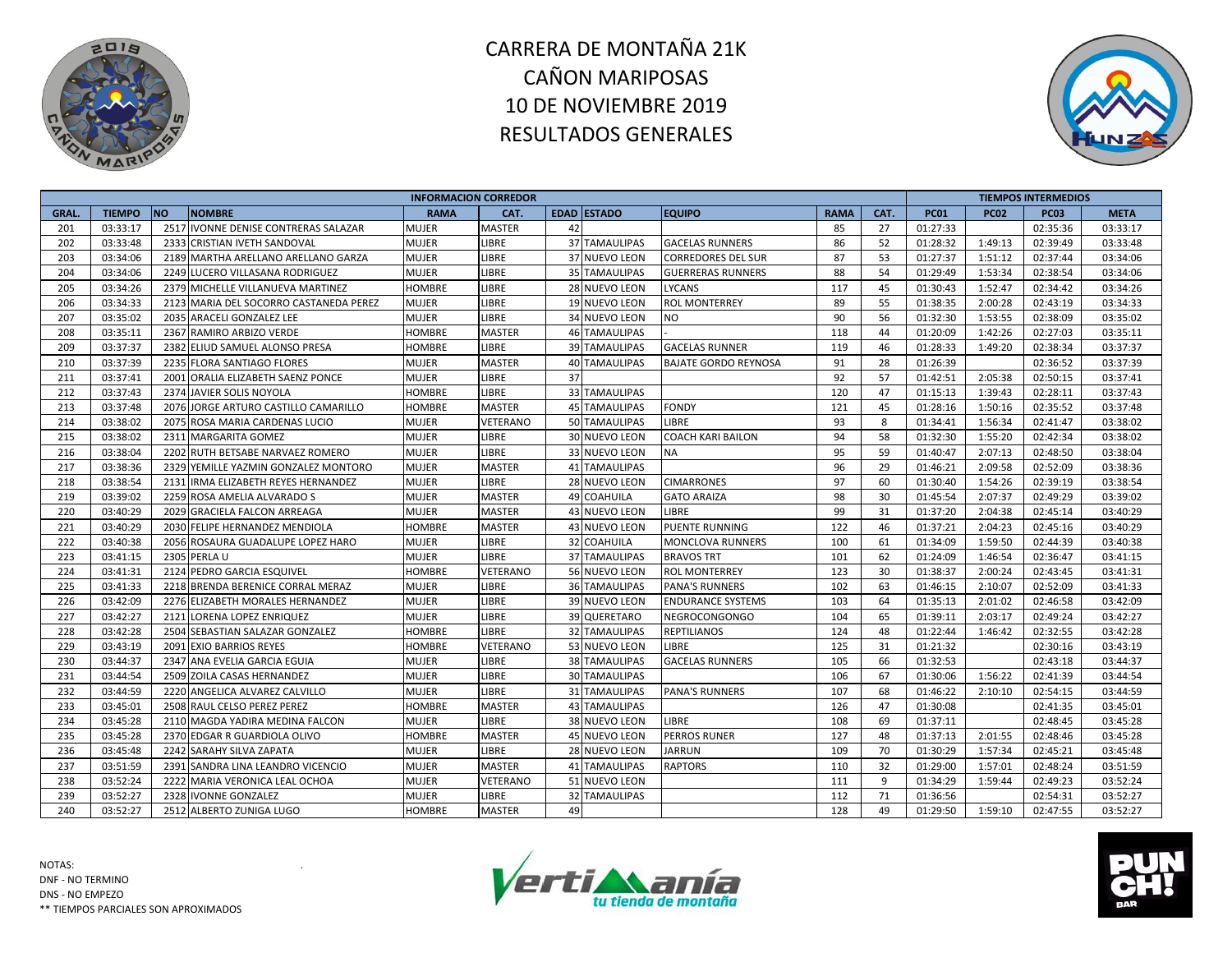



|             |               |           |                                        | <b>INFORMACION CORREDOR</b> |               |    |                      |                           |             |      |             |             | <b>TIEMPOS INTERMEDIOS</b> |             |
|-------------|---------------|-----------|----------------------------------------|-----------------------------|---------------|----|----------------------|---------------------------|-------------|------|-------------|-------------|----------------------------|-------------|
| <b>GRAL</b> | <b>TIEMPO</b> | <b>NO</b> | <b>NOMBRE</b>                          | <b>RAMA</b>                 | CAT.          |    | <b>EDAD ESTADO</b>   | <b>EQUIPO</b>             | <b>RAMA</b> | CAT. | <b>PC01</b> | <b>PC02</b> | <b>PC03</b>                | <b>META</b> |
| 241         | 03:52:32      |           | 2128 EVERALDO HERNANDEZ                | <b>HOMBRE</b>               | <b>MASTER</b> |    | 49 NUEVO LEON        | AMD                       | 129         | 50   | 01:34:25    | 1:59:38     | 02:45:30                   | 03:52:32    |
| 242         | 03:52:47      |           | 2306 JONATHAN LOPEZ MATA               | <b>HOMBRE</b>               | <b>LIBRE</b>  |    | 26 TAMAULIPAS        | <b>VDO RUNNERS</b>        | 130         | 49   | 01:35:09    | 1:58:31     | 02:48:13                   | 03:52:47    |
| 243         | 03:52:48      |           | 2190 DORA MARIA CALZONCIT REYES        | MUJER                       | VETERANO      |    | 57 COAHUILA          | <b>OSITOS</b>             | 113         | 10   | 01:39:30    | 2:05:00     | 02:51:19                   | 03:52:48    |
| 244         | 03:52:57      |           | 2303 LUIS MANUEL IBARRA MEZA           | HOMBRE                      | LIBRE         |    | 37 NUEVO LEON        | <b>REGIO RUNNERS</b>      | 131         | 50   | 01:38:08    | 2:06:05     | 02:52:45                   | 03:52:57    |
| 245         | 03:52:58      |           | 2164 SELENE VILLEGAS                   | <b>MUJER</b>                | LIBRE         |    | 36 TAMAULIPAS        | N/A                       | 114         | 72   | 01:37:46    | 2:04:34     | 02:56:14                   | 03:52:58    |
| 246         | 03:53:02      |           | 2266 RICARDO MARTIN CASTILLO ESCOBEDO  | HOMBRE                      | LIBRE         |    | 36 NUEVO LEON        |                           | 132         | 51   | 01:42:45    | 2:06:00     | 02:52:10                   | 03:53:02    |
| 247         | 03:53:23      |           | 2371 MONICA VANESSA IPINA MEDRANO      | <b>MUJER</b>                | LIBRE         |    | 26 NUEVO LEON        | <b>LYCANS</b>             | 115         | 73   | 01:32:43    | 1:57:53     | 02:50:04                   | 03:53:23    |
| 248         | 03:53:44      |           | 2395 ALLAN NIETHMER PEREZ CASTELLANO   | <b>HOMBRE</b>               | LIBRE         |    | 28 NUEVO LEON        | <b>JARRUN</b>             | 133         | 52   | 01:29:53    | 1:57:21     | 02:44:51                   | 03:53:44    |
| 249         | 03:53:56      |           | 2271 DINORAH GRICELDA CORREA FLORES    | <b>MUJER</b>                | <b>MASTER</b> |    | 47 COAHUILA          | <b>LOCAS QUE CORREN</b>   | 116         | 33   | 01:46:14    | 2:08:58     | 02:54:26                   | 03:53:56    |
| 250         | 03:54:06      |           | 2377 MARIA CELIA ALONZO ESTRADA        | <b>MUJER</b>                | VETERANO      |    | 59 NUEVO LEON        |                           | 117         | 11   | 01:35:34    | 2:00:20     | 02:50:00                   | 03:54:06    |
| 251         | 03:54:26      |           | 2099 JUAN EZQUIVEL CEPEDA              | HOMBRE                      | VETERANO      |    | 56 NUEVO LEON        | <b>CLUB PILLINES</b>      | 134         | 32   | 01:47:30    | 2:09:42     | 02:52:31                   | 03:54:26    |
| 252         | 03:55:08      |           | 2294 SELENE VEGA GUADARRAMA            | <b>MUJER</b>                | LIBRE         |    | <b>36 TAMAULIPAS</b> |                           | 118         | 74   | 01:49:51    | 2:16:07     | 03:05:10                   | 03:55:08    |
| 253         | 03:55:48      |           | 2108 MARIO OVIEDO GALLEGOS             | <b>HOMBRE</b>               | LIBRE         |    | 39 NUEVO LEON        | NÓMADAS                   | 135         | 53   | 01:37:59    | 2:02:14     | 02:46:09                   | 03:55:48    |
| 254         | 03:56:00      |           | 2330 NORMA SAUCEDO MARTINEZ            | MUJER                       | <b>MASTER</b> |    | <b>44 TAMAULIPAS</b> | COYOTES                   | 119         | 34   | 01:46:27    |             | 03:00:05                   | 03:56:00    |
| 255         | 03:56:23      |           | 2279 OSCAR SANTOS                      | HOMBRE                      | VETERANO      |    | 60 NUEVO LEON        | CASINO DEL VALLE          | 136         | 33   | 01:38:09    | 2:02:34     | 02:49:34                   | 03:56:23    |
| 256         | 03:56:30      |           | 2104 LETICIA LOPEZ SEGURA              | MUJER                       | VETERANO      |    | 52 NUEVO LEON        | <b>CLUB PRIMAVERA</b>     | 120         | 12   | 01:36:34    | 2:08:27     | 02:53:17                   | 03:56:30    |
| 257         | 03:56:30      |           | 2516 MIGUEL ANGEL VILLALOBOS CANDIA    | HOMBRE                      | VETERANO      | 53 |                      |                           | 137         | 34   | 01:36:42    | 2:08:32     | 02:53:24                   | 03:56:30    |
| 258         | 03:56:45      |           | 2144 BENITO MENDEZ SILVA               | HOMBRE                      | <b>MASTER</b> |    | 46 NUEVO LEON        | <b>ICAMI</b>              | 138         | 51   | 01:29:51    | 1:53:48     | 02:43:49                   | 03:56:45    |
| 259         | 03:57:03      |           | 2214 TERESITA USCANGA GALVEZ           | MUJER                       | <b>MASTER</b> |    | 47 NUEVO LEON        | DE ACERO                  | 121         | 35   | 01:44:12    | 2:08:37     | 02:58:44                   | 03:57:03    |
| 260         | 03:57:51      |           | 2247 RAMIRO T. CARRION CASTILLO        | HOMBRE                      | <b>MASTER</b> |    | 42 TAMAULIPAS        |                           | 139         | 52   | 01:29:49    |             | 02:54:06                   | 03:57:51    |
| 261         | 03:58:26      |           | 2313 MIGUEL HOMERO RODRIGUEZ GARZA     | HOMBRE                      | VETERANO      |    | 52 NUEVO LEON        | <b>JARRUN</b>             | 140         | 35   | 01:21:42    | 1:45:28     | 02:39:18                   | 03:58:26    |
| 262         | 03:58:47      |           | 2343 ELIZABETH RODRIGUES SALAZAR       | <b>MUJER</b>                | <b>MASTER</b> |    | 42 NUEVO LEON        | <b>CORREDORES DEL SUR</b> | 122         | 36   | 01:34:47    | 1:59:00     | 02:45:36                   | 03:58:47    |
| 263         | 03:58:55      |           | 2229 IDALIA ILEANA CABALLERO CANTU     | MUJER                       | <b>MASTER</b> |    | 44 NUEVO LEON        | N/A                       | 123         | 37   | 01:45:52    |             | 03:03:20                   | 03:58:55    |
| 264         | 03:59:18      |           | 2272 OSCAR MONTES SARABIA              | HOMBRE                      | VETERANO      |    | 58 NUEVO LEON        |                           | 141         | 36   | 01:32:07    | 1:56:47     | 02:51:29                   | 03:59:18    |
| 265         | 03:59:37      |           | 2087 MARTIN TRUJILLO JUAREZ            | HOMBRE                      | <b>MASTER</b> |    | 48 NUEVO LEON        | TRU-RI TEAM               | 142         | 53   | 01:32:58    | 2:01:26     | 02:47:21                   | 03:59:37    |
| 266         | 03:59:38      |           | 2086 MONICA RIVERA GUERRA              | <b>MUJER</b>                | VETERANO      |    | 52 NUEVO LEON        | TRU-RI TEAM               | 124         | 13   | 01:32:57    |             | 02:50:16                   | 03:59:38    |
| 267         | 03:59:42      |           | 2261 HUMBERTO RENE TORRES OLGUIN       | HOMBRE                      | VETERANO      |    | 51 NUEVO LEON        | <b>LIBRE</b>              | 143         | 37   | 01:39:30    | 2:06:37     | 02:55:30                   | 03:59:42    |
| 268         | 04:00:00      |           | 2042 RAFAEL GERARDO GARZA TREJO        | <b>HOMBRE</b>               | <b>MASTER</b> |    | <b>46 TAMAULIPAS</b> | <b>REPTILIANOS</b>        | 144         | 54   | 01:33:21    | 2:00:08     | 02:55:30                   | 04:00:00    |
| 269         | 04:00:01      |           | 2350 JAVIER HERNAN ALANIS OCHOA        | HOMBRE                      | LIBRE         |    | 34 NUEVO LEON        |                           | 145         | 54   | 01:40:45    | 2:07:32     | 02:54:31                   | 04:00:01    |
| 270         | 04:00:01      |           | 2351 MARTHA XIMENA MENDEZ BERNADEZ     | MUJER                       | LIBRE         |    | 28 DISTRITO FEDERA   |                           | 125         | 75   | 01:40:43    | 2:07:41     | 02:54:33                   | 04:00:01    |
| 271         | 04:00:32      |           | 2275 LAURA OLIVIA                      | <b>MUJER</b>                | <b>MASTER</b> |    | 49 COAHUILA          | <b>LOCAS QUE CORREN</b>   | 126         | 38   | 01:49:11    | 2:14:32     | 03:02:54                   | 04:00:32    |
| 272         | 04:00:33      |           | 2224 MARIANA BLANCO BARRON             | <b>MUJER</b>                | LIBRE         |    | <b>35 TAMAULIPAS</b> | <b>GRC</b>                | 127         | 76   | 01:51:41    | 2:16:12     | 03:05:57                   | 04:00:33    |
| 273         | 04:00:52      |           | 2254 FELIPE PALOMINO CHAVEZ            | <b>HOMBRE</b>               | VETERANO      |    | 69 NUEVO LEON        |                           | 146         | 38   | 01:36:58    |             | 02:48:43                   | 04:00:52    |
| 274         | 04:01:01      |           | 2212 EMILIO ANTONIO GUERRERO TORRES    | <b>HOMBRE</b>               | <b>MASTER</b> |    | 45 NUEVO LEON        | DE ACERO                  | 147         | 55   | 01:41:53    | 2:06:32     | 02:55:20                   | 04:01:01    |
| 275         | 04:01:05      |           | 2174 CLARISA GUADALUPE ORTIZ CERVANTES | <b>MUJER</b>                | <b>MASTER</b> |    | 48 NUEVO LEON        | <b>ENDURANCE SYSTEMS</b>  | 128         | 39   | 01:54:07    |             | 03:04:34                   | 04:01:05    |
| 276         | 04:01:29      |           | 2173 ILEANA LUDIVINA ALANIS MENDOZA    | <b>MUJER</b>                | LIBRE         |    | 38 NUEVO LEON        | <b>ENDURANCE SYSTEMS</b>  | 129         | 77   | 01:54:18    | 2:18:15     | 03:04:12                   | 04:01:29    |
| 277         | 04:01:39      |           | 2356 ERIKA NAVARRO TREJO               | <b>MUJER</b>                | <b>LIBRE</b>  |    | 33 NUEVO LEON        |                           | 130         | 78   | 01:36:42    | 2:02:00     | 02:45:51                   | 04:01:39    |
| 278         | 04:02:32      |           | 2506 DANIEL DE LAS FUENTES CEPEDA      | <b>HOMBRE</b>               | LIBRE         |    | 21 COAHUILA          | MONTAÑEROS COAHUILA       | 148         | 55   | 01:02:29    | 1:25:29     | 02:20:34                   | 04:02:32    |
| 279         | 04:02:48      |           | 2380 ALEJANDRO NARVAEZ SALAZAR         | HOMBRE                      | LIBRE         |    | 31 TAMAULIPAS        | <b>GACELAS</b>            | 149         | 56   | 01:47:27    | 2:13:21     | 03:03:55                   | 04:02:48    |
| 280         | 04:03:08      |           | 2248 BEATRIZ DEL VALLE GARCIA          | <b>MUJER</b>                | VETERANO      |    | 50 TAMAULIPAS        | <b>GUERRERAS RUNNERS</b>  | 131         | 14   | 01:47:37    | 2:13:09     | 03:00:32                   | 04:03:08    |



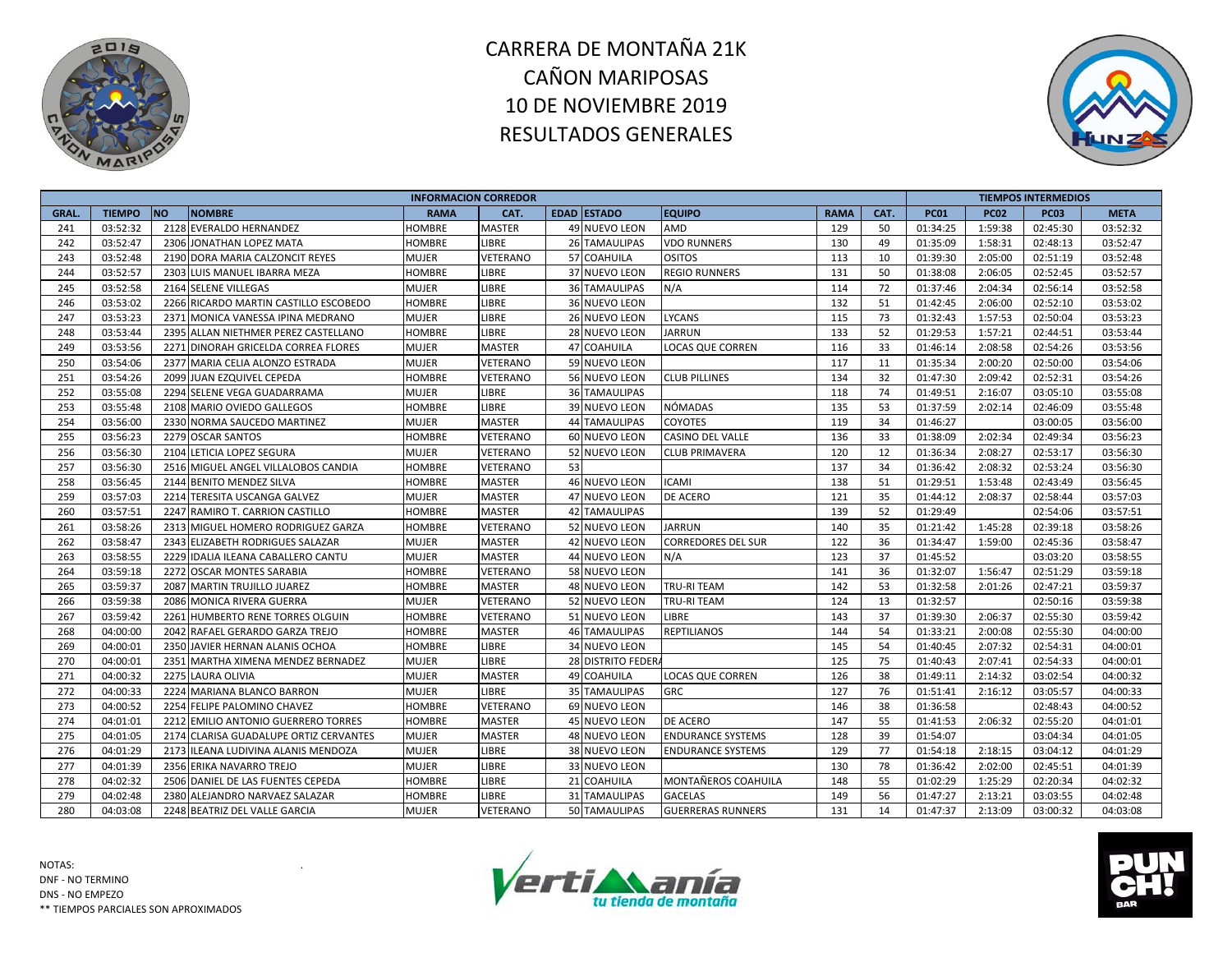



|              |               |                                          | <b>INFORMACION CORREDOR</b> |               |    |                      |                             |             |      |             |             | <b>TIEMPOS INTERMEDIOS</b> |             |
|--------------|---------------|------------------------------------------|-----------------------------|---------------|----|----------------------|-----------------------------|-------------|------|-------------|-------------|----------------------------|-------------|
| <b>GRAL.</b> | <b>TIEMPO</b> | <b>NO</b><br><b>NOMBRE</b>               | <b>RAMA</b>                 | CAT.          |    | <b>EDAD ESTADO</b>   | <b>EQUIPO</b>               | <b>RAMA</b> | CAT. | <b>PC01</b> | <b>PC02</b> | <b>PC03</b>                | <b>META</b> |
| 281          | 04:03:14      | 2053 RENATA JIMENEZ ORDAZ                | <b>MUJER</b>                | LIBRE         |    | 35 NUEVO LEON        | NEGROCONGO                  | 132         | 79   | 01:48:09    |             | 03:00:07                   | 04:03:14    |
| 282          | 04:03:22      | 2273 SANDRA NAYELY TREJO AYALA           | <b>MUJER</b>                | <b>LIBRE</b>  |    | 30 NUEVO LEON        | <b>CORREDORES DEL SUR</b>   | 133         | 80   | 01:47:30    | 2:13:42     | 03:02:22                   | 04:03:22    |
| 283          | 04:03:24      | 2016 BLANCA NELLY MEDINA ROSAS           | <b>MUJER</b>                | VETERANO      | 50 |                      |                             | 134         | 15   | 01:36:27    | 2:04:29     | 02:51:34                   | 04:03:24    |
| 284          | 04:03:37      | 2257 HERMINIA DEL CARMEN RODRIGUEZ GAMEZ | <b>MUJER</b>                | VETERANO      |    | 54 COAHUILA          | <b>GATO ARAIZA</b>          | 135         | 16   | 01:46:03    | 2:09:05     | 02:57:37                   | 04:03:37    |
| 285          | 04:03:59      | 2066 LIZBETH RAMIREZ ALVIZO              | <b>MUJER</b>                | LIBRE         |    | <b>16 TAMAULIPAS</b> | <b>RAPTORS</b>              | 136         | 81   | 01:40:11    | 2:09:09     | 02:57:53                   | 04:03:59    |
| 286          | 04:04:26      | 2199 ELIAS RICHO MATAR                   | <b>HOMBRE</b>               | VETERANO      |    | 52 NUEVO LEON        | -----                       | 150         | 39   | 01:45:48    |             | 03:00:51                   | 04:04:26    |
| 287          | 04:05:06      | 2511 ROSA ORALIA DE LEON SANCHEZ         | <b>MUJER</b>                | VETERANO      | 51 |                      |                             | 137         | 17   | 01:46:10    | 2:13:56     | 03:01:57                   | 04:05:06    |
| 288          | 04:05:30      | 2375 CLAUDIA ANEL MACIAS CASTRO          | <b>MUJER</b>                | <b>MASTER</b> |    | 45 TAMAULIPAS        | <b>COYOTE TRAIL</b>         | 138         | 40   | 01:46:03    |             | 03:01:59                   | 04:05:30    |
| 289          | 04:05:37      | 2161 TANIA MARIA GUAJARDO ANGUIANO       | <b>MUJER</b>                | <b>LIBRE</b>  |    | 39 TAMAULIPAS        | <b>GUERRERAS RUNNERS VH</b> | 139         | 82   | 01:54:14    | 2:18:21     | 03:07:42                   | 04:05:37    |
| 290          | 04:05:47      | 2073 JORGE FERNANDO GONZALEZ GONZALEZ    | <b>HOMBRE</b>               | <b>MASTER</b> |    | 47 NUEVO LEON        | <b>BANDA CERROS MTY</b>     | 151         | 56   | 01:32:39    | 1:58:41     | 02:51:32                   | 04:05:47    |
| 291          | 04:05:55      | 2146 MARTHA RIVAS CONTRERAS              | <b>MUJER</b>                | VETERANO      |    | 54 NUEVO LEON        | <b>GUSANITO RUNNERS</b>     | 140         | 18   | 01:50:41    | 2:15:15     | 03:02:44                   | 04:05:55    |
| 292          | 04:05:56      | 2112 OLGA RUTH MENDOZA ALFARO            | <b>MUJER</b>                | <b>MASTER</b> |    | 48 NUEVO LEON        | <b>GUSANITO RUNNERS</b>     | 141         | 41   | 01:52:48    | 2:15:18     | 03:02:56                   | 04:05:56    |
| 293          | 04:06:30      | 2327 FRANCISCO RIVERA GARZA              | <b>HOMBRE</b>               | LIBRE         |    | 27 TAMAULIPAS        | <b>VDO RUNNERS</b>          | 152         | 57   | 01:36:51    | 2:00:42     | 02:54:35                   | 04:06:30    |
| 294          | 04:06:31      | 2326 KARINA MARGARITA SANTIAGO CHIMAL    | <b>MUJER</b>                | LIBRE         |    | <b>30 TAMAULIPAS</b> | <b>VDO RUNNERS</b>          | 142         | 83   | 01:36:49    | 2:00:36     | 02:54:35                   | 04:06:31    |
| 295          | 04:07:18      | 2125 ROSANDRA PATINO CARMONA             | <b>MUJER</b>                | LIBRE         |    | 39 TAMAULIPAS        | FAMILY RUNNERS REYNOSA      | 143         | 84   | 01:32:15    | 1:56:05     | 02:51:08                   | 04:07:18    |
| 296          | 04:07:22      | 2063 GERARDO ALANIS LAMBRETON            | <b>HOMBRE</b>               | VETERANO      |    | 52 NUEVO LEON        |                             | 153         | 40   | 01:34:38    | 2:02:05     | 02:53:32                   | 04:07:22    |
| 297          | 04:07:27      | 2376 JAVIER SOLIS LLORENTE               | <b>HOMBRE</b>               | VETERANO      |    | 55 TAMAULIPAS        |                             | 154         | 41   | 01:31:26    | 1:57:48     | 02:49:28                   | 04:07:27    |
| 298          | 04:07:31      | 2027 MARIANA LOPEZ RODRIGUEZ             | <b>MUJER</b>                | <b>MASTER</b> |    | 40 TAMAULIPAS        | <b>GACELAS RUNNERS</b>      | 144         | 42   | 01:47:28    | 2:13:16     | 03:03:52                   | 04:07:31    |
| 299          | 04:07:37      | 2154 RAFAELA NAYELY MORALES GUERRERO     | <b>MUJER</b>                | LIBRE         | 29 | <b>COAHUILA</b>      |                             | 145         | 85   | 01:48:18    | 2:12:35     | 03:03:05                   | 04:07:37    |
| 300          | 04:08:12      | 2094 ICELA GARCIA MENA                   | <b>MUJER</b>                | <b>MASTER</b> |    | 45 NUEVO LEON        |                             | 146         | 43   | 01:45:47    | 2:12:07     | 03:02:46                   | 04:08:12    |
| 301          | 04:09:09      | 2282 GUADALUPE MARTINEZ TORRES           | <b>MUJER</b>                | <b>MASTER</b> |    | <b>45 TAMAULIPAS</b> |                             | 147         | 44   | 01:49:46    | 2:16:48     | 03:05:20                   | 04:09:09    |
| 302          | 04:09:35      | 2140 SANDRA GPE. LOPEZ AYALA             | <b>MUJER</b>                | VETERANO      |    | 56 NUEVO LEON        | <b>GUSANITOS RUNNER</b>     | 148         | 19   | 01:52:05    | 2:16:16     | 03:04:04                   | 04:09:35    |
| 303          | 04:10:15      | 2023 SANDRA ELIZONDO VILLARREAL          | <b>MUJER</b>                | <b>MASTER</b> |    | 44 NUEVO LEON        | <b>MONARCH BUTTERFLIES</b>  | 149         | 45   | 01:54:04    | 2:19:55     | 03:10:09                   | 04:10:15    |
| 304          | 04:10:16      | 2286 ILSE GABRIELA ORTIZ GARCIA          | <b>MUJER</b>                | LIBRE         |    | 30 NUEVO LEON        |                             | 150         | 86   | 01:44:33    |             | 03:04:42                   | 04:10:16    |
| 305          | 04:10:16      | 2287 ABRAHAM CUAHUTLE ROMERO             | <b>HOMBRE</b>               | LIBRE         |    | 35 NUEVO LEON        |                             | 155         | 58   | 01:44:35    |             | 03:04:42                   | 04:10:16    |
| 306          | 04:11:41      | 2002 DENISE ALICIA GARZA RUBALCAVA       | <b>MUJER</b>                | <b>LIBRE</b>  | 36 |                      |                             | 151         | 87   | 01:46:38    | 2:13:47     | 03:00:32                   | 04:11:41    |
| 307          | 04:11:41      | 2004 IRMA MARCELA LEON GARZA             | <b>MUJER</b>                | <b>LIBRE</b>  | 37 |                      |                             | 152         | 88   | 01:46:36    | 2:13:51     | 03:00:34                   | 04:11:41    |
| 308          | 04:12:19      | 2071 JESUS MARIA TREVINO FLORES          | <b>HOMBRE</b>               | <b>MASTER</b> |    | 45 NUEVO LEON        | LIBRE                       | 156         | 57   | 01:47:56    | 2:14:00     | 03:03:43                   | 04:12:19    |
| 309          | 04:13:03      | 2084 ELVIA LORENA OCHOA CASTILLO         | <b>MUJER</b>                | <b>MASTER</b> |    | 45 NUEVO LEON        | SNRCREW                     | 153         | 46   | 01:46:27    | 2:11:46     | 03:09:51                   | 04:13:03    |
| 310          | 04:15:17      | 2510 BRENDA MARITZA ARVIZO RAMIREZ       | <b>MUJER</b>                | LIBRE         | 28 |                      |                             | 154         | 89   | 02:01:47    | 2:29:45     | 03:18:13                   | 04:15:17    |
| 311          | 04:15:47      | 2102 PABLO CESAR MEDINA GUTIERREZ        | <b>HOMBRE</b>               | VETERANO      |    | 51 NUEVO LEON        | LIBRE                       | 157         | 42   | 01:37:09    |             | 02:49:30                   | 04:15:47    |
| 312          | 04:15:51      | 2366 ADA LUZ DE PAZ                      | <b>MUJER</b>                | LIBRE         |    | 39 TAMAULIPAS        | <b>RRUNNERS</b>             | 155         | 90   | 01:46:12    | 2:12:53     | 03:09:18                   | 04:15:51    |
| 313          | 04:15:55      | 2064 GERARDO ALANIS VILLARREAL           | <b>HOMBRE</b>               | <b>LIBRE</b>  |    | 25 NUEVO LEON        |                             | 158         | 59   | 01:34:40    | 2:02:10     | 02:56:04                   | 04:15:55    |
| 314          | 04:17:29      | 2307 VIRIDIANA CEPEDA SALINAS            | <b>MUJER</b>                | LIBRE         |    | 33 TAMAULIPAS        | <b>CLUB ADIENT</b>          | 156         | 91   | 01:36:45    |             | 03:09:53                   | 04:17:29    |
| 315          | 04:17:58      | 2267 BERENICE PACHECO TREVINO            | <b>MUJER</b>                | <b>MASTER</b> |    | 43 NUEVO LEON        | SPARTANS                    | 157         | 47   | 01:47:04    |             | 03:11:28                   | 04:17:58    |
| 316          | 04:18:08      | 2300 GLORIA HERRERA HERNANDES            | <b>MUJER</b>                | VETERANO      |    | 51 COAHUILA          | NINGÚN                      | 158         | 20   | 01:54:05    | 2:20:03     | 03:09:13                   | 04:18:08    |
| 317          | 04:18:15      | 2022 LINA DAVILA                         | <b>MUJER</b>                | LIBRE         |    | 31 NUEVO LEON        | SCHNEIDER ELECTRIC          | 159         | 92   | 01:48:34    | 2:19:35     | 03:15:42                   | 04:18:15    |
| 318          | 04:18:20      | 2251 CARLOS GARCIA                       | <b>HOMBRE</b>               | LIBRE         |    | 34 NUEVO LEON        | ABEL REYNA                  | 159         | 60   | 01:34:40    | 2:07:18     | 02:56:45                   | 04:18:20    |
| 319          | 04:19:15      | 2281 BLAS MARTIR SANTIAGO                | <b>HOMBRE</b>               | VETERANO      |    | 55 TAMAULIPAS        |                             | 160         | 43   | 01:49:49    | 2:16:41     | 03:08:09                   | 04:19:15    |
| 320          | 04:19:18      | 2320 ROSSY CORONADO IBARRA               | <b>MUJER</b>                | <b>MASTER</b> |    | 45 DURANGO           | <b>AMIGOS RUNNERS</b>       | 160         | 48   | 01:54:11    |             | 03:12:50                   | 04:19:18    |



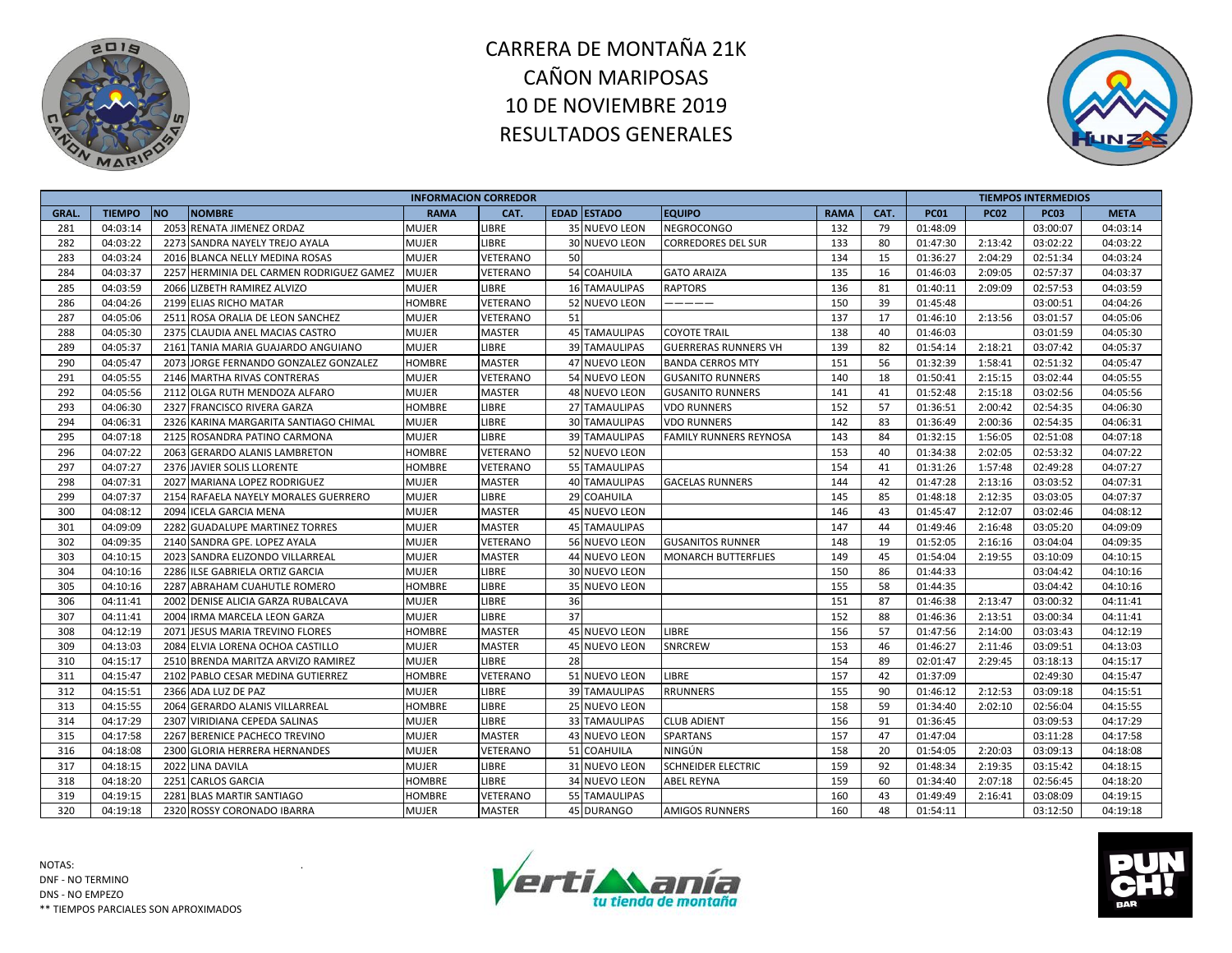



|              |               |                                        | <b>INFORMACION CORREDOR</b> |                 |    |                      |                             |             |      |             |             | <b>TIEMPOS INTERMEDIOS</b> |             |
|--------------|---------------|----------------------------------------|-----------------------------|-----------------|----|----------------------|-----------------------------|-------------|------|-------------|-------------|----------------------------|-------------|
| <b>GRAL.</b> | <b>TIEMPO</b> | <b>NO</b><br><b>NOMBRE</b>             | <b>RAMA</b>                 | CAT.            |    | <b>EDAD ESTADO</b>   | <b>EQUIPO</b>               | <b>RAMA</b> | CAT. | <b>PC01</b> | <b>PC02</b> | <b>PC03</b>                | <b>META</b> |
| 321          | 04:19:20      | 2321 RODO SOTO CONTRERAS               | <b>HOMBRE</b>               | MASTER          |    | 44 COAHUILA          | <b>AMIGOS RUNNERS</b>       | 161         | 58   | 01:54:07    | 2:23:08     | 03:07:12                   | 04:19:20    |
| 322          | 04:19:23      | 2277 YAIR MIJARES ESTUPINAN            | <b>HOMBRE</b>               | LIBRE           |    | 33 COAHUILA          | <b>TRISALMONES</b>          | 162         | 61   | 01:54:44    | 2:22:53     | 03:15:52                   | 04:19:23    |
| 323          | 04:19:23      | 2503 PERLA GPE MORILLON MAEDA          | <b>MUJER</b>                | <b>LIBRE</b>    |    | 32 COAHUILA          |                             | 161         | 93   | 01:54:45    | 2:22:58     | 03:15:56                   | 04:19:23    |
| 324          | 04:19:44      | 2097 MARIA IRENE VAZQUEZ MATA          | <b>MUJER</b>                | VETERANO        |    | 52 NUEVO LEON        | <b>CLUB PILLINES</b>        | 162         | 21   | 02:01:23    | 2:29:03     | 03:17:30                   | 04:19:44    |
| 325          | 04:19:47      | 2078 BRENDA A CARVAJAL ZAMONSETT       | <b>MUJER</b>                | LIBRE           |    | 39 NUEVO LEON        | <b>SNR CREW</b>             | 163         | 94   | 02:04:38    | 2:30:46     | 03:21:43                   | 04:19:47    |
| 326          | 04:20:20      | 2028 ZAMIRA MOLINA                     | <b>MUJER</b>                | LIBRE           |    | <b>29 NUEVO LEON</b> |                             | 164         | 95   | 01:48:31    | 2:19:39     | 03:16:00                   | 04:20:20    |
| 327          | 04:20:22      | 2118 HILDA LETICIA VILLARREAL RIVAS    | <b>MUJER</b>                | VETERANO        |    | 50 NUEVO LEON        | <b>CIRCULO</b>              | 165         | 22   | 01:50:41    | 2:20:11     | 03:12:05                   | 04:20:22    |
| 328          | 04:21:20      | 2013 REGINA DEL PILAR VALENCIA VAZQUEZ | <b>MUJER</b>                | <b>LIBRE</b>    | 19 |                      |                             | 166         | 96   | 02:02:50    | 2:32:30     | 03:19:47                   | 04:21:20    |
| 329          | 04:21:36      | 2411 SARAI SOLEDAD GUTIERREZ VADIERIO  | <b>MUJER</b>                | LIBRE           |    | 37 COAHUILA          |                             | 167         | 97   | 01:54:10    | 2:23:15     | 03:13:39                   | 04:21:36    |
| 330          | 04:22:16      | 2158 GLORIA VELASQUEZ LARA             | <b>MUJER</b>                | <b>MASTER</b>   |    | 40 NUEVO LEON        | <b>NIKE CLUB MTY</b>        | 168         | 49   | 01:54:10    | 2:22:36     | 03:14:11                   | 04:22:16    |
| 331          | 04:22:19      | 2156 MARIA CRISTINA VELASQUEZ LARA     | <b>MUJER</b>                | MASTER          |    | 41 NUEVO LEON        | <b>CORREDORES DEL VALLE</b> | 169         | 50   | 01:54:09    | 2:22:29     | 03:14:05                   | 04:22:19    |
| 332          | 04:22:58      | 2041 JENIFER GUTIERREZ GARCIA          | <b>MUJER</b>                | VETERANO        |    | 57 TAMAULIPAS        |                             | 170         | 23   | 01:48:56    | 2:19:52     | 03:13:26                   | 04:22:58    |
| 333          | 04:23:32      | 2337 DORA LUCIA MONSIVAIS BRIONES      | <b>MUJER</b>                | VETERANO        |    | 52 NUEVO LEON        | <b>ROL MTY</b>              | 171         | 24   | 01:56:14    | 2:19:25     | 03:04:41                   | 04:23:32    |
| 334          | 04:23:36      | 2336 DAVID ZAPATA GARCIA               | <b>HOMBRE</b>               | <b>MASTER</b>   |    | 43 NUEVO LEON        | <b>ROL MTY</b>              | 163         | 59   | 01:52:44    | 2:19:44     | 03:04:42                   | 04:23:36    |
| 335          | 04:23:50      | 2065 NORA ALICIA IZAGUIRRE ZAYAS       | <b>MUJER</b>                | <b>MASTER</b>   |    | 40 TAMAULIPAS        | <b>RAPTORS</b>              | 172         | 51   | 01:48:59    |             | 03:14:52                   | 04:23:50    |
| 336          | 04:25:55      | 2215 GUILLERMO RANGEL SADA             | <b>HOMBRE</b>               | LIBRE           |    | <b>26 NUEVO LEON</b> | <b>DE ACERO</b>             | 164         | 62   | 01:48:31    | 2:16:52     | 03:13:27                   | 04:25:55    |
| 337          | 04:27:09      | 2314 AIHDE ARREDONDO ARREOLA           | <b>MUJER</b>                | <b>MASTER</b>   |    | 40 NUEVO LEON        | <b>JARRUN</b>               | 173         | 52   | 01:49:40    | 2:21:24     | 03:13:36                   | 04:27:09    |
| 338          | 04:27:29      | 2201 EDDY GARCIA ZAPATA                | <b>MUJER</b>                | <b>MASTER</b>   |    | 46 NUEVO LEON        | <b>RIBERAS RUNNERS</b>      | 174         | 53   | 02:05:13    | 2:37:44     | 03:28:25                   | 04:27:29    |
| 339          | 04:27:48      | 2322 LORENA RODRIGUEZ                  | <b>MUJER</b>                | <b>MASTER</b>   |    | 41 NUEVO LEON        |                             | 175         | 54   | 01:45:44    | 2:11:56     | 03:06:00                   | 04:27:48    |
| 340          | 04:28:08      | 2130 NANCY ARACELI MEDRANO TORRES      | <b>MUJER</b>                | LIBRE           |    | 33 TAMAULIPAS        | N/A                         | 176         | 98   | 01:52:54    | 2:29:24     | 03:22:40                   | 04:28:08    |
| 341          | 04:28:09      | 2362 GABRIEL CAMACHO MENDOZA           | <b>HOMBRE</b>               | LIBRE           |    | <b>34 TAMAULIPAS</b> | N/A                         | 165         | 63   | 01:52:59    | 2:29:30     | 03:22:43                   | 04:28:09    |
| 342          | 04:28:44      | 2284 MARIA GUADALUPE RODRIGUEZ PEREZ   | <b>MUJER</b>                | LIBRE           |    | <b>30 TAMAULIPAS</b> |                             | 177         | 99   | 01:51:12    | 2:24:55     | 03:19:27                   | 04:28:44    |
| 343          | 04:29:30      | 2260 VERUSCHKA OLIVARES ESCALANTE      | <b>MUJER</b>                | <b>MASTER</b>   |    | 48 NUEVO LEON        | <b>LLAMAS RUNNERS</b>       | 178         | 55   | 01:39:39    | 2:08:07     | 03:03:18                   | 04:29:30    |
| 344          | 04:31:05      | 2179 JUANY ROCAMONTES                  | <b>MUJER</b>                | MASTER          |    | 48 COAHUILA          | <b>LOCAS QUE CORREN</b>     | 179         | 56   | 02:13:49    | 2:37:38     | 03:29:48                   | 04:31:05    |
| 345          | 04:31:15      | 2077 JOHANA ABIGAHID MARTINEZ CANTU    | <b>MUJER</b>                | LIBRE           |    | 35 NUEVO LEON        |                             | 180         | 100  | 02:04:45    | 2:31:00     | 03:24:37                   | 04:31:15    |
| 346          | 04:31:26      | 2120 LAURA ITZEL MARTINEZ GONZALEZ     | <b>MUJER</b>                | LIBRE           |    | 39 NUEVO LEON        |                             | 181         | 101  | 01:53:57    | 2:22:10     | 03:15:34                   | 04:31:26    |
| 347          | 04:31:31      | 2057 ELIAS BUSTAMANTE QUINO            | <b>HOMBRE</b>               | LIBRE           |    | 30 TAMAULIPAS        | <b>TEAM VENOM</b>           | 166         | 64   | 01:49:14    | 1:50:57     | 03:16:01                   | 04:31:31    |
| 348          | 04:32:00      | 2034 DIANA MARCELA GARZA TORRES        | <b>MUJER</b>                | <b>MASTER</b>   |    | 42 NUEVO LEON        |                             | 182         | 57   | 01:51:06    | 2:20:16     | 03:12:27                   | 04:32:00    |
| 349          | 04:32:02      | 2363 IRMA EDITH GARZA RAMON            | <b>MUJER</b>                | VETERANO        |    | 52 NUEVO LEON        | ———                         | 183         | 25   | 01:50:50    |             | 03:12:32                   | 04:32:02    |
| 350          | 04:32:03      | 2166 WENDY VANESSA CORTEZ VILLARREAL   | <b>MUJER</b>                | LIBRE           |    | 37 NUEVO LEON        | ----                        | 184         | 102  | 01:50:49    | 2:19:19     | 03:13:37                   | 04:32:03    |
| 351          | 04:32:23      | 2198 GLORIA MARIA ROSALES SOLIS        | <b>MUJER</b>                | <b>MASTER</b>   |    | 46 NUEVO LEON        | -------                     | 185         | 58   | 02:01:33    | 2:25:51     | 03:13:41                   | 04:32:23    |
| 352          | 04:32:23      | 2227 LAURA ESTHER PEREZ BARBOSA        | <b>MUJER</b>                | <b>MASTER</b>   |    | 45 NUEVO LEON        | N/A                         | 186         | 59   | 02:01:34    | 2:25:46     | 03:13:20                   | 04:32:23    |
| 353          | 04:32:24      | 2200 MARCELO GONZALEZ RODRIGUEZ        | <b>HOMBRE</b>               | <b>MASTER</b>   |    | 46 NUEVO LEON        | ----                        | 167         | 60   | 02:01:37    | 2:25:57     | 03:14:14                   | 04:32:24    |
| 354          | 04:32:35      | 2378 OSVALDO RODRIGUEZ RICO            | <b>HOMBRE</b>               | LIBRE           |    | 38 TAMAULIPAS        | <b>COYOTE TRAIL</b>         | 168         | 65   | 01:46:12    | 2:14:19     | 03:07:25                   | 04:32:35    |
| 355          | 04:33:21      | 2373 RIGOBERTO PAZ MARTINEZ            | <b>HOMBRE</b>               | <b>MASTER</b>   |    | 47 TAMAULIPAS        | <b>CANGREJOS WONG</b>       | 169         | 61   | 01:37:51    | 2:05:47     | 03:00:30                   | 04:33:21    |
| 356          | 04:33:49      | 2171 FRANCISCO FERNANDO LOPEZ PEYRO    | <b>HOMBRE</b>               | <b>VETERANO</b> |    | 66 NUEVO LEON        | <b>CENTENARIOS</b>          | 170         | 44   | 01:46:01    | 2:14:08     | 03:11:07                   | 04:33:49    |
| 357          | 04:34:28      | 2061 CLAUDIA ELENA CUEVAS MARTINEZ     | <b>MUJER</b>                | VETERANO        |    | 53 COAHUILA          | <b>BYA</b>                  | 187         | 26   | 02:02:59    | 2:31:13     | 03:25:51                   | 04:34:28    |
| 358          | 04:35:07      | 2197 PAULINA APARICIO CARDENAS         | <b>MUJER</b>                | LIBRE           |    | 33 NUEVO LEON        | <b>RIBERAS RUNNERS</b>      | 188         | 103  | 02:05:29    | 2:37:50     | 03:29:42                   | 04:35:07    |
| 359          | 04:35:07      | 2354 YURIDIA ELENA ROMAN GARZA         | <b>MUJER</b>                | LIBRE           |    | 32 NUEVO LEON        | <b>RIBERAS RUNNER</b>       | 189         | 104  | 02:05:24    | 2:37:54     | 03:29:45                   | 04:35:07    |
| 360          | 04:36:09      | 2141 JESUS ROBLEDO GUEL                | <b>HOMBRE</b>               | VETERANO        |    | 73 NUEVO LEON        | <b>VIKINGOS</b>             | 171         | 45   | 02:06:18    | 2:40:28     | 03:28:39                   | 04:36:09    |



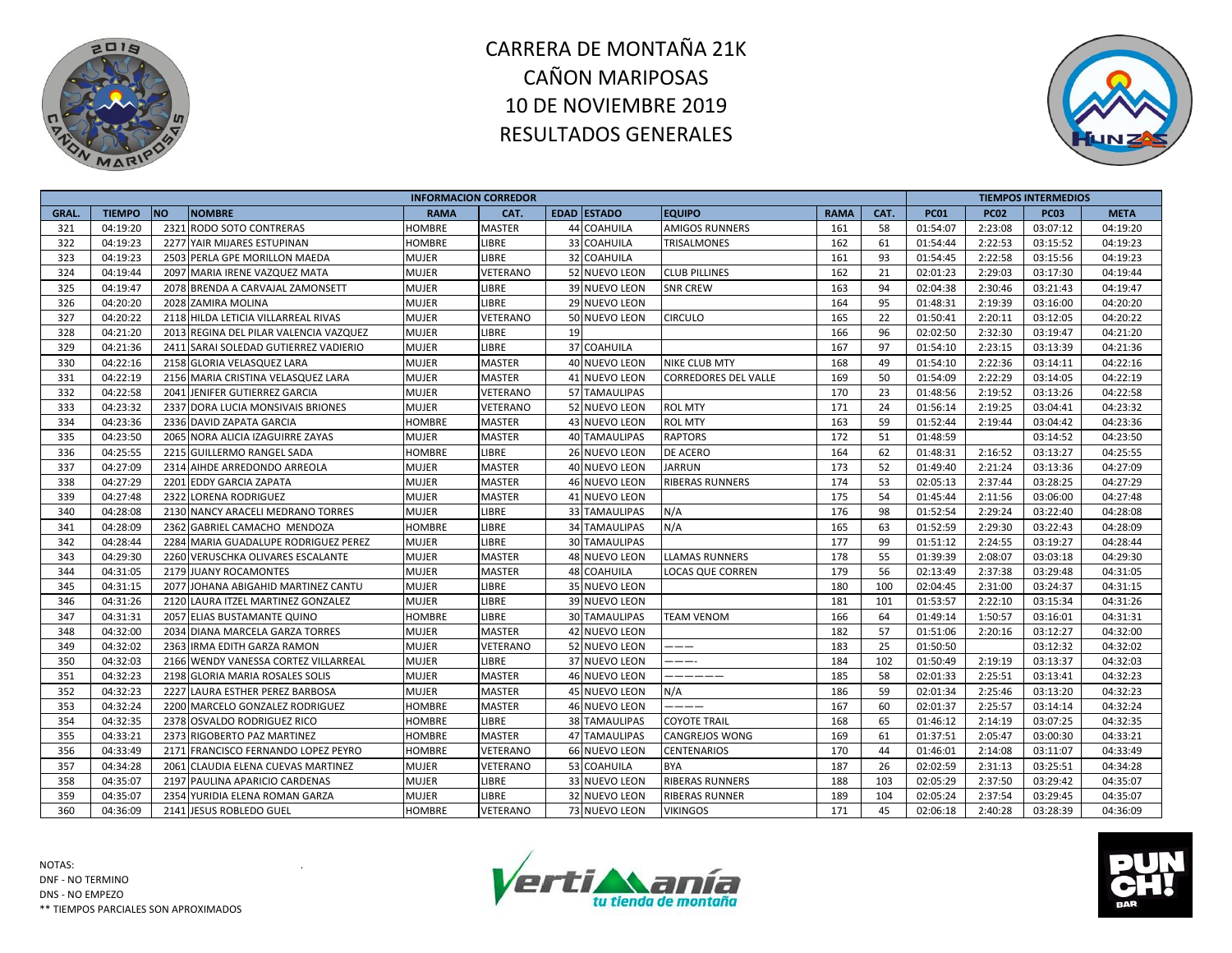



|              |               |            |                                                    | <b>INFORMACION CORREDOR</b> |                 |                 |                              |                          |             |      |             |             | <b>TIEMPOS INTERMEDIOS</b> |             |
|--------------|---------------|------------|----------------------------------------------------|-----------------------------|-----------------|-----------------|------------------------------|--------------------------|-------------|------|-------------|-------------|----------------------------|-------------|
| <b>GRAL.</b> | <b>TIEMPO</b> | <b>INO</b> | <b>NOMBRE</b>                                      | <b>RAMA</b>                 | CAT.            |                 | <b>EDAD ESTADO</b>           | <b>EQUIPO</b>            | <b>RAMA</b> | CAT. | <b>PC01</b> | <b>PC02</b> | <b>PC03</b>                | <b>META</b> |
| 361          | 04:36:11      |            | 2244 LUIS FERNANDO ALVAREZ DE LA REGUERA CARHOMBRE |                             | VETERANO        |                 | 54 NUEVO LEON                | JARRUN                   | 172         | 46   | 01:41:06    | 2:11:32     | 03:08:17                   | 04:36:11    |
| 362          | 04:38:19      |            | 2310 NATALIA FERNANDEZ CAZARES                     | <b>MUJER</b>                | <b>MASTER</b>   |                 | 41 COAHUILA                  | TEAM BESOS Y ASI         | 190         | 60   | 02:05:27    | 2:36:58     | 03:28:43                   | 04:38:19    |
| 363          | 04:40:49      |            | 2129 ALEJANDRA QUINTANILLA                         | <b>MUJER</b>                | VETERANO        |                 | 51 TAMAULIPAS                | REYNOSA RUNNERS          | 191         | 27   | 02:02:52    |             | 03:31:44                   | 04:40:49    |
| 364          | 04:41:02      |            | 2135 GLORIA ALEJANDRA SANCHEZ GARCIA               | <b>MUJER</b>                | LIBRE           | 35 <sub>1</sub> | <b>COAHUILA</b>              | BESOS Y ASÍ              | 192         | 105  | 02:02:58    | 2:31:18     | 03:30:13                   | 04:41:02    |
| 365          | 04:41:21      |            | 2325 BERNARDO CHARLES                              | <b>HOMBRE</b>               | LIBRE           |                 | 31 CHIHUAHUA                 |                          | 173         | 66   | 01:59:57    | 2:30:55     | 03:21:43                   | 04:41:21    |
| 366          | 04:41:22      |            | 2324 ALEJANDRO OLIVARES OLIVARES                   | <b>HOMBRE</b>               | <b>MASTER</b>   |                 | 48 NUEVO LEON                |                          | 174         | 62   | 01:59:52    | 2:30:50     | 03:21:42                   | 04:41:22    |
| 367          | 04:44:09      |            | 2304 ALMA DONAJI                                   | <b>MUJER</b>                | <b>LIBRE</b>    |                 | <b>38 TAMAULIPAS</b>         | <b>BRAVOS TRT</b>        | 193         | 106  | 02:01:10    |             | 03:27:59                   | 04:44:09    |
| 368          | 04:45:34      |            | 2302 MARIA ELENA HARO LEIJA                        | <b>MUJER</b>                | <b>VETERANO</b> |                 | 53 COAHUILA                  | <b>MONCLOVA RUNNERS</b>  | 194         | 28   | 01:52:13    |             | 03:28:28                   | 04:45:34    |
| 369          | 04:48:28      |            | 2182 RODOLFO RAMIREZ                               | <b>HOMBRE</b>               | <b>MASTER</b>   |                 | 40 NUEVO LEON                | <b>CLUB ELITTE</b>       | 175         | 63   | 01:56:44    | 2:29:12     | 03:29:49                   | 04:48:28    |
| 370          | 04:48:31      |            | 2021 ALEJANDRA DAVALOS HERNANDEZ                   | <b>MUJER</b>                | <b>MASTER</b>   |                 | 45 NUEVO LEON                | 3XTREME                  | 195         | 61   | 02:03:37    | 2:32:46     | 03:33:32                   | 04:48:31    |
| 371          | 04:49:46      |            | 2162 MONICA PATRICIA DAVILA RODRIGUEZ              | <b>MUJER</b>                | VETERANO        |                 | 51 NUEVO LEON                | <b>ENDURANCE SYSTEMS</b> | 196         | 29   | 02:05:13    | 2:47:51     | 03:37:55                   | 04:49:46    |
| 372          | 04:49:49      |            | 2241 JAQUELINE VALDEZ STACKPOLE                    | <b>MUJER</b>                | <b>MASTER</b>   |                 | 46 NUEVO LEON                | JARRUN                   | 197         | 62   | 01:47:27    | 2:15:33     | 03:27:45                   | 04:49:49    |
| 373          | 04:50:13      |            | 2195 FABIOLA IVETT CEBALLOS VELA                   | <b>MUJER</b>                | LIBRE           |                 | 38 NUEVO LEON                | <b>ENDURANCE SYSTEMS</b> | 198         | 107  | 02:06:21    | 1:26:40     | 03:37:52                   | 04:50:13    |
| 374          | 04:51:06      |            | 2093 JAZMIN LIZETTE LOPEZ JUAREZ                   | <b>MUJER</b>                | <b>MASTER</b>   |                 | 43 NUEVO LEON                |                          | 199         | 63   | 02:06:29    | 2:38:10     | 03:31:28                   | 04:51:06    |
| 375          | 04:51:14      |            | 2111 CHANTAL CONSTANTE                             | <b>MUJER</b>                | <b>MASTER</b>   |                 | 41 NUEVO LEON                |                          | 200         | 64   | 02:06:28    | 2:38:01     | 03:33:47                   | 04:51:14    |
| 376          | 04:51:47      |            | 2127 JOSE ALEJANDRO SANCHEZ ZAMORA                 | HOMBRE                      | <b>LIBRE</b>    |                 | 32 COAHUILA                  | SERSA                    | 176         | 67   |             | 1:32:42     |                            | 04:51:47    |
| 377          | 04:52:47      |            | 2181 VANESSA GARCIA                                | <b>MUJER</b>                | <b>LIBRE</b>    |                 | 37 NUEVO LEON                | <b>CLUB ELITTE</b>       | 201         | 108  | 01:56:39    | 2:29:20     | 03:30:18                   | 04:52:47    |
| 378          | 04:55:45      |            | 2405 ANGELA CRISTINA RODRIGUEZ GARCIA              | <b>MUJER</b>                | LIBRE           |                 | 29 NUEVO LEON                | RUNNER NORTH             | 202         | 109  | 02:09:43    | 2:44:52     | 03:44:03                   | 04:55:45    |
| 379          | 04:56:44      |            | 2043 EDUARDO LOPEZ GONZALEZ                        | <b>HOMBRE</b>               | <b>MASTER</b>   | 41              | <b>TAMAULIPAS</b>            | PODIUM FITNESS           | 177         | 64   | 02:01:42    | 2:34:03     | 03:28:18                   | 04:56:44    |
| 380          | 04:56:44      |            | 2044 JUAN GUERRA PACHECO                           | HOMBRE                      | VETERANO        |                 | 52 TAMAULIPAS                | PODIUM FITNESS           | 178         | 47   | 02:01:32    | 2:34:09     | 03:24:15                   | 04:56:44    |
| 381          | 04:56:44      |            | 2046 AGUSTIN ALONSO ZALETA CALDERON                | HOMBRE                      | LIBRE           |                 | 34 TAMAULIPAS                | PODIUM FITNESS           | 179         | 68   | 02:01:28    | 2:32:51     | 03:16:21                   | 04:56:44    |
| 382          | 05:04:21      |            | 2243 JOAQUIN ODRIOZOLA GONZALEZ                    | <b>HOMBRE</b>               | VETERANO        |                 | 50 NUEVO LEON                | JARRUN                   | 180         | 48   | 01:49:46    | 2:21:30     | 03:27:42                   | 05:04:21    |
| 383          | 05:06:19      |            | 2005 JUAN MANUEL TOLEDO SCHAD                      | <b>HOMBRE</b>               | VETERANO        | 60              |                              |                          | 181         | 49   | 02:02:02    | 2:34:14     | 03:38:42                   | 05:06:19    |
| 384          | 05:06:20      |            | 2383 GLORIA MARIA ESQUIVEL CORONADO                | <b>MUJER</b>                | <b>MASTER</b>   | 49              | <b>COAHUILA</b>              | <b>GATO ARAIZA</b>       | 203         | 65   | 02:05:23    | 2:40:48     | 03:39:53                   | 05:06:20    |
| 385          | 05:06:54      |            | 2318 GLORIA VELAZQUEZ VELAQUES BARRERA             | <b>MUJER</b>                | LIBRE           |                 | 33 ESTADO DE MEXIREPTILIANOS |                          | 204         | 110  | 02:13:18    | 2:44:47     | 03:50:24                   | 05:06:54    |
| 386          | 05:06:54      |            | 2319 JOSE RICARDO SEGUNDO SOTO                     | <b>HOMBRE</b>               | LIBRE           |                 | <b>38 TAMAULIPAS</b>         | <b>REPTILIANOS</b>       | 182         | 69   | 02:13:20    | 2:44:42     | 03:50:25                   | 05:06:54    |
| 387          | 05:10:31      |            | 2169 ERIKA JUDITH TREJO SALINAS                    | <b>MUJER</b>                | <b>MASTER</b>   |                 | 44 NUEVO LEON                | LIBRE                    | 205         | 66   |             | 3:07:09     | 03:54:45                   | 05:10:31    |
| 388          | 05:10:31      |            | 2170 DIANA GRISELDA MARES GARCIA                   | <b>MUJER</b>                | VETERANO        |                 | 50 NUEVO LEON                | LIBRE                    | 206         | 30   |             | 3:06:45     | 03:54:51                   | 05:10:31    |
| 389          | 05:10:57      |            | 2192 ISMENIA VERONICA RAMOS MORALES                | <b>MUJER</b>                | LIBRE           | 39              | COAHUILA                     | LOCAS QUE CORREN         | 207         | 111  | 02:13:47    | 2:41:52     | 03:49:46                   | 05:10:57    |
| 390          | 05:13:25      |            | 2083 CLAUDIA PATRICIA LARRALDE CORONA              | <b>MUJER</b>                | VETERANO        |                 | 53 TAMAULIPAS                | RUNNERS AZTLÁN           | 208         | 31   | 01:51:03    | 2:22:23     | 03:30:59                   | 05:13:25    |
| 391          | 05:20:16      |            | 2256 ABRIL ALONDRA RAMIREZ PEREZ                   | <b>MUJER</b>                | LIBRE           |                 | <b>17 TAMAULIPAS</b>         |                          | 209         | 112  | 02:03:31    | 2:33:54     | 03:32:49                   | 05:20:16    |
| 392          | 05:23:20      |            | 2393 MARIA GORETTI LOZANO TOBIAS                   | <b>MUJER</b>                | VETERANO        |                 | 50 TAMAULIPAS                | <b>COYOTE TRAIL</b>      | 210         | 32   | 02:16:10    | 2:50:58     | 03:55:45                   | 05:23:20    |
| 393          | <b>DNF</b>    |            | 2136 RONNY KVIST SØRLI                             | <b>HOMBRE</b>               | <b>MASTER</b>   |                 | 43 NUEVO LEON                | К2                       | 183         | 65   | 00:46:57    | 1:00:02     | 01:23:47                   | 01:55:10    |
| 394          | <b>DNF</b>    |            | 2238 MARIA DEL ROSARIO GALLEGOS MONSIVAIS          | <b>MUJER</b>                | VETERANO        |                 | 61 COAHUILA                  | <b>BESOS Y ASI</b>       | 211         | 33   | 01:11:20    | 1:30:27     | 02:09:08                   | 03:01:25    |
| 395          | <b>DNF</b>    |            | 2113 MARIA GUADALUPE RIOS CORREA                   | <b>MUJER</b>                | LIBRE           |                 | <b>36 TAMAULIPAS</b>         | JESS RUNNING TEAM        | 212         | 113  | 02:14:04    | 2:50:46     | 04:05:09                   | 05:35:09    |
| 396          | <b>DNF</b>    |            | 2255 CELY VICTORIA RAMIREZ PEREZ                   | <b>MUJER</b>                | <b>LIBRE</b>    |                 | 20 NUEVO LEON                |                          | 213         | 114  | 02:03:29    | 2:34:42     | 03:50:15                   | 05:36:55    |
| 397          | <b>DNF</b>    |            | 2148 PATRICIA VELAZQUEZ GARCIA                     | <b>MUJER</b>                | LIBRE           |                 | 35 NUEVO LEON                |                          | 214         | 115  | 01:46:19    | 2:09:21     | 02:55:31                   | 05:43:13    |
| 398          | <b>DNF</b>    | 2309       | LORENA BERENICE ARELLANO GRACIA                    | <b>MUJER</b>                | LIBRE           |                 | 26 TAMAULIPAS                | <b>VDO RUNNERS</b>       | 215         | 116  | 01:36:45    | 2:01:41     | 03:28:43                   | 05:43:14    |
| 399          | <b>DNF</b>    |            | 2059 ALMA LETICIA PINALES GARZA                    | <b>MUJER</b>                | <b>MASTER</b>   | 48              | <b>NUEVO LEON</b>            | PEDAL XTREME             | 216         | 67   | 02:07:09    | 2:41:45     | 04:16:15                   | 05:44:07    |
| 400          | <b>DNF</b>    |            | 2047 ROGELIO GARCIA SALAZAR                        | <b>HOMBRE</b>               | <b>MASTER</b>   |                 | 40 NUEVO LEON                | JARRUN                   | 184         | 66   | 02:10:44    | 2:45:54     | 04:22:01                   | 06:18:19    |



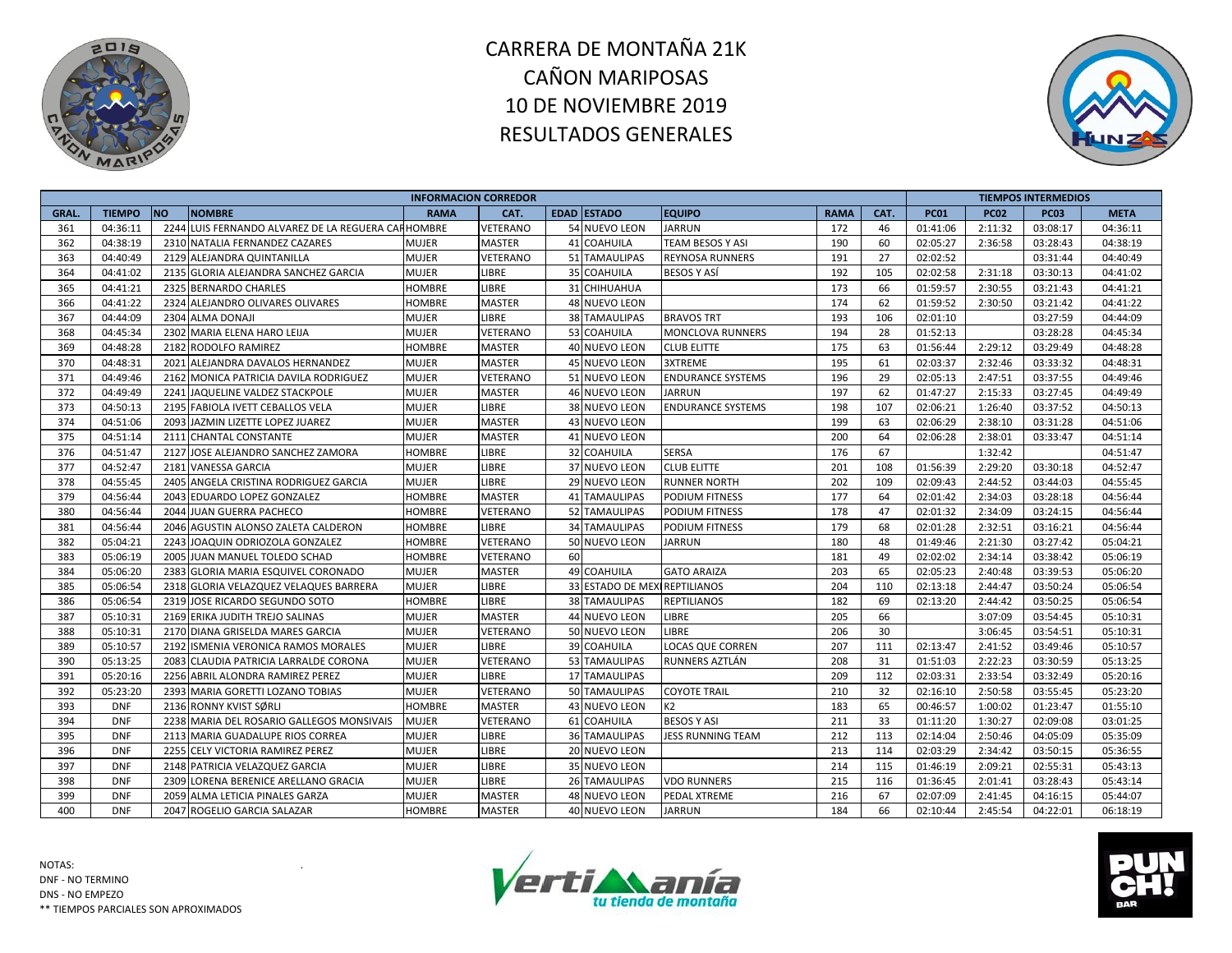



|             |               |                                        | <b>INFORMACION CORREDOR</b> |                 |    |                      |                                |             |      |             |             | <b>TIEMPOS INTERMEDIOS</b> |             |
|-------------|---------------|----------------------------------------|-----------------------------|-----------------|----|----------------------|--------------------------------|-------------|------|-------------|-------------|----------------------------|-------------|
| <b>GRAL</b> | <b>TIEMPO</b> | <b>NO</b><br><b>NOMBRE</b>             | <b>RAMA</b>                 | CAT.            |    | <b>EDAD ESTADO</b>   | <b>EQUIPO</b>                  | <b>RAMA</b> | CAT. | <b>PC01</b> | <b>PC02</b> | <b>PC03</b>                | <b>META</b> |
| 401         | <b>DNF</b>    | 2126 ADRIAN ENRIQUE BUSTOS MARTINEZ    | <b>HOMBRE</b>               | <b>LIBRE</b>    |    | 26 COAHUILA          | <b>SERSA</b>                   | 185         | 70   |             | 1:06:26     |                            |             |
| 402         | <b>DNF</b>    | 2009 ANNY PERALTA GARCIA               | <b>MUJER</b>                | <b>LIBRE</b>    | 37 |                      |                                | 217         | 117  | 00:55:09    | 1:06:53     |                            |             |
| 403         | <b>DNF</b>    | 2045 CARLOS ALBERTO MARTINEZ GUERRERO  | <b>HOMBRE</b>               | LIBRE           |    | <b>36 TAMAULIPAS</b> | <b>PODIUM FITNESS</b>          | 186         | 71   |             | 1:19:29     |                            |             |
| 404         | <b>DNF</b>    | 2239 JOSE EDUARDO FRIAS TREVINO        | <b>HOMBRE</b>               | <b>VETERANO</b> |    | 59 NUEVO LEON        | <b>DUENDES DEL VALLE</b>       | 187         | 50   |             | 1:32:23     |                            |             |
| 405         | <b>DNF</b>    | 2122 GENOVEVA CORNEJO LIMA             | <b>MUJER</b>                | VETERANO        |    | 55 NUEVO LEON        | LIBRE                          | 218         | 34   |             |             |                            |             |
| 406         | <b>DNS</b>    | 2050 ADRIAN LEONARDO CHIMAL CIENFUEGOS | <b>HOMBRE</b>               | <b>MASTER</b>   |    | 43 NUEVO LEON        | <b>BICIVOLADOR</b>             | 188         | 67   |             |             |                            |             |
| 407         | <b>DNS</b>    | 2051 AMANDA PATRICIA DE ANDA HERRERA   | <b>MUJER</b>                | <b>MASTER</b>   |    | 41 NUEVO LEON        | <b>BICIVOLADOR</b>             | 219         | 68   |             |             |                            |             |
| 408         | <b>DNS</b>    | 2068 GERARDO MARTINEZ LOPEZ            | <b>HOMBRE</b>               | <b>VETERANO</b> |    | 59 NUEVO LEON        | <b>CERREY</b>                  | 189         | 51   |             |             |                            |             |
| 409         | <b>DNS</b>    | 2072 EDGAR MISAEL MONTELONGO MADRID    | <b>HOMBRE</b>               | <b>MASTER</b>   |    | 40 NUEVO LEON        | <b>LIBRE</b>                   | 190         | 68   |             |             |                            |             |
| 410         | <b>DNS</b>    | 2105 FABRICE SERFATI                   | <b>HOMBRE</b>               | <b>MASTER</b>   |    | 48 NUEVO LEON        | <b>CASINO DEL VALLE</b>        | 191         | 69   |             |             |                            |             |
| 411         | <b>DNS</b>    | 2117 AMANDA RYDBERG                    | <b>MUJER</b>                | <b>LIBRE</b>    |    | 30 COAHUILA          |                                | 220         | 118  |             |             |                            |             |
| 412         | <b>DNS</b>    | 2132 CRISTINA MARTINEZ GARCIA          | <b>MUJER</b>                | <b>MASTER</b>   |    | 40 NUEVO LEON        |                                | 221         | 69   |             |             |                            |             |
| 413         | <b>DNS</b>    | 2134 CYNTHIA LUCIA ARCINIEGA MONTES    | <b>MUJER</b>                | <b>LIBRE</b>    |    | 29 NUEVO LEON        |                                | 222         | 119  |             |             |                            |             |
| 414         | <b>DNS</b>    | 2138 FELIX MENDOZA                     | <b>HOMBRE</b>               | <b>LIBRE</b>    |    | 31 NUEVO LEON        | K <sub>2</sub>                 | 192         | 72   |             |             |                            |             |
| 415         | <b>DNS</b>    | 2168 CRISTIAN IVAN HERNANDEZ SUSTAITA  | <b>HOMBRE</b>               | <b>LIBRE</b>    |    | 26 COAHUILA          | <b>CRAZY RUNNERS</b>           | 193         | 73   |             |             |                            |             |
| 416         | <b>DNS</b>    | 2175 MAURICIO CORNISH GONZALEZ         | <b>HOMBRE</b>               | VETERANO        |    | 55 NUEVO LEON        | <b>CASINO DEL VALLE</b>        | 194         | 52   |             |             |                            |             |
| 417         | <b>DNS</b>    | 2183 ARMANDO MUNOZ GIL LAMADRID        | <b>HOMBRE</b>               | <b>MASTER</b>   |    | 41 NUEVO LEON        | <b>HOSTILES</b>                | 195         | 70   |             |             |                            |             |
| 418         | <b>DNS</b>    | 2191 DORA AMALIA MARTINEZ DANIEL       | <b>MUJER</b>                | <b>MASTER</b>   |    | 49 NUEVO LEON        | <b>RIBERAS RUNNERS SABINAS</b> | 223         | 70   |             |             |                            |             |
| 419         | <b>DNS</b>    | 2204 CARLOS ARMANDO FERNANDEZ MARCO    | <b>HOMBRE</b>               | <b>LIBRE</b>    |    | 21 NUEVO LEON        | <b>DE ACERO</b>                | 196         | 74   |             |             |                            |             |
| 420         | <b>DNS</b>    | 2205 ROBERTA SEGURA VELA               | <b>MUJER</b>                | <b>LIBRE</b>    |    | 25 NUEVO LEON        | <b>DE ACERO</b>                | 224         | 120  |             |             |                            |             |
| 421         | <b>DNS</b>    | 2206 CARLOS FERNANDEZ                  | <b>HOMBRE</b>               | VETERANO        |    | 66 NUEVO LEON        | DE ACERO                       | 197         | 53   |             |             |                            |             |
| 422         | <b>DNS</b>    | 2207 MARCELO PARAS RODRIGUEZ           | <b>HOMBRE</b>               | <b>LIBRE</b>    |    | 19 NUEVO LEON        | <b>DE ACERO</b>                | 198         | 75   |             |             |                            |             |
| 423         | <b>DNS</b>    | 2262 EMILIO RODRIGUEZ ROMO             | <b>HOMBRE</b>               | <b>MASTER</b>   |    | 47 NUEVO LEON        | <b>TEAM TREINER</b>            | 199         | 71   |             |             |                            |             |
| 424         | <b>DNS</b>    | 2268 NORMA ADRIANA GONZALEZ RODRIGUEZ  | <b>MUJER</b>                | <b>LIBRE</b>    |    | 34 NUEVO LEON        | <b>RIBERAS RUNNERS CLUB</b>    | 225         | 121  |             |             |                            |             |
| 425         | <b>DNS</b>    | 2298 HERIBERTO ARRAMBIDE GONZALEZ      | <b>HOMBRE</b>               | VETERANO        |    | 63 NUEVO LEON        | <b>DUENDES DEL VALLE</b>       | 200         | 54   |             |             |                            |             |
| 426         | <b>DNS</b>    | 2331 GUADALUPE FLORES VAZQUES          | <b>MUJER</b>                | <b>MASTER</b>   |    | <b>40 TAMAULIPAS</b> | <b>GUERRERAS RUNNERS</b>       | 226         | 71   |             |             |                            |             |
| 427         | <b>DNS</b>    | 2358 GERARDO CASTILLO                  | <b>HOMBRE</b>               | <b>MASTER</b>   |    | 40 NUEVO LEON        | <b>LYCANS</b>                  | 201         | 72   |             |             |                            |             |
| 428         | <b>DNS</b>    | 2361 JUAN GABRIEL DOMINGUEZ ORTEGA     | <b>HOMBRE</b>               | <b>MASTER</b>   |    | 46 NUEVO LEON        | <b>MAST3RS SPORTS TEAM</b>     | 202         | 73   |             |             |                            |             |
| 429         | <b>DNS</b>    | 2400 J TIRSO MIRANDA LOZORIA           | <b>HOMBRE</b>               | VETERANO        |    | 67 SONORA            | <b>LOS MILLEROS</b>            | 203         | 55   |             |             |                            |             |
| 430         | <b>DNS</b>    | 2410 AGUSTIN VILLARREAL                | <b>HOMBRE</b>               | LIBRE           |    | 28 NUEVO LEON        |                                | 202         | 75   |             |             |                            |             |
| 431         | <b>DNS</b>    | 2412 VIRGILIO GARZA LOZANO             | <b>HOMBRE</b>               | <b>MASTER</b>   |    | 46 NUEVO LEON        |                                | 201         | 72   |             |             |                            |             |
| 432         | <b>DNS</b>    | 2520 LUIS MANUEL MARTINEZ MORENO       | <b>HOMBRE</b>               | <b>LIBRE</b>    | 34 |                      |                                | 201         | 74   |             |             |                            |             |



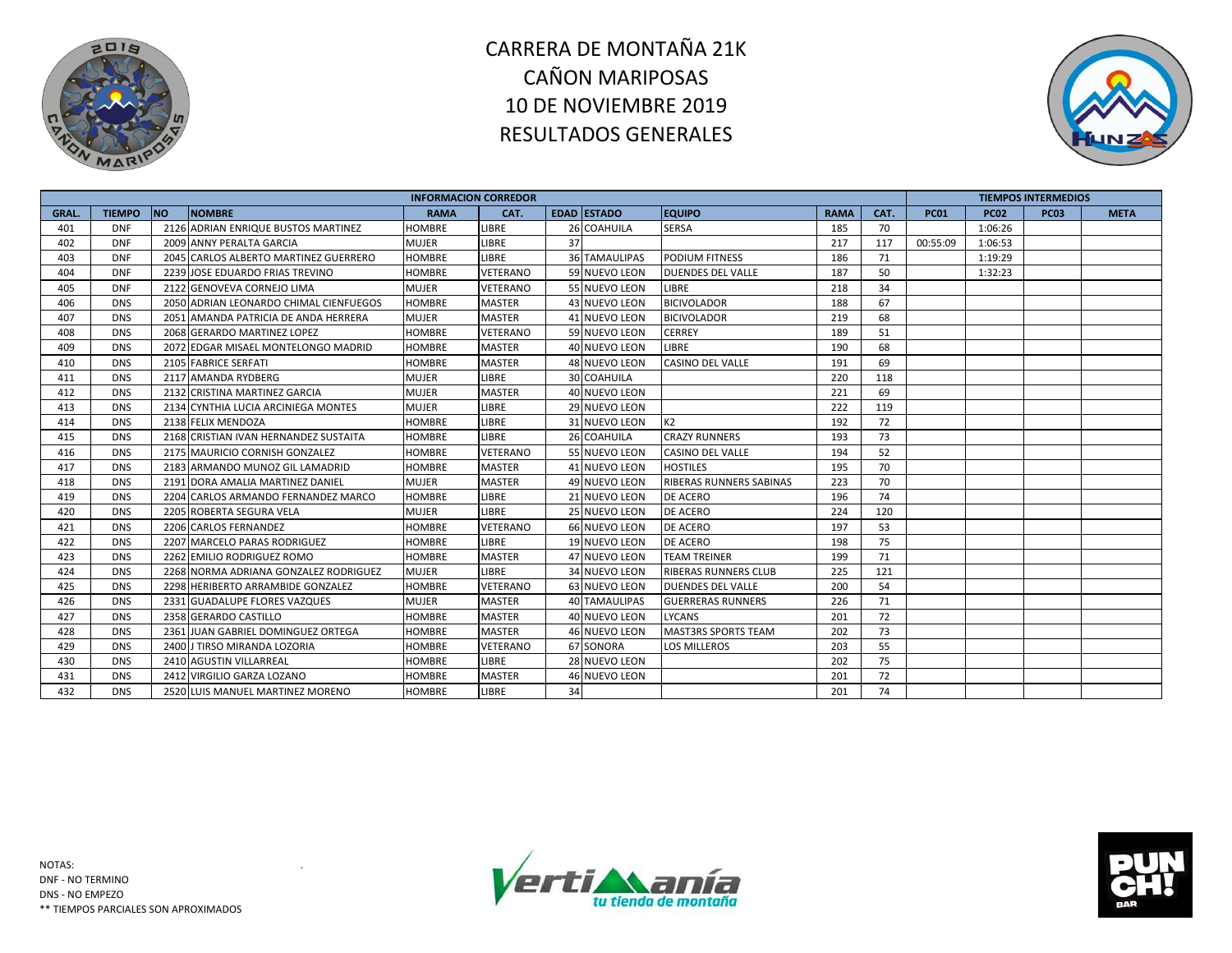



|       |               |                                        | <b>INFORMACION CORREDOR</b> |               |    |                      |                           |                |                |             |             | <b>TIEMPOS INTERMEDIOS</b> |             |
|-------|---------------|----------------------------------------|-----------------------------|---------------|----|----------------------|---------------------------|----------------|----------------|-------------|-------------|----------------------------|-------------|
| GRAL. | <b>TIEMPO</b> | <b>NO</b><br><b>NOMBRE</b>             | <b>RAMA</b>                 | CAT.          |    | <b>EDAD ESTADO</b>   | <b>EQUIPO</b>             | <b>RAMA</b>    | CAT.           | <b>PC01</b> | <b>PC02</b> | <b>PC03</b>                | <b>META</b> |
| 8     | 02:02:45      | 2334 JUANA BARTOLO CRUZ                | <b>MUJER</b>                | LIBRE         |    | 28 NUEVO LEON        |                           | 1              | $\mathbf{1}$   | 00:50:48    | 1:21:58     | 01:31:40                   | 02:02:45    |
| 17    | 02:12:51      | 2283 YAJAIRA YOSELIN LOPEZ MELGOZA     | <b>MUJER</b>                | <b>LIBRE</b>  |    | 24 NUEVO LEON        | YAJAIRA LÓPEZ             | $\overline{2}$ | $\overline{2}$ | 00:55:18    | 1:10:24     | 01:38:45                   | 02:12:51    |
| 19    | 02:14:35      | 2381 MONICA ELIZABETH CORNEJO ESCANDON | <b>MUJER</b>                | <b>MASTER</b> |    | 40 NUEVO LEON        | YEIPRO                    | $\overline{3}$ | 1              | 00:55:10    | 1:09:44     | 01:38:05                   | 02:14:35    |
| 31    | 02:23:41      | 2147 ROSITA URBINA CHAIRES             | <b>MUJER</b>                | <b>MASTER</b> |    | 43 NUEVO LEON        | LIBRE                     | $\overline{4}$ | $\overline{2}$ | 01:02:04    | 1:17:53     | 01:48:27                   | 02:23:41    |
| 34    | 02:25:37      | 2225 ALMA DELIA BETANCOURT GARCIA      | <b>MUJER</b>                | <b>MASTER</b> |    | 48 NUEVO LEON        | POBLANO SPORT             | 5              | 3              | 01:03:14    | 1:18:01     | 01:50:05                   | 02:25:37    |
| 41    | 02:31:30      | 2032 ANA CRISTINA SAUCEDO GAMBOA       | <b>MUJER</b>                | LIBRE         |    | 26 COAHUILA          | MÁS RUNNING               | 6              | 3              | 01:03:13    | 1:19:26     | 01:56:17                   | 02:31:30    |
| 44    | 02:33:02      | 2291 MOREYA PEREZ MONTIEL              | <b>MUJER</b>                | LIBRE         |    | 36 NUEVO LEON        | <b>CORREDORES DEL SUR</b> | $\overline{7}$ | 4              | 01:03:11    | 1:20:03     | 01:52:32                   | 02:33:02    |
| 49    | 02:36:21      | 2339 UMI WONG                          | <b>MUJER</b>                | LIBRE         |    | 35 NUEVO LEON        | CHAPPIE                   | 8              | 5              | 01:03:49    | 1:39:52     | 01:54:30                   | 02:36:21    |
| 54    | 02:38:42      | 2178 IVHETT CAMARGO JIMENEZ            | <b>MUJER</b>                | LIBRE         |    | 30 NUEVO LEON        | TREPACERROS               | 9              | 6              |             | 1:23:42     |                            | 02:38:42    |
| 60    | 02:42:48      | 2188 PERLA ALEJANDRA VILLELA ORTIZ     | <b>MUJER</b>                | LIBRE         |    | 36 NUEVO LEON        |                           | 10             | $\overline{7}$ | 01:13:15    | 1:30:48     | 02:03:15                   | 02:42:48    |
| 64    | 02:45:50      | 2246 TERESA DE JESUS AVILA SALAZAR     | <b>MUJER</b>                | <b>MASTER</b> |    | 41 NUEVO LEON        | <b>FORZA</b>              | 11             | 4              | 01:15:54    | 1:32:32     | 02:06:36                   | 02:45:50    |
| 65    | 02:45:59      | 2055 ANALY HINOJOSA LERMA              | <b>MUJER</b>                | LIBRE         |    | <b>29 NUEVO LEON</b> | LIBRE                     | 12             | 8              | 01:07:27    | 1:26:32     | 02:03:40                   | 02:45:59    |
| 66    | 02:46:13      | 2231 MARIANA PEREZ TRISTAN             | <b>MUJER</b>                | LIBRE         |    | 21 NUEVO LEON        | LILI FIGUEROA             | 13             | 9              | 01:07:22    | 1:25:38     | 02:01:43                   | 02:46:13    |
| 69    | 02:46:56      | 2295 CLARA SANTOS MARTINEZ             | <b>MUJER</b>                | LIBRE         |    | 34 NUEVO LEON        | LIBRE                     | 14             | 10             | 01:07:25    | 1:25:48     | 02:01:56                   | 02:46:56    |
| 74    | 02:49:25      | 2342 YOLANDA ISLAS                     | <b>MUJER</b>                | LIBRE         |    | 21 NUEVO LEON        | MTY                       | 15             | 11             | 01:11:59    | 1:31:16     | 02:08:14                   | 02:49:25    |
| 77    | 02:50:03      | 2252 ANGELICA MARIA TREVINO DOMINGUEZ  | <b>MUJER</b>                | VETERANO      |    | 50 NUEVO LEON        | ANDRÉ RAMOS RUNNERS       | 16             | $\mathbf{1}$   | 01:13:09    |             | 02:09:31                   | 02:50:03    |
| 78    | 02:50:23      | 2519 PAOLA SUSANA LOPEZ VELEZ          | <b>MUJER</b>                | <b>MASTER</b> | 40 |                      |                           | 17             | 5              | 01:09:28    | 1:31:57     | 02:09:25                   | 02:50:23    |
| 83    | 02:53:18      | 2296 JOVANA GUADALUPE RAMIREZ MARQUEZ  | <b>MUJER</b>                | LIBRE         | 24 | <b>TAMAULIPAS</b>    | <b>BRONCOS MS</b>         | 18             | 12             | 01:10:42    |             | 02:09:11                   | 02:53:18    |
| 85    | 02:53:26      | 2011 LEYDI NAYELLI LOPEZ LOZANO        | <b>MUJER</b>                | LIBRE         | 25 |                      |                           | 19             | 13             | 01:07:35    | 1:25:26     | 02:06:12                   | 02:53:26    |
| 86    | 02:53:29      | 2345 ALEJANDRA BRAVO                   | <b>MUJER</b>                | <b>MASTER</b> |    | 42 NUEVO LEON        |                           | 20             | 6              | 01:16:46    | 1:34:41     | 02:10:54                   | 02:53:29    |
| 87    | 02:53:33      | 2010 DALILA PALOMO FLORES              | <b>MUJER</b>                | <b>MASTER</b> | 41 |                      |                           | 21             | $\overline{7}$ | 01:13:53    | 1:34:07     | 02:13:21                   | 02:53:33    |
| 89    | 02:54:15      | 2033 LAURETTE SILLER QUINTANILLA       | <b>MUJER</b>                | LIBRE         |    | 24 NUEVO LEON        |                           | 22             | 14             | 01:13:41    | 1:35:04     | 02:09:41                   | 02:54:15    |
| 92    | 02:55:05      | 2096 CITLALI LEYVA RAMIREZ             | <b>MUJER</b>                | <b>MASTER</b> |    | 43 NUEVO LEON        |                           | 23             | 8              | 01:16:42    | 1:35:32     | 02:12:41                   | 02:55:05    |
| 98    | 02:57:58      | 2167 KATIA LEAL SORIANO                | <b>MUJER</b>                | LIBRE         |    | <b>26 NUEVO LEON</b> |                           | 24             | 15             | 01:21:09    | 1:38:35     | 02:13:42                   | 02:57:58    |
| 100   | 02:58:50      | 2237 CAROLINA BALDERAS VILLARREAL      | <b>MUJER</b>                | LIBRE         |    | 23 NUEVO LEON        |                           | 25             | 16             | 01:16:31    | 1:36:54     | 02:13:29                   | 02:58:50    |
| 102   | 03:02:36      | 2386 MA. TERESA SALAS MARTINEZ         | <b>MUJER</b>                | VETERANO      |    | 57 NUEVO LEON        | PILLINES                  | 26             | $\overline{2}$ | 01:19:29    |             | 02:18:13                   | 03:02:36    |
| 103   | 03:03:06      | 2159 FATIMA MARIANA SERRANO CHAVEZ     | <b>MUJER</b>                | LIBRE         |    | 30 TAMAULIPAS        | <b>BRAVOS</b>             | 27             | 17             | 01:17:37    | 1:37:28     | 02:16:39                   | 03:03:06    |
| 107   | 03:04:39      | 2234 JOSEFINA POINSOT GARZA            | <b>MUJER</b>                | VETERANO      |    | 50 NUEVO LEON        | CASINO DEL VALLE          | 28             | $\overline{3}$ | 01:18:15    |             | 02:16:15                   | 03:04:39    |
| 109   | 03:05:21      | 2293 JANETH TREJO                      | <b>MUJER</b>                | LIBRE         |    | 35 TAMAULIPAS        | FAMILY RUNNERS REYNOSA    | 29             | 18             | 01:16:10    | 1:39:10     | 02:20:21                   | 03:05:21    |
| 110   | 03:05:44      | 2289 CLAUDIA NALLELY HINOJOSA GARCIA   | <b>MUJER</b>                | LIBRE         |    | 29 NUEVO LEON        |                           | 30             | 19             | 01:32:40    | 1:53:28     | 02:28:19                   | 03:05:44    |
| 112   | 03:06:12      | 2048 KARLA LIZETTE GARCIA MÈNDEZ       | <b>MUJER</b>                | <b>MASTER</b> |    | 40 NUEVO LEON        | RIO LA SILLA              | 31             | 9              | 01:21:23    | 1:42:31     | 02:21:44                   | 03:06:12    |
| 113   | 03:06:31      | 2353 ALMA ROSA SIERRA                  | <b>MUJER</b>                | VETERANO      |    | 51 TAMAULIPAS        | PANTERA RUNNERS           | 32             | $\overline{4}$ | 01:21:38    | 1:42:43     | 02:23:35                   | 03:06:31    |
| 114   | 03:06:33      | 2399 ANA LAURA CHONG MERCADO           | <b>MUJER</b>                | <b>MASTER</b> |    | 40 TAMAULIPAS        |                           | 33             | 10             | 01:19:14    |             | 02:21:10                   | 03:06:33    |
| 116   | 03:08:26      | 2184 ERIKA BROSIG RODRIGUEZ            | <b>MUJER</b>                | LIBRE         |    | 38 NUEVO LEON        | NO.                       | 34             | 20             | 01:22:19    | 1:41:51     | 02:20:57                   | 03:08:26    |
| 118   | 03:08:31      | 2018 MARIBEL MARCOS OTSCANO            | <b>MUJER</b>                | <b>MASTER</b> | 47 |                      |                           | 35             | 11             | 01:21:09    | 1:42:33     | 02:20:36                   | 03:08:31    |
| 119   | 03:08:55      | 2292 SAMANTHA CAZARES                  | <b>MUJER</b>                | LIBRE         |    | 31 NUEVO LEON        |                           | 36             | 21             | 01:21:47    |             | 02:22:39                   | 03:08:55    |
| 120   | 03:09:15      | 2365 DIANA MARCELA SILVA               | <b>MUJER</b>                | <b>LIBRE</b>  |    | 34 NUEVO LEON        | <b>GUEPARDOS</b>          | 37             | 22             | 01:21:13    |             | 02:23:30                   | 03:09:15    |
| 123   | 03:10:33      | 2115 GLORIA MAYELA VILLARREAL          | <b>MUJER</b>                | <b>MASTER</b> |    | 46 NUEVO LEON        | CASINO DEL VALLE          | 38             | 12             | 01:18:13    |             | 02:20:32                   | 03:10:33    |
| 124   | 03:10:36      | 2404 BLANCA JANNETH GARCIA SAUCEDO     | <b>MUJER</b>                | LIBRE         |    | 33 NUEVO LEON        | HUASTECA RUNNER TEAM      | 39             | 23             | 01:22:36    | 1:43:55     | 02:23:40                   | 03:10:36    |
| 126   | 03:11:15      | 2143 JOHANA IVETTE VASQUEZ CUELLAR     | <b>MUJER</b>                | LIBRE         |    | 29 TAMAULIPAS        | <b>FAMILY RUNNERS</b>     | 40             | 24             | 01:19:21    | 1:42:50     | 02:23:43                   | 03:11:15    |



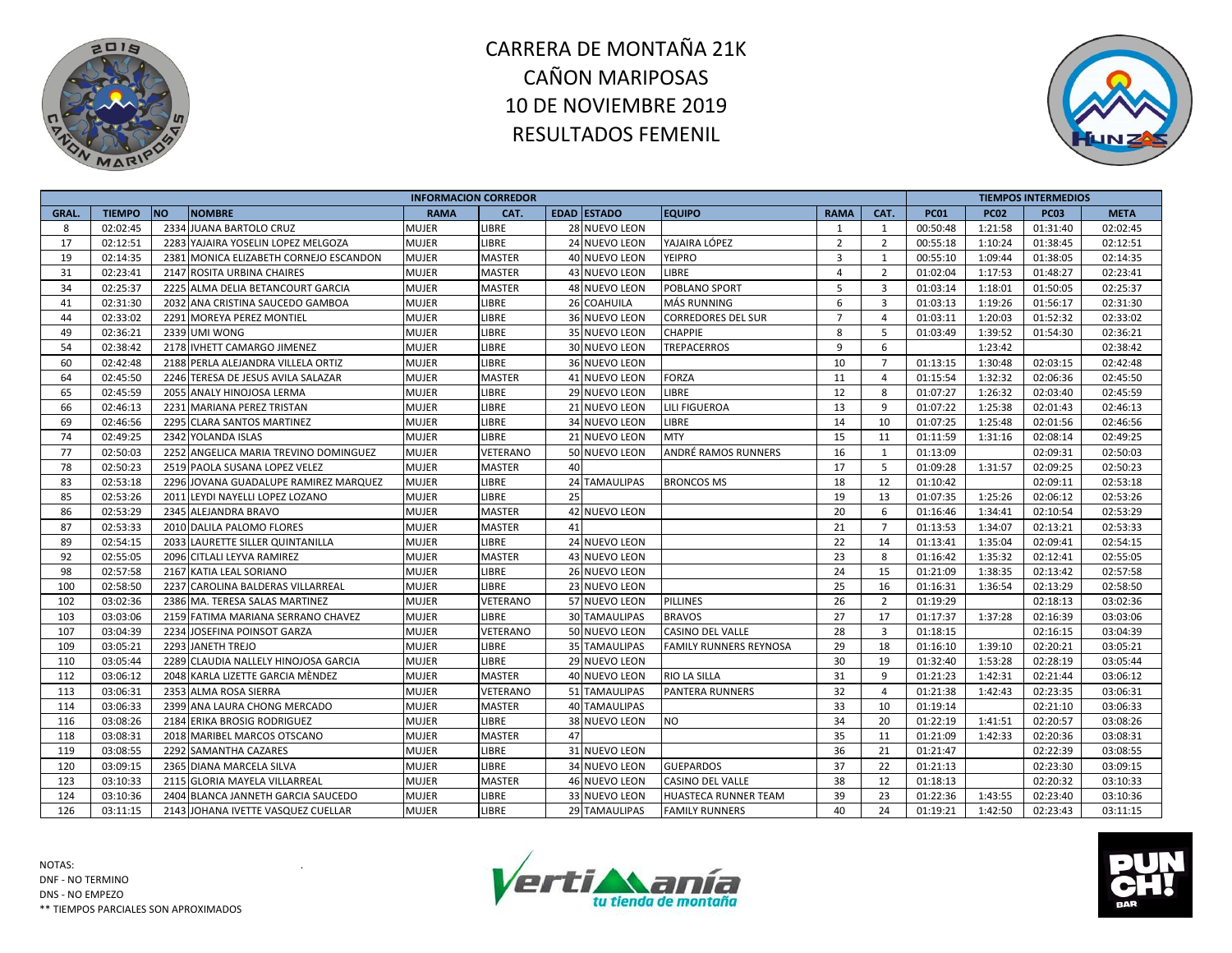



|       |               |                                        | <b>INFORMACION CORREDOR</b> |               |    |                      |                              |             |                |             |             | <b>TIEMPOS INTERMEDIOS</b> |             |
|-------|---------------|----------------------------------------|-----------------------------|---------------|----|----------------------|------------------------------|-------------|----------------|-------------|-------------|----------------------------|-------------|
| GRAL. | <b>TIEMPO</b> | <b>NO</b><br><b>NOMBRE</b>             | <b>RAMA</b>                 | CAT.          |    | <b>EDAD ESTADO</b>   | <b>EQUIPO</b>                | <b>RAMA</b> | CAT.           | <b>PC01</b> | <b>PC02</b> | <b>PC03</b>                | <b>META</b> |
| 128   | 03:11:53      | 2507 SUSANA ISELA ALFEREZ MONTOYA      | MUJER                       | LIBRE         |    | 20 COAHUILA          | <b>CENTINELAS</b>            | 41          | 25             | 01:21:57    | 1:42:15     | 02:23:02                   | 03:11:53    |
| 130   | 03:12:08      | 2217 YESICA YAZMIN MORA DEL TORO       | <b>MUJER</b>                | LIBRE         |    | 36 NUEVO LEON        | RIBERAS RUNNERS SABINAS HIDA | 42          | 26             | 01:20:31    | 1:41:36     | 02:21:19                   | 03:12:08    |
| 131   | 03:12:26      | 2100 ANA FERNANDA GARZA KNIGHT         | <b>MUJER</b>                | LIBRE         |    | 31 NUEVO LEON        | <b>GUSANITOS RUNNER</b>      | 43          | 27             | 01:31:48    | 1:50:25     | 02:27:30                   | 03:12:26    |
| 133   | 03:12:29      | 2341 DIANA LETICIA NAPOLES ALVARADO    | <b>MUJER</b>                | LIBRE         |    | 28 COAHUILA          | <b>CENTINELAS</b>            | 44          | 28             | 01:26:47    | 1:47:58     | 02:26:25                   | 03:12:29    |
| 134   | 03:12:34      | 2153 DARIELA AGUILAR SANCHEZ           | MUJER                       | LIBRE         |    | 39 COAHUILA          |                              | 45          | 29             | 01:19:33    | 1:41:30     | 02:22:32                   | 03:12:34    |
| 136   | 03:12:51      | 2505 ANA KAREN SEGURA RIVERA           | <b>MUJER</b>                | LIBRE         |    | 27 NUEVO LEON        | <b>TRU-RI SPORTS</b>         | 46          | 30             | 01:23:22    | 1:46:37     | 02:26:20                   | 03:12:51    |
| 140   | 03:14:09      | 2396 MARICRUZ ALEJANDRA ARMIJO VAZQUEZ | <b>MUJER</b>                | LIBRE         |    | 24 NUEVO LEON        | <b>JARRUNS</b>               | 47          | 31             | 01:21:04    | 1:41:46     | 02:22:15                   | 03:14:09    |
| 142   | 03:14:44      | 2082 YOLANDA OCHOA RODRIGUEZ           | <b>MUJER</b>                | <b>MASTER</b> |    | 46 NUEVO LEON        | <b>NOMADAS</b>               | 48          | 13             | 01:32:05    | 1:53:10     | 02:30:32                   | 03:14:44    |
| 143   | 03:15:02      | 2316 ROSY GARCIA                       | <b>MUJER</b>                | <b>MASTER</b> |    | 43 NUEVO LEON        |                              | 49          | 14             | 01:22:23    | 1:43:17     | 02:26:39                   | 03:15:02    |
| 144   | 03:15:28      | 2039 MONICA MARTINEZ AGUILAR           | <b>MUJER</b>                | LIBRE         |    | 34 NUEVO LEON        | <b>DEL-SAG</b>               | 50          | 32             | 01:21:24    | 1:39:48     | 02:23:10                   | 03:15:28    |
| 145   | 03:15:52      | 2133 LUISA MARIA FLORES MARTINEZ       | MUJER                       | LIBRE         |    | 38 NUEVO LEON        | <b>CLAUDIA SALES TEAM</b>    | 51          | 33             | 01:24:10    | 1:46:00     | 02:25:41                   | 03:15:52    |
| 146   | 03:15:53      | 2258 ELENA INTERIAL QUIROZ             | <b>MUJER</b>                | VETERANO      |    | 53 COAHUILA          | <b>GATO ARAIZA</b>           | 52          | 5              | 01:26:14    |             | 02:27:59                   | 03:15:53    |
| 148   | 03:16:36      | 2155 ALEJANDRA CABRERA CRUZ            | <b>MUJER</b>                | LIBRE         |    | 32 TAMAULIPAS        | <b>WOLVES JAN</b>            | 53          | 34             | 01:24:06    | 1:46:13     | 02:27:46                   | 03:16:36    |
| 153   | 03:17:50      | 2274 IRIS DUIJNDAM                     | MUJER                       | LIBRE         |    | 29 NUEVO LEON        |                              | 54          | 35             | 01:24:35    | 1:46:30     | 02:27:57                   | 03:17:50    |
| 154   | 03:17:53      | 2384 GRACIELA GONZALEZ LEAL            | <b>MUJER</b>                | <b>MASTER</b> |    | 47 NUEVO LEON        | <b>PILLINES</b>              | 55          | 15             | 01:24:12    | 1:46:08     | 02:27:48                   | 03:17:53    |
| 156   | 03:19:11      | 2095 MARIA CRISTINA TREVINO RODRIGUEZ  | <b>MUJER</b>                | LIBRE         |    | 31 NUEVO LEON        | <b>SNR CREW</b>              | 56          | 36             | 01:33:49    | 1:54:41     | 02:29:05                   | 03:19:11    |
| 159   | 03:20:54      | 2346 CYNTHIA DAVILA ROJAS              | <b>MUJER</b>                | LIBRE         |    | 24 NUEVO LEON        |                              | 57          | 37             | 01:19:35    | 1:41:09     | 02:23:32                   | 03:20:54    |
| 160   | 03:20:56      | 2340 SAN JUANITA ELIZABETH DE LEON     | <b>MUJER</b>                | <b>MASTER</b> |    | <b>49 TAMAULIPAS</b> | <b>GUERRERAS VH</b>          | 58          | 16             | 01:23:23    | 1:45:44     | 02:29:46                   | 03:20:56    |
| 162   | 03:21:37      | 2142 JESSIKA DOLORES ORTIZ DOMINGUEZ   | <b>MUJER</b>                | LIBRE         |    | 32 NUEVO LEON        | <b>REGIO RUNNERS</b>         | 59          | 38             | 01:29:28    | 1:50:44     | 02:31:04                   | 03:21:37    |
| 163   | 03:21:54      | 2208 PAULINA ANDREA VEGA URDIALES      | <b>MUJER</b>                | LIBRE         |    | 21 NUEVO LEON        | DE ACERO                     | 60          | 39             | 01:24:48    | 1:47:00     | 02:31:46                   | 03:21:54    |
| 165   | 03:23:59      | 2165 YAZMIN ESMERALDA SIERRA GRIMALDO  | <b>MUJER</b>                | LIBRE         |    | 28 NUEVO LEON        | <b>BCM</b>                   | 61          | 40             | 01:26:01    | 1:48:18     | 02:33:35                   | 03:23:59    |
| 167   | 03:25:32      | 2038 SILVIA ALICIA PECERO HERNANDEZ    | <b>MUJER</b>                | LIBRE         |    | 39 NUEVO LEON        | <b>DEL-SAG</b>               | 62          | 41             | 01:28:56    |             | 02:34:27                   | 03:25:32    |
| 168   | 03:25:35      | 2360 ABIGAL ALEMAN ROJAS               | <b>MUJER</b>                | LIBRE         |    | 39 NUEVO LEON        | <b>LYCANS</b>                | 63          | 42             | 01:26:28    | 1:48:55     | 02:32:12                   | 03:25:35    |
| 170   | 03:26:13      | 2338 DOMINGA LUCAS GOVEA               | <b>MUJER</b>                | LIBRE         |    | <b>35 TAMAULIPAS</b> | <b>REPTILIANOS</b>           | 64          | 43             | 01:27:42    | 1:50:40     | 02:34:35                   | 03:26:13    |
| 171   | 03:26:38      | 2079 SAMMY ANNET GONZALEZ TIJERINA     | MUJER                       | LIBRE         |    | 33 NUEVO LEON        | <b>SNR CREW</b>              | 65          | 44             | 01:28:36    |             | 02:34:28                   | 03:26:38    |
| 172   | 03:26:51      | 2006 MONTSERRAT ZUNIGA VAZQUEZ         | <b>MUJER</b>                | <b>LIBRE</b>  | 18 |                      |                              | 66          | 45             | 01:25:46    |             | 02:30:55                   | 03:26:51    |
| 173   | 03:27:19      | 2160 KARINA CISNEROS                   | <b>MUJER</b>                | <b>MASTER</b> |    | 41 TAMAULIPAS        | <b>BRAVOS</b>                | 67          | 17             | 01:25:05    | 1:47:27     | 02:33:49                   | 03:27:19    |
| 174   | 03:28:22      | 2263 MONICA GABRIELA PEREZ WEIGON      | <b>MUJER</b>                | VETERANO      |    | 51 NUEVO LEON        | <b>TEAM TREINER</b>          | 68          | 6              | 01:27:34    | 1:50:00     | 02:31:24                   | 03:28:22    |
| 175   | 03:28:30      | 2228 CECILIA YAMILET DE LEON SENA      | <b>MUJER</b>                | <b>MASTER</b> |    | 44 NUEVO LEON        | N/A                          | 69          | 18             | 01:38:19    | 1:59:25     | 02:39:44                   | 03:28:30    |
| 176   | 03:28:36      | 2518 ARACELY CARRANZA                  | <b>MUJER</b>                | <b>MASTER</b> | 43 |                      |                              | 70          | 19             | 01:11:54    |             | 02:28:03                   | 03:28:36    |
| 177   | 03:28:37      | 2515 MARIA RIOS                        | <b>MUJER</b>                | <b>MASTER</b> | 46 |                      |                              | 71          | 20             | 01:11:57    | 1:39:06     | 02:28:25                   | 03:28:37    |
| 180   | 03:29:53      | 2149 LUCERO ELIZABETH PRADO GUARDIOLA  | <b>MUJER</b>                | <b>MASTER</b> |    | 40 NUEVO LEON        |                              | 72          | 21             | 01:16:54    |             | 02:25:45                   | 03:29:53    |
| 182   | 03:31:02      | 2372 MARIA DE JESUS VEGA ZUNIGA        | <b>MUJER</b>                | <b>MASTER</b> |    | 49 TAMAULIPAS        | <b>CANGEJOS WONG</b>         | 73          | 22             | 01:30:08    | 1:53:04     | 02:37:37                   | 03:31:02    |
| 184   | 03:31:15      | 2308 JAZMIN ORTIZ MARISCAL             | <b>MUJER</b>                | LIBRE         |    | <b>30 TAMAULIPAS</b> | <b>CLUB ADIENT</b>           | 74          | 46             | 01:34:22    | 1:56:17     | 02:37:56                   | 03:31:15    |
| 185   | 03:31:23      | 2290 SANDRA LUCERO COSS FUENTES        | <b>MUJER</b>                | <b>LIBRE</b>  |    | 29 NUEVO LEON        |                              | 75          | 47             | 01:32:40    | 1:54:20     | 02:38:19                   | 03:31:23    |
| 186   | 03:31:46      | 2180 KAREN DENISSE CORONADO HERNANDEZ  | <b>MUJER</b>                | LIBRE         |    | 28 NUEVO LEON        | <b>NA</b>                    | 76          | 48             | 01:21:15    | 1:47:13     | 02:33:19                   | 03:31:46    |
| 188   | 03:31:49      | 2060 PATRICIA GARZA KNIGHT             | <b>MUJER</b>                | VETERANO      |    | 51 NUEVO LEON        | <b>GUSANITO RUNNERS</b>      | 77          | $\overline{7}$ | 01:32:03    | 1:59:29     | 02:40:42                   | 03:31:49    |
| 190   | 03:31:52      | 2390 SANDRA RUIZ CASTILLO              | <b>MUJER</b>                | <b>MASTER</b> |    | 44 NUEVO LEON        |                              | 78          | 23             | 01:24:52    | 1:47:37     | 02:34:50                   | 03:31:52    |
| 193   | 03:32:24      | 2107 MAGDA MOTA                        | MUJER                       | <b>MASTER</b> |    | 44 NUEVO LEON        |                              | 79          | 24             | 01:30:10    | 1:54:07     | 02:39:15                   | 03:32:24    |
| 194   | 03:32:25      | 2332 RUBI RODRIGUEZ RAMIREZ            | <b>MUJER</b>                | <b>MASTER</b> |    | 41 TAMAULIPAS        | <b>FSP RUNNER"S</b>          | 80          | 25             | 01:29:09    | 1:51:40     | 02:38:10                   | 03:32:25    |



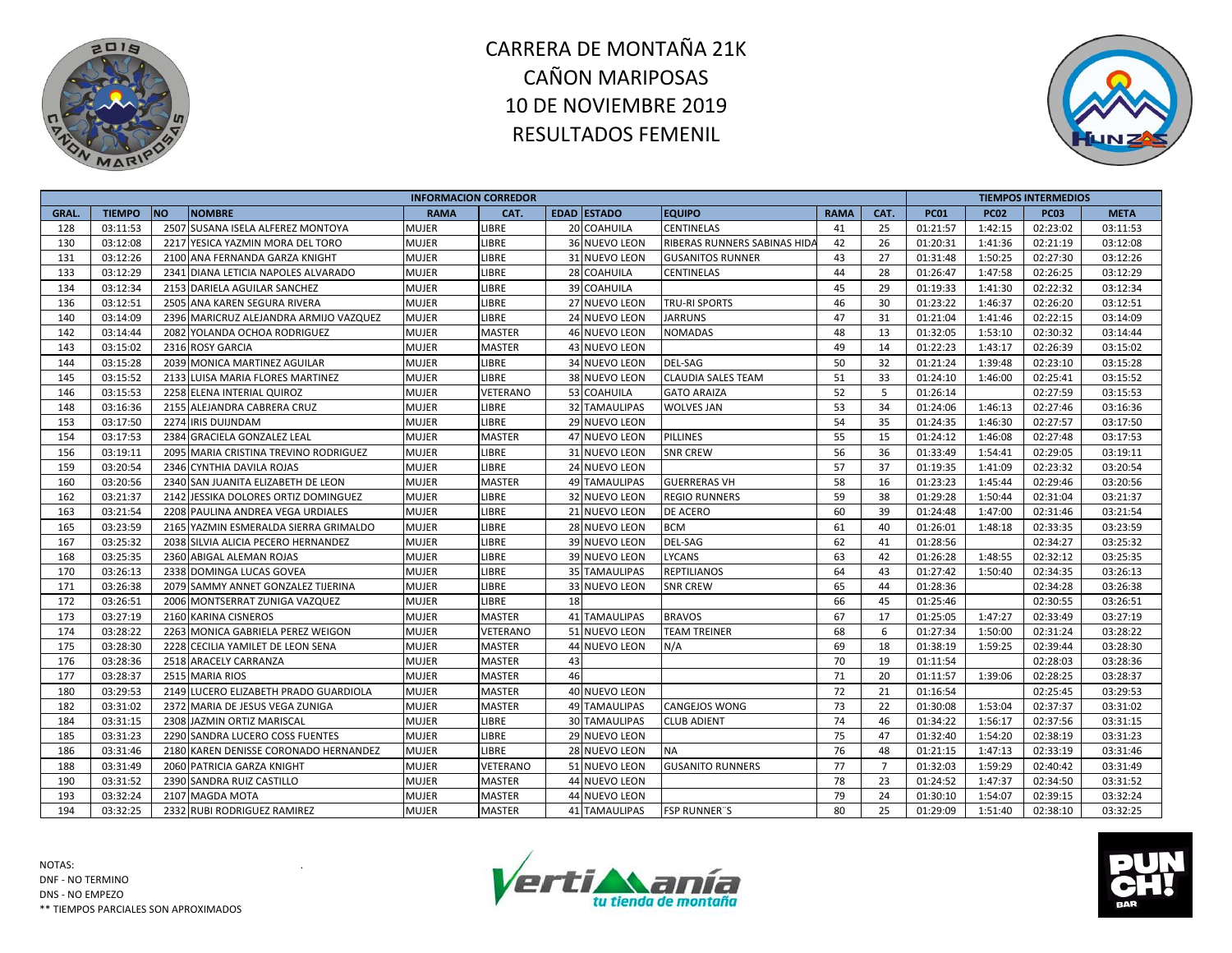



|       |               |                                        | <b>INFORMACION CORREDOR</b> |               |    |                      |                             |             |      |             |             | <b>TIEMPOS INTERMEDIOS</b> |             |
|-------|---------------|----------------------------------------|-----------------------------|---------------|----|----------------------|-----------------------------|-------------|------|-------------|-------------|----------------------------|-------------|
| GRAL. | <b>TIEMPO</b> | <b>NO</b><br><b>NOMBRE</b>             | <b>RAMA</b>                 | CAT.          |    | <b>EDAD ESTADO</b>   | <b>EQUIPO</b>               | <b>RAMA</b> | CAT. | <b>PC01</b> | <b>PC02</b> | <b>PC03</b>                | <b>META</b> |
| 195   | 03:32:27      | 2103 MARIA ISABEL SANCHEZ SANTABALBINA | <b>MUJER</b>                | LIBRE         |    | 39 NUEVO LEON        | <b>TEAM TRAINER</b>         | 81          | 49   | 01:25:28    |             | 02:31:49                   | 03:32:27    |
| 196   | 03:32:27      | 2240 GISELA BERENICE MALACARA GARCIA   | <b>MUJER</b>                | <b>LIBRE</b>  |    | <b>26 NUEVO LEON</b> | <b>JARRUN</b>               | 82          | 50   | 01:32:38    | 1:55:28     | 02:36:03                   | 03:32:27    |
| 198   | 03:32:41      | 2074 DORA ALICIA CALIXTO RIVERA        | <b>MUJER</b>                | <b>MASTER</b> |    | 45 TAMAULIPAS        | <b>LIBRE</b>                | 83          | 26   | 01:34:32    | 1:56:10     | 02:41:01                   | 03:32:41    |
| 200   | 03:33:06      | 2389 MONICA SANCHEZ JIMENEZ            | <b>MUJER</b>                | LIBRE         |    | <b>26 NUEVO LEON</b> |                             | 84          | 51   | 01:44:51    | 2:04:54     | 02:45:31                   | 03:33:06    |
| 201   | 03:33:17      | 2517 IVONNE DENISE CONTRERAS SALAZAR   | <b>MUJER</b>                | MASTER        | 42 |                      |                             | 85          | 27   | 01:27:33    |             | 02:35:36                   | 03:33:17    |
| 202   | 03:33:48      | 2333 CRISTIAN IVETH SANDOVAL           | <b>MUJER</b>                | LIBRE         |    | 37 TAMAULIPAS        | <b>GACELAS RUNNERS</b>      | 86          | 52   | 01:28:32    | 1:49:13     | 02:39:49                   | 03:33:48    |
| 203   | 03:34:06      | 2189 MARTHA ARELLANO ARELLANO GARZA    | <b>MUJER</b>                | LIBRE         |    | 37 NUEVO LEON        | <b>CORREDORES DEL SUR</b>   | 87          | 53   | 01:27:37    | 1:51:12     | 02:37:44                   | 03:34:06    |
| 204   | 03:34:06      | 2249 LUCERO VILLASANA RODRIGUEZ        | <b>MUJER</b>                | LIBRE         |    | 35 TAMAULIPAS        | <b>GUERRERAS RUNNERS</b>    | 88          | 54   | 01:29:49    | 1:53:34     | 02:38:54                   | 03:34:06    |
| 206   | 03:34:33      | 2123 MARIA DEL SOCORRO CASTANEDA PEREZ | <b>MUJER</b>                | LIBRE         |    | 19 NUEVO LEON        | <b>ROL MONTERREY</b>        | 89          | 55   | 01:38:35    | 2:00:28     | 02:43:19                   | 03:34:33    |
| 207   | 03:35:02      | 2035 ARACELI GONZALEZ LEE              | <b>MUJER</b>                | LIBRE         |    | 34 NUEVO LEON        | <b>NO</b>                   | 90          | 56   | 01:32:30    | 1:53:55     | 02:38:09                   | 03:35:02    |
| 210   | 03:37:39      | 2235 FLORA SANTIAGO FLORES             | <b>MUJER</b>                | <b>MASTER</b> |    | 40 TAMAULIPAS        | <b>BAJATE GORDO REYNOSA</b> | 91          | 28   | 01:26:39    |             | 02:36:52                   | 03:37:39    |
| 211   | 03:37:41      | 2001 ORALIA ELIZABETH SAENZ PONCE      | <b>MUJER</b>                | LIBRE         | 37 |                      |                             | 92          | 57   | 01:42:51    | 2:05:38     | 02:50:15                   | 03:37:41    |
| 214   | 03:38:02      | 2075 ROSA MARIA CARDENAS LUCIO         | <b>MUJER</b>                | VETERANO      |    | 50 TAMAULIPAS        | LIBRE                       | 93          | 8    | 01:34:41    | 1:56:34     | 02:41:47                   | 03:38:02    |
| 215   | 03:38:02      | 2311 MARGARITA GOMEZ                   | <b>MUJER</b>                | LIBRE         |    | 30 NUEVO LEON        | COACH KARI BAILON           | 94          | 58   | 01:32:30    | 1:55:20     | 02:42:34                   | 03:38:02    |
| 216   | 03:38:04      | 2202 RUTH BETSABE NARVAEZ ROMERO       | <b>MUJER</b>                | LIBRE         |    | 33 NUEVO LEON        | <b>NA</b>                   | 95          | 59   | 01:40:47    | 2:07:13     | 02:48:50                   | 03:38:04    |
| 217   | 03:38:36      | 2329 YEMILLE YAZMIN GONZALEZ MONTORO   | <b>MUJER</b>                | <b>MASTER</b> |    | <b>41 TAMAULIPAS</b> |                             | 96          | 29   | 01:46:21    | 2:09:58     | 02:52:09                   | 03:38:36    |
| 218   | 03:38:54      | 2131 IRMA ELIZABETH REYES HERNANDEZ    | <b>MUJER</b>                | LIBRE         |    | 28 NUEVO LEON        | <b>CIMARRONES</b>           | 97          | 60   | 01:30:40    | 1:54:26     | 02:39:19                   | 03:38:54    |
| 219   | 03:39:02      | 2259 ROSA AMELIA ALVARADO S            | <b>MUJER</b>                | <b>MASTER</b> |    | 49 COAHUILA          | <b>GATO ARAIZA</b>          | 98          | 30   | 01:45:54    | 2:07:37     | 02:49:29                   | 03:39:02    |
| 220   | 03:40:29      | 2029 GRACIELA FALCON ARREAGA           | <b>MUJER</b>                | <b>MASTER</b> |    | 43 NUEVO LEON        | LIBRE                       | 99          | 31   | 01:37:20    | 2:04:38     | 02:45:14                   | 03:40:29    |
| 222   | 03:40:38      | 2056 ROSAURA GUADALUPE LOPEZ HARO      | <b>MUJER</b>                | LIBRE         |    | 32 COAHUILA          | MONCLOVA RUNNERS            | 100         | 61   | 01:34:09    | 1:59:50     | 02:44:39                   | 03:40:38    |
| 223   | 03:41:15      | 2305 PERLA U                           | <b>MUJER</b>                | LIBRE         |    | 37 TAMAULIPAS        | <b>BRAVOS TRT</b>           | 101         | 62   | 01:24:09    | 1:46:54     | 02:36:47                   | 03:41:15    |
| 225   | 03:41:33      | 2218 BRENDA BERENICE CORRAL MERAZ      | <b>MUJER</b>                | LIBRE         |    | 36 TAMAULIPAS        | <b>PANA'S RUNNERS</b>       | 102         | 63   | 01:46:15    | 2:10:07     | 02:52:09                   | 03:41:33    |
| 226   | 03:42:09      | 2276 ELIZABETH MORALES HERNANDEZ       | <b>MUJER</b>                | LIBRE         |    | 39 NUEVO LEON        | <b>ENDURANCE SYSTEMS</b>    | 103         | 64   | 01:35:13    | 2:01:02     | 02:46:58                   | 03:42:09    |
| 227   | 03:42:27      | 2121 LORENA LOPEZ ENRIQUEZ             | <b>MUJER</b>                | LIBRE         |    | 39 QUERETARO         | <b>NEGROCONGONGO</b>        | 104         | 65   | 01:39:11    | 2:03:17     | 02:49:24                   | 03:42:27    |
| 230   | 03:44:37      | 2347 ANA EVELIA GARCIA EGUIA           | <b>MUJER</b>                | LIBRE         |    | <b>38 TAMAULIPAS</b> | <b>GACELAS RUNNERS</b>      | 105         | 66   | 01:32:53    |             | 02:43:18                   | 03:44:37    |
| 231   | 03:44:54      | 2509 ZOILA CASAS HERNANDEZ             | <b>MUJER</b>                | LIBRE         |    | 30 TAMAULIPAS        |                             | 106         | 67   | 01:30:06    | 1:56:22     | 02:41:39                   | 03:44:54    |
| 232   | 03:44:59      | 2220 ANGELICA ALVAREZ CALVILLO         | <b>MUJER</b>                | LIBRE         |    | 31 TAMAULIPAS        | <b>PANA'S RUNNERS</b>       | 107         | 68   | 01:46:22    | 2:10:10     | 02:54:15                   | 03:44:59    |
| 234   | 03:45:28      | 2110 MAGDA YADIRA MEDINA FALCON        | <b>MUJER</b>                | LIBRE         |    | 38 NUEVO LEON        | LIBRE                       | 108         | 69   | 01:37:11    |             | 02:48:45                   | 03:45:28    |
| 236   | 03:45:48      | 2242 SARAHY SILVA ZAPATA               | <b>MUJER</b>                | LIBRE         |    | 28 NUEVO LEON        | JARRUN                      | 109         | 70   | 01:30:29    | 1:57:34     | 02:45:21                   | 03:45:48    |
| 237   | 03:51:59      | 2391 SANDRA LINA LEANDRO VICENCIO      | <b>MUJER</b>                | <b>MASTER</b> |    | 41 TAMAULIPAS        | <b>RAPTORS</b>              | 110         | 32   | 01:29:00    | 1:57:01     | 02:48:24                   | 03:51:59    |
| 238   | 03:52:24      | 2222 MARIA VERONICA LEAL OCHOA         | <b>MUJER</b>                | VETERANO      |    | 51 NUEVO LEON        |                             | 111         | 9    | 01:34:29    | 1:59:44     | 02:49:23                   | 03:52:24    |
| 239   | 03:52:27      | 2328 IVONNE GONZALEZ                   | <b>MUJER</b>                | LIBRE         |    | 32 TAMAULIPAS        |                             | 112         | 71   | 01:36:56    |             | 02:54:31                   | 03:52:27    |
| 243   | 03:52:48      | 2190 DORA MARIA CALZONCIT REYES        | <b>MUJER</b>                | VETERANO      |    | 57 COAHUILA          | OSITOS                      | 113         | 10   | 01:39:30    | 2:05:00     | 02:51:19                   | 03:52:48    |
| 245   | 03:52:58      | 2164 SELENE VILLEGAS                   | <b>MUJER</b>                | LIBRE         |    | 36 TAMAULIPAS        | N/A                         | 114         | 72   | 01:37:46    | 2:04:34     | 02:56:14                   | 03:52:58    |
| 247   | 03:53:23      | 2371 MONICA VANESSA IPINA MEDRANO      | <b>MUJER</b>                | <b>LIBRE</b>  |    | 26 NUEVO LEON        | <b>LYCANS</b>               | 115         | 73   | 01:32:43    | 1:57:53     | 02:50:04                   | 03:53:23    |
| 249   | 03:53:56      | 2271 DINORAH GRICELDA CORREA FLORES    | <b>MUJER</b>                | MASTER        |    | 47 COAHUILA          | <b>LOCAS QUE CORREN</b>     | 116         | 33   | 01:46:14    | 2:08:58     | 02:54:26                   | 03:53:56    |
| 250   | 03:54:06      | 2377 MARIA CELIA ALONZO ESTRADA        | <b>MUJER</b>                | VETERANO      |    | 59 NUEVO LEON        |                             | 117         | 11   | 01:35:34    | 2:00:20     | 02:50:00                   | 03:54:06    |
| 252   | 03:55:08      | 2294 SELENE VEGA GUADARRAMA            | <b>MUJER</b>                | LIBRE         |    | <b>36 TAMAULIPAS</b> |                             | 118         | 74   | 01:49:51    | 2:16:07     | 03:05:10                   | 03:55:08    |
| 254   | 03:56:00      | 2330 NORMA SAUCEDO MARTINEZ            | <b>MUJER</b>                | <b>MASTER</b> |    | 44 TAMAULIPAS        | <b>COYOTES</b>              | 119         | 34   | 01:46:27    |             | 03:00:05                   | 03:56:00    |
| 256   | 03:56:30      | 2104 LETICIA LOPEZ SEGURA              | <b>MUJER</b>                | VETERANO      |    | 52 NUEVO LEON        | <b>CLUB PRIMAVERA</b>       | 120         | 12   | 01:36:34    | 2:08:27     | 02:53:17                   | 03:56:30    |



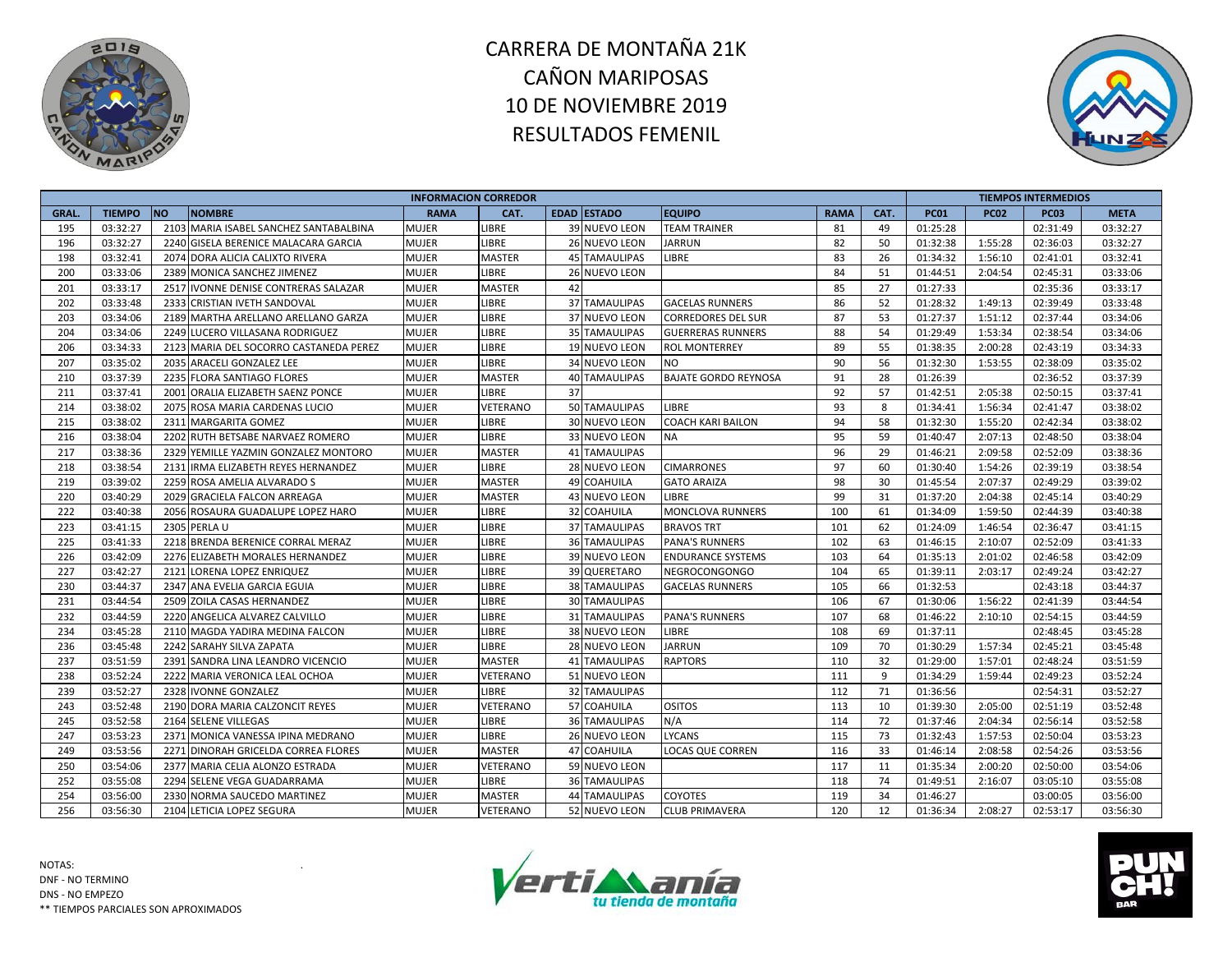



|             |               |           |                                          | <b>INFORMACION CORREDOR</b> |                 |    |                      |                               |             |      |             |             | <b>TIEMPOS INTERMEDIOS</b> |             |
|-------------|---------------|-----------|------------------------------------------|-----------------------------|-----------------|----|----------------------|-------------------------------|-------------|------|-------------|-------------|----------------------------|-------------|
| <b>GRAL</b> | <b>TIEMPO</b> | <b>NO</b> | <b>NOMBRE</b>                            | <b>RAMA</b>                 | CAT.            |    | <b>EDAD ESTADO</b>   | <b>EQUIPO</b>                 | <b>RAMA</b> | CAT. | <b>PC01</b> | <b>PC02</b> | <b>PC03</b>                | <b>META</b> |
| 259         | 03:57:03      |           | 2214 TERESITA USCANGA GALVEZ             | MUJER                       | <b>MASTER</b>   |    | 47 NUEVO LEON        | <b>DE ACERO</b>               | 121         | 35   | 01:44:12    | 2:08:37     | 02:58:44                   | 03:57:03    |
| 262         | 03:58:47      |           | 2343 ELIZABETH RODRIGUES SALAZAR         | MUJER                       | <b>MASTER</b>   |    | 42 NUEVO LEON        | <b>CORREDORES DEL SUR</b>     | 122         | 36   | 01:34:47    | 1:59:00     | 02:45:36                   | 03:58:47    |
| 263         | 03:58:55      |           | 2229 IDALIA ILEANA CABALLERO CANTU       | <b>MUJER</b>                | <b>MASTER</b>   |    | 44 NUEVO LEON        | N/A                           | 123         | 37   | 01:45:52    |             | 03:03:20                   | 03:58:55    |
| 266         | 03:59:38      |           | 2086 MONICA RIVERA GUERRA                | <b>MUJER</b>                | VETERANO        |    | 52 NUEVO LEON        | TRU-RI TEAM                   | 124         | 13   | 01:32:57    |             | 02:50:16                   | 03:59:38    |
| 270         | 04:00:01      |           | 2351 MARTHA XIMENA MENDEZ BERNADEZ       | <b>MUJER</b>                | LIBRE           |    | 28 DISTRITO FEDERA   |                               | 125         | 75   | 01:40:43    | 2:07:41     | 02:54:33                   | 04:00:01    |
| 271         | 04:00:32      |           | 2275 LAURA OLIVIA                        | <b>MUJER</b>                | <b>MASTER</b>   |    | 49 COAHUILA          | LOCAS QUE CORREN              | 126         | 38   | 01:49:11    | 2:14:32     | 03:02:54                   | 04:00:32    |
| 272         | 04:00:33      |           | 2224 MARIANA BLANCO BARRON               | <b>MUJER</b>                | LIBRE           |    | <b>35 TAMAULIPAS</b> | <b>GRC</b>                    | 127         | 76   | 01:51:41    | 2:16:12     | 03:05:57                   | 04:00:33    |
| 275         | 04:01:05      |           | 2174 CLARISA GUADALUPE ORTIZ CERVANTES   | <b>MUJER</b>                | <b>MASTER</b>   |    | 48 NUEVO LEON        | <b>ENDURANCE SYSTEMS</b>      | 128         | 39   | 01:54:07    |             | 03:04:34                   | 04:01:05    |
| 276         | 04:01:29      |           | 2173 ILEANA LUDIVINA ALANIS MENDOZA      | <b>MUJER</b>                | LIBRE           |    | 38 NUEVO LEON        | <b>ENDURANCE SYSTEMS</b>      | 129         | 77   | 01:54:18    | 2:18:15     | 03:04:12                   | 04:01:29    |
| 277         | 04:01:39      |           | 2356 ERIKA NAVARRO TREJO                 | <b>MUJER</b>                | LIBRE           |    | 33 NUEVO LEON        |                               | 130         | 78   | 01:36:42    | 2:02:00     | 02:45:51                   | 04:01:39    |
| 280         | 04:03:08      |           | 2248 BEATRIZ DEL VALLE GARCIA            | MUJER                       | VETERANO        |    | 50 TAMAULIPAS        | <b>GUERRERAS RUNNERS</b>      | 131         | 14   | 01:47:37    | 2:13:09     | 03:00:32                   | 04:03:08    |
| 281         | 04:03:14      |           | 2053 RENATA JIMENEZ ORDAZ                | <b>MUJER</b>                | LIBRE           |    | 35 NUEVO LEON        | <b>NEGROCONGO</b>             | 132         | 79   | 01:48:09    |             | 03:00:07                   | 04:03:14    |
| 282         | 04:03:22      |           | 2273 SANDRA NAYELY TREJO AYALA           | MUJER                       | LIBRE           |    | <b>30 NUEVO LEON</b> | <b>CORREDORES DEL SUR</b>     | 133         | 80   | 01:47:30    | 2:13:42     | 03:02:22                   | 04:03:22    |
| 283         | 04:03:24      |           | 2016 BLANCA NELLY MEDINA ROSAS           | MUJER                       | VETERANO        | 50 |                      |                               | 134         | 15   | 01:36:27    | 2:04:29     | 02:51:34                   | 04:03:24    |
| 284         | 04:03:37      |           | 2257 HERMINIA DEL CARMEN RODRIGUEZ GAMEZ | <b>MUJER</b>                | VETERANO        |    | 54 COAHUILA          | <b>GATO ARAIZA</b>            | 135         | 16   | 01:46:03    | 2:09:05     | 02:57:37                   | 04:03:37    |
| 285         | 04:03:59      |           | 2066 LIZBETH RAMIREZ ALVIZO              | MUJER                       | LIBRE           |    | <b>16 TAMAULIPAS</b> | <b>RAPTORS</b>                | 136         | 81   | 01:40:11    | 2:09:09     | 02:57:53                   | 04:03:59    |
| 287         | 04:05:06      |           | 2511 ROSA ORALIA DE LEON SANCHEZ         | <b>MUJER</b>                | VETERANO        | 51 |                      |                               | 137         | 17   | 01:46:10    | 2:13:56     | 03:01:57                   | 04:05:06    |
| 288         | 04:05:30      |           | 2375 CLAUDIA ANEL MACIAS CASTRO          | <b>MUJER</b>                | <b>MASTER</b>   |    | <b>45 TAMAULIPAS</b> | <b>COYOTE TRAIL</b>           | 138         | 40   | 01:46:03    |             | 03:01:59                   | 04:05:30    |
| 289         | 04:05:37      |           | 2161 TANIA MARIA GUAJARDO ANGUIANO       | MUJER                       | LIBRE           |    | <b>39 TAMAULIPAS</b> | <b>GUERRERAS RUNNERS VH</b>   | 139         | 82   | 01:54:14    | 2:18:21     | 03:07:42                   | 04:05:37    |
| 291         | 04:05:55      |           | 2146 MARTHA RIVAS CONTRERAS              | MUJER                       | VETERANO        |    | 54 NUEVO LEON        | <b>GUSANITO RUNNERS</b>       | 140         | 18   | 01:50:41    | 2:15:15     | 03:02:44                   | 04:05:55    |
| 292         | 04:05:56      |           | 2112 OLGA RUTH MENDOZA ALFARO            | <b>MUJER</b>                | <b>MASTER</b>   |    | 48 NUEVO LEON        | <b>GUSANITO RUNNERS</b>       | 141         | 41   | 01:52:48    | 2:15:18     | 03:02:56                   | 04:05:56    |
| 294         | 04:06:31      |           | 2326 KARINA MARGARITA SANTIAGO CHIMAL    | <b>MUJER</b>                | LIBRE           |    | 30 TAMAULIPAS        | <b>VDO RUNNERS</b>            | 142         | 83   | 01:36:49    | 2:00:36     | 02:54:35                   | 04:06:31    |
| 295         | 04:07:18      |           | 2125 ROSANDRA PATINO CARMONA             | MUJER                       | LIBRE           |    | <b>39 TAMAULIPAS</b> | <b>FAMILY RUNNERS REYNOSA</b> | 143         | 84   | 01:32:15    | 1:56:05     | 02:51:08                   | 04:07:18    |
| 298         | 04:07:31      |           | 2027 MARIANA LOPEZ RODRIGUEZ             | <b>MUJER</b>                | <b>MASTER</b>   |    | 40 TAMAULIPAS        | <b>GACELAS RUNNERS</b>        | 144         | 42   | 01:47:28    | 2:13:16     | 03:03:52                   | 04:07:31    |
| 299         | 04:07:37      |           | 2154 RAFAELA NAYELY MORALES GUERRERO     | Mujer                       | LIBRE           |    | 29 COAHUILA          |                               | 145         | 85   | 01:48:18    | 2:12:35     | 03:03:05                   | 04:07:37    |
| 300         | 04:08:12      |           | 2094 ICELA GARCIA MENA                   | <b>MUJER</b>                | <b>MASTER</b>   |    | 45 NUEVO LEON        |                               | 146         | 43   | 01:45:47    | 2:12:07     | 03:02:46                   | 04:08:12    |
| 301         | 04:09:09      |           | 2282 GUADALUPE MARTINEZ TORRES           | <b>MUJER</b>                | <b>MASTER</b>   |    | <b>45 TAMAULIPAS</b> |                               | 147         | 44   | 01:49:46    | 2:16:48     | 03:05:20                   | 04:09:09    |
| 302         | 04:09:35      |           | 2140 SANDRA GPE. LOPEZ AYALA             | MUJER                       | VETERANO        |    | 56 NUEVO LEON        | <b>GUSANITOS RUNNER</b>       | 148         | 19   | 01:52:05    | 2:16:16     | 03:04:04                   | 04:09:35    |
| 303         | 04:10:15      |           | 2023 SANDRA ELIZONDO VILLARREAL          | <b>MUJER</b>                | <b>MASTER</b>   |    | 44 NUEVO LEON        | <b>MONARCH BUTTERFLIES</b>    | 149         | 45   | 01:54:04    | 2:19:55     | 03:10:09                   | 04:10:15    |
| 304         | 04:10:16      |           | 2286 ILSE GABRIELA ORTIZ GARCIA          | MUJER                       | LIBRE           |    | <b>30 NUEVO LEON</b> |                               | 150         | 86   | 01:44:33    |             | 03:04:42                   | 04:10:16    |
| 306         | 04:11:41      |           | 2002 DENISE ALICIA GARZA RUBALCAVA       | <b>MUJER</b>                | LIBRE           | 36 |                      |                               | 151         | 87   | 01:46:38    | 2:13:47     | 03:00:32                   | 04:11:41    |
| 307         | 04:11:41      |           | 2004 IRMA MARCELA LEON GARZA             | <b>MUJER</b>                | LIBRE           | 37 |                      |                               | 152         | 88   | 01:46:36    | 2:13:51     | 03:00:34                   | 04:11:41    |
| 309         | 04:13:03      |           | 2084 ELVIA LORENA OCHOA CASTILLO         | MUJER                       | <b>MASTER</b>   |    | 45 NUEVO LEON        | SNRCREW                       | 153         | 46   | 01:46:27    | 2:11:46     | 03:09:51                   | 04:13:03    |
| 310         | 04:15:17      |           | 2510 BRENDA MARITZA ARVIZO RAMIREZ       | <b>MUJER</b>                | LIBRE           | 28 |                      |                               | 154         | 89   | 02:01:47    | 2:29:45     | 03:18:13                   | 04:15:17    |
| 312         | 04:15:51      |           | 2366 ADA LUZ DE PAZ                      | <b>MUJER</b>                | LIBRE           |    | 39 TAMAULIPAS        | <b>RRUNNERS</b>               | 155         | 90   | 01:46:12    | 2:12:53     | 03:09:18                   | 04:15:51    |
| 314         | 04:17:29      |           | 2307 VIRIDIANA CEPEDA SALINAS            | <b>MUJER</b>                | LIBRE           |    | 33 TAMAULIPAS        | <b>CLUB ADIENT</b>            | 156         | 91   | 01:36:45    |             | 03:09:53                   | 04:17:29    |
| 315         | 04:17:58      |           | 2267 BERENICE PACHECO TREVINO            | MUJER                       | <b>MASTER</b>   |    | 43 NUEVO LEON        | <b>SPARTANS</b>               | 157         | 47   | 01:47:04    |             | 03:11:28                   | 04:17:58    |
| 316         | 04:18:08      |           | 2300 GLORIA HERRERA HERNANDES            | MUJER                       | <b>VETERANO</b> |    | 51 COAHUILA          | NINGÚN                        | 158         | 20   | 01:54:05    | 2:20:03     | 03:09:13                   | 04:18:08    |
| 317         | 04:18:15      |           | 2022 LINA DAVILA                         | MUJER                       | LIBRE           |    | 31 NUEVO LEON        | <b>SCHNEIDER ELECTRIC</b>     | 159         | 92   | 01:48:34    | 2:19:35     | 03:15:42                   | 04:18:15    |
| 320         | 04:19:18      |           | 2320 ROSSY CORONADO IBARRA               | <b>MUJER</b>                | <b>MASTER</b>   |    | 45 DURANGO           | <b>AMIGOS RUNNERS</b>         | 160         | 48   | 01:54:11    |             | 03:12:50                   | 04:19:18    |



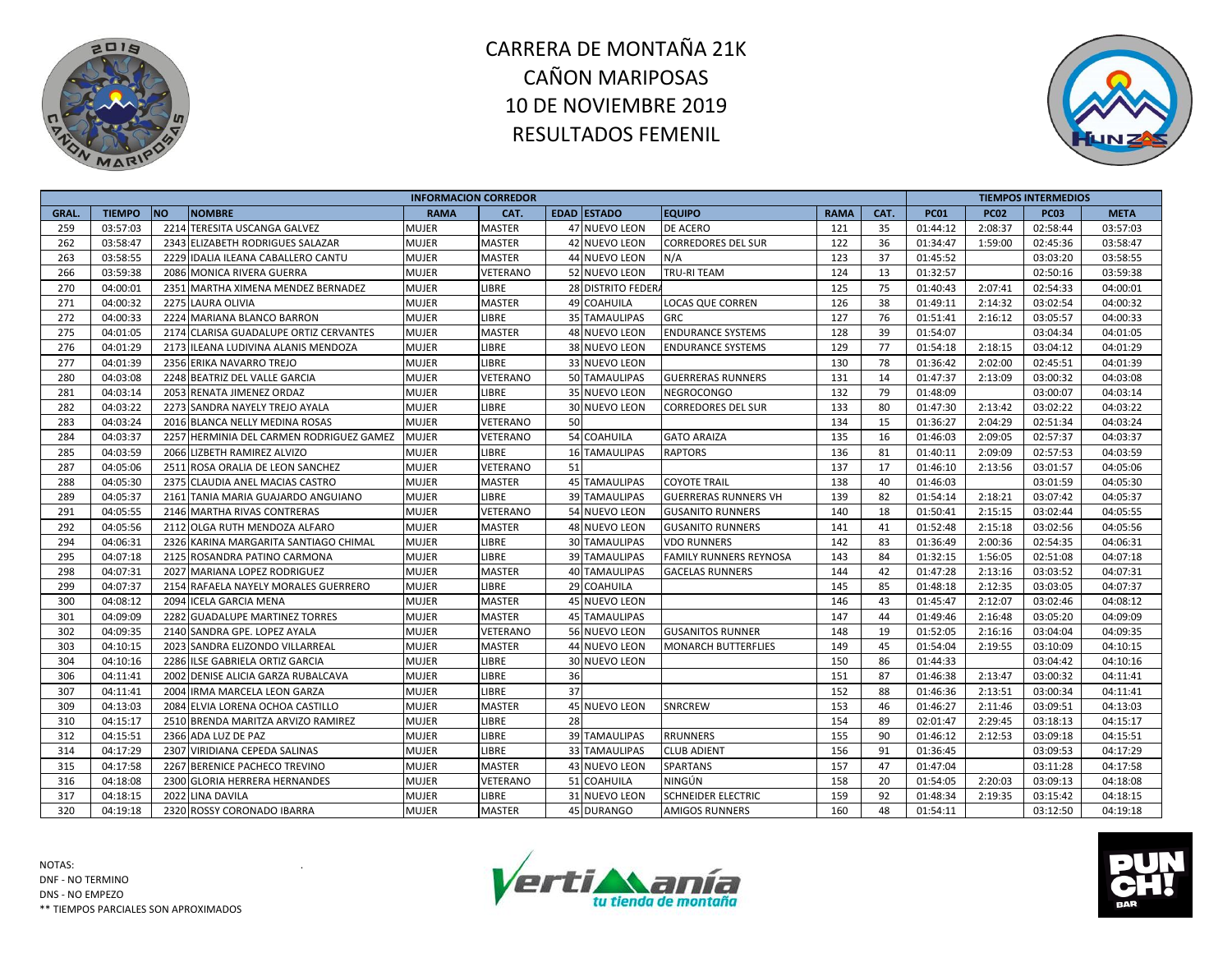



|       |               |                                        |              | <b>INFORMACION CORREDOR</b> |                      |                             |             |      |             |             | <b>TIEMPOS INTERMEDIOS</b> |             |
|-------|---------------|----------------------------------------|--------------|-----------------------------|----------------------|-----------------------------|-------------|------|-------------|-------------|----------------------------|-------------|
| GRAL. | <b>TIEMPO</b> | <b>NO</b><br><b>NOMBRE</b>             | <b>RAMA</b>  | CAT.                        | <b>EDAD ESTADO</b>   | <b>EQUIPO</b>               | <b>RAMA</b> | CAT. | <b>PC01</b> | <b>PC02</b> | <b>PC03</b>                | <b>META</b> |
| 323   | 04:19:23      | 2503 PERLA GPE MORILLON MAEDA          | <b>MUJER</b> | LIBRE                       | 32 COAHUILA          |                             | 161         | 93   | 01:54:45    | 2:22:58     | 03:15:56                   | 04:19:23    |
| 324   | 04:19:44      | 2097 MARIA IRENE VAZQUEZ MATA          | <b>MUJER</b> | VETERANO                    | 52 NUEVO LEON        | <b>CLUB PILLINES</b>        | 162         | 21   | 02:01:23    | 2:29:03     | 03:17:30                   | 04:19:44    |
| 325   | 04:19:47      | 2078 BRENDA A CARVAJAL ZAMONSETT       | <b>MUJER</b> | <b>LIBRE</b>                | 39 NUEVO LEON        | <b>SNR CREW</b>             | 163         | 94   | 02:04:38    | 2:30:46     | 03:21:43                   | 04:19:47    |
| 326   | 04:20:20      | 2028 ZAMIRA MOLINA                     | <b>MUJER</b> | <b>LIBRE</b>                | 29 NUEVO LEON        |                             | 164         | 95   | 01:48:31    | 2:19:39     | 03:16:00                   | 04:20:20    |
| 327   | 04:20:22      | 2118 HILDA LETICIA VILLARREAL RIVAS    | <b>MUJER</b> | VETERANO                    | 50 NUEVO LEON        | <b>CIRCULO</b>              | 165         | 22   | 01:50:41    | 2:20:11     | 03:12:05                   | 04:20:22    |
| 328   | 04:21:20      | 2013 REGINA DEL PILAR VALENCIA VAZQUEZ | <b>MUJER</b> | <b>LIBRE</b>                | 19                   |                             | 166         | 96   | 02:02:50    | 2:32:30     | 03:19:47                   | 04:21:20    |
| 329   | 04:21:36      | 2411 SARAI SOLEDAD GUTIERREZ VADIERIO  | <b>MUJER</b> | LIBRE                       | 37 COAHUILA          |                             | 167         | 97   | 01:54:10    | 2:23:15     | 03:13:39                   | 04:21:36    |
| 330   | 04:22:16      | 2158 GLORIA VELASQUEZ LARA             | <b>MUJER</b> | <b>MASTER</b>               | 40 NUEVO LEON        | <b>NIKE CLUB MTY</b>        | 168         | 49   | 01:54:10    | 2:22:36     | 03:14:11                   | 04:22:16    |
| 331   | 04:22:19      | 2156 MARIA CRISTINA VELASQUEZ LARA     | <b>MUJER</b> | <b>MASTER</b>               | 41 NUEVO LEON        | <b>CORREDORES DEL VALLE</b> | 169         | 50   | 01:54:09    | 2:22:29     | 03:14:05                   | 04:22:19    |
| 332   | 04:22:58      | 2041 JENIFER GUTIERREZ GARCIA          | <b>MUJER</b> | VETERANO                    | 57 TAMAULIPAS        |                             | 170         | 23   | 01:48:56    | 2:19:52     | 03:13:26                   | 04:22:58    |
| 333   | 04:23:32      | 2337 DORA LUCIA MONSIVAIS BRIONES      | MUJER        | VETERANO                    | 52 NUEVO LEON        | <b>ROL MTY</b>              | 171         | 24   | 01:56:14    | 2:19:25     | 03:04:41                   | 04:23:32    |
| 335   | 04:23:50      | 2065 NORA ALICIA IZAGUIRRE ZAYAS       | <b>MUJER</b> | <b>MASTER</b>               | <b>40 TAMAULIPAS</b> | <b>RAPTORS</b>              | 172         | 51   | 01:48:59    |             | 03:14:52                   | 04:23:50    |
| 337   | 04:27:09      | 2314 AIHDE ARREDONDO ARREOLA           | <b>MUJER</b> | <b>MASTER</b>               | 40 NUEVO LEON        | <b>JARRUN</b>               | 173         | 52   | 01:49:40    | 2:21:24     | 03:13:36                   | 04:27:09    |
| 338   | 04:27:29      | 2201 EDDY GARCIA ZAPATA                | <b>MUJER</b> | <b>MASTER</b>               | 46 NUEVO LEON        | <b>RIBERAS RUNNERS</b>      | 174         | 53   | 02:05:13    | 2:37:44     | 03:28:25                   | 04:27:29    |
| 339   | 04:27:48      | 2322 LORENA RODRIGUEZ                  | MUJER        | <b>MASTER</b>               | 41 NUEVO LEON        |                             | 175         | 54   | 01:45:44    | 2:11:56     | 03:06:00                   | 04:27:48    |
| 340   | 04:28:08      | 2130 NANCY ARACELI MEDRANO TORRES      | <b>MUJER</b> | LIBRE                       | 33 TAMAULIPAS        | N/A                         | 176         | 98   | 01:52:54    | 2:29:24     | 03:22:40                   | 04:28:08    |
| 342   | 04:28:44      | 2284 MARIA GUADALUPE RODRIGUEZ PEREZ   | <b>MUJER</b> | LIBRE                       | 30 TAMAULIPAS        |                             | 177         | 99   | 01:51:12    | 2:24:55     | 03:19:27                   | 04:28:44    |
| 343   | 04:29:30      | 2260 VERUSCHKA OLIVARES ESCALANTE      | <b>MUJER</b> | <b>MASTER</b>               | 48 NUEVO LEON        | <b>LLAMAS RUNNERS</b>       | 178         | 55   | 01:39:39    | 2:08:07     | 03:03:18                   | 04:29:30    |
| 344   | 04:31:05      | 2179 JUANY ROCAMONTES                  | <b>MUJER</b> | <b>MASTER</b>               | 48 COAHUILA          | <b>LOCAS QUE CORREN</b>     | 179         | 56   | 02:13:49    | 2:37:38     | 03:29:48                   | 04:31:05    |
| 345   | 04:31:15      | 2077 JOHANA ABIGAHID MARTINEZ CANTU    | MUJER        | LIBRE                       | 35 NUEVO LEON        |                             | 180         | 100  | 02:04:45    | 2:31:00     | 03:24:37                   | 04:31:15    |
| 346   | 04:31:26      | 2120 LAURA ITZEL MARTINEZ GONZALEZ     | MUJER        | LIBRE                       | 39 NUEVO LEON        |                             | 181         | 101  | 01:53:57    | 2:22:10     | 03:15:34                   | 04:31:26    |
| 348   | 04:32:00      | 2034 DIANA MARCELA GARZA TORRES        | <b>MUJER</b> | <b>MASTER</b>               | 42 NUEVO LEON        |                             | 182         | 57   | 01:51:06    | 2:20:16     | 03:12:27                   | 04:32:00    |
| 349   | 04:32:02      | 2363 IRMA EDITH GARZA RAMON            | <b>MUJER</b> | VETERANO                    | 52 NUEVO LEON        | $-- -$                      | 183         | 25   | 01:50:50    |             | 03:12:32                   | 04:32:02    |
| 350   | 04:32:03      | 2166 WENDY VANESSA CORTEZ VILLARREAL   | <b>MUJER</b> | LIBRE                       | 37 NUEVO LEON        | ----                        | 184         | 102  | 01:50:49    | 2:19:19     | 03:13:37                   | 04:32:03    |
| 351   | 04:32:23      | 2198 GLORIA MARIA ROSALES SOLIS        | <b>MUJER</b> | <b>MASTER</b>               | 46 NUEVO LEON        | -------                     | 185         | 58   | 02:01:33    | 2:25:51     | 03:13:41                   | 04:32:23    |
| 352   | 04:32:23      | 2227 LAURA ESTHER PEREZ BARBOSA        | <b>MUJER</b> | <b>MASTER</b>               | 45 NUEVO LEON        | N/A                         | 186         | 59   | 02:01:34    | 2:25:46     | 03:13:20                   | 04:32:23    |
| 357   | 04:34:28      | 2061 CLAUDIA ELENA CUEVAS MARTINEZ     | <b>MUJER</b> | VETERANO                    | 53 COAHUILA          | <b>BYA</b>                  | 187         | 26   | 02:02:59    | 2:31:13     | 03:25:51                   | 04:34:28    |
| 358   | 04:35:07      | 2197 PAULINA APARICIO CARDENAS         | <b>MUJER</b> | <b>LIBRE</b>                | 33 NUEVO LEON        | <b>RIBERAS RUNNERS</b>      | 188         | 103  | 02:05:29    | 2:37:50     | 03:29:42                   | 04:35:07    |
| 359   | 04:35:07      | 2354 YURIDIA ELENA ROMAN GARZA         | <b>MUJER</b> | LIBRE                       | 32 NUEVO LEON        | <b>RIBERAS RUNNER</b>       | 189         | 104  | 02:05:24    | 2:37:54     | 03:29:45                   | 04:35:07    |
| 362   | 04:38:19      | 2310 NATALIA FERNANDEZ CAZARES         | <b>MUJER</b> | <b>MASTER</b>               | 41 COAHUILA          | <b>TEAM BESOS Y ASI</b>     | 190         | 60   | 02:05:27    | 2:36:58     | 03:28:43                   | 04:38:19    |
| 363   | 04:40:49      | 2129 ALEJANDRA QUINTANILLA             | MUJER        | VETERANO                    | 51 TAMAULIPAS        | <b>REYNOSA RUNNERS</b>      | 191         | 27   | 02:02:52    |             | 03:31:44                   | 04:40:49    |
| 364   | 04:41:02      | 2135 GLORIA ALEJANDRA SANCHEZ GARCIA   | <b>MUJER</b> | <b>LIBRE</b>                | 35 COAHUILA          | <b>BESOS Y ASÍ</b>          | 192         | 105  | 02:02:58    | 2:31:18     | 03:30:13                   | 04:41:02    |
| 367   | 04:44:09      | 2304 ALMA DONAJI                       | <b>MUJER</b> | LIBRE                       | <b>38 TAMAULIPAS</b> | <b>BRAVOS TRT</b>           | 193         | 106  | 02:01:10    |             | 03:27:59                   | 04:44:09    |
| 368   | 04:45:34      | 2302 MARIA ELENA HARO LEIJA            | <b>MUJER</b> | VETERANO                    | 53 COAHUILA          | MONCLOVA RUNNERS            | 194         | 28   | 01:52:13    |             | 03:28:28                   | 04:45:34    |
| 370   | 04:48:31      | 2021 ALEJANDRA DAVALOS HERNANDEZ       | MUJER        | <b>MASTER</b>               | 45 NUEVO LEON        | 3XTREME                     | 195         | 61   | 02:03:37    | 2:32:46     | 03:33:32                   | 04:48:31    |
| 371   | 04:49:46      | 2162 MONICA PATRICIA DAVILA RODRIGUEZ  | <b>MUJER</b> | VETERANO                    | 51 NUEVO LEON        | <b>ENDURANCE SYSTEMS</b>    | 196         | 29   | 02:05:13    | 2:47:51     | 03:37:55                   | 04:49:46    |
| 372   | 04:49:49      | 2241 JAQUELINE VALDEZ STACKPOLE        | <b>MUJER</b> | <b>MASTER</b>               | 46 NUEVO LEON        | <b>JARRUN</b>               | 197         | 62   | 01:47:27    | 2:15:33     | 03:27:45                   | 04:49:49    |
| 373   | 04:50:13      | 2195 FABIOLA IVETT CEBALLOS VELA       | MUJER        | LIBRE                       | 38 NUEVO LEON        | <b>ENDURANCE SYSTEMS</b>    | 198         | 107  | 02:06:21    | 1:26:40     | 03:37:52                   | 04:50:13    |
| 374   | 04:51:06      | 2093 JAZMIN LIZETTE LOPEZ JUAREZ       | MUJER        | <b>MASTER</b>               | 43 NUEVO LEON        |                             | 199         | 63   | 02:06:29    | 2:38:10     | 03:31:28                   | 04:51:06    |
| 375   | 04:51:14      | 2111 CHANTAL CONSTANTE                 | <b>MUJER</b> | <b>MASTER</b>               | 41 NUEVO LEON        |                             | 200         | 64   | 02:06:28    | 2:38:01     | 03:33:47                   | 04:51:14    |



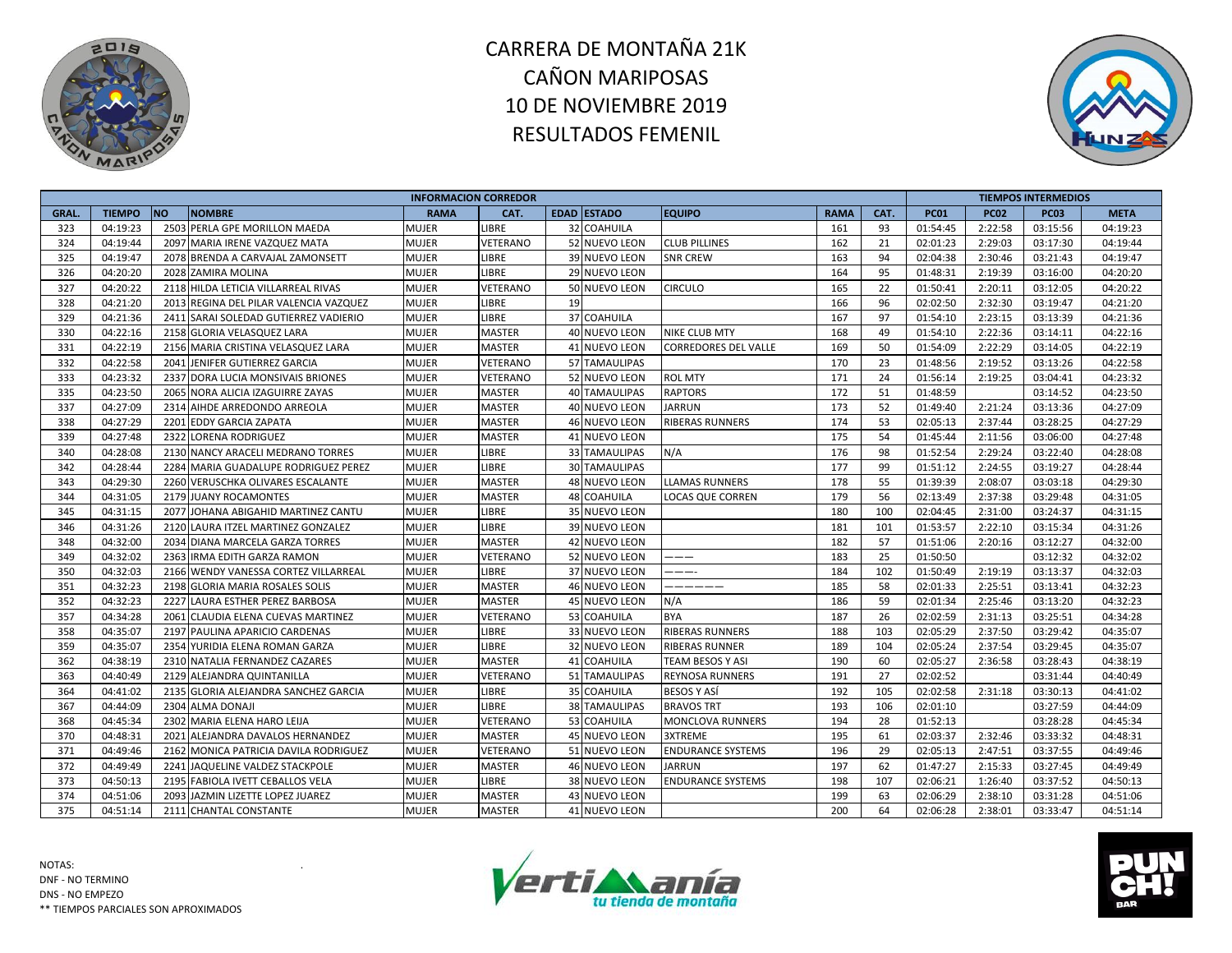



|              |               |                                           | <b>INFORMACION CORREDOR</b> |               |    |                              |                             |             |      |             |             | <b>TIEMPOS INTERMEDIOS</b> |             |
|--------------|---------------|-------------------------------------------|-----------------------------|---------------|----|------------------------------|-----------------------------|-------------|------|-------------|-------------|----------------------------|-------------|
| <b>GRAL.</b> | <b>TIEMPO</b> | <b>NO</b><br><b>NOMBRE</b>                | <b>RAMA</b>                 | CAT.          |    | <b>EDAD ESTADO</b>           | <b>EQUIPO</b>               | <b>RAMA</b> | CAT. | <b>PC01</b> | <b>PC02</b> | <b>PC03</b>                | <b>META</b> |
| 377          | 04:52:47      | 2181 VANESSA GARCIA                       | <b>MUJER</b>                | <b>LIBRE</b>  |    | 37 NUEVO LEON                | <b>CLUB ELITTE</b>          | 201         | 108  | 01:56:39    | 2:29:20     | 03:30:18                   | 04:52:47    |
| 378          | 04:55:45      | 2405 ANGELA CRISTINA RODRIGUEZ GARCIA     | <b>MUJER</b>                | <b>LIBRE</b>  |    | <b>29 NUEVO LEON</b>         | <b>RUNNER NORTH</b>         | 202         | 109  | 02:09:43    | 2:44:52     | 03:44:03                   | 04:55:45    |
| 384          | 05:06:20      | 2383 GLORIA MARIA ESQUIVEL CORONADO       | <b>MUJER</b>                | <b>MASTER</b> |    | 49 COAHUILA                  | <b>GATO ARAIZA</b>          | 203         | 65   | 02:05:23    | 2:40:48     | 03:39:53                   | 05:06:20    |
| 385          | 05:06:54      | 2318 GLORIA VELAZQUEZ VELAQUES BARRERA    | <b>MUJER</b>                | LIBRE         |    | 33 ESTADO DE MEXIREPTILIANOS |                             | 204         | 110  | 02:13:18    | 2:44:47     | 03:50:24                   | 05:06:54    |
| 387          | 05:10:31      | 2169 ERIKA JUDITH TREJO SALINAS           | <b>MUJER</b>                | <b>MASTER</b> |    | 44 NUEVO LEON                | LIBRE                       | 205         | 66   |             | 3:07:09     | 03:54:45                   | 05:10:31    |
| 388          | 05:10:31      | 2170 DIANA GRISELDA MARES GARCIA          | <b>MUJER</b>                | VETERANO      |    | 50 NUEVO LEON                | LIBRE                       | 206         | 30   |             | 3:06:45     | 03:54:51                   | 05:10:31    |
| 389          | 05:10:57      | 2192 ISMENIA VERONICA RAMOS MORALES       | <b>MUJER</b>                | LIBRE         |    | 39 COAHUILA                  | <b>LOCAS QUE CORREN</b>     | 207         | 111  | 02:13:47    | 2:41:52     | 03:49:46                   | 05:10:57    |
| 390          | 05:13:25      | 2083 CLAUDIA PATRICIA LARRALDE CORONA     | <b>MUJER</b>                | VETERANO      |    | 53 TAMAULIPAS                | RUNNERS AZTLÁN              | 208         | 31   | 01:51:03    | 2:22:23     | 03:30:59                   | 05:13:25    |
| 391          | 05:20:16      | 2256 ABRIL ALONDRA RAMIREZ PEREZ          | <b>MUJER</b>                | <b>LIBRE</b>  |    | <b>17 TAMAULIPAS</b>         |                             | 209         | 112  | 02:03:31    | 2:33:54     | 03:32:49                   | 05:20:16    |
| 392          | 05:23:20      | 2393 MARIA GORETTI LOZANO TOBIAS          | <b>MUJER</b>                | VETERANO      |    | 50 TAMAULIPAS                | <b>COYOTE TRAIL</b>         | 210         | 32   | 02:16:10    | 2:50:58     | 03:55:45                   | 05:23:20    |
| 394          | <b>DNF</b>    | 2238 MARIA DEL ROSARIO GALLEGOS MONSIVAIS | <b>MUJER</b>                | VETERANO      |    | 61 COAHUILA                  | <b>BESOS Y ASI</b>          | 211         | 33   | 01:11:20    | 1:30:27     | 02:09:08                   | 03:01:25    |
| 395          | <b>DNF</b>    | 2113 MARIA GUADALUPE RIOS CORREA          | <b>MUJER</b>                | LIBRE         |    | <b>36 TAMAULIPAS</b>         | <b>JESS RUNNING TEAM</b>    | 212         | 113  | 02:14:04    | 2:50:46     | 04:05:09                   | 05:35:09    |
| 396          | <b>DNF</b>    | 2255 CELY VICTORIA RAMIREZ PEREZ          | <b>MUJER</b>                | LIBRE         |    | 20 NUEVO LEON                |                             | 213         | 114  | 02:03:29    | 2:34:42     | 03:50:15                   | 05:36:55    |
| 397          | <b>DNF</b>    | 2148 PATRICIA VELAZQUEZ GARCIA            | <b>MUJER</b>                | <b>LIBRE</b>  |    | 35 NUEVO LEON                |                             | 214         | 115  | 01:46:19    | 2:09:21     | 02:55:31                   | 05:43:13    |
| 398          | <b>DNF</b>    | 2309 LORENA BERENICE ARELLANO GRACIA      | <b>MUJER</b>                | <b>LIBRE</b>  |    | 26 TAMAULIPAS                | <b>VDO RUNNERS</b>          | 215         | 116  | 01:36:45    | 2:01:41     | 03:28:43                   | 05:43:14    |
| 399          | <b>DNF</b>    | 2059 ALMA LETICIA PINALES GARZA           | <b>MUJER</b>                | <b>MASTER</b> |    | 48 NUEVO LEON                | <b>PEDAL XTREME</b>         | 216         | 67   | 02:07:09    | 2:41:45     | 04:16:15                   | 05:44:07    |
| 402          | <b>DNF</b>    | 2009 ANNY PERALTA GARCIA                  | <b>MUJER</b>                | LIBRE         | 37 |                              |                             | 217         | 117  | 00:55:09    | 1:06:53     |                            |             |
| 405          | <b>DNF</b>    | 2122 GENOVEVA CORNEJO LIMA                | <b>MUJER</b>                | VETERANO      |    | 55 NUEVO LEON                | <b>LIBRE</b>                | 218         | 34   |             |             |                            |             |
| 407          | <b>DNS</b>    | 2051 AMANDA PATRICIA DE ANDA HERRERA      | <b>MUJER</b>                | <b>MASTER</b> |    | 41 NUEVO LEON                | <b>BICIVOLADOR</b>          | 219         | 68   |             |             |                            |             |
| 411          | <b>DNS</b>    | 2117 AMANDA RYDBERG                       | <b>MUJER</b>                | <b>LIBRE</b>  |    | 30 COAHUILA                  |                             | 220         | 118  |             |             |                            |             |
| 412          | <b>DNS</b>    | 2132 CRISTINA MARTINEZ GARCIA             | <b>MUJER</b>                | <b>MASTER</b> |    | 40 NUEVO LEON                |                             | 221         | 69   |             |             |                            |             |
| 413          | <b>DNS</b>    | 2134 CYNTHIA LUCIA ARCINIEGA MONTES       | <b>MUJER</b>                | LIBRE         |    | 29 NUEVO LEON                |                             | 222         | 119  |             |             |                            |             |
| 418          | <b>DNS</b>    | 2191 DORA AMALIA MARTINEZ DANIEL          | <b>MUJER</b>                | <b>MASTER</b> |    | 49 NUEVO LEON                | RIBERAS RUNNERS SABINAS     | 223         | 70   |             |             |                            |             |
| 420          | <b>DNS</b>    | 2205 ROBERTA SEGURA VELA                  | <b>MUJER</b>                | LIBRE         |    | 25 NUEVO LEON                | DE ACERO                    | 224         | 120  |             |             |                            |             |
| 424          | <b>DNS</b>    | 2268 NORMA ADRIANA GONZALEZ RODRIGUEZ     | <b>MUJER</b>                | LIBRE         |    | 34 NUEVO LEON                | <b>RIBERAS RUNNERS CLUB</b> | 225         | 121  |             |             |                            |             |
| 426          | <b>DNS</b>    | 2331 GUADALUPE FLORES VAZQUES             | <b>MUJER</b>                | <b>MASTER</b> |    | <b>40 TAMAULIPAS</b>         | <b>GUERRERAS RUNNERS</b>    | 226         | 71   |             |             |                            |             |



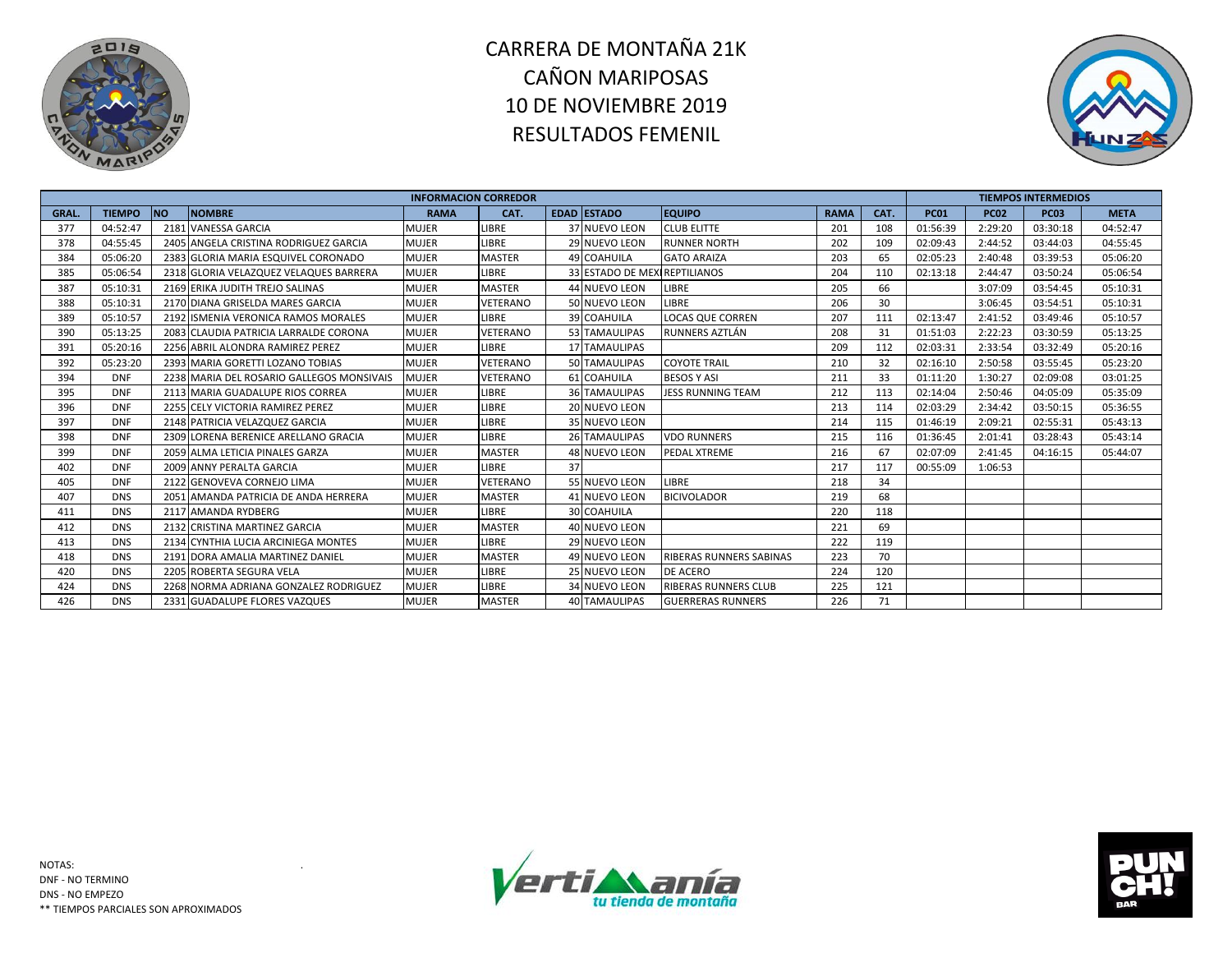



|                |               |                                        |               | <b>INFORMACION CORREDOR</b> |                    |                             |                |                |             |             | <b>TIEMPOS INTERMEDIOS</b> |             |
|----------------|---------------|----------------------------------------|---------------|-----------------------------|--------------------|-----------------------------|----------------|----------------|-------------|-------------|----------------------------|-------------|
| GRAL.          | <b>TIEMPO</b> | <b>NO</b><br><b>NOMBRE</b>             | <b>RAMA</b>   | CAT.                        | <b>EDAD ESTADO</b> | <b>EQUIPO</b>               | <b>RAMA</b>    | CAT.           | <b>PC01</b> | <b>PC02</b> | <b>PC03</b>                | <b>META</b> |
| 1              | 01:54:08      | 2037 NICOLAS DEL ANGEL HERNANDEZ       | <b>HOMBRE</b> | LIBRE                       | 38 NUEVO LEON      | <b>DEL-SAG</b>              | 1              | 1              | 00:44:52    | 0:57:05     | 01:23:31                   | 01:54:08    |
| 2              | 01:55:51      | 2245 LEONARDO LUNA VEGA                | HOMBRE        | <b>MASTER</b>               | 44 NUEVO LEON      | <b>LOMAS RUNNERS</b>        | $\overline{2}$ | 1              | 00:47:54    | 1:00:23     | 01:27:08                   | 01:55:51    |
| $\overline{3}$ | 01:57:42      | 2513 DAVID ZUNIGA GARZA                | <b>HOMBRE</b> | <b>MASTER</b>               | 43                 |                             | $\overline{3}$ | $\overline{2}$ | 00:51:37    | 1:04:17     | 01:29:05                   | 01:57:42    |
| $\overline{4}$ | 01:58:37      | 2040 JOSE SANTIAGO REYES RIVERA        | HOMBRE        | VETERANO                    | 51 NUEVO LEON      | <b>DEL-SAG</b>              | 4              | 1              | 00:50:46    | 1:04:03     | 01:29:26                   | 01:58:37    |
| 5              | 02:00:38      | 2116 PABLO JOSUE CHAPA CARRANZA        | HOMBRE        | LIBRE                       | 20 NUEVO LEON      | <b>AMÉRICAS PRO</b>         | 5              | $\overline{2}$ | 00:51:49    | 1:04:30     | 01:29:54                   | 02:00:38    |
| 6              | 02:00:50      | 2398 MARIO ALBERTO GARCIA ALMARAZ      | HOMBRE        | LIBRE                       | 31 NUEVO LEON      |                             | 6              | 3              | 00:48:56    | 1:02:37     | 01:27:56                   | 02:00:50    |
| $\overline{7}$ | 02:01:34      | 2348 RICARDO MONSIVAIS LARA            | <b>HOMBRE</b> | <b>MASTER</b>               | 46 NUEVO LEON      | <b>DEL SAG</b>              | $\overline{7}$ | $\overline{3}$ | 00:52:26    | 1:05:37     | 01:32:37                   | 02:01:34    |
| 9              | 02:03:04      | 2020 JAVIER GUTIERREZ NAVARRO          | <b>HOMBRE</b> | <b>MASTER</b>               | 43                 |                             | 8              | $\overline{4}$ | 00:50:47    | 1:04:42     | 01:32:01                   | 02:03:04    |
| 10             | 02:03:17      | 2223 RENE MIGUEL MORANTES LOPEZ        | HOMBRE        | LIBRE                       | 37 NUEVO LEON      | DEL-SAG                     | 9              | $\overline{4}$ | 00:48:58    | 1:02:23     | 01:30:45                   | 02:03:17    |
| 11             | 02:06:25      | 2352 JOSE BENITO VALLADARES SANCHEZ    | HOMBRE        | VETERANO                    | 57 NUEVO LEON      | <b>DEL SAG</b>              | 10             | 2              | 00:53:01    | 1:06:33     | 01:32:40                   | 02:06:25    |
| 12             | 02:06:28      | 2211 EDUARDO PEREZ MEDINA              | HOMBRE        | <b>MASTER</b>               | 47 NUEVO LEON      | <b>DE ACERO</b>             | 11             | 5              | 00:51:38    | 1:04:49     | 01:32:30                   | 02:06:28    |
| 13             | 02:08:13      | 2408 BERNARDO GARIBAY GUZMAN           | <b>HOMBRE</b> | LIBRE                       | 23 NUEVO LEON      |                             | 12             | 5              | 00:53:14    | 1:08:08     | 01:34:13                   | 02:08:13    |
| 14             | 02:08:15      | 2186 LUIS GUILLERMO DIEGUEZ CABELLO    | <b>HOMBRE</b> | <b>MASTER</b>               | 48 QUERETARO       |                             | 13             | 6              | 00:52:22    |             | 01:36:12                   | 02:08:15    |
| 15             | 02:12:13      | 2230 JUAN JOSE RODRIGUEZ MARTINEZ      | HOMBRE        | <b>MASTER</b>               | 45 NUEVO LEON      | <b>TERNIUM</b>              | 14             | $\overline{7}$ | 00:51:39    |             | 01:36:08                   | 02:12:13    |
| 16             | 02:12:46      | 2226 LUIS EDUARDO MARTINEZ MARTINEZ    | HOMBRE        | <b>MASTER</b>               | 47 NUEVO LEON      | <b>POBLANO SPORT</b>        | 15             | 8              | 00:55:07    | 1:09:39     | 01:37:24                   | 02:12:46    |
| 18             | 02:13:06      | 2152 ALBERTO MARTINEZ HERNANDEZ        | HOMBRE        | VETERANO                    | 58 NUEVO LEON      | <b>CLUB PILLINES</b>        | 16             | 3              | 00:55:43    | 1:09:46     | 01:37:19                   | 02:13:06    |
| 20             | 02:14:37      | 2036 PEDRO MORENO SILVA                | <b>HOMBRE</b> | <b>MASTER</b>               | 42 NUEVO LEON      | <b>DEL-SAG</b>              | 17             | 9              | 00:56:50    | 1:10:29     | 01:38:45                   | 02:14:37    |
| 21             | 02:15:58      | 2109 SERGIO GARCIA ELIZONDO            | HOMBRE        | VETERANO                    | 59 NUEVO LEON      | <b>AMERICA PROS</b>         | 18             | $\overline{4}$ | 00:59:12    | 1:13:22     | 01:41:28                   | 02:15:58    |
| 22             | 02:17:09      | 2151 CECILIO RIOS MORA                 | <b>HOMBRE</b> | LIBRE                       | 37 COAHUILA        | CLUB DE CORREDORES DEL LAGO | 19             | 6              | 00:58:29    | 1:12:23     | 01:43:56                   | 02:17:09    |
| 23             | 02:18:50      | 2323 HECTOR CUELLAR                    | HOMBRE        | VETERANO                    | 51 NUEVO LEON      |                             | 20             | 5              | 00:51:44    | 1:06:08     | 01:36:19                   | 02:18:50    |
| 24             | 02:19:23      | 2003 JOSE ODILON MATA AQUINO           | HOMBRE        | <b>MASTER</b>               | 45 NUEVO LEON      | <b>BEREL</b>                | 21             | 10             | 00:59:09    | 1:14:22     | 01:45:09                   | 02:19:23    |
| 25             | 02:20:26      | 2406 ABRAHAM ALEJANDRO ESTRADA OBREGON | <b>HOMBRE</b> | LIBRE                       | 33 NUEVO LEON      | <b>PILLINES</b>             | 22             | $\overline{7}$ | 01:02:04    | 1:16:40     | 01:46:21                   | 02:20:26    |
| 26             | 02:20:28      | 2385 RAFAEL AGUILAR AGUILAR            | <b>HOMBRE</b> | VETERANO                    | 53 NUEVO LEON      | <b>PILLINES</b>             | 23             | 6              | 00:56:34    | 1:12:29     | 01:42:11                   | 02:20:28    |
| 27             | 02:21:20      | 2012 RIGOBERTO TOVAR SALAZAR           | HOMBRE        | <b>LIBRE</b>                | 38                 |                             | 24             | 8              | 00:59:44    | 1:14:30     | 01:45:05                   | 02:21:20    |
| 28             | 02:21:46      | 2388 ISAAC HERRERA LOZANO              | HOMBRE        | LIBRE                       | 26 NUEVO LEON      |                             | 25             | 9              | 00:59:17    | 1:14:57     | 01:46:17                   | 02:21:46    |
| 29             | 02:21:51      | 2364 OSCAR RAUL FLORES MORALES         | <b>HOMBRE</b> | <b>LIBRE</b>                | 32 NUEVO LEON      |                             | 26             | 10             | 01:01:34    | 1:16:18     | 01:45:09                   | 02:21:51    |
| 30             | 02:22:04      | 2026 JOSE ALFREDO VELAZQUEZ BETANCOURT | <b>HOMBRE</b> | <b>MASTER</b>               | 45 NUEVO LEON      | <b>LILI FIGUEROA</b>        | 27             | 11             | 01:01:32    | 1:15:56     | 01:46:07                   | 02:22:04    |
| 32             | 02:24:05      | 2297 RAFAEL SANCHEZ ABUD               | <b>HOMBRE</b> | VETERANO                    | 53 NUEVO LEON      | <b>AMERICAS PRO</b>         | 28             | $\overline{7}$ | 00:57:45    | 1:14:34     | 01:45:46                   | 02:24:05    |
| 33             | 02:24:15      | 2409 OCTAVIO GARCIA CORRAL MENCHACA    | <b>HOMBRE</b> | <b>MASTER</b>               | 44 NUEVO LEON      | <b>REGIOMONTAÑISTAS</b>     | 29             | 12             | 00:56:13    | 1:11:39     | 01:41:56                   | 02:24:15    |
| 35             | 02:25:47      | 2407 RAFAEL OBED DE LA TORRE REYES     | HOMBRE        | LIBRE                       | 31 NUEVO LEON      |                             | 30             | 11             | 01:03:34    | 1:19:58     | 01:49:32                   | 02:25:47    |
| 36             | 02:25:49      | 2101 JUAN JOSE HERRERA GARCIA          | <b>HOMBRE</b> | <b>MASTER</b>               | 41 NUEVO LEON      | <b>GUSANITOS RUNNER</b>     | 31             | 13             | 00:59:22    | 1:16:06     | 01:48:19                   | 02:25:49    |
| 37             | 02:26:01      | 2090 ALVARO FIGUEROA                   | <b>HOMBRE</b> | VETERANO                    | 51 NUEVO LEON      |                             | 32             | 8              | 00:59:23    | 1:15:09     | 01:45:49                   | 02:26:01    |
| 38             | 02:27:20      | 2088 GUSTAVO ALFONSO ZEPEDA AGRAZ      | HOMBRE        | <b>MASTER</b>               | 49 NUEVO LEON      | <b>DEPORTIVO COLINAS</b>    | 33             | 14             | 00:59:07    | 1:15:20     | 01:44:56                   | 02:27:20    |
| 39             | 02:28:16      | 2335 GONZALO SALAZAR                   | HOMBRE        | LIBRE                       | 27 NUEVO LEON      | <b>VRTIKX</b>               | 34             | 12             | 01:00:50    | 1:17:55     | 01:48:47                   | 02:28:16    |
| 40             | 02:30:04      | 2019 CLAUDIO ENRIQUE IBARRA Y          | HOMBRE        | <b>MASTER</b>               | 44                 |                             | 35             | 15             | 00:57:57    | 1:14:41     | 01:48:42                   | 02:30:04    |
| 42             | 02:31:48      | 2264 ARTURO MARQUEZ AGUILAR            | HOMBRE        | LIBRE                       | 39 NUEVO LEON      | <b>DUENDES DEL VALLE</b>    | 36             | 13             | 01:02:51    | 1:19:30     | 01:51:39                   | 02:31:48    |
| 43             | 02:32:46      | 2387 JUAN JOSE IBARRA VAZQUEZ          | <b>HOMBRE</b> | <b>MASTER</b>               | 48 NUEVO LEON      | POBLANO SPORT RUNNING       | 37             | 16             | 01:07:02    | 1:23:16     | 01:54:22                   | 02:32:46    |
| 45             | 02:33:44      | 2139 IVAN ERNESTO BERROTERAN ARAGON    | <b>HOMBRE</b> | LIBRE                       | 35 NUEVO LEON      |                             | 38             | 14             | 01:02:11    | 1:20:21     | 01:52:41                   | 02:33:44    |
| 46             | 02:34:44      | 2054 GARED ALEJANDRO URIBE MARTINEZ    | HOMBRE        | VETERANO                    | 12 COAHUILA        | <b>CENTINELAS</b>           | 39             | 9              | 01:01:20    | 1:19:44     | 01:52:18                   | 02:34:44    |
| 47             | 02:34:47      | 2049 EDGAR URIBE VAZQUEZ               | <b>HOMBRE</b> | <b>MASTER</b>               | <b>45 COAHUILA</b> | <b>CENTINELAS</b>           | 40             | 17             | 01:01:09    | 1:19:25     | 01:52:15                   | 02:34:47    |



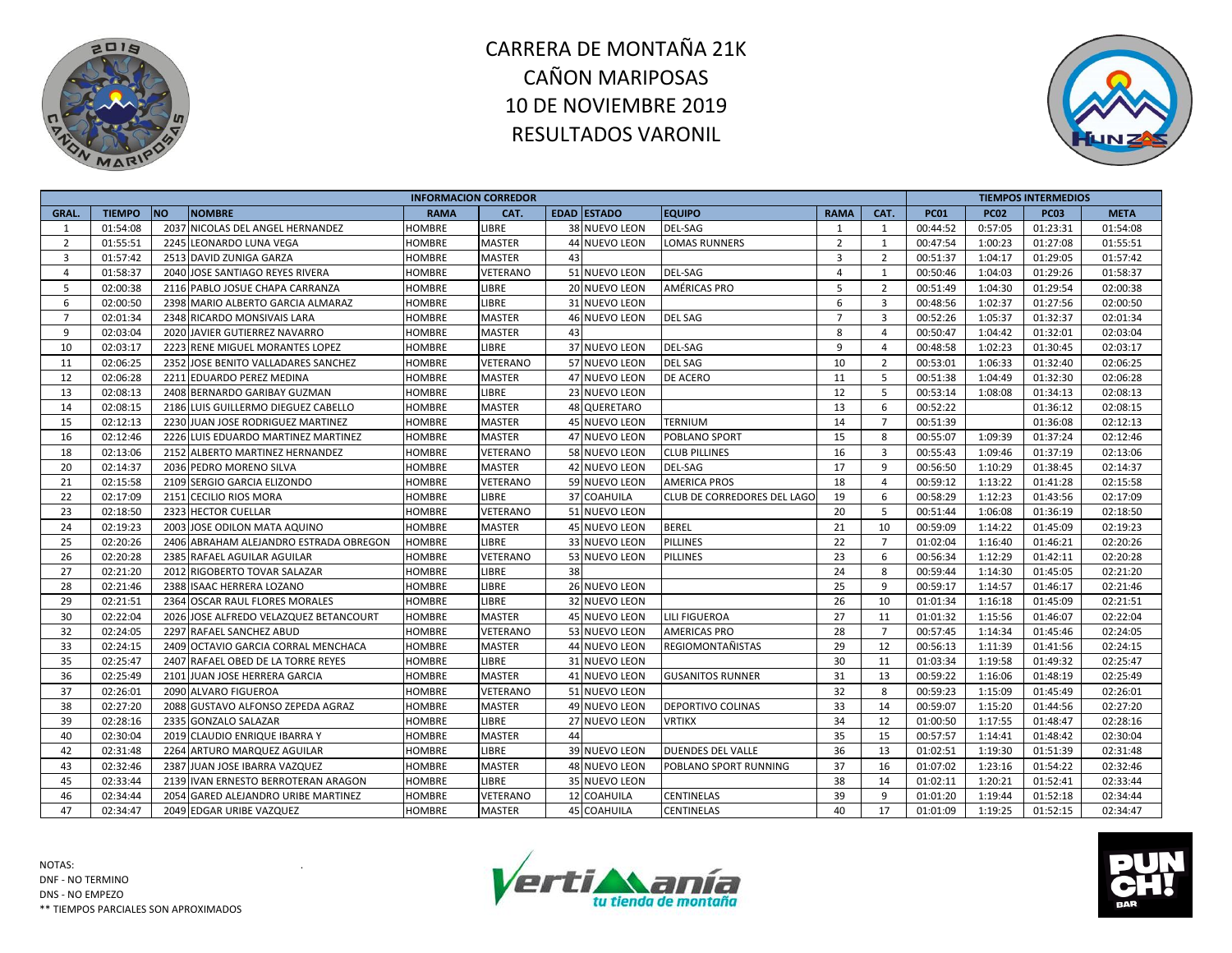



|              |               |                                        | <b>INFORMACION CORREDOR</b> |               |    |                      |                              |             |      |             |             | <b>TIEMPOS INTERMEDIOS</b> |             |
|--------------|---------------|----------------------------------------|-----------------------------|---------------|----|----------------------|------------------------------|-------------|------|-------------|-------------|----------------------------|-------------|
| <b>GRAL.</b> | <b>TIEMPO</b> | <b>NO</b><br><b>NOMBRE</b>             | <b>RAMA</b>                 | CAT.          |    | <b>EDAD ESTADO</b>   | <b>EQUIPO</b>                | <b>RAMA</b> | CAT. | <b>PC01</b> | <b>PC02</b> | <b>PC03</b>                | <b>META</b> |
| 48           | 02:35:49      | 2014 JUAN CARLOS ORDONEZ OLVERA        | <b>HOMBRE</b>               | <b>LIBRE</b>  | 20 |                      |                              | 41          | 15   | 01:00:41    | 1:16:56     | 01:48:21                   | 02:35:49    |
| 50           | 02:36:24      | 2176 ALEJANDRO MERCADO JACOBO          | <b>HOMBRE</b>               | <b>MASTER</b> |    | 42 NUEVO LEON        | YAJAIRA LOPEZ                | 42          | 18   | 01:10:47    | 1:27:33     | 01:59:11                   | 02:36:24    |
| 51           | 02:37:15      | 2210 HUGO MALDONADO HERRERA            | HOMBRE                      | <b>LIBRE</b>  |    | 38 NUEVO LEON        | <b>DE ACERO</b>              | 43          | 16   | 01:11:25    | 1:29:03     | 01:57:47                   | 02:37:15    |
| 52           | 02:38:02      | 2502 SERGIO DE LA PAZ KELLENBERGER     | HOMBRE                      | <b>MASTER</b> |    | 41 NUEVO LEON        | <b>TEAM TRAINER</b>          | 44          | 19   | 01:07:10    | 1:23:49     | 01:55:37                   | 02:38:02    |
| 53           | 02:38:23      | 2007 DIEGO VARGAS MARTINEZ             | HOMBRE                      | <b>LIBRE</b>  | 38 |                      |                              | 45          | 17   | 01:02:05    | 1:17:08     | 01:49:53                   | 02:38:23    |
| 55           | 02:40:06      | 2137 JON FREDRIK STRYKER               | HOMBRE                      | <b>LIBRE</b>  |    | 38 NUEVO LEON        | K <sub>2</sub>               | 46          | 18   | 01:04:18    | 1:21:23     | 01:52:51                   | 02:40:06    |
| 56           | 02:41:08      | 2232 SERGIO JOCKEM VALDEZ SANCHEZ      | HOMBRE                      | <b>LIBRE</b>  |    | <b>17 NUEVO LEON</b> | <b>SPARTANS</b>              | 47          | 19   | 01:05:12    | 1:25:45     | 01:58:52                   | 02:41:08    |
| 57           | 02:41:20      | 2394 CONSTANTINO CEPEDA URBANO         | HOMBRE                      | VETERANO      |    | 56 NUEVO LEON        | PUENTE RUNNING TEAM          | 48          | 10   | 01:06:51    | 1:24:31     | 01:59:28                   | 02:41:20    |
| 58           | 02:41:47      | 2187 JOSE C HERNANDEZ PUGA             | <b>HOMBRE</b>               | VETERANO      | 51 | <b>NUEVO LEON</b>    |                              | 49          | 11   | 01:06:58    | 1:25:43     | 02:00:52                   | 02:41:47    |
| 59           | 02:42:19      | 2299 FROYLAN ANTONIO JUAREZ CORONA     | HOMBRE                      | <b>LIBRE</b>  |    | 28 TAMAULIPAS        | <b>VDO RUNNERS</b>           | 50          | 20   | 01:05:26    | 1:23:55     | 02:00:03                   | 02:42:19    |
| 61           | 02:43:32      | 2233 JOSE ANIBAL CARBAJAL CARBAJAL     | HOMBRE                      | <b>LIBRE</b>  |    | 29 TAMAULIPAS        | <b>CANGREJOS WONG</b>        | 51          | 21   | 01:01:59    | 1:20:47     | 02:00:08                   | 02:43:32    |
| 62           | 02:44:27      | 2081 CHRISTOPHER DUNNE GARCIA          | <b>HOMBRE</b>               | LIBRE         |    | 38 NUEVO LEON        |                              | 52          | 22   | 01:05:12    | 1:23:22     | 01:58:08                   | 02:44:27    |
| 63           | 02:44:56      | 2349 BARTOLO ANTONIO DEL ANGEL         | HOMBRE                      | LIBRE         |    | 27 NUEVO LEON        | <b>DEL SAG</b>               | 53          | 23   | 01:01:30    | 1:19:49     | 01:56:12                   | 02:44:56    |
| 67           | 02:46:45      | 2392 LUCIO CANTU VALLE                 | HOMBRE                      | <b>MASTER</b> | 49 | NUEVO LEON           | <b>TRAIL-EROS</b>            | 54          | 20   | 01:09:53    | 1:27:41     | 02:03:08                   | 02:46:45    |
| 68           | 02:46:53      | 2172 EDUARDO HINOJOSA MONTEMAYOR       | HOMBRE                      | VETERANO      |    | 50 NUEVO LEON        | <b>IRONDOORS RUNNERS</b>     | 55          | 12   | 01:17:02    |             | 02:07:46                   | 02:46:53    |
| 70           | 02:47:41      | 2369 FELIPE ISLAS                      | HOMBRE                      | VETERANO      |    | 53 NUEVO LEON        | <b>MTY</b>                   | 56          | 13   | 01:12:54    |             | 02:06:36                   | 02:47:41    |
| 71           | 02:47:42      | 2514 JESUS ARTURO GONZALEZ L           | <b>HOMBRE</b>               | LIBRE         | 39 |                      |                              | 57          | 24   | 01:08:28    | 1:27:28     | 02:05:04                   | 02:47:42    |
| 72           | 02:47:44      | 2025 ALEJANDRO CASTILLO REYES          | HOMBRE                      | <b>LIBRE</b>  |    | 32 NUEVO LEON        | <b>CLUB CIMARRONES</b>       | 58          | 25   | 01:06:18    | 1:24:18     | 02:00:22                   | 02:47:44    |
| 73           | 02:49:22      | 2119 JOSE FERNANDO LINARES VALDEZ      | HOMBRE                      | <b>MASTER</b> | 40 | <b>NUEVO LEON</b>    | <b>NONE</b>                  | 59          | 21   | 01:05:59    | 1:24:58     | 02:00:13                   | 02:49:22    |
| 75           | 02:49:30      | 2008 ERIC EDUARDO TREVINO GARCIA       | HOMBRE                      | <b>MASTER</b> | 40 |                      |                              | 60          | 22   | 01:14:46    | 1:32:46     | 02:06:10                   | 02:49:30    |
| 76           | 02:49:54      | 2253 JOSE MARTIN GOMEZ DE LA TRINIDAD  | <b>HOMBRE</b>               | VETERANO      |    | 50 NUEVO LEON        | ADRE RAMOS RUNNERS           | 61          | 14   | 01:13:11    |             | 02:11:59                   | 02:49:54    |
| 79           | 02:51:15      | 2216 HUGO ADRIAN ACEVEDO GONZALEZ      | <b>HOMBRE</b>               | <b>MASTER</b> |    | 43 NUEVO LEON        | DE ACERO                     | 62          | 23   | 01:08:54    | 1:28:59     | 02:02:59                   | 02:51:15    |
| 80           | 02:51:15      | 2270 JESUS TOVAR TOVAR CANTU           | <b>HOMBRE</b>               | <b>MASTER</b> |    | 48 NUEVO LEON        | <b>GUSANITOS RUNNER</b>      | 63          | 24   | 01:13:13    | 1:31:05     | 02:05:32                   | 02:51:15    |
| 81           | 02:51:41      | 2092 RAUL HERRERA                      | HOMBRE                      | <b>MASTER</b> |    | 47 NUEVO LEON        |                              | 64          | 25   | 01:17:01    | 1:34:57     | 02:07:26                   | 02:51:41    |
| 82           | 02:53:18      | 2070 PAUL ENRIQUE REYES GALLARDO       | HOMBRE                      | <b>LIBRE</b>  |    | 39 NUEVO LEON        | LIBRE                        | 65          | 26   | 00:25:05    | 1:05:18     | 01:12:40                   | 02:53:18    |
| 84           | 02:53:23      | 2355 ANTONIO GONZALEZ RIVERA           | <b>HOMBRE</b>               | <b>MASTER</b> |    | 42 NUEVO LEON        |                              | 66          | 26   | 01:17:20    | 1:36:06     | 02:09:05                   | 02:53:23    |
| 88           | 02:54:13      | 2031 JUAN ANGEL MATA ORTIZ             | <b>HOMBRE</b>               | LIBRE         |    | 33 NUEVO LEON        |                              | 67          | 27   | 01:13:42    | 1:35:13     | 02:09:39                   | 02:54:13    |
| 90           | 02:54:18      | 2098 JOSE LUIS CERDA NINO              | HOMBRE                      | <b>MASTER</b> |    | 49 COAHUILA          | MONCLOVA RUNNERS             | 68          | 27   | 01:13:08    | 1:32:28     | 02:12:04                   | 02:54:18    |
| 91           | 02:55:04      | 2209 JOSE LUIS GONZALEZ PUENTE         | HOMBRE                      | VETERANO      |    | 57 NUEVO LEON        | DE ACERO                     | 69          | 15   | 01:11:11    | 1:29:52     | 02:05:53                   | 02:55:04    |
| 93           | 02:56:31      | 2163 ARTURO LOZANO GARCIA              | HOMBRE                      | VETERANO      |    | 51 NUEVO LEON        | <b>OBISPADO RUNNER</b>       | 70          | 16   | 01:08:13    | 1:26:48     | 02:05:31                   | 02:56:31    |
| 94           | 02:56:49      | 2501 EDUARDO RAMIREZ LOPEZ             | <b>HOMBRE</b>               | VETERANO      |    | 51 NUEVO LEON        | <b>TRAIL-EROS</b>            | 71          | 17   | 01:05:40    | 1:25:34     | 02:02:07                   | 02:56:49    |
| 95           | 02:57:06      | 2194 JUAN ROBERTO CAMACHO GONZALEZ     | <b>HOMBRE</b>               | <b>MASTER</b> |    | 40 NUEVO LEON        | <b>IRONDOOR RUNNERS</b>      | 72          | 28   | 01:18:19    | 1:37:44     | 02:12:26                   | 02:57:06    |
| 96           | 02:57:21      | 2265 ROBERTO GONZALEZ GARCIA           | HOMBRE                      | <b>MASTER</b> |    | 42 NUEVO LEON        |                              | 73          | 29   | 01:14:19    | 1:35:37     | 02:14:19                   | 02:57:21    |
| 97           | 02:57:52      | 2236 CARLOS J SANCHEZ                  | HOMBRE                      | VETERANO      |    | 55 TAMAULIPAS        | <b>BAJATE GORDO REYNOSA</b>  | 74          | 18   | 01:16:18    | 1:36:17     | 02:13:05                   | 02:57:52    |
| 99           | 02:58:31      | 2397 RODOLFO IBARRA MUNOZ              | HOMBRE                      | LIBRE         |    | 32 NUEVO LEON        | <b>HUASTECA RUNNERS TEAM</b> | 75          | 28   | 01:10:26    | 1:29:17     | 02:06:28                   | 02:58:31    |
| 101          | 03:02:18      | 2213 OMAR ALEJANDRO MACIAS ESPARZA     | <b>HOMBRE</b>               | LIBRE         |    | 39 NUEVO LEON        | <b>DE ACERO</b>              | 76          | 29   | 01:21:40    | 1:40:19     | 02:17:39                   | 03:02:18    |
| 104          | 03:03:22      | 2280 ANTONIO LLAMAS GARCIA             | <b>HOMBRE</b>               | VETERANO      |    | 66 NUEVO LEON        | <b>LLAMITAS</b>              | 77          | 19   | 01:21:31    | 1:39:29     | 02:14:58                   | 03:03:22    |
| 105          | 03:03:36      | 2193 CESAR ALEJANDRO CANO MARTINEZ     | <b>HOMBRE</b>               | <b>MASTER</b> | 40 | <b>NUEVO LEON</b>    | <b>IRONDOOR RUNNERS</b>      | 78          | 30   | 01:18:21    | 1:38:03     | 02:15:03                   | 03:03:36    |
| 106          | 03:03:58      | 2221 GERARDO GABRIEL URDIALES GONZALEZ | HOMBRE                      | <b>MASTER</b> |    | 47 NUEVO LEON        | <b>REGIOMONTANISTAS</b>      | 79          | 31   | 01:17:04    | 1:39:16     | 02:15:21                   | 03:03:58    |
| 108          | 03:05:00      | 2312 EDUARDO ROGELIO GARCIA SALAS      | <b>HOMBRE</b>               | LIBRE         |    | 30 NUEVO LEON        | <b>JARRUN</b>                | 80          | 30   | 01:10:41    | 1:31:52     | 02:10:42                   | 03:05:00    |



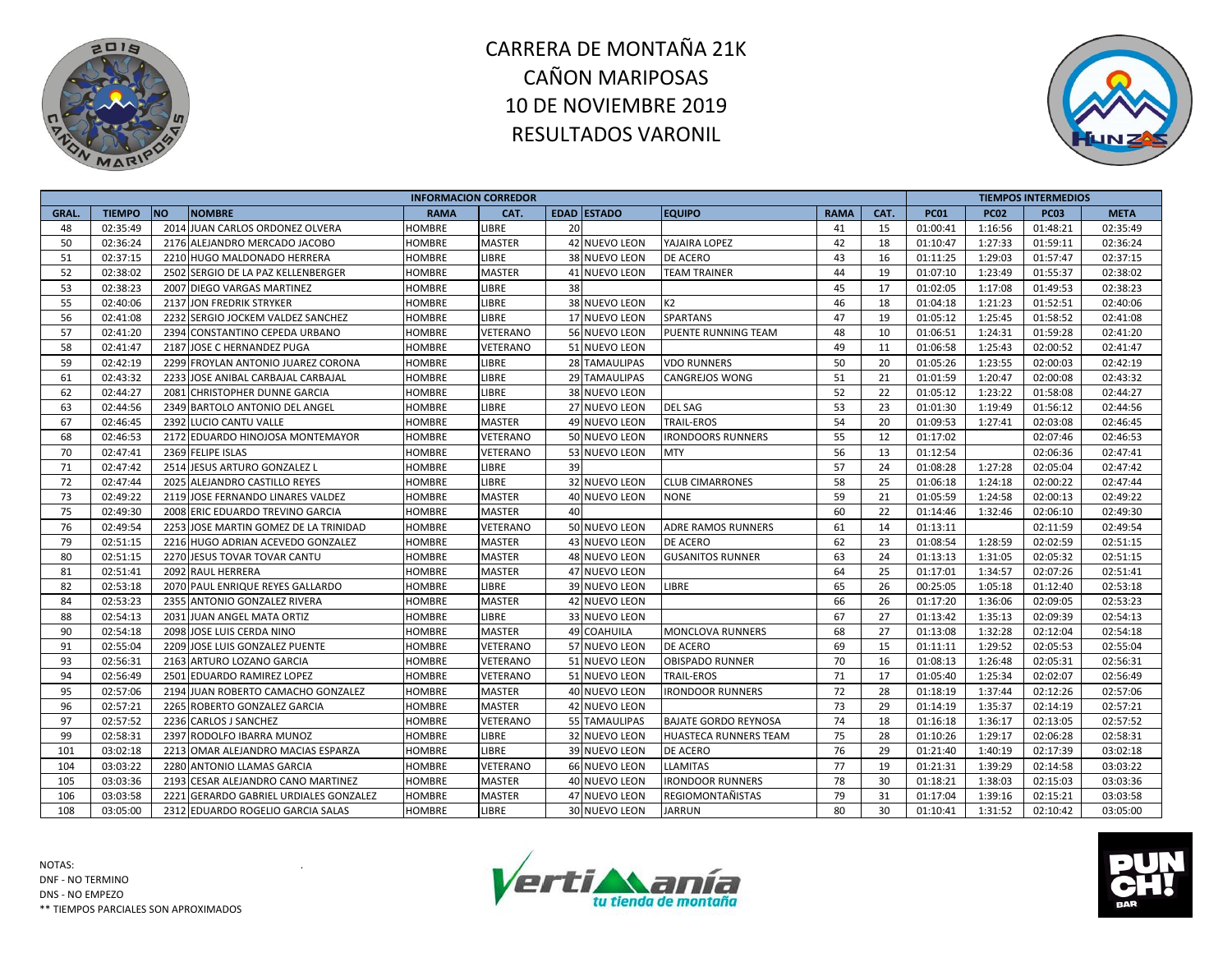



|             |               |           |                                           | <b>INFORMACION CORREDOR</b> |               |    |                      |                               |             |      |             |             | <b>TIEMPOS INTERMEDIOS</b> |             |
|-------------|---------------|-----------|-------------------------------------------|-----------------------------|---------------|----|----------------------|-------------------------------|-------------|------|-------------|-------------|----------------------------|-------------|
| <b>GRAL</b> | <b>TIEMPO</b> | <b>NO</b> | <b>NOMBRE</b>                             | <b>RAMA</b>                 | CAT.          |    | <b>EDAD ESTADO</b>   | <b>EQUIPO</b>                 | <b>RAMA</b> | CAT. | <b>PC01</b> | <b>PC02</b> | <b>PC03</b>                | <b>META</b> |
| 111         | 03:05:56      |           | 2301 IVAN ALEJANDRO ALVARADO PENA         | <b>HOMBRE</b>               | LIBRE         |    | <b>30 NUEVO LEON</b> | ELITE RUNNING CLUB            | 81          | 31   | 01:19:46    | 1:38:49     | 02:16:34                   | 03:05:56    |
| 115         | 03:08:20      |           | 2150 JULIO IVAN HERNANDEZ                 | <b>HOMBRE</b>               | <b>LIBRE</b>  |    | <b>36 TAMAULIPAS</b> | <b>FAMILY RUNNERS REYNOSA</b> | 82          | 32   | 01:16:41    | 1:39:20     | 02:20:22                   | 03:08:20    |
| 117         | 03:08:26      |           | 2185 OSCAR ALBERTO GARCIA RODRIGUEZ       | <b>HOMBRE</b>               | LIBRE         |    | 36 NUEVO LEON        | <b>NO</b>                     | 83          | 33   | 01:22:17    | 1:41:57     | 02:20:59                   | 03:08:26    |
| 121         | 03:10:01      |           | 2114 ARTURO ARECHAVALETA                  | HOMBRE                      | VETERANO      |    | 52 NUEVO LEON        | <b>CASINO DEL VALLE</b>       | 84          | 20   | 01:13:35    | 1:33:54     | 02:16:11                   | 03:10:01    |
| 122         | 03:10:19      |           | 2196 JUAN LUIS ALFIERO CABALLERO          | HOMBRE                      | <b>MASTER</b> |    | 48 NUEVO LEON        | <b>CASINO DEL VALLE</b>       | 85          | 32   | 01:16:08    | 1:39:34     | 02:18:24                   | 03:10:19    |
| 125         | 03:10:57      |           | 2368 ANDRES MONTELONGO GARCIA             | HOMBRE                      | LIBRE         |    | 28 QUERETARO         |                               | 86          | 34   | 01:21:19    | 1:43:48     | 02:21:07                   | 03:10:57    |
| 127         | 03:11:35      |           | 2317 OSCAR AGUILAR APARICIO               | <b>HOMBRE</b>               | <b>LIBRE</b>  |    | 31 TAMAULIPAS        | <b>LOBOS RUNNERS</b>          | 87          | 35   | 01:07:05    | 1:27:14     | 02:13:23                   | 03:11:35    |
| 129         | 03:12:07      |           | 2219 ERIK ROEL TAMEZ PEREZ                | HOMBRE                      | LIBRE         |    | 39 NUEVO LEON        | RIBERAS RUNNERS SABINAS HID   | 88          | 36   | 01:20:31    |             | 02:21:24                   | 03:12:07    |
| 132         | 03:12:26      |           | 2203 RICARDO ACEVES MEZA                  | HOMBRE                      | <b>MASTER</b> |    | 44 NUEVO LEON        | <b>LA SILLA</b>               | 89          | 33   | 01:19:46    |             | 02:19:34                   | 03:12:26    |
| 135         | 03:12:50      |           | 2015 JORGE ALBERTO GARZA CAVAZOS          | HOMBRE                      | VETERANO      | 53 |                      |                               | 90          | 21   | 01:20:57    | 1:42:47     | 02:20:11                   | 03:12:50    |
| 137         | 03:13:34      |           | 2052 HUGO CESAR RUIZ DIAZ                 | HOMBRE                      | LIBRE         |    | 33 NUEVO LEON        | <b>GUSANITO</b>               | 91          | 37   | 01:31:50    |             | 02:27:43                   | 03:13:34    |
| 138         | 03:13:44      |           | 2250 ROBERTO JORGE GONZALEZ SALDANA       | <b>HOMBRE</b>               | <b>MASTER</b> |    | 42 NUEVO LEON        | <b>INSANE ELITE TEAM</b>      | 92          | 34   | 01:14:38    | 1:35:49     | 02:16:27                   | 03:13:44    |
| 139         | 03:14:09      |           | 2357 RAYMUNO OCANA                        | <b>HOMBRE</b>               | <b>MASTER</b> |    | 41 NUEVO LEON        | <b>LYCANS</b>                 | 93          | 35   | 01:21:37    |             | 02:24:19                   | 03:14:09    |
| 141         | 03:14:30      |           | 2089 ENRIQUE PEREZ                        | HOMBRE                      | <b>MASTER</b> |    | 46 NUEVO LEON        |                               | 94          | 36   | 01:21:26    | 1:44:41     | 02:24:59                   | 03:14:30    |
| 147         | 03:16:20      |           | 2344 MIGUEL ANGEL LUNA                    | HOMBRE                      | VETERANO      |    | 57 NUEVO LEON        |                               | 95          | 22   | 01:20:06    |             | 02:21:55                   | 03:16:20    |
| 149         | 03:16:39      |           | 2402 RAUL GUERRA SILLER                   | HOMBRE                      | <b>MASTER</b> |    | 46 NUEVO LEON        | <b>REGIOMONTAÑISTAS</b>       | 96          | 37   | 01:17:02    | 1:38:54     | 02:19:19                   | 03:16:39    |
| 150         | 03:16:41      |           | 2017 MOISES FERRERA                       | HOMBRE                      | VETERANO      | 55 |                      |                               | 97          | 23   | 01:15:57    | 1:38:45     | 02:15:37                   | 03:16:41    |
| 151         | 03:17:37      |           | 2177 EDUARDO CANTU TREVINO                | HOMBRE                      | <b>LIBRE</b>  |    | 35 NUEVO LEON        | <b>LOS PROFESIONALES</b>      | 98          | 38   | 01:19:09    | 1:40:59     | 02:19:19                   | 03:17:37    |
| 152         | 03:17:38      |           | 2080 JAVIER MENDOZA MOLINA                | <b>HOMBRE</b>               | LIBRE         |    | 34 NUEVO LEON        | <b>SNR CREW</b>               | 99          | 39   | 01:21:23    | 1:45:50     | 02:27:02                   | 03:17:38    |
| 155         | 03:18:31      |           | 2500 HUMBERTO JAVIER RAMIREZ ALMARAZ      | HOMBRE                      | LIBRE         |    | 33 NUEVO LEON        | <b>MSC</b>                    | 100         | 40   | 01:19:16    | 1:40:33     | 02:21:14                   | 03:18:31    |
| 157         | 03:20:14      |           | 2157 JORGE RODRIGUEZ                      | HOMBRE                      | <b>MASTER</b> |    | 40 NUEVO LEON        | <b>SNOOPY TEAM</b>            | 101         | 38   | 01:29:18    | 1:50:21     | 02:28:29                   | 03:20:14    |
| 158         | 03:20:18      |           | 2069 JESUS ALBERTO SANDOVAL ORTIZ         | HOMBRE                      | <b>MASTER</b> |    | 41 NUEVO LEON        | LIBRE                         | 102         | 39   | 01:26:04    | 1:47:18     | 02:27:57                   | 03:20:18    |
| 161         | 03:21:06      |           | 2024 ULISES GARCIA LOPEZ                  | <b>HOMBRE</b>               | <b>LIBRE</b>  |    | <b>16 TAMAULIPAS</b> | <b>GACELAS RUNNERS</b>        | 103         | 41   | 01:22:56    | 1:45:40     | 02:28:01                   | 03:21:06    |
| 164         | 03:22:46      |           | 2285 JOSE ANDRES ALVARADO PENA            | HOMBRE                      | LIBRE         |    | 31 TAMAULIPAS        |                               | 104         | 42   | 01:19:58    | 1:40:38     | 02:26:38                   | 03:22:46    |
| 166         | 03:24:18      |           | 2278 PEDRO CESAR CUEVAS SALDANA           | HOMBRE                      | VETERANO      |    | 61 NUEVO LEON        |                               | 105         | 24   | 01:21:56    | 1:44:20     | 02:25:30                   | 03:24:18    |
| 169         | 03:25:35      |           | 2403 JORGE GOMEZ                          | HOMBRE                      | <b>MASTER</b> |    | 46 NUEVO LEON        | <b>LIBRE</b>                  | 106         | 40   | 01:29:35    | 1:52:21     | 02:32:25                   | 03:25:35    |
| 178         | 03:28:39      |           | 2315 DANIEL RODRIGUEZ VALDEZ              | HOMBRE                      | <b>MASTER</b> |    | 46 NUEVO LEON        | <b>GUSANISTOS RUNNERS</b>     | 107         | 41   | 01:32:13    | 1:52:16     | 02:35:19                   | 03:28:39    |
| 179         | 03:28:43      |           | 2401 GILBERTO LEAL FLORES                 | <b>HOMBRE</b>               | VETERANO      |    | 52 NUEVO LEON        | <b>MITRAS EXPLORER</b>        | 108         | 25   | 01:22:35    | 1:46:20     | 02:25:37                   | 03:28:43    |
| 181         | 03:30:40      |           | 2145 MANUEL ALEJANDRO VILLARREAL GONZALEZ | <b>HOMBRE</b>               | <b>LIBRE</b>  |    | 34 NUEVO LEON        | <b>WHIRLPOOL</b>              | 109         | 43   | 01:14:24    | 1:34:36     | 02:13:31                   | 03:30:40    |
| 183         | 03:31:12      |           | 2085 FERNANDO GARZA GARZA                 | <b>HOMBRE</b>               | VETERANO      |    | 52 NUEVO LEON        | <b>PENOX</b>                  | 110         | 26   | 01:25:43    | 1:46:25     | 02:32:16                   | 03:31:12    |
| 187         | 03:31:49      |           | 2058 HOMERO ALBERTO VILLARREAL PEREZ      | HOMBRE                      | VETERANO      |    | 51 NUEVO LEON        | <b>GUSANITO RUNNERS</b>       | 111         | 27   | 01:32:03    | 1:59:33     | 02:39:17                   | 03:31:49    |
| 189         | 03:31:49      |           | 2067 ALFREDO DE JESUS ZUNIGA FLORES       | HOMBRE                      | VETERANO      |    | 57 NUEVO LEON        | <b>GUSANITO RUNNERS</b>       | 112         | 28   | 01:32:33    | 1:59:58     | 02:40:52                   | 03:31:49    |
| 191         | 03:32:08      |           | 2288 JUAN MANUEL MALDONADO LARA           | HOMBRE                      | <b>LIBRE</b>  |    | <b>18 COAHUILA</b>   | <b>CENTINELAS</b>             | 113         | 44   | 01:27:32    | 1:48:38     | 02:31:25                   | 03:32:08    |
| 192         | 03:32:21      |           | 2106 LUPE CORTINAS                        | HOMBRE                      | VETERANO      |    | 61 NUEVO LEON        |                               | 114         | 29   | 01:30:07    | 1:53:59     | 02:39:14                   | 03:32:21    |
| 197         | 03:32:31      |           | 2269 ROBERTO GARZA                        | HOMBRE                      | <b>MASTER</b> |    | 46 NUEVO LEON        | N/A                           | 115         | 42   | 01:25:02    | 1:47:06     | 02:32:17                   | 03:32:31    |
| 199         | 03:32:43      |           | 2062 RAMIRO QUINONES RAMOS                | HOMBRE                      | <b>MASTER</b> |    | 46 NUEVO LEON        | LIBRE                         | 116         | 43   | 01:21:24    | 1:42:37     | 02:30:43                   | 03:32:43    |
| 205         | 03:34:26      |           | 2379 MICHELLE VILLANUEVA MARTINEZ         | HOMBRE                      | <b>LIBRE</b>  |    | 28 NUEVO LEON        | <b>LYCANS</b>                 | 117         | 45   | 01:30:43    | 1:52:47     | 02:34:42                   | 03:34:26    |
| 208         | 03:35:11      |           | 2367 RAMIRO ARBIZO VERDE                  | <b>HOMBRE</b>               | <b>MASTER</b> |    | <b>46 TAMAULIPAS</b> |                               | 118         | 44   | 01:20:09    | 1:42:26     | 02:27:03                   | 03:35:11    |
| 209         | 03:37:37      |           | 2382 ELIUD SAMUEL ALONSO PRESA            | HOMBRE                      | LIBRE         |    | <b>39 TAMAULIPAS</b> | <b>GACELAS RUNNER</b>         | 119         | 46   | 01:28:33    | 1:49:20     | 02:38:34                   | 03:37:37    |
| 212         | 03:37:43      |           | 2374 JAVIER SOLIS NOYOLA                  | <b>HOMBRE</b>               | LIBRE         |    | <b>33 TAMAULIPAS</b> |                               | 120         | 47   | 01:15:13    | 1:39:43     | 02:28:11                   | 03:37:43    |



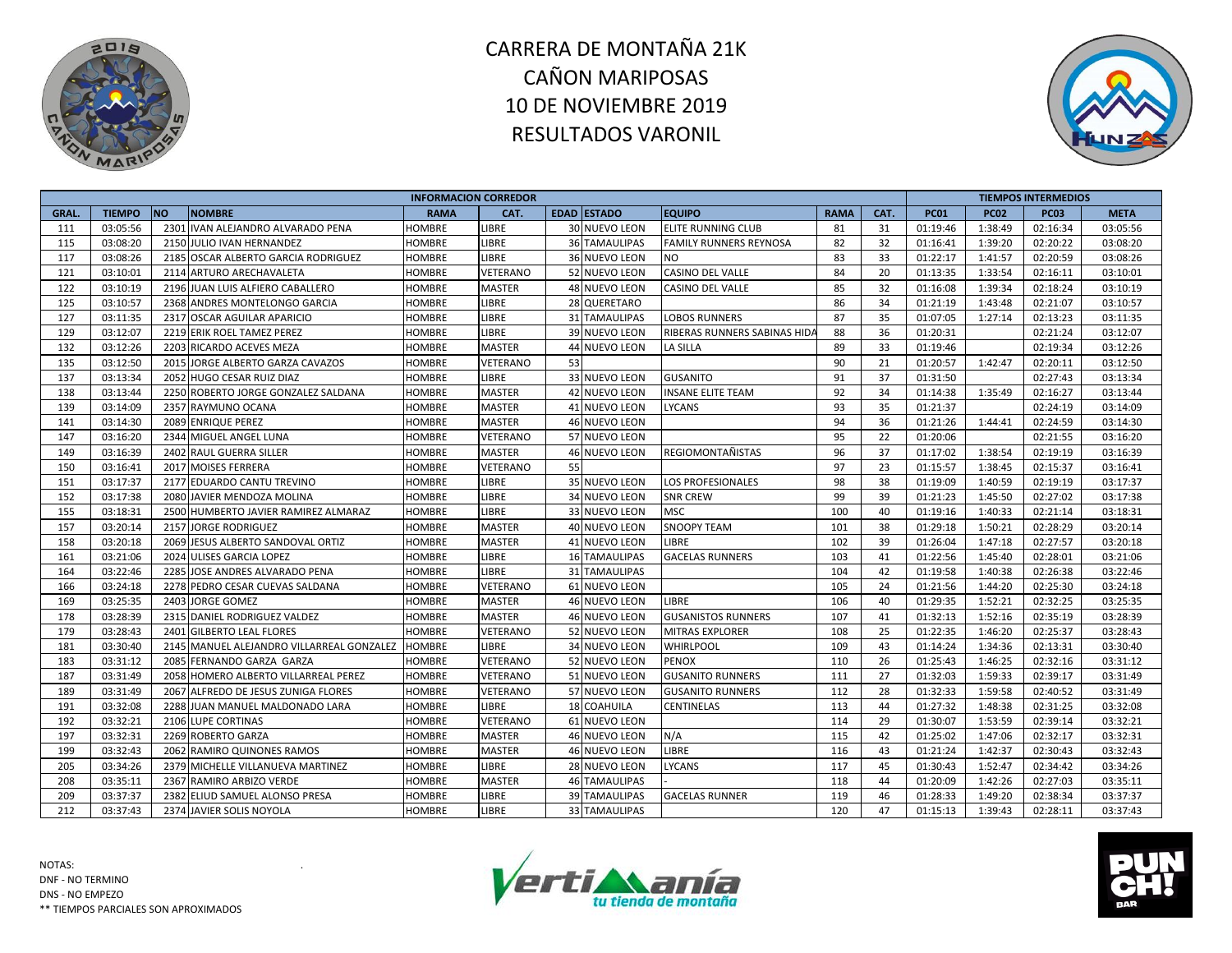



|             |               |                                       | <b>INFORMACION CORREDOR</b> |               |    |                      |                         |             |      |             |             | <b>TIEMPOS INTERMEDIOS</b> |             |
|-------------|---------------|---------------------------------------|-----------------------------|---------------|----|----------------------|-------------------------|-------------|------|-------------|-------------|----------------------------|-------------|
| <b>GRAL</b> | <b>TIEMPO</b> | <b>NO</b><br><b>NOMBRE</b>            | <b>RAMA</b>                 | CAT.          |    | <b>EDAD ESTADO</b>   | <b>EQUIPO</b>           | <b>RAMA</b> | CAT. | <b>PC01</b> | <b>PC02</b> | <b>PC03</b>                | <b>META</b> |
| 213         | 03:37:48      | 2076 JORGE ARTURO CASTILLO CAMARILLO  | <b>HOMBRE</b>               | <b>MASTER</b> |    | <b>45 TAMAULIPAS</b> | <b>FONDY</b>            | 121         | 45   | 01:28:16    | 1:50:16     | 02:35:52                   | 03:37:48    |
| 221         | 03:40:29      | 2030 FELIPE HERNANDEZ MENDIOLA        | <b>HOMBRE</b>               | <b>MASTER</b> |    | 43 NUEVO LEON        | <b>PUENTE RUNNING</b>   | 122         | 46   | 01:37:21    | 2:04:23     | 02:45:16                   | 03:40:29    |
| 224         | 03:41:31      | 2124 PEDRO GARCIA ESQUIVEL            | HOMBRE                      | VETERANO      |    | 56 NUEVO LEON        | <b>ROL MONTERREY</b>    | 123         | 30   | 01:38:37    | 2:00:24     | 02:43:45                   | 03:41:31    |
| 228         | 03:42:28      | 2504 SEBASTIAN SALAZAR GONZALEZ       | HOMBRE                      | LIBRE         |    | 32 TAMAULIPAS        | <b>REPTILIANOS</b>      | 124         | 48   | 01:22:44    | 1:46:42     | 02:32:55                   | 03:42:28    |
| 229         | 03:43:19      | 2091 EXIO BARRIOS REYES               | HOMBRE                      | VETERANO      |    | 53 NUEVO LEON        | LIBRE                   | 125         | 31   | 01:21:32    |             | 02:30:16                   | 03:43:19    |
| 233         | 03:45:01      | 2508 RAUL CELSO PEREZ PEREZ           | HOMBRE                      | <b>MASTER</b> |    | 43 TAMAULIPAS        |                         | 126         | 47   | 01:30:08    |             | 02:41:35                   | 03:45:01    |
| 235         | 03:45:28      | 2370 EDGAR R GUARDIOLA OLIVO          | <b>HOMBRE</b>               | <b>MASTER</b> |    | 45 NUEVO LEON        | <b>PERROS RUNER</b>     | 127         | 48   | 01:37:13    | 2:01:55     | 02:48:46                   | 03:45:28    |
| 240         | 03:52:27      | 2512 ALBERTO ZUNIGA LUGO              | HOMBRE                      | <b>MASTER</b> | 49 |                      |                         | 128         | 49   | 01:29:50    | 1:59:10     | 02:47:55                   | 03:52:27    |
| 241         | 03:52:32      | 2128 EVERALDO HERNANDEZ               | HOMBRE                      | <b>MASTER</b> |    | 49 NUEVO LEON        | <b>AMD</b>              | 129         | 50   | 01:34:25    | 1:59:38     | 02:45:30                   | 03:52:32    |
| 242         | 03:52:47      | 2306 JONATHAN LOPEZ MATA              | HOMBRE                      | LIBRE         |    | 26 TAMAULIPAS        | <b>VDO RUNNERS</b>      | 130         | 49   | 01:35:09    | 1:58:31     | 02:48:13                   | 03:52:47    |
| 244         | 03:52:57      | 2303 LUIS MANUEL IBARRA MEZA          | HOMBRE                      | LIBRE         |    | 37 NUEVO LEON        | <b>REGIO RUNNERS</b>    | 131         | 50   | 01:38:08    | 2:06:05     | 02:52:45                   | 03:52:57    |
| 246         | 03:53:02      | 2266 RICARDO MARTIN CASTILLO ESCOBEDO | <b>HOMBRE</b>               | <b>LIBRE</b>  |    | 36 NUEVO LEON        |                         | 132         | 51   | 01:42:45    | 2:06:00     | 02:52:10                   | 03:53:02    |
| 248         | 03:53:44      | 2395 ALLAN NIETHMER PEREZ CASTELLANO  | <b>HOMBRE</b>               | <b>LIBRE</b>  |    | 28 NUEVO LEON        | <b>JARRUN</b>           | 133         | 52   | 01:29:53    | 1:57:21     | 02:44:51                   | 03:53:44    |
| 251         | 03:54:26      | 2099 JUAN EZQUIVEL CEPEDA             | HOMBRE                      | VETERANO      |    | 56 NUEVO LEON        | <b>CLUB PILLINES</b>    | 134         | 32   | 01:47:30    | 2:09:42     | 02:52:31                   | 03:54:26    |
| 253         | 03:55:48      | 2108 MARIO OVIEDO GALLEGOS            | HOMBRE                      | LIBRE         |    | 39 NUEVO LEON        | <b>NÓMADAS</b>          | 135         | 53   | 01:37:59    | 2:02:14     | 02:46:09                   | 03:55:48    |
| 255         | 03:56:23      | 2279 OSCAR SANTOS                     | HOMBRE                      | VETERANO      |    | 60 NUEVO LEON        | <b>CASINO DEL VALLE</b> | 136         | 33   | 01:38:09    | 2:02:34     | 02:49:34                   | 03:56:23    |
| 257         | 03:56:30      | 2516 MIGUEL ANGEL VILLALOBOS CANDIA   | HOMBRE                      | VETERANO      | 53 |                      |                         | 137         | 34   | 01:36:42    | 2:08:32     | 02:53:24                   | 03:56:30    |
| 258         | 03:56:45      | 2144 BENITO MENDEZ SILVA              | HOMBRE                      | <b>MASTER</b> |    | 46 NUEVO LEON        | <b>ICAMI</b>            | 138         | 51   | 01:29:51    | 1:53:48     | 02:43:49                   | 03:56:45    |
| 260         | 03:57:51      | 2247 RAMIRO T. CARRION CASTILLO       | <b>HOMBRE</b>               | <b>MASTER</b> |    | 42 TAMAULIPAS        |                         | 139         | 52   | 01:29:49    |             | 02:54:06                   | 03:57:51    |
| 261         | 03:58:26      | 2313 MIGUEL HOMERO RODRIGUEZ GARZA    | HOMBRE                      | VETERANO      |    | 52 NUEVO LEON        | <b>JARRUN</b>           | 140         | 35   | 01:21:42    | 1:45:28     | 02:39:18                   | 03:58:26    |
| 264         | 03:59:18      | 2272 OSCAR MONTES SARABIA             | HOMBRE                      | VETERANO      |    | 58 NUEVO LEON        |                         | 141         | 36   | 01:32:07    | 1:56:47     | 02:51:29                   | 03:59:18    |
| 265         | 03:59:37      | 2087 MARTIN TRUJILLO JUAREZ           | HOMBRE                      | <b>MASTER</b> |    | 48 NUEVO LEON        | <b>TRU-RITEAM</b>       | 142         | 53   | 01:32:58    | 2:01:26     | 02:47:21                   | 03:59:37    |
| 267         | 03:59:42      | 2261 HUMBERTO RENE TORRES OLGUIN      | <b>HOMBRE</b>               | VETERANO      |    | 51 NUEVO LEON        | LIBRE                   | 143         | 37   | 01:39:30    | 2:06:37     | 02:55:30                   | 03:59:42    |
| 268         | 04:00:00      | 2042 RAFAEL GERARDO GARZA TREJO       | HOMBRE                      | <b>MASTER</b> |    | <b>46 TAMAULIPAS</b> | <b>REPTILIANOS</b>      | 144         | 54   | 01:33:21    | 2:00:08     | 02:55:30                   | 04:00:00    |
| 269         | 04:00:01      | 2350 JAVIER HERNAN ALANIS OCHOA       | HOMBRE                      | LIBRE         |    | 34 NUEVO LEON        |                         | 145         | 54   | 01:40:45    | 2:07:32     | 02:54:31                   | 04:00:01    |
| 273         | 04:00:52      | 2254 FELIPE PALOMINO CHAVEZ           | <b>HOMBRE</b>               | VETERANO      |    | 69 NUEVO LEON        |                         | 146         | 38   | 01:36:58    |             | 02:48:43                   | 04:00:52    |
| 274         | 04:01:01      | 2212 EMILIO ANTONIO GUERRERO TORRES   | HOMBRE                      | <b>MASTER</b> |    | 45 NUEVO LEON        | DE ACERO                | 147         | 55   | 01:41:53    | 2:06:32     | 02:55:20                   | 04:01:01    |
| 278         | 04:02:32      | 2506 DANIEL DE LAS FUENTES CEPEDA     | <b>HOMBRE</b>               | <b>LIBRE</b>  |    | 21 COAHUILA          | MONTAÑEROS COAHUILA     | 148         | 55   | 01:02:29    | 1:25:29     | 02:20:34                   | 04:02:32    |
| 279         | 04:02:48      | 2380 ALEJANDRO NARVAEZ SALAZAR        | <b>HOMBRE</b>               | <b>LIBRE</b>  |    | 31 TAMAULIPAS        | <b>GACELAS</b>          | 149         | 56   | 01:47:27    | 2:13:21     | 03:03:55                   | 04:02:48    |
| 286         | 04:04:26      | 2199 ELIAS RICHO MATAR                | <b>HOMBRE</b>               | VETERANO      |    | 52 NUEVO LEON        | _____                   | 150         | 39   | 01:45:48    |             | 03:00:51                   | 04:04:26    |
| 290         | 04:05:47      | 2073 JORGE FERNANDO GONZALEZ GONZALEZ | HOMBRE                      | <b>MASTER</b> |    | 47 NUEVO LEON        | <b>BANDA CERROS MTY</b> | 151         | 56   | 01:32:39    | 1:58:41     | 02:51:32                   | 04:05:47    |
| 293         | 04:06:30      | 2327 FRANCISCO RIVERA GARZA           | <b>HOMBRE</b>               | <b>LIBRE</b>  |    | 27 TAMAULIPAS        | <b>VDO RUNNERS</b>      | 152         | 57   | 01:36:51    | 2:00:42     | 02:54:35                   | 04:06:30    |
| 296         | 04:07:22      | 2063 GERARDO ALANIS LAMBRETON         | HOMBRE                      | VETERANO      |    | 52 NUEVO LEON        |                         | 153         | 40   | 01:34:38    | 2:02:05     | 02:53:32                   | 04:07:22    |
| 297         | 04:07:27      | 2376 JAVIER SOLIS LLORENTE            | HOMBRE                      | VETERANO      |    | 55 TAMAULIPAS        |                         | 154         | 41   | 01:31:26    | 1:57:48     | 02:49:28                   | 04:07:27    |
| 305         | 04:10:16      | 2287 ABRAHAM CUAHUTLE ROMERO          | HOMBRE                      | <b>LIBRE</b>  |    | 35 NUEVO LEON        |                         | 155         | 58   | 01:44:35    |             | 03:04:42                   | 04:10:16    |
| 308         | 04:12:19      | 2071 JESUS MARIA TREVINO FLORES       | HOMBRE                      | <b>MASTER</b> |    | 45 NUEVO LEON        | LIBRE                   | 156         | 57   | 01:47:56    | 2:14:00     | 03:03:43                   | 04:12:19    |
| 311         | 04:15:47      | 2102 PABLO CESAR MEDINA GUTIERREZ     | HOMBRE                      | VETERANO      |    | 51 NUEVO LEON        | <b>LIBRE</b>            | 157         | 42   | 01:37:09    |             | 02:49:30                   | 04:15:47    |
| 313         | 04:15:55      | 2064 GERARDO ALANIS VILLARREAL        | <b>HOMBRE</b>               | <b>LIBRE</b>  |    | 25 NUEVO LEON        |                         | 158         | 59   | 01:34:40    | 2:02:10     | 02:56:04                   | 04:15:55    |
| 318         | 04:18:20      | 2251 CARLOS GARCIA                    | HOMBRE                      | LIBRE         |    | 34 NUEVO LEON        | <b>ABEL REYNA</b>       | 159         | 60   | 01:34:40    | 2:07:18     | 02:56:45                   | 04:18:20    |
| 319         | 04:19:15      | 2281 BLAS MARTIR SANTIAGO             | <b>HOMBRE</b>               | VETERANO      |    | 55 TAMAULIPAS        |                         | 160         | 43   | 01:49:49    | 2:16:41     | 03:08:09                   | 04:19:15    |



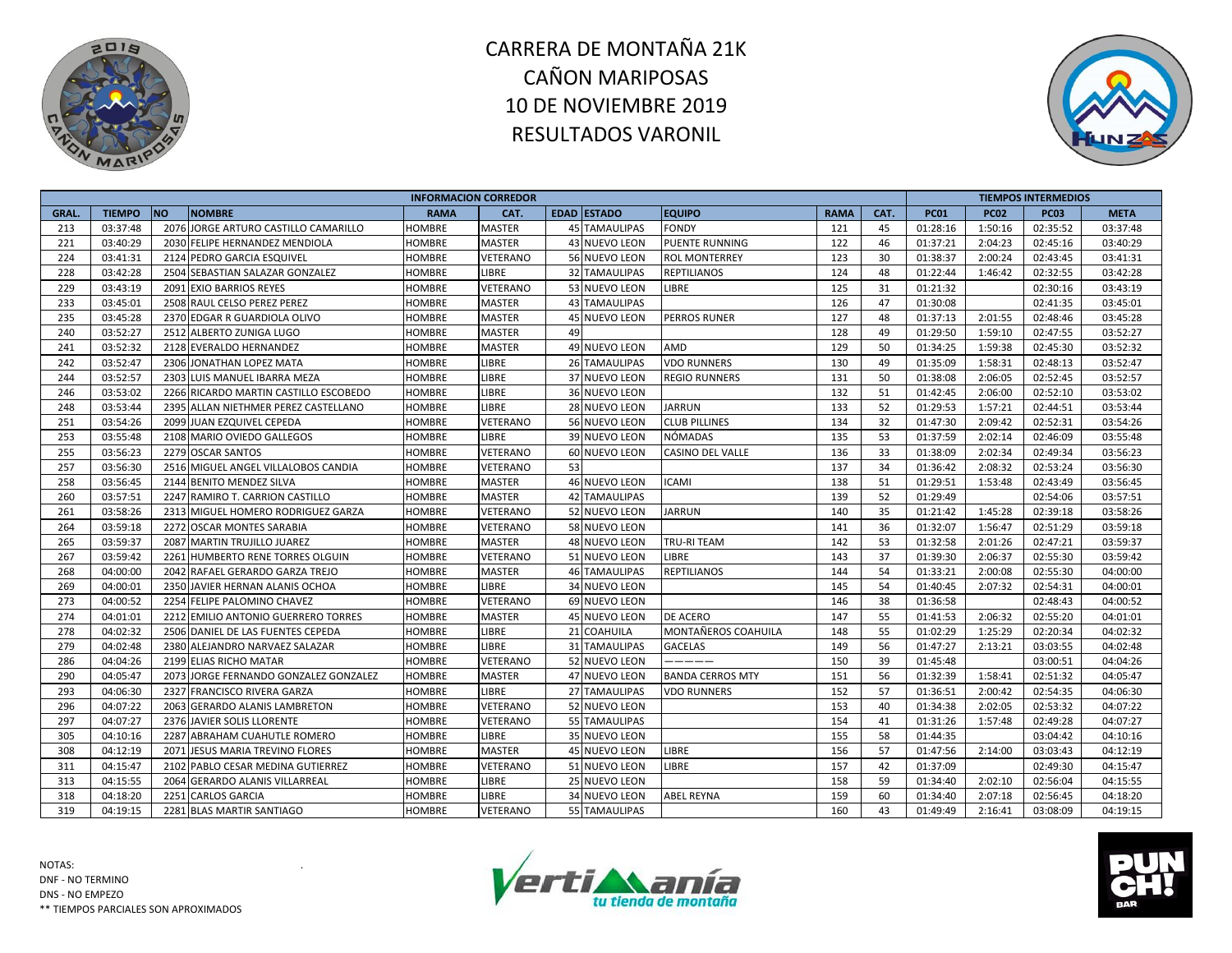



|              |               |           |                                                    | <b>INFORMACION CORREDOR</b> |               |                      |                          |             |      |             |             | <b>TIEMPOS INTERMEDIOS</b> |             |
|--------------|---------------|-----------|----------------------------------------------------|-----------------------------|---------------|----------------------|--------------------------|-------------|------|-------------|-------------|----------------------------|-------------|
| <b>GRAL.</b> | <b>TIEMPO</b> | <b>NO</b> | <b>NOMBRE</b>                                      | <b>RAMA</b>                 | CAT.          | <b>EDAD ESTADO</b>   | <b>EQUIPO</b>            | <b>RAMA</b> | CAT. | <b>PC01</b> | <b>PC02</b> | <b>PC03</b>                | <b>META</b> |
| 321          | 04:19:20      |           | 2321 RODO SOTO CONTRERAS                           | HOMBRE                      | <b>MASTER</b> | 44 COAHUILA          | AMIGOS RUNNERS           | 161         | 58   | 01:54:07    | 2:23:08     | 03:07:12                   | 04:19:20    |
| 322          | 04:19:23      |           | 2277 YAIR MIJARES ESTUPINAN                        | HOMBRE                      | <b>LIBRE</b>  | 33 COAHUILA          | <b>TRISALMONES</b>       | 162         | 61   | 01:54:44    | 2:22:53     | 03:15:52                   | 04:19:23    |
| 334          | 04:23:36      |           | 2336 DAVID ZAPATA GARCIA                           | <b>HOMBRE</b>               | <b>MASTER</b> | 43 NUEVO LEON        | <b>ROL MTY</b>           | 163         | 59   | 01:52:44    | 2:19:44     | 03:04:42                   | 04:23:36    |
| 336          | 04:25:55      |           | 2215 GUILLERMO RANGEL SADA                         | <b>HOMBRE</b>               | <b>LIBRE</b>  | 26 NUEVO LEON        | DE ACERO                 | 164         | 62   | 01:48:31    | 2:16:52     | 03:13:27                   | 04:25:55    |
| 341          | 04:28:09      |           | 2362 GABRIEL CAMACHO MENDOZA                       | <b>HOMBRE</b>               | <b>LIBRE</b>  | 34 TAMAULIPAS        | N/A                      | 165         | 63   | 01:52:59    | 2:29:30     | 03:22:43                   | 04:28:09    |
| 347          | 04:31:31      |           | 2057 ELIAS BUSTAMANTE QUINO                        | HOMBRE                      | <b>LIBRE</b>  | <b>30 TAMAULIPAS</b> | <b>TEAM VENOM</b>        | 166         | 64   | 01:49:14    | 1:50:57     | 03:16:01                   | 04:31:31    |
| 353          | 04:32:24      |           | 2200 MARCELO GONZALEZ RODRIGUEZ                    | HOMBRE                      | <b>MASTER</b> | 46 NUEVO LEON        | ----                     | 167         | 60   | 02:01:37    | 2:25:57     | 03:14:14                   | 04:32:24    |
| 354          | 04:32:35      |           | 2378 OSVALDO RODRIGUEZ RICO                        | HOMBRE                      | LIBRE         | 38 TAMAULIPAS        | <b>COYOTE TRAIL</b>      | 168         | 65   | 01:46:12    | 2:14:19     | 03:07:25                   | 04:32:35    |
| 355          | 04:33:21      |           | 2373 RIGOBERTO PAZ MARTINEZ                        | <b>HOMBRE</b>               | <b>MASTER</b> | <b>47 TAMAULIPAS</b> | <b>CANGREJOS WONG</b>    | 169         | 61   | 01:37:51    | 2:05:47     | 03:00:30                   | 04:33:21    |
| 356          | 04:33:49      |           | 2171 FRANCISCO FERNANDO LOPEZ PEYRO                | <b>HOMBRE</b>               | VETERANO      | 66 NUEVO LEON        | <b>CENTENARIOS</b>       | 170         | 44   | 01:46:01    | 2:14:08     | 03:11:07                   | 04:33:49    |
| 360          | 04:36:09      |           | 2141 JESUS ROBLEDO GUEL                            | <b>HOMBRE</b>               | VETERANO      | <b>73 NUEVO LEON</b> | <b>VIKINGOS</b>          | 171         | 45   | 02:06:18    | 2:40:28     | 03:28:39                   | 04:36:09    |
| 361          | 04:36:11      |           | 2244 LUIS FERNANDO ALVAREZ DE LA REGUERA CARHOMBRE |                             | VETERANO      | 54 NUEVO LEON        | <b>JARRUN</b>            | 172         | 46   | 01:41:06    | 2:11:32     | 03:08:17                   | 04:36:11    |
| 365          | 04:41:21      |           | 2325 BERNARDO CHARLES                              | HOMBRE                      | LIBRE         | 31 CHIHUAHUA         |                          | 173         | 66   | 01:59:57    | 2:30:55     | 03:21:43                   | 04:41:21    |
| 366          | 04:41:22      |           | 2324 ALEJANDRO OLIVARES OLIVARES                   | <b>HOMBRE</b>               | <b>MASTER</b> | 48 NUEVO LEON        |                          | 174         | 62   | 01:59:52    | 2:30:50     | 03:21:42                   | 04:41:22    |
| 369          | 04:48:28      |           | 2182 RODOLFO RAMIREZ                               | HOMBRE                      | <b>MASTER</b> | 40 NUEVO LEON        | <b>CLUB ELITTE</b>       | 175         | 63   | 01:56:44    | 2:29:12     | 03:29:49                   | 04:48:28    |
| 376          | 04:51:47      |           | 2127 JOSE ALEJANDRO SANCHEZ ZAMORA                 | <b>HOMBRE</b>               | LIBRE         | 32 COAHUILA          | SERSA                    | 176         | 67   |             | 1:32:42     |                            | 04:51:47    |
| 379          | 04:56:44      |           | 2043 EDUARDO LOPEZ GONZALEZ                        | <b>HOMBRE</b>               | <b>MASTER</b> | <b>41 TAMAULIPAS</b> | <b>PODIUM FITNESS</b>    | 177         | 64   | 02:01:42    | 2:34:03     | 03:28:18                   | 04:56:44    |
| 380          | 04:56:44      | 2044      | <b>JUAN GUERRA PACHECO</b>                         | <b>HOMBRE</b>               | VETERANO      | 52 TAMAULIPAS        | <b>PODIUM FITNESS</b>    | 178         | 47   | 02:01:32    | 2:34:09     | 03:24:15                   | 04:56:44    |
| 381          | 04:56:44      |           | 2046 AGUSTIN ALONSO ZALETA CALDERON                | <b>HOMBRE</b>               | LIBRE         | <b>34 TAMAULIPAS</b> | PODIUM FITNESS           | 179         | 68   | 02:01:28    | 2:32:51     | 03:16:21                   | 04:56:44    |
| 382          | 05:04:21      |           | 2243 JOAQUIN ODRIOZOLA GONZALEZ                    | HOMBRE                      | VETERANO      | 50 NUEVO LEON        | JARRUN                   | 180         | 48   | 01:49:46    | 2:21:30     | 03:27:42                   | 05:04:21    |
| 383          | 05:06:19      |           | 2005 JUAN MANUEL TOLEDO SCHAD                      | <b>HOMBRE</b>               | VETERANO      | 60                   |                          | 181         | 49   | 02:02:02    | 2:34:14     | 03:38:42                   | 05:06:19    |
| 386          | 05:06:54      |           | 2319 JOSE RICARDO SEGUNDO SOTO                     | HOMBRE                      | LIBRE         | <b>38 TAMAULIPAS</b> | <b>REPTILIANOS</b>       | 182         | 69   | 02:13:20    | 2:44:42     | 03:50:25                   | 05:06:54    |
| 393          | <b>DNF</b>    |           | 2136 RONNY KVIST SØRLI                             | HOMBRE                      | <b>MASTER</b> | 43 NUEVO LEON        | К2                       | 183         | 65   | 00:46:57    | 1:00:02     | 01:23:47                   | 01:55:10    |
| 400          | <b>DNF</b>    |           | 2047 ROGELIO GARCIA SALAZAR                        | <b>HOMBRE</b>               | <b>MASTER</b> | 40 NUEVO LEON        | <b>JARRUN</b>            | 184         | 66   | 02:10:44    | 2:45:54     | 04:22:01                   | 06:18:19    |
| 401          | <b>DNF</b>    |           | 2126 ADRIAN ENRIQUE BUSTOS MARTINEZ                | <b>HOMBRE</b>               | <b>LIBRE</b>  | 26 COAHUILA          | <b>SERSA</b>             | 185         | 70   |             | 1:06:26     |                            |             |
| 403          | <b>DNF</b>    |           | 2045 CARLOS ALBERTO MARTINEZ GUERRERO              | <b>HOMBRE</b>               | LIBRE         | <b>36 TAMAULIPAS</b> | <b>PODIUM FITNESS</b>    | 186         | 71   |             | 1:19:29     |                            |             |
| 404          | <b>DNF</b>    |           | 2239 JOSE EDUARDO FRIAS TREVINO                    | HOMBRE                      | VETERANO      | 59 NUEVO LEON        | <b>DUENDES DEL VALLE</b> | 187         | 50   |             | 1:32:23     |                            |             |
| 406          | <b>DNS</b>    |           | 2050 ADRIAN LEONARDO CHIMAL CIENFUEGOS             | HOMBRE                      | <b>MASTER</b> | 43 NUEVO LEON        | <b>BICIVOLADOR</b>       | 188         | 67   |             |             |                            |             |
| 408          | <b>DNS</b>    |           | 2068 GERARDO MARTINEZ LOPEZ                        | HOMBRE                      | VETERANO      | 59 NUEVO LEON        | <b>CERREY</b>            | 189         | 51   |             |             |                            |             |
| 409          | <b>DNS</b>    |           | 2072 EDGAR MISAEL MONTELONGO MADRID                | <b>HOMBRE</b>               | <b>MASTER</b> | 40 NUEVO LEON        | <b>LIBRE</b>             | 190         | 68   |             |             |                            |             |
| 410          | <b>DNS</b>    |           | 2105 FABRICE SERFATI                               | <b>HOMBRE</b>               | <b>MASTER</b> | 48 NUEVO LEON        | <b>CASINO DEL VALLE</b>  | 191         | 69   |             |             |                            |             |
| 414          | <b>DNS</b>    |           | 2138 FELIX MENDOZA                                 | HOMBRE                      | LIBRE         | 31 NUEVO LEON        | K2                       | 192         | 72   |             |             |                            |             |
| 415          | <b>DNS</b>    |           | 2168 CRISTIAN IVAN HERNANDEZ SUSTAITA              | HOMBRE                      | <b>LIBRE</b>  | 26 COAHUILA          | <b>CRAZY RUNNERS</b>     | 193         | 73   |             |             |                            |             |
| 416          | <b>DNS</b>    |           | 2175 MAURICIO CORNISH GONZALEZ                     | HOMBRE                      | VETERANO      | 55 NUEVO LEON        | CASINO DEL VALLE         | 194         | 52   |             |             |                            |             |
| 417          | <b>DNS</b>    |           | 2183 ARMANDO MUNOZ GIL LAMADRID                    | <b>HOMBRE</b>               | <b>MASTER</b> | 41 NUEVO LEON        | <b>HOSTILES</b>          | 195         | 70   |             |             |                            |             |
| 419          | <b>DNS</b>    |           | 2204 CARLOS ARMANDO FERNANDEZ MARCO                | <b>HOMBRE</b>               | LIBRE         | 21 NUEVO LEON        | DE ACERO                 | 196         | 74   |             |             |                            |             |
| 421          | <b>DNS</b>    |           | 2206 CARLOS FERNANDEZ                              | HOMBRE                      | VETERANO      | 66 NUEVO LEON        | DE ACERO                 | 197         | 53   |             |             |                            |             |
| 422          | <b>DNS</b>    |           | 2207 MARCELO PARAS RODRIGUEZ                       | HOMBRE                      | LIBRE         | 19 NUEVO LEON        | DE ACERO                 | 198         | 75   |             |             |                            |             |
| 423          | <b>DNS</b>    |           | 2262 EMILIO RODRIGUEZ ROMO                         | <b>HOMBRE</b>               | <b>MASTER</b> | 47 NUEVO LEON        | <b>TEAM TREINER</b>      | 199         | 71   |             |             |                            |             |
| 425          | <b>DNS</b>    |           | 2298 HERIBERTO ARRAMBIDE GONZALEZ                  | <b>HOMBRE</b>               | VETERANO      | 63 NUEVO LEON        | <b>DUENDES DEL VALLE</b> | 200         | 54   |             |             |                            |             |



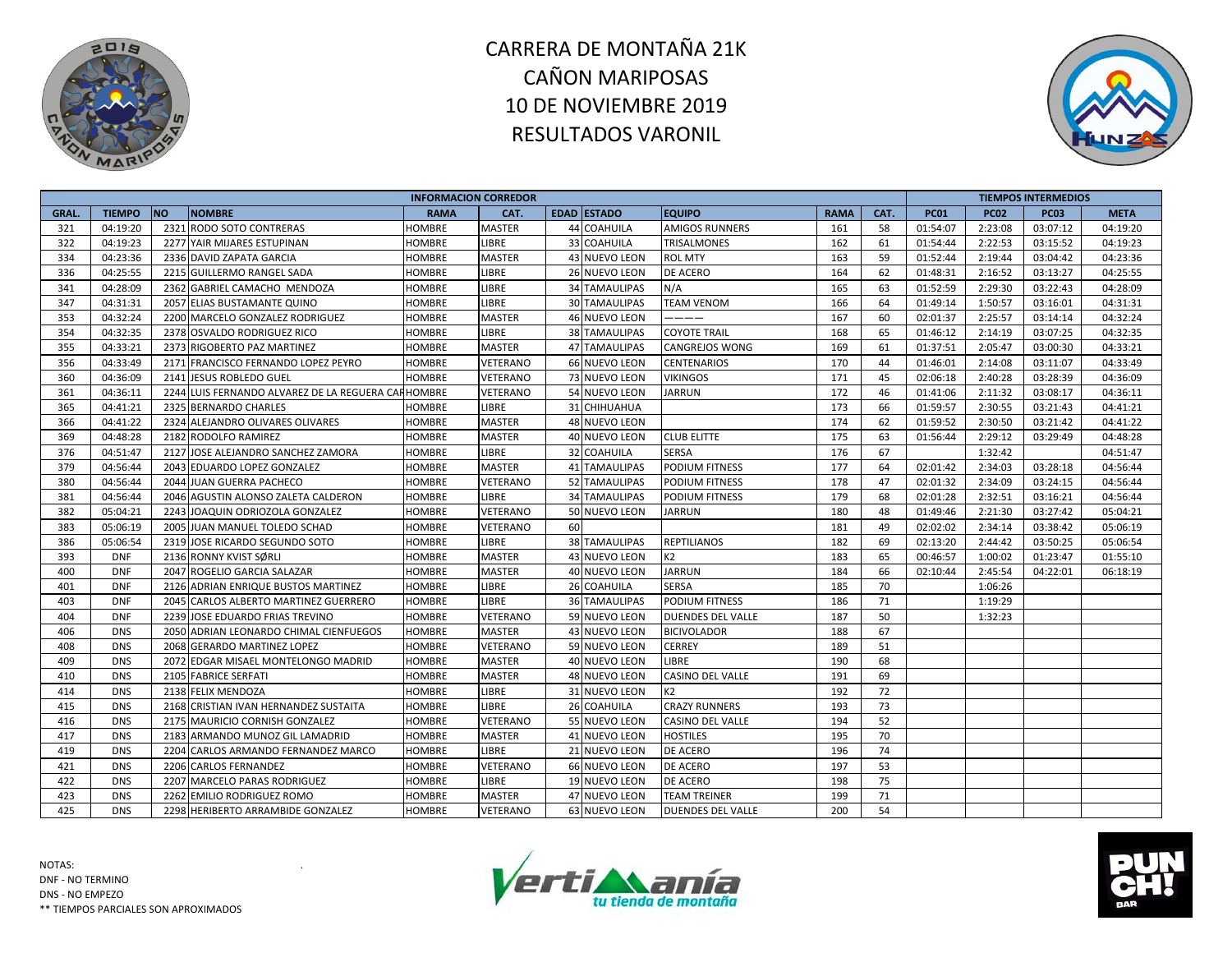



|                 |            |                                    | <b>INFORMACION CORREDOR</b> |                 |    |                      |                            |             |                          |             |             | <b>TIEMPOS INTERMEDIOS</b> |             |
|-----------------|------------|------------------------------------|-----------------------------|-----------------|----|----------------------|----------------------------|-------------|--------------------------|-------------|-------------|----------------------------|-------------|
| <b>GRAL.</b>    | TIEMPO INO | <b>NOMBRE</b>                      | <b>RAMA</b>                 | CAT.            |    | <b>EDAD ESTADO</b>   | <b>EQUIPO</b>              | <b>RAMA</b> | CAT.                     | <b>PC01</b> | <b>PC02</b> | <b>PC03</b>                | <b>META</b> |
| 427             | <b>DNS</b> | 2358 GERARDO CASTILLO              | <b>HOMBRE</b>               | <b>MASTER</b>   |    | 40 NUEVO LEON        | <b>LYCANS</b>              | 201         | 72                       |             |             |                            |             |
| 428             | <b>DNS</b> | 2361 JUAN GABRIEL DOMINGUEZ ORTEGA | <b>HOMBRE</b>               | <b>MASTER</b>   |    | <b>46 NUEVO LEON</b> | <b>MAST3RS SPORTS TEAM</b> | 202         |                          |             |             |                            |             |
| 429             | <b>DNS</b> | 2400 J TIRSO MIRANDA LOZORIA       | <b>HOMBRE</b>               | <b>VETERANO</b> |    | 67 SONORA            | <b>LOS MILLEROS</b>        | 203         | 55                       |             |             |                            |             |
| 43 <sub>C</sub> | <b>DNS</b> | 2410 AGUSTIN VILLARREAL            | <b>HOMBRE</b>               | LIBRE           |    | 28 NUEVO LEON        |                            | 202         | 75                       |             |             |                            |             |
| 431             | <b>DNS</b> | 2412 VIRGILIO GARZA LOZANO         | <b>HOMBRE</b>               | <b>MASTER</b>   |    | 46 NUEVO LEON        |                            | 201         | $\overline{\phantom{a}}$ |             |             |                            |             |
| 432             | <b>DNS</b> | 2520 LUIS MANUEL MARTINEZ MORENO   | <b>HOMBRE</b>               | LIBRE           | 34 |                      |                            | 201         | 74                       |             |             |                            |             |



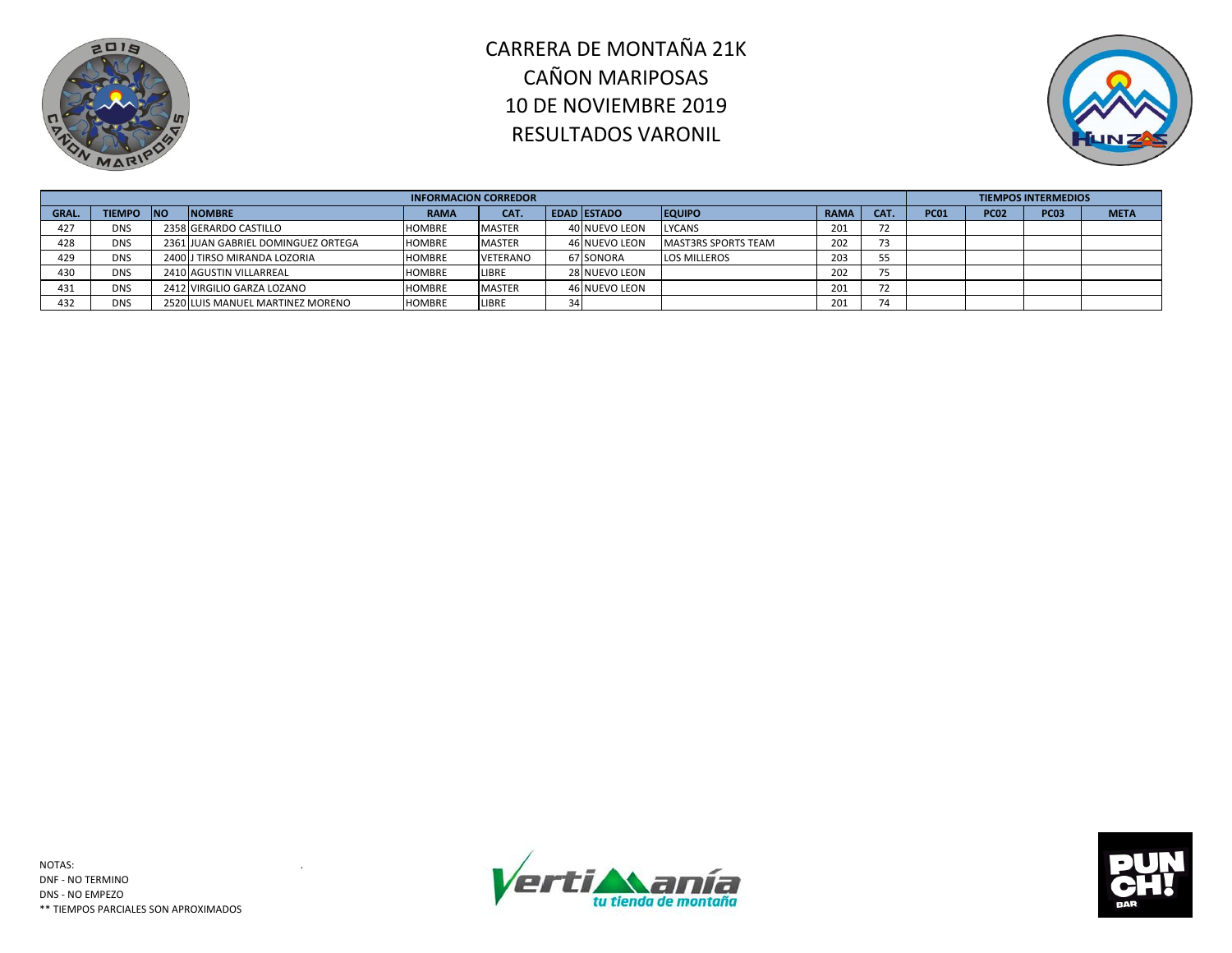



|             |               |           |                                        | <b>INFORMACION CORREDOR</b> |              |    |                      |                               |                |                |             |             | <b>TIEMPOS INTERMEDIOS</b> |             |
|-------------|---------------|-----------|----------------------------------------|-----------------------------|--------------|----|----------------------|-------------------------------|----------------|----------------|-------------|-------------|----------------------------|-------------|
| <b>GRAL</b> | <b>TIEMPO</b> | <b>NO</b> | <b>NOMBRE</b>                          | <b>RAMA</b>                 | CAT.         |    | <b>EDAD ESTADO</b>   | <b>EQUIPO</b>                 | <b>RAMA</b>    | CAT.           | <b>PC01</b> | <b>PC02</b> | <b>PC03</b>                | <b>META</b> |
| 8           | 02:02:45      |           | 2334 JUANA BARTOLO CRUZ                | <b>MUJER</b>                | LIBRE        |    | 28 NUEVO LEON        |                               | 1              | 1              | 00:50:48    | 1:21:58     | 01:31:40                   | 02:02:45    |
| 17          | 02:12:51      |           | 2283 YAJAIRA YOSELIN LOPEZ MELGOZA     | <b>MUJER</b>                | <b>LIBRE</b> |    | 24 NUEVO LEON        | YAJAIRA LÓPEZ                 | $\overline{2}$ | $\overline{2}$ | 00:55:18    | 1:10:24     | 01:38:45                   | 02:12:51    |
| 41          | 02:31:30      |           | 2032 ANA CRISTINA SAUCEDO GAMBOA       | MUJER                       | LIBRE        |    | 26 COAHUILA          | <b>MÁS RUNNING</b>            | 6              | 3              | 01:03:13    | 1:19:26     | 01:56:17                   | 02:31:30    |
| 44          | 02:33:02      |           | 2291 MOREYA PEREZ MONTIEL              | MUJER                       | LIBRE        |    | 36 NUEVO LEON        | <b>CORREDORES DEL SUR</b>     | $\overline{7}$ | $\overline{4}$ | 01:03:11    | 1:20:03     | 01:52:32                   | 02:33:02    |
| 49          | 02:36:21      |           | 2339 UMI WONG                          | MUJER                       | LIBRE        |    | 35 NUEVO LEON        | <b>CHAPPIE</b>                | 8              | 5              | 01:03:49    | 1:39:52     | 01:54:30                   | 02:36:21    |
| 54          | 02:38:42      |           | 2178 IVHETT CAMARGO JIMENEZ            | MUJER                       | LIBRE        |    | 30 NUEVO LEON        | <b>TREPACERROS</b>            | 9              | 6              |             | 1:23:42     |                            | 02:38:42    |
| 60          | 02:42:48      |           | 2188 PERLA ALEJANDRA VILLELA ORTIZ     | <b>MUJER</b>                | LIBRE        |    | 36 NUEVO LEON        |                               | 10             | $\overline{7}$ | 01:13:15    | 1:30:48     | 02:03:15                   | 02:42:48    |
| 65          | 02:45:59      |           | 2055 ANALY HINOJOSA LERMA              | <b>MUJER</b>                | LIBRE        |    | 29 NUEVO LEON        | <b>LIBRE</b>                  | 12             | 8              | 01:07:27    | 1:26:32     | 02:03:40                   | 02:45:59    |
| 66          | 02:46:13      |           | 2231 MARIANA PEREZ TRISTAN             | <b>MUJER</b>                | LIBRE        |    | 21 NUEVO LEON        | <b>LILI FIGUEROA</b>          | 13             | 9              | 01:07:22    | 1:25:38     | 02:01:43                   | 02:46:13    |
| 69          | 02:46:56      |           | 2295 CLARA SANTOS MARTINEZ             | MUJER                       | LIBRE        |    | 34 NUEVO LEON        | LIBRE                         | 14             | 10             | 01:07:25    | 1:25:48     | 02:01:56                   | 02:46:56    |
| 74          | 02:49:25      |           | 2342 YOLANDA ISLAS                     | MUJER                       | LIBRE        |    | 21 NUEVO LEON        | <b>MTY</b>                    | 15             | 11             | 01:11:59    | 1:31:16     | 02:08:14                   | 02:49:25    |
| 83          | 02:53:18      |           | 2296 JOVANA GUADALUPE RAMIREZ MARQUEZ  | <b>MUJER</b>                | <b>LIBRE</b> |    | 24 TAMAULIPAS        | <b>BRONCOS MS</b>             | 18             | 12             | 01:10:42    |             | 02:09:11                   | 02:53:18    |
| 85          | 02:53:26      |           | 2011 LEYDI NAYELLI LOPEZ LOZANO        | <b>MUJER</b>                | LIBRE        | 25 |                      |                               | 19             | 13             | 01:07:35    | 1:25:26     | 02:06:12                   | 02:53:26    |
| 89          | 02:54:15      |           | 2033 LAURETTE SILLER QUINTANILLA       | <b>MUJER</b>                | LIBRE        |    | 24 NUEVO LEON        |                               | 22             | 14             | 01:13:41    | 1:35:04     | 02:09:41                   | 02:54:15    |
| 98          | 02:57:58      |           | 2167 KATIA LEAL SORIANO                | MUJER                       | LIBRE        |    | <b>26 NUEVO LEON</b> |                               | 24             | 15             | 01:21:09    | 1:38:35     | 02:13:42                   | 02:57:58    |
| 100         | 02:58:50      |           | 2237 CAROLINA BALDERAS VILLARREAL      | MUJER                       | LIBRE        |    | 23 NUEVO LEON        |                               | 25             | 16             | 01:16:31    | 1:36:54     | 02:13:29                   | 02:58:50    |
| 103         | 03:03:06      |           | 2159 FATIMA MARIANA SERRANO CHAVEZ     | <b>MUJER</b>                | <b>LIBRE</b> |    | <b>30 TAMAULIPAS</b> | <b>BRAVOS</b>                 | 27             | 17             | 01:17:37    | 1:37:28     | 02:16:39                   | 03:03:06    |
| 109         | 03:05:21      |           | 2293 JANETH TREJO                      | <b>MUJER</b>                | LIBRE        |    | <b>35 TAMAULIPAS</b> | <b>FAMILY RUNNERS REYNOSA</b> | 29             | 18             | 01:16:10    | 1:39:10     | 02:20:21                   | 03:05:21    |
| 110         | 03:05:44      |           | 2289 CLAUDIA NALLELY HINOJOSA GARCIA   | <b>MUJER</b>                | LIBRE        |    | 29 NUEVO LEON        |                               | 30             | 19             | 01:32:40    | 1:53:28     | 02:28:19                   | 03:05:44    |
| 116         | 03:08:26      |           | 2184 ERIKA BROSIG RODRIGUEZ            | MUJER                       | LIBRE        |    | 38 NUEVO LEON        | <b>NO</b>                     | 34             | 20             | 01:22:19    | 1:41:51     | 02:20:57                   | 03:08:26    |
| 119         | 03:08:55      |           | 2292 SAMANTHA CAZARES                  | <b>MUJER</b>                | LIBRE        |    | 31 NUEVO LEON        |                               | 36             | 21             | 01:21:47    |             | 02:22:39                   | 03:08:55    |
| 120         | 03:09:15      |           | 2365 DIANA MARCELA SILVA               | <b>MUJER</b>                | LIBRE        |    | 34 NUEVO LEON        | <b>GUEPARDOS</b>              | 37             | 22             | 01:21:13    |             | 02:23:30                   | 03:09:15    |
| 124         | 03:10:36      |           | 2404 BLANCA JANNETH GARCIA SAUCEDO     | MUJER                       | <b>LIBRE</b> |    | 33 NUEVO LEON        | <b>HUASTECA RUNNER TEAM</b>   | 39             | 23             | 01:22:36    | 1:43:55     | 02:23:40                   | 03:10:36    |
| 126         | 03:11:15      |           | 2143 JOHANA IVETTE VASQUEZ CUELLAR     | MUJER                       | LIBRE        |    | 29 TAMAULIPAS        | <b>FAMILY RUNNERS</b>         | 40             | 24             | 01:19:21    | 1:42:50     | 02:23:43                   | 03:11:15    |
| 128         | 03:11:53      |           | 2507 SUSANA ISELA ALFEREZ MONTOYA      | MUJER                       | LIBRE        |    | 20 COAHUILA          | <b>CENTINELAS</b>             | 41             | 25             | 01:21:57    | 1:42:15     | 02:23:02                   | 03:11:53    |
| 130         | 03:12:08      |           | 2217 YESICA YAZMIN MORA DEL TORO       | <b>MUJER</b>                | LIBRE        |    | 36 NUEVO LEON        | RIBERAS RUNNERS SABINAS HIDA  | 42             | 26             | 01:20:31    | 1:41:36     | 02:21:19                   | 03:12:08    |
| 131         | 03:12:26      |           | 2100 ANA FERNANDA GARZA KNIGHT         | <b>MUJER</b>                | LIBRE        |    | 31 NUEVO LEON        | <b>GUSANITOS RUNNER</b>       | 43             | 27             | 01:31:48    | 1:50:25     | 02:27:30                   | 03:12:26    |
| 133         | 03:12:29      |           | 2341 DIANA LETICIA NAPOLES ALVARADO    | <b>MUJER</b>                | LIBRE        |    | 28 COAHUILA          | <b>CENTINELAS</b>             | 44             | 28             | 01:26:47    | 1:47:58     | 02:26:25                   | 03:12:29    |
| 134         | 03:12:34      |           | 2153 DARIELA AGUILAR SANCHEZ           | <b>MUJER</b>                | LIBRE        |    | 39 COAHUILA          |                               | 45             | 29             | 01:19:33    | 1:41:30     | 02:22:32                   | 03:12:34    |
| 136         | 03:12:51      |           | 2505 ANA KAREN SEGURA RIVERA           | MUJER                       | LIBRE        |    | 27 NUEVO LEON        | <b>TRU-RI SPORTS</b>          | 46             | 30             | 01:23:22    | 1:46:37     | 02:26:20                   | 03:12:51    |
| 140         | 03:14:09      |           | 2396 MARICRUZ ALEJANDRA ARMIJO VAZQUEZ | <b>MUJER</b>                | <b>LIBRE</b> |    | 24 NUEVO LEON        | <b>JARRUNS</b>                | 47             | 31             | 01:21:04    | 1:41:46     | 02:22:15                   | 03:14:09    |
| 144         | 03:15:28      |           | 2039 MONICA MARTINEZ AGUILAR           | <b>MUJER</b>                | LIBRE        |    | 34 NUEVO LEON        | <b>DEL-SAG</b>                | 50             | 32             | 01:21:24    | 1:39:48     | 02:23:10                   | 03:15:28    |
| 145         | 03:15:52      |           | 2133 LUISA MARIA FLORES MARTINEZ       | MUJER                       | <b>LIBRE</b> |    | 38 NUEVO LEON        | <b>CLAUDIA SALES TEAM</b>     | 51             | 33             | 01:24:10    | 1:46:00     | 02:25:41                   | 03:15:52    |
| 148         | 03:16:36      |           | 2155 ALEJANDRA CABRERA CRUZ            | MUJER                       | LIBRE        |    | <b>32 TAMAULIPAS</b> | <b>WOLVES JAN</b>             | 53             | 34             | 01:24:06    | 1:46:13     | 02:27:46                   | 03:16:36    |
| 153         | 03:17:50      |           | 2274 IRIS DUIJNDAM                     | MUJER                       | LIBRE        |    | 29 NUEVO LEON        |                               | 54             | 35             | 01:24:35    | 1:46:30     | 02:27:57                   | 03:17:50    |
| 156         | 03:19:11      |           | 2095 MARIA CRISTINA TREVINO RODRIGUEZ  | <b>MUJER</b>                | <b>LIBRE</b> |    | 31 NUEVO LEON        | <b>SNR CREW</b>               | 56             | 36             | 01:33:49    | 1:54:41     | 02:29:05                   | 03:19:11    |
| 159         | 03:20:54      |           | 2346 CYNTHIA DAVILA ROJAS              | <b>MUJER</b>                | LIBRE        |    | 24 NUEVO LEON        |                               | 57             | 37             | 01:19:35    | 1:41:09     | 02:23:32                   | 03:20:54    |
| 162         | 03:21:37      |           | 2142 JESSIKA DOLORES ORTIZ DOMINGUEZ   | <b>MUJER</b>                | <b>LIBRE</b> |    | 32 NUEVO LEON        | <b>REGIO RUNNERS</b>          | 59             | 38             | 01:29:28    | 1:50:44     | 02:31:04                   | 03:21:37    |
| 163         | 03:21:54      |           | 2208 PAULINA ANDREA VEGA URDIALES      | <b>MUJER</b>                | LIBRE        |    | 21 NUEVO LEON        | DE ACERO                      | 60             | 39             | 01:24:48    | 1:47:00     | 02:31:46                   | 03:21:54    |
| 165         | 03:23:59      |           | 2165 YAZMIN ESMERALDA SIERRA GRIMALDO  | <b>MUJER</b>                | LIBRE        |    | 28 NUEVO LEON        | <b>BCM</b>                    | 61             | 40             | 01:26:01    | 1:48:18     | 02:33:35                   | 03:23:59    |



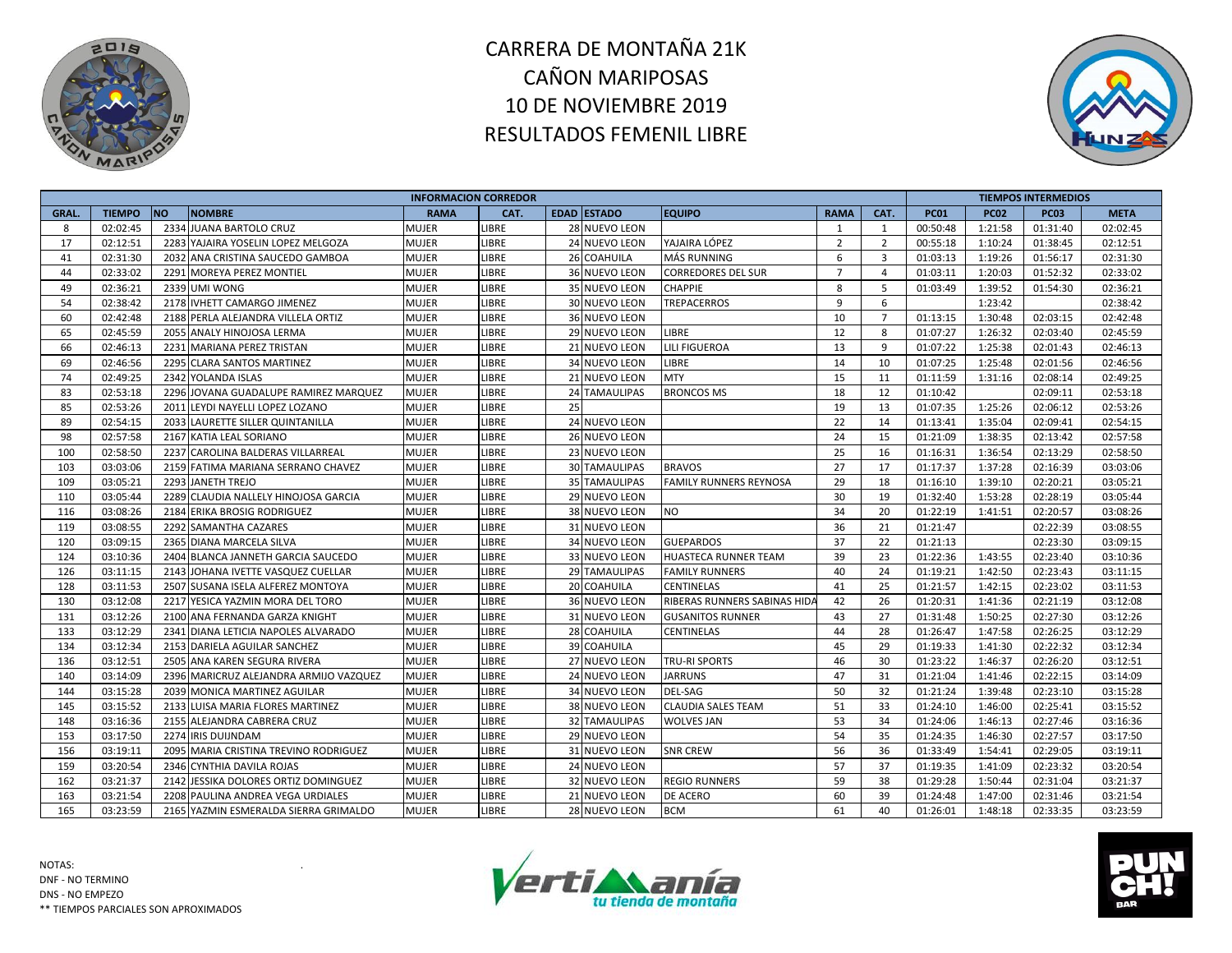



|             |               |                                        | <b>INFORMACION CORREDOR</b> |              |    |                      |                           |             |      |             |             | <b>TIEMPOS INTERMEDIOS</b> |             |
|-------------|---------------|----------------------------------------|-----------------------------|--------------|----|----------------------|---------------------------|-------------|------|-------------|-------------|----------------------------|-------------|
| <b>GRAL</b> | <b>TIEMPO</b> | <b>NO</b><br><b>NOMBRE</b>             | <b>RAMA</b>                 | CAT.         |    | <b>EDAD ESTADO</b>   | <b>EQUIPO</b>             | <b>RAMA</b> | CAT. | <b>PC01</b> | <b>PC02</b> | <b>PC03</b>                | <b>META</b> |
| 167         | 03:25:32      | 2038 SILVIA ALICIA PECERO HERNANDEZ    | MUJER                       | LIBRE        |    | 39 NUEVO LEON        | <b>DEL-SAG</b>            | 62          | 41   | 01:28:56    |             | 02:34:27                   | 03:25:32    |
| 168         | 03:25:35      | 2360 ABIGAL ALEMAN ROJAS               | <b>MUJER</b>                | <b>LIBRE</b> |    | 39 NUEVO LEON        | <b>LYCANS</b>             | 63          | 42   | 01:26:28    | 1:48:55     | 02:32:12                   | 03:25:35    |
| 170         | 03:26:13      | 2338 DOMINGA LUCAS GOVEA               | <b>MUJER</b>                | LIBRE        |    | 35 TAMAULIPAS        | <b>REPTILIANOS</b>        | 64          | 43   | 01:27:42    | 1:50:40     | 02:34:35                   | 03:26:13    |
| 171         | 03:26:38      | 2079 SAMMY ANNET GONZALEZ TIJERINA     | MUJER                       | LIBRE        |    | 33 NUEVO LEON        | <b>SNR CREW</b>           | 65          | 44   | 01:28:36    |             | 02:34:28                   | 03:26:38    |
| 172         | 03:26:51      | 2006 MONTSERRAT ZUNIGA VAZQUEZ         | Mujer                       | LIBRE        | 18 |                      |                           | 66          | 45   | 01:25:46    |             | 02:30:55                   | 03:26:51    |
| 184         | 03:31:15      | 2308 JAZMIN ORTIZ MARISCAL             | <b>MUJER</b>                | LIBRE        |    | <b>30 TAMAULIPAS</b> | <b>CLUB ADIENT</b>        | 74          | 46   | 01:34:22    | 1:56:17     | 02:37:56                   | 03:31:15    |
| 185         | 03:31:23      | 2290 SANDRA LUCERO COSS FUENTES        | <b>MUJER</b>                | LIBRE        |    | 29 NUEVO LEON        |                           | 75          | 47   | 01:32:40    | 1:54:20     | 02:38:19                   | 03:31:23    |
| 186         | 03:31:46      | 2180 KAREN DENISSE CORONADO HERNANDEZ  | <b>MUJER</b>                | LIBRE        |    | 28 NUEVO LEON        | <b>NA</b>                 | 76          | 48   | 01:21:15    | 1:47:13     | 02:33:19                   | 03:31:46    |
| 195         | 03:32:27      | 2103 MARIA ISABEL SANCHEZ SANTABALBINA | <b>MUJER</b>                | LIBRE        |    | 39 NUEVO LEON        | <b>TEAM TRAINER</b>       | 81          | 49   | 01:25:28    |             | 02:31:49                   | 03:32:27    |
| 196         | 03:32:27      | 2240 GISELA BERENICE MALACARA GARCIA   | <b>MUJER</b>                | LIBRE        |    | <b>26 NUEVO LEON</b> | <b>JARRUN</b>             | 82          | 50   | 01:32:38    | 1:55:28     | 02:36:03                   | 03:32:27    |
| 200         | 03:33:06      | 2389 MONICA SANCHEZ JIMENEZ            | MUJER                       | LIBRE        |    | 26 NUEVO LEON        |                           | 84          | 51   | 01:44:51    | 2:04:54     | 02:45:31                   | 03:33:06    |
| 202         | 03:33:48      | 2333 CRISTIAN IVETH SANDOVAL           | <b>MUJER</b>                | <b>LIBRE</b> |    | <b>37 TAMAULIPAS</b> | <b>GACELAS RUNNERS</b>    | 86          | 52   | 01:28:32    | 1:49:13     | 02:39:49                   | 03:33:48    |
| 203         | 03:34:06      | 2189 MARTHA ARELLANO ARELLANO GARZA    | <b>MUJER</b>                | LIBRE        |    | 37 NUEVO LEON        | <b>CORREDORES DEL SUR</b> | 87          | 53   | 01:27:37    | 1:51:12     | 02:37:44                   | 03:34:06    |
| 204         | 03:34:06      | 2249 LUCERO VILLASANA RODRIGUEZ        | <b>MUJER</b>                | LIBRE        |    | <b>35 TAMAULIPAS</b> | <b>GUERRERAS RUNNERS</b>  | 88          | 54   | 01:29:49    | 1:53:34     | 02:38:54                   | 03:34:06    |
| 206         | 03:34:33      | 2123 MARIA DEL SOCORRO CASTANEDA PEREZ | <b>MUJER</b>                | LIBRE        |    | <b>19 NUEVO LEON</b> | <b>ROL MONTERREY</b>      | 89          | 55   | 01:38:35    | 2:00:28     | 02:43:19                   | 03:34:33    |
| 207         | 03:35:02      | 2035 ARACELI GONZALEZ LEE              | MUJER                       | LIBRE        |    | 34 NUEVO LEON        | <b>NO</b>                 | 90          | 56   | 01:32:30    | 1:53:55     | 02:38:09                   | 03:35:02    |
| 211         | 03:37:41      | 2001 ORALIA ELIZABETH SAENZ PONCE      | <b>MUJER</b>                | <b>LIBRE</b> | 37 |                      |                           | 92          | 57   | 01:42:51    | 2:05:38     | 02:50:15                   | 03:37:41    |
| 215         | 03:38:02      | 2311 MARGARITA GOMEZ                   | MUJER                       | LIBRE        |    | 30 NUEVO LEON        | <b>COACH KARI BAILON</b>  | 94          | 58   | 01:32:30    | 1:55:20     | 02:42:34                   | 03:38:02    |
| 216         | 03:38:04      | 2202 RUTH BETSABE NARVAEZ ROMERO       | MUJER                       | LIBRE        |    | 33 NUEVO LEON        | <b>NA</b>                 | 95          | 59   | 01:40:47    | 2:07:13     | 02:48:50                   | 03:38:04    |
| 218         | 03:38:54      | 2131 IRMA ELIZABETH REYES HERNANDEZ    | MUJER                       | LIBRE        |    | 28 NUEVO LEON        | <b>CIMARRONES</b>         | 97          | 60   | 01:30:40    | 1:54:26     | 02:39:19                   | 03:38:54    |
| 222         | 03:40:38      | 2056 ROSAURA GUADALUPE LOPEZ HARO      | MUJER                       | LIBRE        |    | 32 COAHUILA          | <b>MONCLOVA RUNNERS</b>   | 100         | 61   | 01:34:09    | 1:59:50     | 02:44:39                   | 03:40:38    |
| 223         | 03:41:15      | 2305 PERLA U                           | <b>MUJER</b>                | LIBRE        |    | <b>37 TAMAULIPAS</b> | <b>BRAVOS TRT</b>         | 101         | 62   | 01:24:09    | 1:46:54     | 02:36:47                   | 03:41:15    |
| 225         | 03:41:33      | 2218 BRENDA BERENICE CORRAL MERAZ      | MUJER                       | <b>LIBRE</b> |    | <b>36 TAMAULIPAS</b> | <b>PANA'S RUNNERS</b>     | 102         | 63   | 01:46:15    | 2:10:07     | 02:52:09                   | 03:41:33    |
| 226         | 03:42:09      | 2276 ELIZABETH MORALES HERNANDEZ       | MUJER                       | LIBRE        |    | 39 NUEVO LEON        | <b>ENDURANCE SYSTEMS</b>  | 103         | 64   | 01:35:13    | 2:01:02     | 02:46:58                   | 03:42:09    |
| 227         | 03:42:27      | 2121 LORENA LOPEZ ENRIQUEZ             | MUJER                       | LIBRE        |    | 39 QUERETARO         | NEGROCONGONGO             | 104         | 65   | 01:39:11    | 2:03:17     | 02:49:24                   | 03:42:27    |
| 230         | 03:44:37      | 2347 ANA EVELIA GARCIA EGUIA           | MUJER                       | LIBRE        |    | <b>38 TAMAULIPAS</b> | <b>GACELAS RUNNERS</b>    | 105         | 66   | 01:32:53    |             | 02:43:18                   | 03:44:37    |
| 231         | 03:44:54      | 2509 ZOILA CASAS HERNANDEZ             | <b>MUJER</b>                | LIBRE        |    | <b>30 TAMAULIPAS</b> |                           | 106         | 67   | 01:30:06    | 1:56:22     | 02:41:39                   | 03:44:54    |
| 232         | 03:44:59      | 2220 ANGELICA ALVAREZ CALVILLO         | <b>MUJER</b>                | <b>LIBRE</b> |    | 31 TAMAULIPAS        | <b>PANA'S RUNNERS</b>     | 107         | 68   | 01:46:22    | 2:10:10     | 02:54:15                   | 03:44:59    |
| 234         | 03:45:28      | 2110 MAGDA YADIRA MEDINA FALCON        | MUJER                       | <b>LIBRE</b> |    | 38 NUEVO LEON        | LIBRE                     | 108         | 69   | 01:37:11    |             | 02:48:45                   | 03:45:28    |
| 236         | 03:45:48      | 2242 SARAHY SILVA ZAPATA               | MUJER                       | LIBRE        |    | 28 NUEVO LEON        | <b>JARRUN</b>             | 109         | 70   | 01:30:29    | 1:57:34     | 02:45:21                   | 03:45:48    |
| 239         | 03:52:27      | 2328 IVONNE GONZALEZ                   | MUJER                       | <b>LIBRE</b> |    | <b>32 TAMAULIPAS</b> |                           | 112         | 71   | 01:36:56    |             | 02:54:31                   | 03:52:27    |
| 245         | 03:52:58      | 2164 SELENE VILLEGAS                   | <b>MUJER</b>                | LIBRE        |    | <b>36 TAMAULIPAS</b> | N/A                       | 114         | 72   | 01:37:46    | 2:04:34     | 02:56:14                   | 03:52:58    |
| 247         | 03:53:23      | 2371 MONICA VANESSA IPINA MEDRANO      | MUJER                       | <b>LIBRE</b> |    | <b>26 NUEVO LEON</b> | <b>LYCANS</b>             | 115         | 73   | 01:32:43    | 1:57:53     | 02:50:04                   | 03:53:23    |
| 252         | 03:55:08      | 2294 SELENE VEGA GUADARRAMA            | <b>MUJER</b>                | LIBRE        |    | <b>36 TAMAULIPAS</b> |                           | 118         | 74   | 01:49:51    | 2:16:07     | 03:05:10                   | 03:55:08    |
| 270         | 04:00:01      | 2351 MARTHA XIMENA MENDEZ BERNADEZ     | MUJER                       | LIBRE        |    | 28 DISTRITO FEDERA   |                           | 125         | 75   | 01:40:43    | 2:07:41     | 02:54:33                   | 04:00:01    |
| 272         | 04:00:33      | 2224 MARIANA BLANCO BARRON             | MUJER                       | <b>LIBRE</b> |    | <b>35 TAMAULIPAS</b> | <b>GRC</b>                | 127         | 76   | 01:51:41    | 2:16:12     | 03:05:57                   | 04:00:33    |
| 276         | 04:01:29      | 2173 ILEANA LUDIVINA ALANIS MENDOZA    | <b>MUJER</b>                | <b>LIBRE</b> |    | 38 NUEVO LEON        | <b>ENDURANCE SYSTEMS</b>  | 129         | 77   | 01:54:18    | 2:18:15     | 03:04:12                   | 04:01:29    |
| 277         | 04:01:39      | 2356 ERIKA NAVARRO TREJO               | MUJER                       | <b>LIBRE</b> |    | 33 NUEVO LEON        |                           | 130         | 78   | 01:36:42    | 2:02:00     | 02:45:51                   | 04:01:39    |
| 281         | 04:03:14      | 2053 RENATA JIMENEZ ORDAZ              | MUJER                       | LIBRE        |    | 35 NUEVO LEON        | <b>NEGROCONGO</b>         | 132         | 79   | 01:48:09    |             | 03:00:07                   | 04:03:14    |
| 282         | 04:03:22      | 2273 SANDRA NAYELY TREJO AYALA         | <b>MUJER</b>                | LIBRE        |    | <b>30 NUEVO LEON</b> | <b>CORREDORES DEL SUR</b> | 133         | 80   | 01:47:30    | 2:13:42     | 03:02:22                   | 04:03:22    |



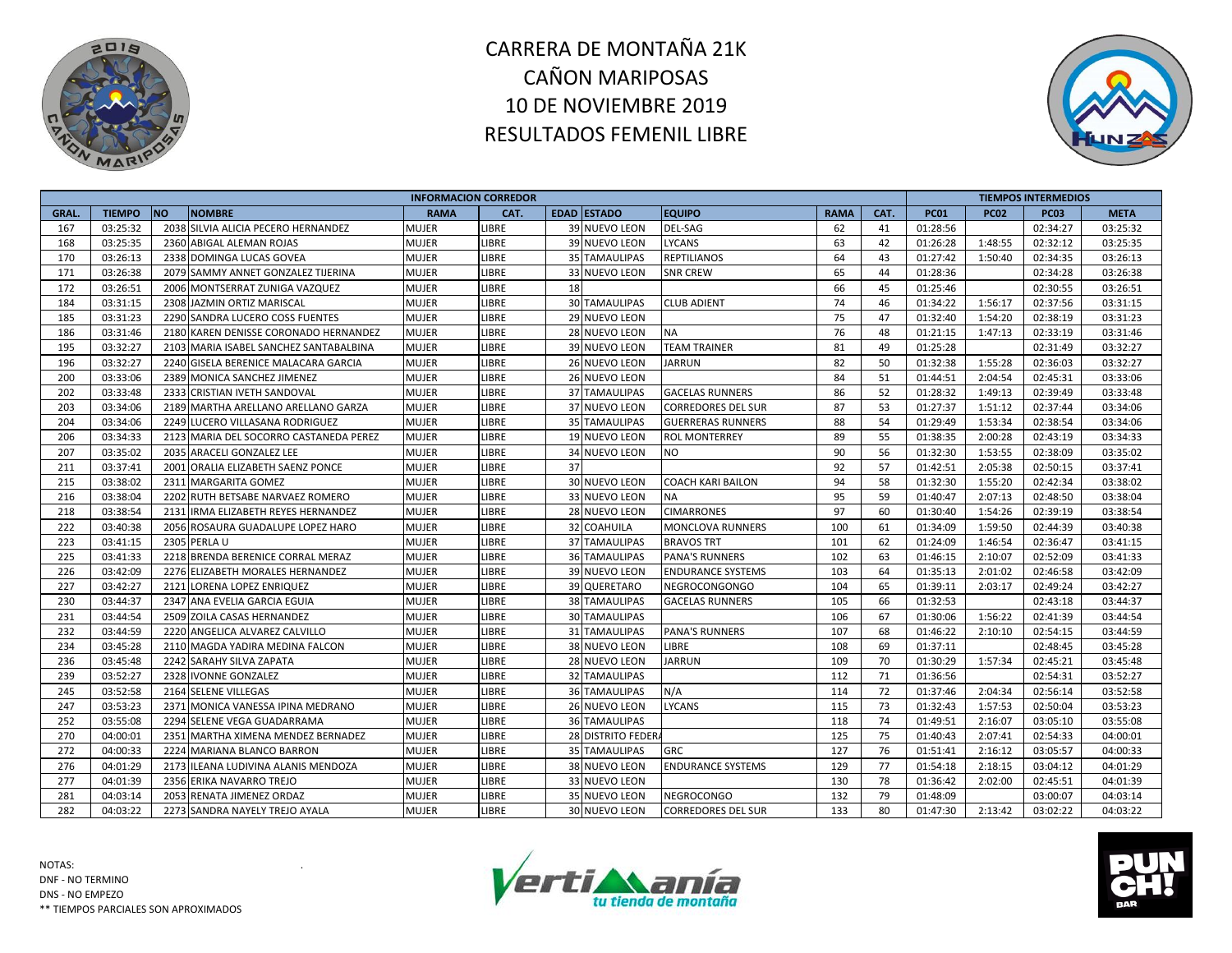



|              |               |                                        | <b>INFORMACION CORREDOR</b> |              |    |                               |                               |             |      |             |             | <b>TIEMPOS INTERMEDIOS</b> |             |
|--------------|---------------|----------------------------------------|-----------------------------|--------------|----|-------------------------------|-------------------------------|-------------|------|-------------|-------------|----------------------------|-------------|
| <b>GRAL.</b> | <b>TIEMPO</b> | <b>NO</b><br><b>NOMBRE</b>             | <b>RAMA</b>                 | CAT.         |    | <b>EDAD ESTADO</b>            | <b>EQUIPO</b>                 | <b>RAMA</b> | CAT. | <b>PC01</b> | <b>PC02</b> | <b>PC03</b>                | <b>META</b> |
| 285          | 04:03:59      | 2066 LIZBETH RAMIREZ ALVIZO            | <b>MUJER</b>                | LIBRE        |    | <b>16 TAMAULIPAS</b>          | <b>RAPTORS</b>                | 136         | 81   | 01:40:11    | 2:09:09     | 02:57:53                   | 04:03:59    |
| 289          | 04:05:37      | 2161 TANIA MARIA GUAJARDO ANGUIANO     | <b>MUJER</b>                | <b>LIBRE</b> |    | <b>39 TAMAULIPAS</b>          | <b>GUERRERAS RUNNERS VH</b>   | 139         | 82   | 01:54:14    | 2:18:21     | 03:07:42                   | 04:05:37    |
| 294          | 04:06:31      | 2326 KARINA MARGARITA SANTIAGO CHIMAL  | <b>MUJER</b>                | LIBRE        |    | 30 TAMAULIPAS                 | <b>VDO RUNNERS</b>            | 142         | 83   | 01:36:49    | 2:00:36     | 02:54:35                   | 04:06:31    |
| 295          | 04:07:18      | 2125 ROSANDRA PATINO CARMONA           | <b>MUJER</b>                | LIBRE        |    | 39 TAMAULIPAS                 | <b>FAMILY RUNNERS REYNOSA</b> | 143         | 84   | 01:32:15    | 1:56:05     | 02:51:08                   | 04:07:18    |
| 299          | 04:07:37      | 2154 RAFAELA NAYELY MORALES GUERRERO   | <b>MUJER</b>                | LIBRE        |    | 29 COAHUILA                   |                               | 145         | 85   | 01:48:18    | 2:12:35     | 03:03:05                   | 04:07:37    |
| 304          | 04:10:16      | 2286 ILSE GABRIELA ORTIZ GARCIA        | <b>MUJER</b>                | LIBRE        |    | 30 NUEVO LEON                 |                               | 150         | 86   | 01:44:33    |             | 03:04:42                   | 04:10:16    |
| 306          | 04:11:41      | 2002 DENISE ALICIA GARZA RUBALCAVA     | <b>MUJER</b>                | <b>LIBRE</b> | 36 |                               |                               | 151         | 87   | 01:46:38    | 2:13:47     | 03:00:32                   | 04:11:41    |
| 307          | 04:11:41      | 2004 IRMA MARCELA LEON GARZA           | <b>MUJER</b>                | <b>LIBRE</b> | 37 |                               |                               | 152         | 88   | 01:46:36    | 2:13:51     | 03:00:34                   | 04:11:41    |
| 310          | 04:15:17      | 2510 BRENDA MARITZA ARVIZO RAMIREZ     | <b>MUJER</b>                | LIBRE        | 28 |                               |                               | 154         | 89   | 02:01:47    | 2:29:45     | 03:18:13                   | 04:15:17    |
| 312          | 04:15:51      | 2366 ADA LUZ DE PAZ                    | <b>MUJER</b>                | LIBRE        |    | 39 TAMAULIPAS                 | <b>RRUNNERS</b>               | 155         | 90   | 01:46:12    | 2:12:53     | 03:09:18                   | 04:15:51    |
| 314          | 04:17:29      | 2307 VIRIDIANA CEPEDA SALINAS          | <b>MUJER</b>                | LIBRE        |    | 33 TAMAULIPAS                 | <b>CLUB ADIENT</b>            | 156         | 91   | 01:36:45    |             | 03:09:53                   | 04:17:29    |
| 317          | 04:18:15      | 2022 LINA DAVILA                       | <b>MUJER</b>                | LIBRE        |    | 31 NUEVO LEON                 | <b>SCHNEIDER ELECTRIC</b>     | 159         | 92   | 01:48:34    | 2:19:35     | 03:15:42                   | 04:18:15    |
| 323          | 04:19:23      | 2503 PERLA GPE MORILLON MAEDA          | <b>MUJER</b>                | LIBRE        |    | 32 COAHUILA                   |                               | 161         | 93   | 01:54:45    | 2:22:58     | 03:15:56                   | 04:19:23    |
| 325          | 04:19:47      | 2078 BRENDA A CARVAJAL ZAMONSETT       | <b>MUJER</b>                | LIBRE        |    | 39 NUEVO LEON                 | <b>SNR CREW</b>               | 163         | 94   | 02:04:38    | 2:30:46     | 03:21:43                   | 04:19:47    |
| 326          | 04:20:20      | 2028 ZAMIRA MOLINA                     | <b>MUJER</b>                | LIBRE        |    | 29 NUEVO LEON                 |                               | 164         | 95   | 01:48:31    | 2:19:39     | 03:16:00                   | 04:20:20    |
| 328          | 04:21:20      | 2013 REGINA DEL PILAR VALENCIA VAZQUEZ | <b>MUJER</b>                | LIBRE        | 19 |                               |                               | 166         | 96   | 02:02:50    | 2:32:30     | 03:19:47                   | 04:21:20    |
| 329          | 04:21:36      | 2411 SARAI SOLEDAD GUTIERREZ VADIERIO  | <b>MUJER</b>                | LIBRE        |    | 37 COAHUILA                   |                               | 167         | 97   | 01:54:10    | 2:23:15     | 03:13:39                   | 04:21:36    |
| 340          | 04:28:08      | 2130 NANCY ARACELI MEDRANO TORRES      | <b>MUJER</b>                | LIBRE        |    | 33 TAMAULIPAS                 | N/A                           | 176         | 98   | 01:52:54    | 2:29:24     | 03:22:40                   | 04:28:08    |
| 342          | 04:28:44      | 2284 MARIA GUADALUPE RODRIGUEZ PEREZ   | <b>MUJER</b>                | LIBRE        |    | <b>30 TAMAULIPAS</b>          |                               | 177         | 99   | 01:51:12    | 2:24:55     | 03:19:27                   | 04:28:44    |
| 345          | 04:31:15      | 2077 JOHANA ABIGAHID MARTINEZ CANTU    | <b>MUJER</b>                | LIBRE        |    | 35 NUEVO LEON                 |                               | 180         | 100  | 02:04:45    | 2:31:00     | 03:24:37                   | 04:31:15    |
| 346          | 04:31:26      | 2120 LAURA ITZEL MARTINEZ GONZALEZ     | <b>MUJER</b>                | LIBRE        |    | 39 NUEVO LEON                 |                               | 181         | 101  | 01:53:57    | 2:22:10     | 03:15:34                   | 04:31:26    |
| 350          | 04:32:03      | 2166 WENDY VANESSA CORTEZ VILLARREAL   | <b>MUJER</b>                | LIBRE        |    | 37 NUEVO LEON                 | ----                          | 184         | 102  | 01:50:49    | 2:19:19     | 03:13:37                   | 04:32:03    |
| 358          | 04:35:07      | 2197 PAULINA APARICIO CARDENAS         | <b>MUJER</b>                | <b>LIBRE</b> |    | 33 NUEVO LEON                 | <b>RIBERAS RUNNERS</b>        | 188         | 103  | 02:05:29    | 2:37:50     | 03:29:42                   | 04:35:07    |
| 359          | 04:35:07      | 2354 YURIDIA ELENA ROMAN GARZA         | <b>MUJER</b>                | LIBRE        |    | 32 NUEVO LEON                 | <b>RIBERAS RUNNER</b>         | 189         | 104  | 02:05:24    | 2:37:54     | 03:29:45                   | 04:35:07    |
| 364          | 04:41:02      | 2135 GLORIA ALEJANDRA SANCHEZ GARCIA   | <b>MUJER</b>                | LIBRE        |    | 35 COAHUILA                   | <b>BESOS Y ASI</b>            | 192         | 105  | 02:02:58    | 2:31:18     | 03:30:13                   | 04:41:02    |
| 367          | 04:44:09      | 2304 ALMA DONAJI                       | <b>MUJER</b>                | LIBRE        |    | <b>38 TAMAULIPAS</b>          | <b>BRAVOS TRT</b>             | 193         | 106  | 02:01:10    |             | 03:27:59                   | 04:44:09    |
| 373          | 04:50:13      | 2195 FABIOLA IVETT CEBALLOS VELA       | <b>MUJER</b>                | LIBRE        |    | 38 NUEVO LEON                 | <b>ENDURANCE SYSTEMS</b>      | 198         | 107  | 02:06:21    | 1:26:40     | 03:37:52                   | 04:50:13    |
| 377          | 04:52:47      | 2181 VANESSA GARCIA                    | <b>MUJER</b>                | LIBRE        |    | 37 NUEVO LEON                 | <b>CLUB ELITTE</b>            | 201         | 108  | 01:56:39    | 2:29:20     | 03:30:18                   | 04:52:47    |
| 378          | 04:55:45      | 2405 ANGELA CRISTINA RODRIGUEZ GARCIA  | <b>MUJER</b>                | <b>LIBRE</b> |    | 29 NUEVO LEON                 | <b>RUNNER NORTH</b>           | 202         | 109  | 02:09:43    | 2:44:52     | 03:44:03                   | 04:55:45    |
| 385          | 05:06:54      | 2318 GLORIA VELAZQUEZ VELAQUES BARRERA | <b>MUJER</b>                | <b>LIBRE</b> |    | 33 ESTADO DE MEXI REPTILIANOS |                               | 204         | 110  | 02:13:18    | 2:44:47     | 03:50:24                   | 05:06:54    |
| 389          | 05:10:57      | 2192 ISMENIA VERONICA RAMOS MORALES    | <b>MUJER</b>                | LIBRE        |    | 39 COAHUILA                   | <b>LOCAS QUE CORREN</b>       | 207         | 111  | 02:13:47    | 2:41:52     | 03:49:46                   | 05:10:57    |
| 391          | 05:20:16      | 2256 ABRIL ALONDRA RAMIREZ PEREZ       | <b>MUJER</b>                | LIBRE        |    | 17 TAMAULIPAS                 |                               | 209         | 112  | 02:03:31    | 2:33:54     | 03:32:49                   | 05:20:16    |
| 395          | <b>DNF</b>    | 2113 MARIA GUADALUPE RIOS CORREA       | <b>MUJER</b>                | LIBRE        |    | 36 TAMAULIPAS                 | JESS RUNNING TEAM             | 212         | 113  | 02:14:04    | 2:50:46     | 04:05:09                   | 05:35:09    |
| 396          | <b>DNF</b>    | 2255 CELY VICTORIA RAMIREZ PEREZ       | <b>MUJER</b>                | LIBRE        |    | <b>20 NUEVO LEON</b>          |                               | 213         | 114  | 02:03:29    | 2:34:42     | 03:50:15                   | 05:36:55    |
| 397          | <b>DNF</b>    | 2148 PATRICIA VELAZQUEZ GARCIA         | <b>MUJER</b>                | LIBRE        |    | 35 NUEVO LEON                 |                               | 214         | 115  | 01:46:19    | 2:09:21     | 02:55:31                   | 05:43:13    |
| 398          | <b>DNF</b>    | 2309 LORENA BERENICE ARELLANO GRACIA   | <b>MUJER</b>                | <b>LIBRE</b> |    | 26 TAMAULIPAS                 | <b>VDO RUNNERS</b>            | 215         | 116  | 01:36:45    | 2:01:41     | 03:28:43                   | 05:43:14    |
| 402          | <b>DNF</b>    | 2009 ANNY PERALTA GARCIA               | <b>MUJER</b>                | LIBRE        | 37 |                               |                               | 217         | 117  | 00:55:09    | 1:06:53     |                            |             |
| 411          | <b>DNS</b>    | 2117 AMANDA RYDBERG                    | <b>MUJER</b>                | LIBRE        |    | 30 COAHUILA                   |                               | 220         | 118  |             |             |                            |             |
| 413          | <b>DNS</b>    | 2134 CYNTHIA LUCIA ARCINIEGA MONTES    | <b>MUJER</b>                | LIBRE        |    | <b>29 NUEVO LEON</b>          |                               | 222         | 119  |             |             |                            |             |
| 420          | <b>DNS</b>    | 2205 ROBERTA SEGURA VELA               | <b>MUJER</b>                | <b>LIBRE</b> |    | 25 NUEVO LEON                 | <b>DE ACERO</b>               | 224         | 120  |             |             |                            |             |



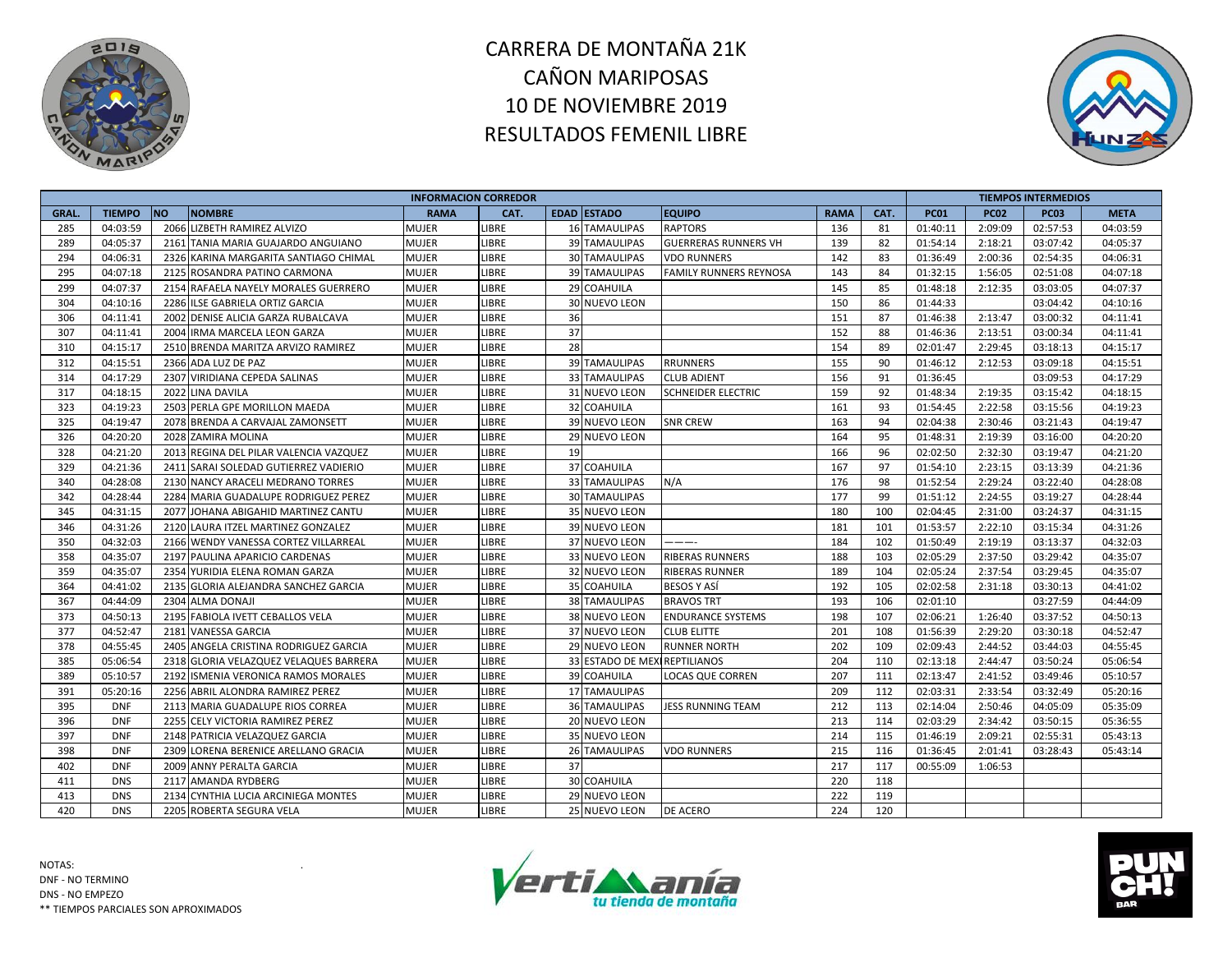



|             |            |                                |                                 | <b>INFORMACION CORREDOR</b> |                   |             |                |                             |             |                 |             |             | <b>TIEMPOS INTERMEDIOS</b> |             |
|-------------|------------|--------------------------------|---------------------------------|-----------------------------|-------------------|-------------|----------------|-----------------------------|-------------|-----------------|-------------|-------------|----------------------------|-------------|
| <b>GRAL</b> | 1EMIL      | $\overline{\mathbf{M}}$<br>טיי | <b>NOMBRE</b>                   | <b>RAMA</b>                 | CA <sub>1</sub> . | <b>EDAI</b> | <b>IESTADO</b> | <b>EQUIPO</b>               | <b>RAMA</b> | CA <sub>1</sub> | <b>PC01</b> | <b>PC02</b> | PC <sub>07</sub>           | <b>META</b> |
| 424         | <b>DNS</b> | ZZDX.                          | ORMA ADRIANA GONZALEZ RODRIGUEZ | <b>MUJEF</b>                | <b>LIBRE</b>      |             | 34 NUEVO LEON  | <b>RIBERAS RUNNERS CLUB</b> | 225         | 121             |             |             |                            |             |



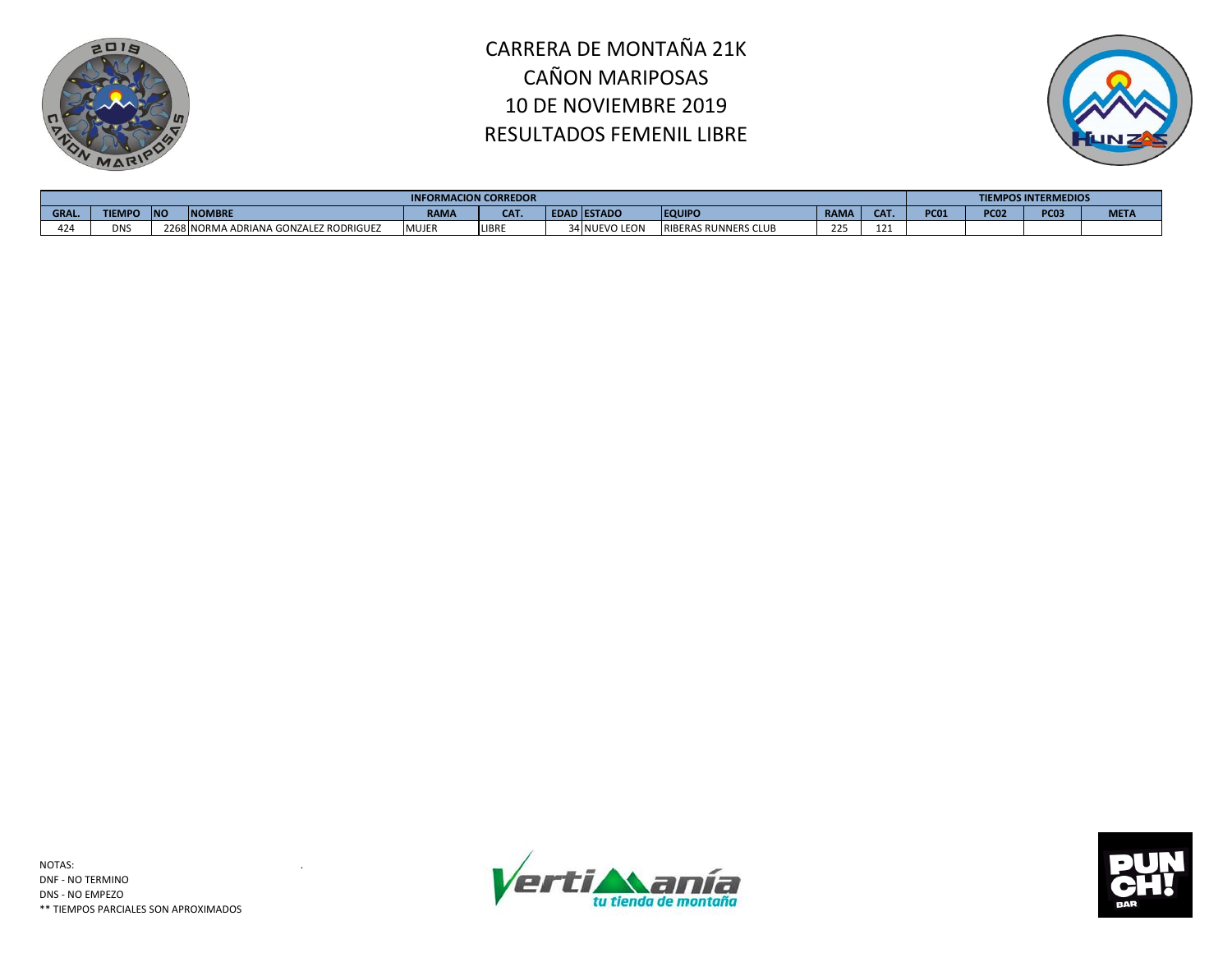



|             |               |           |                                        | <b>INFORMACION CORREDOR</b> |               |    |                      |                             |             |                |             |             | <b>TIEMPOS INTERMEDIOS</b> |             |
|-------------|---------------|-----------|----------------------------------------|-----------------------------|---------------|----|----------------------|-----------------------------|-------------|----------------|-------------|-------------|----------------------------|-------------|
| <b>GRAL</b> | <b>TIEMPO</b> | <b>NO</b> | <b>NOMBRE</b>                          | <b>RAMA</b>                 | CAT.          |    | <b>EDAD ESTADO</b>   | <b>EQUIPO</b>               | <b>RAMA</b> | CAT.           | <b>PC01</b> | <b>PC02</b> | <b>PC03</b>                | <b>META</b> |
| 19          | 02:14:35      |           | 2381 MONICA ELIZABETH CORNEJO ESCANDON | <b>MUJER</b>                | <b>MASTER</b> |    | 40 NUEVO LEON        | <b>YEIPRO</b>               | 3           | 1              | 00:55:10    | 1:09:44     | 01:38:05                   | 02:14:35    |
| 31          | 02:23:41      |           | 2147 ROSITA URBINA CHAIRES             | <b>MUJER</b>                | <b>MASTER</b> |    | 43 NUEVO LEON        | LIBRE                       | 4           | $\overline{2}$ | 01:02:04    | 1:17:53     | 01:48:27                   | 02:23:41    |
| 34          | 02:25:37      |           | 2225 ALMA DELIA BETANCOURT GARCIA      | <b>MUJER</b>                | <b>MASTER</b> |    | 48 NUEVO LEON        | POBLANO SPORT               | 5           | $\overline{3}$ | 01:03:14    | 1:18:01     | 01:50:05                   | 02:25:37    |
| 64          | 02:45:50      |           | 2246 TERESA DE JESUS AVILA SALAZAR     | <b>MUJER</b>                | <b>MASTER</b> |    | 41 NUEVO LEON        | <b>FORZA</b>                | 11          | 4              | 01:15:54    | 1:32:32     | 02:06:36                   | 02:45:50    |
| 78          | 02:50:23      |           | 2519 PAOLA SUSANA LOPEZ VELEZ          | <b>MUJER</b>                | <b>MASTER</b> | 40 |                      |                             | 17          | 5              | 01:09:28    | 1:31:57     | 02:09:25                   | 02:50:23    |
| 86          | 02:53:29      |           | 2345 ALEJANDRA BRAVO                   | <b>MUJER</b>                | <b>MASTER</b> |    | 42 NUEVO LEON        |                             | 20          | 6              | 01:16:46    | 1:34:41     | 02:10:54                   | 02:53:29    |
| 87          | 02:53:33      |           | 2010 DALILA PALOMO FLORES              | <b>MUJER</b>                | <b>MASTER</b> | 41 |                      |                             | 21          | $\overline{7}$ | 01:13:53    | 1:34:07     | 02:13:21                   | 02:53:33    |
| 92          | 02:55:05      |           | 2096 CITLALI LEYVA RAMIREZ             | <b>MUJER</b>                | <b>MASTER</b> |    | 43 NUEVO LEON        |                             | 23          | 8              | 01:16:42    | 1:35:32     | 02:12:41                   | 02:55:05    |
| 112         | 03:06:12      |           | 2048 KARLA LIZETTE GARCIA MÈNDEZ       | <b>MUJER</b>                | <b>MASTER</b> |    | 40 NUEVO LEON        | <b>RIO LA SILLA</b>         | 31          | 9              | 01:21:23    | 1:42:31     | 02:21:44                   | 03:06:12    |
| 114         | 03:06:33      |           | 2399 ANA LAURA CHONG MERCADO           | <b>MUJER</b>                | <b>MASTER</b> |    | 40 TAMAULIPAS        |                             | 33          | 10             | 01:19:14    |             | 02:21:10                   | 03:06:33    |
| 118         | 03:08:31      |           | 2018 MARIBEL MARCOS OTSCANO            | <b>MUJER</b>                | <b>MASTER</b> | 47 |                      |                             | 35          | 11             | 01:21:09    | 1:42:33     | 02:20:36                   | 03:08:31    |
| 123         | 03:10:33      |           | 2115 GLORIA MAYELA VILLARREAL          | <b>MUJER</b>                | <b>MASTER</b> |    | 46 NUEVO LEON        | <b>CASINO DEL VALLE</b>     | 38          | 12             | 01:18:13    |             | 02:20:32                   | 03:10:33    |
| 142         | 03:14:44      |           | 2082 YOLANDA OCHOA RODRIGUEZ           | <b>MUJER</b>                | <b>MASTER</b> |    | 46 NUEVO LEON        | <b>NOMADAS</b>              | 48          | 13             | 01:32:05    | 1:53:10     | 02:30:32                   | 03:14:44    |
| 143         | 03:15:02      |           | 2316 ROSY GARCIA                       | <b>MUJER</b>                | <b>MASTER</b> |    | 43 NUEVO LEON        |                             | 49          | 14             | 01:22:23    | 1:43:17     | 02:26:39                   | 03:15:02    |
| 154         | 03:17:53      |           | 2384 GRACIELA GONZALEZ LEAL            | <b>MUJER</b>                | <b>MASTER</b> |    | 47 NUEVO LEON        | <b>PILLINES</b>             | 55          | 15             | 01:24:12    | 1:46:08     | 02:27:48                   | 03:17:53    |
| 160         | 03:20:56      |           | 2340 SAN JUANITA ELIZABETH DE LEON     | <b>MUJER</b>                | <b>MASTER</b> |    | <b>49 TAMAULIPAS</b> | <b>GUERRERAS VH</b>         | 58          | 16             | 01:23:23    | 1:45:44     | 02:29:46                   | 03:20:56    |
| 173         | 03:27:19      |           | 2160 KARINA CISNEROS                   | <b>MUJER</b>                | <b>MASTER</b> |    | <b>41 TAMAULIPAS</b> | <b>BRAVOS</b>               | 67          | 17             | 01:25:05    | 1:47:27     | 02:33:49                   | 03:27:19    |
| 175         | 03:28:30      |           | 2228 CECILIA YAMILET DE LEON SENA      | <b>MUJER</b>                | <b>MASTER</b> |    | 44 NUEVO LEON        | N/A                         | 69          | 18             | 01:38:19    | 1:59:25     | 02:39:44                   | 03:28:30    |
| 176         | 03:28:36      |           | 2518 ARACELY CARRANZA                  | <b>MUJER</b>                | <b>MASTER</b> | 43 |                      |                             | 70          | 19             | 01:11:54    |             | 02:28:03                   | 03:28:36    |
| 177         | 03:28:37      |           | 2515 MARIA RIOS                        | <b>MUJER</b>                | <b>MASTER</b> | 46 |                      |                             | 71          | 20             | 01:11:57    | 1:39:06     | 02:28:25                   | 03:28:37    |
| 180         | 03:29:53      |           | 2149 LUCERO ELIZABETH PRADO GUARDIOLA  | <b>MUJER</b>                | <b>MASTER</b> |    | 40 NUEVO LEON        |                             | 72          | 21             | 01:16:54    |             | 02:25:45                   | 03:29:53    |
| 182         | 03:31:02      |           | 2372 MARIA DE JESUS VEGA ZUNIGA        | <b>MUJER</b>                | <b>MASTER</b> |    | <b>49 TAMAULIPAS</b> | <b>CANGEJOS WONG</b>        | 73          | 22             | 01:30:08    | 1:53:04     | 02:37:37                   | 03:31:02    |
| 190         | 03:31:52      |           | 2390 SANDRA RUIZ CASTILLO              | <b>MUJER</b>                | <b>MASTER</b> |    | 44 NUEVO LEON        |                             | 78          | 23             | 01:24:52    | 1:47:37     | 02:34:50                   | 03:31:52    |
| 193         | 03:32:24      |           | 2107 MAGDA MOTA                        | <b>MUJER</b>                | <b>MASTER</b> |    | 44 NUEVO LEON        |                             | 79          | 24             | 01:30:10    | 1:54:07     | 02:39:15                   | 03:32:24    |
| 194         | 03:32:25      |           | 2332 RUBI RODRIGUEZ RAMIREZ            | <b>MUJER</b>                | <b>MASTER</b> |    | 41 TAMAULIPAS        | <b>FSP RUNNER"S</b>         | 80          | 25             | 01:29:09    | 1:51:40     | 02:38:10                   | 03:32:25    |
| 198         | 03:32:41      |           | 2074 DORA ALICIA CALIXTO RIVERA        | <b>MUJER</b>                | <b>MASTER</b> |    | <b>45 TAMAULIPAS</b> | LIBRE                       | 83          | 26             | 01:34:32    | 1:56:10     | 02:41:01                   | 03:32:41    |
| 201         | 03:33:17      |           | 2517 IVONNE DENISE CONTRERAS SALAZAR   | <b>MUJER</b>                | <b>MASTER</b> | 42 |                      |                             | 85          | 27             | 01:27:33    |             | 02:35:36                   | 03:33:17    |
| 210         | 03:37:39      |           | 2235 FLORA SANTIAGO FLORES             | <b>MUJER</b>                | <b>MASTER</b> | 40 | <b>TAMAULIPAS</b>    | <b>BAJATE GORDO REYNOSA</b> | 91          | 28             | 01:26:39    |             | 02:36:52                   | 03:37:39    |
| 217         | 03:38:36      |           | 2329 YEMILLE YAZMIN GONZALEZ MONTORO   | <b>MUJER</b>                | <b>MASTER</b> |    | <b>41 TAMAULIPAS</b> |                             | 96          | 29             | 01:46:21    | 2:09:58     | 02:52:09                   | 03:38:36    |
| 219         | 03:39:02      |           | 2259 ROSA AMELIA ALVARADO S            | <b>MUJER</b>                | <b>MASTER</b> |    | 49 COAHUILA          | <b>GATO ARAIZA</b>          | 98          | 30             | 01:45:54    | 2:07:37     | 02:49:29                   | 03:39:02    |
| 220         | 03:40:29      |           | 2029 GRACIELA FALCON ARREAGA           | <b>MUJER</b>                | <b>MASTER</b> |    | 43 NUEVO LEON        | LIBRE                       | 99          | 31             | 01:37:20    | 2:04:38     | 02:45:14                   | 03:40:29    |
| 237         | 03:51:59      |           | 2391 SANDRA LINA LEANDRO VICENCIO      | <b>MUJER</b>                | <b>MASTER</b> |    | 41 TAMAULIPAS        | <b>RAPTORS</b>              | 110         | 32             | 01:29:00    | 1:57:01     | 02:48:24                   | 03:51:59    |
| 249         | 03:53:56      |           | 2271 DINORAH GRICELDA CORREA FLORES    | <b>MUJER</b>                | <b>MASTER</b> |    | 47 COAHUILA          | <b>LOCAS QUE CORREN</b>     | 116         | 33             | 01:46:14    | 2:08:58     | 02:54:26                   | 03:53:56    |
| 254         | 03:56:00      |           | 2330 NORMA SAUCEDO MARTINEZ            | <b>MUJER</b>                | <b>MASTER</b> |    | 44 TAMAULIPAS        | <b>COYOTES</b>              | 119         | 34             | 01:46:27    |             | 03:00:05                   | 03:56:00    |
| 259         | 03:57:03      |           | 2214 TERESITA USCANGA GALVEZ           | <b>MUJER</b>                | <b>MASTER</b> |    | 47 NUEVO LEON        | <b>DE ACERO</b>             | 121         | 35             | 01:44:12    | 2:08:37     | 02:58:44                   | 03:57:03    |
| 262         | 03:58:47      |           | 2343 ELIZABETH RODRIGUES SALAZAR       | <b>MUJER</b>                | <b>MASTER</b> |    | 42 NUEVO LEON        | <b>CORREDORES DEL SUR</b>   | 122         | 36             | 01:34:47    | 1:59:00     | 02:45:36                   | 03:58:47    |
| 263         | 03:58:55      |           | 2229 IDALIA ILEANA CABALLERO CANTU     | <b>MUJER</b>                | <b>MASTER</b> |    | 44 NUEVO LEON        | N/A                         | 123         | 37             | 01:45:52    |             | 03:03:20                   | 03:58:55    |
| 271         | 04:00:32      |           | 2275 LAURA OLIVIA                      | <b>MUJER</b>                | <b>MASTER</b> |    | 49 COAHUILA          | <b>LOCAS QUE CORREN</b>     | 126         | 38             | 01:49:11    | 2:14:32     | 03:02:54                   | 04:00:32    |
| 275         | 04:01:05      |           | 2174 CLARISA GUADALUPE ORTIZ CERVANTES | <b>MUJER</b>                | <b>MASTER</b> |    | 48 NUEVO LEON        | <b>ENDURANCE SYSTEMS</b>    | 128         | 39             | 01:54:07    |             | 03:04:34                   | 04:01:05    |
| 288         | 04:05:30      |           | 2375 CLAUDIA ANEL MACIAS CASTRO        | <b>MUJER</b>                | <b>MASTER</b> |    | 45 TAMAULIPAS        | <b>COYOTE TRAIL</b>         | 138         | 40             | 01:46:03    |             | 03:01:59                   | 04:05:30    |



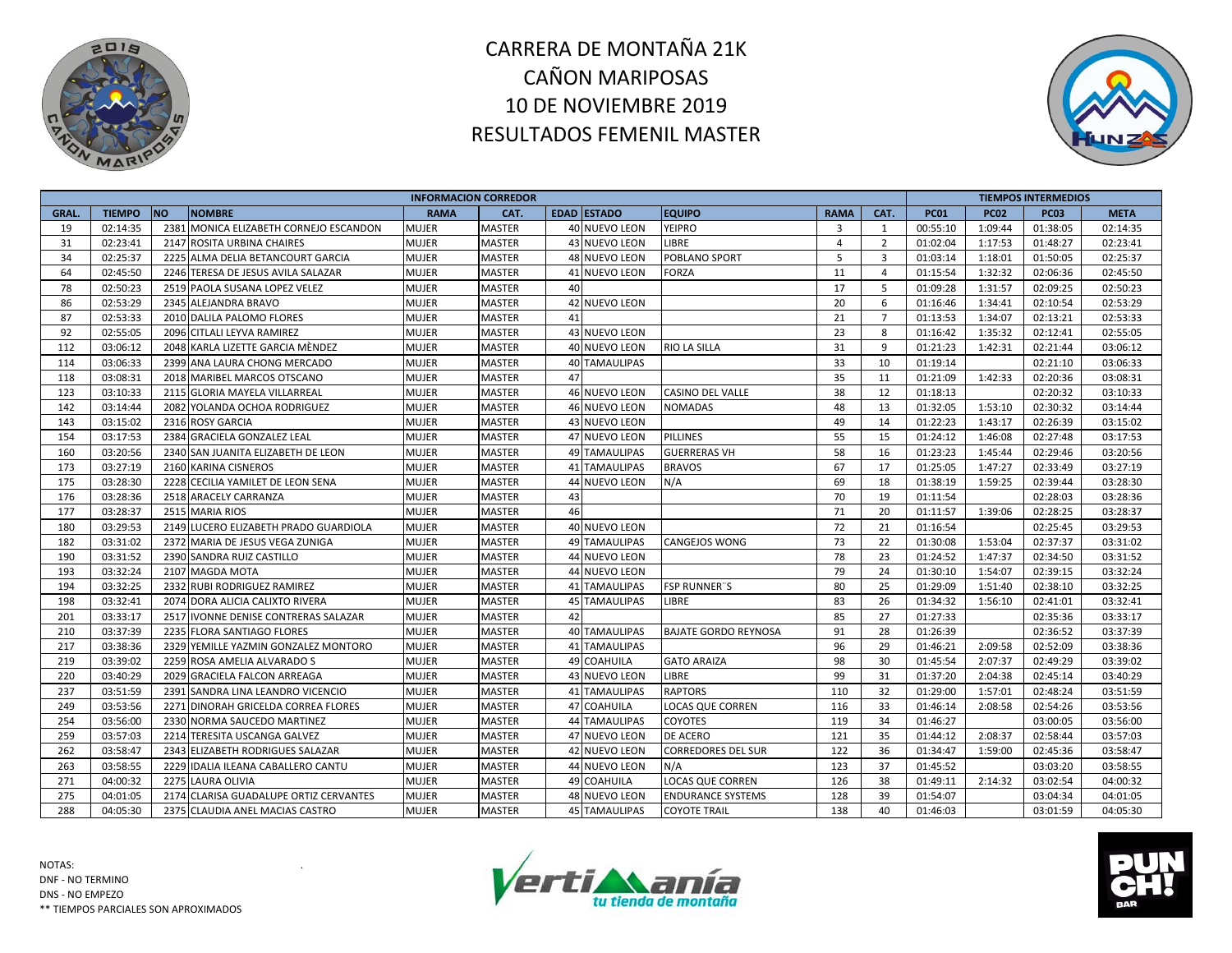



|             |               |                                      | <b>INFORMACION CORREDOR</b> |               |                      |                             |             |      |             |             | <b>TIEMPOS INTERMEDIOS</b> |             |
|-------------|---------------|--------------------------------------|-----------------------------|---------------|----------------------|-----------------------------|-------------|------|-------------|-------------|----------------------------|-------------|
| <b>GRAL</b> | <b>TIEMPO</b> | <b>INO</b><br><b>NOMBRE</b>          | <b>RAMA</b>                 | CAT.          | <b>EDAD ESTADO</b>   | <b>EQUIPO</b>               | <b>RAMA</b> | CAT. | <b>PC01</b> | <b>PC02</b> | <b>PC03</b>                | <b>META</b> |
| 292         | 04:05:56      | 2112 OLGA RUTH MENDOZA ALFARO        | MUJER                       | <b>MASTER</b> | 48 NUEVO LEON        | <b>GUSANITO RUNNERS</b>     | 141         | 41   | 01:52:48    | 2:15:18     | 03:02:56                   | 04:05:56    |
| 298         | 04:07:31      | 2027 MARIANA LOPEZ RODRIGUEZ         | <b>MUJER</b>                | <b>MASTER</b> | 40 TAMAULIPAS        | <b>GACELAS RUNNERS</b>      | 144         | 42   | 01:47:28    | 2:13:16     | 03:03:52                   | 04:07:31    |
| 300         | 04:08:12      | 2094 ICELA GARCIA MENA               | <b>MUJER</b>                | <b>MASTER</b> | 45 NUEVO LEON        |                             | 146         | 43   | 01:45:47    | 2:12:07     | 03:02:46                   | 04:08:12    |
| 301         | 04:09:09      | 2282 GUADALUPE MARTINEZ TORRES       | MUJER                       | <b>MASTER</b> | <b>45 TAMAULIPAS</b> |                             | 147         | 44   | 01:49:46    | 2:16:48     | 03:05:20                   | 04:09:09    |
| 303         | 04:10:15      | 2023 SANDRA ELIZONDO VILLARREAL      | <b>MUJER</b>                | <b>MASTER</b> | 44 NUEVO LEON        | <b>MONARCH BUTTERFLIES</b>  | 149         | 45   | 01:54:04    | 2:19:55     | 03:10:09                   | 04:10:15    |
| 309         | 04:13:03      | 2084 ELVIA LORENA OCHOA CASTILLO     | <b>MUJER</b>                | <b>MASTER</b> | <b>45 NUEVO LEON</b> | <b>SNRCREW</b>              | 153         | 46   | 01:46:27    | 2:11:46     | 03:09:51                   | 04:13:03    |
| 315         | 04:17:58      | 2267 BERENICE PACHECO TREVINO        | <b>MUJER</b>                | <b>MASTER</b> | 43 NUEVO LEON        | <b>SPARTANS</b>             | 157         | 47   | 01:47:04    |             | 03:11:28                   | 04:17:58    |
| 320         | 04:19:18      | 2320 ROSSY CORONADO IBARRA           | <b>MUJER</b>                | <b>MASTER</b> | 45 DURANGO           | <b>AMIGOS RUNNERS</b>       | 160         | 48   | 01:54:11    |             | 03:12:50                   | 04:19:18    |
| 330         | 04:22:16      | 2158 GLORIA VELASQUEZ LARA           | <b>MUJER</b>                | <b>MASTER</b> | <b>40 NUEVO LEON</b> | NIKE CLUB MTY               | 168         | 49   | 01:54:10    | 2:22:36     | 03:14:11                   | 04:22:16    |
| 331         | 04:22:19      | 2156 MARIA CRISTINA VELASQUEZ LARA   | <b>MUJER</b>                | <b>MASTER</b> | 41 NUEVO LEON        | <b>CORREDORES DEL VALLE</b> | 169         | 50   | 01:54:09    | 2:22:29     | 03:14:05                   | 04:22:19    |
| 335         | 04:23:50      | 2065 NORA ALICIA IZAGUIRRE ZAYAS     | MUJER                       | <b>MASTER</b> | <b>40 TAMAULIPAS</b> | <b>RAPTORS</b>              | 172         | 51   | 01:48:59    |             | 03:14:52                   | 04:23:50    |
| 337         | 04:27:09      | 2314 AIHDE ARREDONDO ARREOLA         | <b>MUJER</b>                | <b>MASTER</b> | 40 NUEVO LEON        | <b>JARRUN</b>               | 173         | 52   | 01:49:40    | 2:21:24     | 03:13:36                   | 04:27:09    |
| 338         | 04:27:29      | 2201 EDDY GARCIA ZAPATA              | MUJER                       | <b>MASTER</b> | <b>46 NUEVO LEON</b> | <b>RIBERAS RUNNERS</b>      | 174         | 53   | 02:05:13    | 2:37:44     | 03:28:25                   | 04:27:29    |
| 339         | 04:27:48      | 2322 LORENA RODRIGUEZ                | <b>MUJER</b>                | <b>MASTER</b> | 41 NUEVO LEON        |                             | 175         | 54   | 01:45:44    | 2:11:56     | 03:06:00                   | 04:27:48    |
| 343         | 04:29:30      | 2260 VERUSCHKA OLIVARES ESCALANTE    | MUJER                       | <b>MASTER</b> | 48 NUEVO LEON        | <b>LLAMAS RUNNERS</b>       | 178         | 55   | 01:39:39    | 2:08:07     | 03:03:18                   | 04:29:30    |
| 344         | 04:31:05      | 2179 JUANY ROCAMONTES                | <b>MUJER</b>                | <b>MASTER</b> | <b>48 COAHUILA</b>   | <b>LOCAS QUE CORREN</b>     | 179         | 56   | 02:13:49    | 2:37:38     | 03:29:48                   | 04:31:05    |
| 348         | 04:32:00      | 2034 DIANA MARCELA GARZA TORRES      | MUJER                       | <b>MASTER</b> | <b>42 NUEVO LEON</b> |                             | 182         | 57   | 01:51:06    | 2:20:16     | 03:12:27                   | 04:32:00    |
| 351         | 04:32:23      | 2198 GLORIA MARIA ROSALES SOLIS      | <b>MUJER</b>                | <b>MASTER</b> | <b>46 NUEVO LEON</b> | ______                      | 185         | 58   | 02:01:33    | 2:25:51     | 03:13:41                   | 04:32:23    |
| 352         | 04:32:23      | 2227 LAURA ESTHER PEREZ BARBOSA      | <b>MUJER</b>                | <b>MASTER</b> | 45 NUEVO LEON        | N/A                         | 186         | 59   | 02:01:34    | 2:25:46     | 03:13:20                   | 04:32:23    |
| 362         | 04:38:19      | 2310 NATALIA FERNANDEZ CAZARES       | <b>MUJER</b>                | <b>MASTER</b> | 41 COAHUILA          | <b>TEAM BESOS Y ASI</b>     | 190         | 60   | 02:05:27    | 2:36:58     | 03:28:43                   | 04:38:19    |
| 370         | 04:48:31      | 2021 ALEJANDRA DAVALOS HERNANDEZ     | <b>MUJER</b>                | <b>MASTER</b> | <b>45 NUEVO LEON</b> | <b>3XTREME</b>              | 195         | 61   | 02:03:37    | 2:32:46     | 03:33:32                   | 04:48:31    |
| 372         | 04:49:49      | 2241 JAQUELINE VALDEZ STACKPOLE      | MUJER                       | <b>MASTER</b> | 46 NUEVO LEON        | <b>JARRUN</b>               | 197         | 62   | 01:47:27    | 2:15:33     | 03:27:45                   | 04:49:49    |
| 374         | 04:51:06      | 2093 JAZMIN LIZETTE LOPEZ JUAREZ     | <b>MUJER</b>                | <b>MASTER</b> | 43 NUEVO LEON        |                             | 199         | 63   | 02:06:29    | 2:38:10     | 03:31:28                   | 04:51:06    |
| 375         | 04:51:14      | 2111 CHANTAL CONSTANTE               | <b>MUJER</b>                | <b>MASTER</b> | 41 NUEVO LEON        |                             | 200         | 64   | 02:06:28    | 2:38:01     | 03:33:47                   | 04:51:14    |
| 384         | 05:06:20      | 2383 GLORIA MARIA ESQUIVEL CORONADO  | <b>MUJER</b>                | <b>MASTER</b> | 49 COAHUILA          | <b>GATO ARAIZA</b>          | 203         | 65   | 02:05:23    | 2:40:48     | 03:39:53                   | 05:06:20    |
| 387         | 05:10:31      | 2169 ERIKA JUDITH TREJO SALINAS      | <b>MUJER</b>                | <b>MASTER</b> | 44 NUEVO LEON        | LIBRE                       | 205         | 66   |             | 3:07:09     | 03:54:45                   | 05:10:31    |
| 399         | <b>DNF</b>    | 2059 ALMA LETICIA PINALES GARZA      | <b>MUJER</b>                | <b>MASTER</b> | 48 NUEVO LEON        | PEDAL XTREME                | 216         | 67   | 02:07:09    | 2:41:45     | 04:16:15                   | 05:44:07    |
| 407         | <b>DNS</b>    | 2051 AMANDA PATRICIA DE ANDA HERRERA | <b>MUJER</b>                | <b>MASTER</b> | 41 NUEVO LEON        | <b>BICIVOLADOR</b>          | 219         | 68   |             |             |                            |             |
| 412         | <b>DNS</b>    | 2132 CRISTINA MARTINEZ GARCIA        | <b>MUJER</b>                | <b>MASTER</b> | 40 NUEVO LEON        |                             | 221         | 69   |             |             |                            |             |
| 418         | <b>DNS</b>    | 2191 DORA AMALIA MARTINEZ DANIEL     | MUJER                       | <b>MASTER</b> | 49 NUEVO LEON        | RIBERAS RUNNERS SABINAS     | 223         | 70   |             |             |                            |             |
| 426         | <b>DNS</b>    | 2331 GUADALUPE FLORES VAZQUES        | <b>MUJER</b>                | <b>MASTER</b> | 40 TAMAULIPAS        | <b>GUERRERAS RUNNERS</b>    | 226         | 71   |             |             |                            |             |



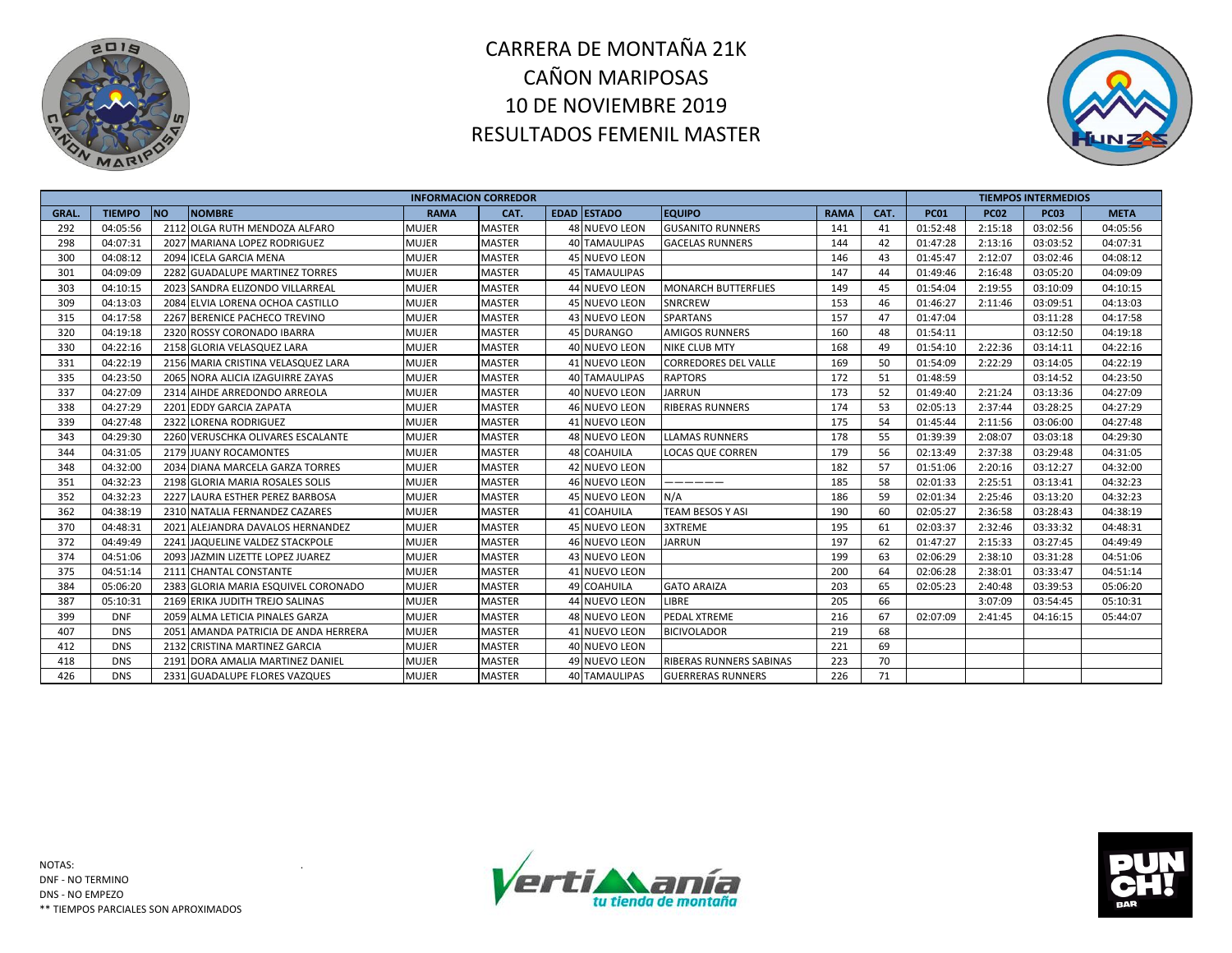



|              |               |                                           | <b>INFORMACION CORREDOR</b> |                 |    |                    |                          |             |                |             |             | <b>TIEMPOS INTERMEDIOS</b> |             |
|--------------|---------------|-------------------------------------------|-----------------------------|-----------------|----|--------------------|--------------------------|-------------|----------------|-------------|-------------|----------------------------|-------------|
| <b>GRAL.</b> | <b>TIEMPO</b> | <b>NO</b><br><b>NOMBRE</b>                | <b>RAMA</b>                 | CAT.            |    | <b>EDAD ESTADO</b> | <b>EQUIPO</b>            | <b>RAMA</b> | CAT.           | <b>PC01</b> | <b>PC02</b> | <b>PC03</b>                | <b>META</b> |
| 77           | 02:50:03      | 2252 ANGELICA MARIA TREVINO DOMINGUEZ     | <b>MUJER</b>                | VETERANO        |    | 50 NUEVO LEON      | ANDRÉ RAMOS RUNNERS      | 16          | 1              | 01:13:09    |             | 02:09:31                   | 02:50:03    |
| 102          | 03:02:36      | 2386 MA. TERESA SALAS MARTINEZ            | <b>MUJER</b>                | <b>VETERANO</b> |    | 57 NUEVO LEON      | <b>PILLINES</b>          | 26          | $\overline{2}$ | 01:19:29    |             | 02:18:13                   | 03:02:36    |
| 107          | 03:04:39      | 2234 JOSEFINA POINSOT GARZA               | <b>MUJER</b>                | VETERANO        |    | 50 NUEVO LEON      | <b>CASINO DEL VALLE</b>  | 28          | $\overline{3}$ | 01:18:15    |             | 02:16:15                   | 03:04:39    |
| 113          | 03:06:31      | 2353 ALMA ROSA SIERRA                     | <b>MUJER</b>                | VETERANO        | 51 | <b>TAMAULIPAS</b>  | <b>PANTERA RUNNERS</b>   | 32          | $\overline{a}$ | 01:21:38    | 1:42:43     | 02:23:35                   | 03:06:31    |
| 146          | 03:15:53      | 2258 ELENA INTERIAL QUIROZ                | MUJER                       | VETERANO        |    | 53 COAHUILA        | <b>GATO ARAIZA</b>       | 52          | 5              | 01:26:14    |             | 02:27:59                   | 03:15:53    |
| 174          | 03:28:22      | 2263 MONICA GABRIELA PEREZ WEIGON         | <b>MUJER</b>                | VETERANO        |    | 51 NUEVO LEON      | TEAM TREINER             | 68          | 6              | 01:27:34    | 1:50:00     | 02:31:24                   | 03:28:22    |
| 188          | 03:31:49      | 2060 PATRICIA GARZA KNIGHT                | <b>MUJER</b>                | VETERANO        |    | 51 NUEVO LEON      | <b>GUSANITO RUNNERS</b>  | 77          | $\overline{7}$ | 01:32:03    | 1:59:29     | 02:40:42                   | 03:31:49    |
| 214          | 03:38:02      | 2075 ROSA MARIA CARDENAS LUCIO            | <b>MUJER</b>                | VETERANO        |    | 50 TAMAULIPAS      | <b>LIBRE</b>             | 93          | 8              | 01:34:41    | 1:56:34     | 02:41:47                   | 03:38:02    |
| 238          | 03:52:24      | 2222 MARIA VERONICA LEAL OCHOA            | <b>MUJER</b>                | VETERANO        |    | 51 NUEVO LEON      |                          | 111         | 9              | 01:34:29    | 1:59:44     | 02:49:23                   | 03:52:24    |
| 243          | 03:52:48      | 2190 DORA MARIA CALZONCIT REYES           | <b>MUJER</b>                | VETERANO        |    | 57 COAHUILA        | <b>OSITOS</b>            | 113         | 10             | 01:39:30    | 2:05:00     | 02:51:19                   | 03:52:48    |
| 250          | 03:54:06      | 2377 MARIA CELIA ALONZO ESTRADA           | <b>MUJER</b>                | VETERANO        |    | 59 NUEVO LEON      |                          | 117         | 11             | 01:35:34    | 2:00:20     | 02:50:00                   | 03:54:06    |
| 256          | 03:56:30      | 2104 LETICIA LOPEZ SEGURA                 | <b>MUJER</b>                | VETERANO        |    | 52 NUEVO LEON      | <b>CLUB PRIMAVERA</b>    | 120         | 12             | 01:36:34    | 2:08:27     | 02:53:17                   | 03:56:30    |
| 266          | 03:59:38      | 2086 MONICA RIVERA GUERRA                 | <b>MUJER</b>                | VETERANO        |    | 52 NUEVO LEON      | <b>TRU-RITEAM</b>        | 124         | 13             | 01:32:57    |             | 02:50:16                   | 03:59:38    |
| 280          | 04:03:08      | 2248 BEATRIZ DEL VALLE GARCIA             | <b>MUJER</b>                | VETERANO        |    | 50 TAMAULIPAS      | <b>GUERRERAS RUNNERS</b> | 131         | 14             | 01:47:37    | 2:13:09     | 03:00:32                   | 04:03:08    |
| 283          | 04:03:24      | 2016 BLANCA NELLY MEDINA ROSAS            | <b>MUJER</b>                | VETERANO        | 50 |                    |                          | 134         | 15             | 01:36:27    | 2:04:29     | 02:51:34                   | 04:03:24    |
| 284          | 04:03:37      | 2257 HERMINIA DEL CARMEN RODRIGUEZ GAMEZ  | <b>MUJER</b>                | VETERANO        |    | 54 COAHUILA        | <b>GATO ARAIZA</b>       | 135         | 16             | 01:46:03    | 2:09:05     | 02:57:37                   | 04:03:37    |
| 287          | 04:05:06      | 2511 ROSA ORALIA DE LEON SANCHEZ          | <b>MUJER</b>                | VETERANO        | 51 |                    |                          | 137         | 17             | 01:46:10    | 2:13:56     | 03:01:57                   | 04:05:06    |
| 291          | 04:05:55      | 2146 MARTHA RIVAS CONTRERAS               | <b>MUJER</b>                | VETERANO        |    | 54 NUEVO LEON      | <b>GUSANITO RUNNERS</b>  | 140         | 18             | 01:50:41    | 2:15:15     | 03:02:44                   | 04:05:55    |
| 302          | 04:09:35      | 2140 SANDRA GPE. LOPEZ AYALA              | <b>MUJER</b>                | VETERANO        |    | 56 NUEVO LEON      | <b>GUSANITOS RUNNER</b>  | 148         | 19             | 01:52:05    | 2:16:16     | 03:04:04                   | 04:09:35    |
| 316          | 04:18:08      | 2300 GLORIA HERRERA HERNANDES             | <b>MUJER</b>                | VETERANO        | 51 | <b>COAHUILA</b>    | NINGÚN                   | 158         | 20             | 01:54:05    | 2:20:03     | 03:09:13                   | 04:18:08    |
| 324          | 04:19:44      | 2097 MARIA IRENE VAZQUEZ MATA             | <b>MUJER</b>                | VETERANO        |    | 52 NUEVO LEON      | <b>CLUB PILLINES</b>     | 162         | 21             | 02:01:23    | 2:29:03     | 03:17:30                   | 04:19:44    |
| 327          | 04:20:22      | 2118 HILDA LETICIA VILLARREAL RIVAS       | <b>MUJER</b>                | VETERANO        |    | 50 NUEVO LEON      | <b>CIRCULO</b>           | 165         | 22             | 01:50:41    | 2:20:11     | 03:12:05                   | 04:20:22    |
| 332          | 04:22:58      | 2041 JENIFER GUTIERREZ GARCIA             | <b>MUJER</b>                | VETERANO        |    | 57 TAMAULIPAS      |                          | 170         | 23             | 01:48:56    | 2:19:52     | 03:13:26                   | 04:22:58    |
| 333          | 04:23:32      | 2337 DORA LUCIA MONSIVAIS BRIONES         | <b>MUJER</b>                | VETERANO        |    | 52 NUEVO LEON      | <b>ROL MTY</b>           | 171         | 24             | 01:56:14    | 2:19:25     | 03:04:41                   | 04:23:32    |
| 349          | 04:32:02      | 2363 IRMA EDITH GARZA RAMON               | <b>MUJER</b>                | VETERANO        |    | 52 NUEVO LEON      | ---                      | 183         | 25             | 01:50:50    |             | 03:12:32                   | 04:32:02    |
| 357          | 04:34:28      | 2061 CLAUDIA ELENA CUEVAS MARTINEZ        | <b>MUJER</b>                | VETERANO        |    | 53 COAHUILA        | <b>BYA</b>               | 187         | 26             | 02:02:59    | 2:31:13     | 03:25:51                   | 04:34:28    |
| 363          | 04:40:49      | 2129 ALEJANDRA QUINTANILLA                | <b>MUJER</b>                | VETERANO        | 51 | <b>TAMAULIPAS</b>  | <b>REYNOSA RUNNERS</b>   | 191         | 27             | 02:02:52    |             | 03:31:44                   | 04:40:49    |
| 368          | 04:45:34      | 2302 MARIA ELENA HARO LEIJA               | <b>MUJER</b>                | VETERANO        |    | 53 COAHUILA        | MONCLOVA RUNNERS         | 194         | 28             | 01:52:13    |             | 03:28:28                   | 04:45:34    |
| 371          | 04:49:46      | 2162 MONICA PATRICIA DAVILA RODRIGUEZ     | <b>MUJER</b>                | VETERANO        |    | 51 NUEVO LEON      | <b>ENDURANCE SYSTEMS</b> | 196         | 29             | 02:05:13    | 2:47:51     | 03:37:55                   | 04:49:46    |
| 388          | 05:10:31      | 2170 DIANA GRISELDA MARES GARCIA          | <b>MUJER</b>                | VETERANO        |    | 50 NUEVO LEON      | LIBRE                    | 206         | 30             |             | 3:06:45     | 03:54:51                   | 05:10:31    |
| 390          | 05:13:25      | 2083 CLAUDIA PATRICIA LARRALDE CORONA     | <b>MUJER</b>                | VETERANO        |    | 53 TAMAULIPAS      | RUNNERS AZTLÁN           | 208         | 31             | 01:51:03    | 2:22:23     | 03:30:59                   | 05:13:25    |
| 392          | 05:23:20      | 2393 MARIA GORETTI LOZANO TOBIAS          | <b>MUJER</b>                | VETERANO        |    | 50 TAMAULIPAS      | <b>COYOTE TRAIL</b>      | 210         | 32             | 02:16:10    | 2:50:58     | 03:55:45                   | 05:23:20    |
| 394          | <b>DNF</b>    | 2238 MARIA DEL ROSARIO GALLEGOS MONSIVAIS | <b>MUJER</b>                | VETERANO        | 61 | COAHUILA           | <b>BESOS Y ASI</b>       | 211         | 33             | 01:11:20    | 1:30:27     | 02:09:08                   | 03:01:25    |
| 405          | <b>DNF</b>    | 2122 GENOVEVA CORNEJO LIMA                | <b>MUJER</b>                | VETERANO        |    | 55 NUEVO LEON      | <b>LIBRE</b>             | 218         | 34             |             |             |                            |             |



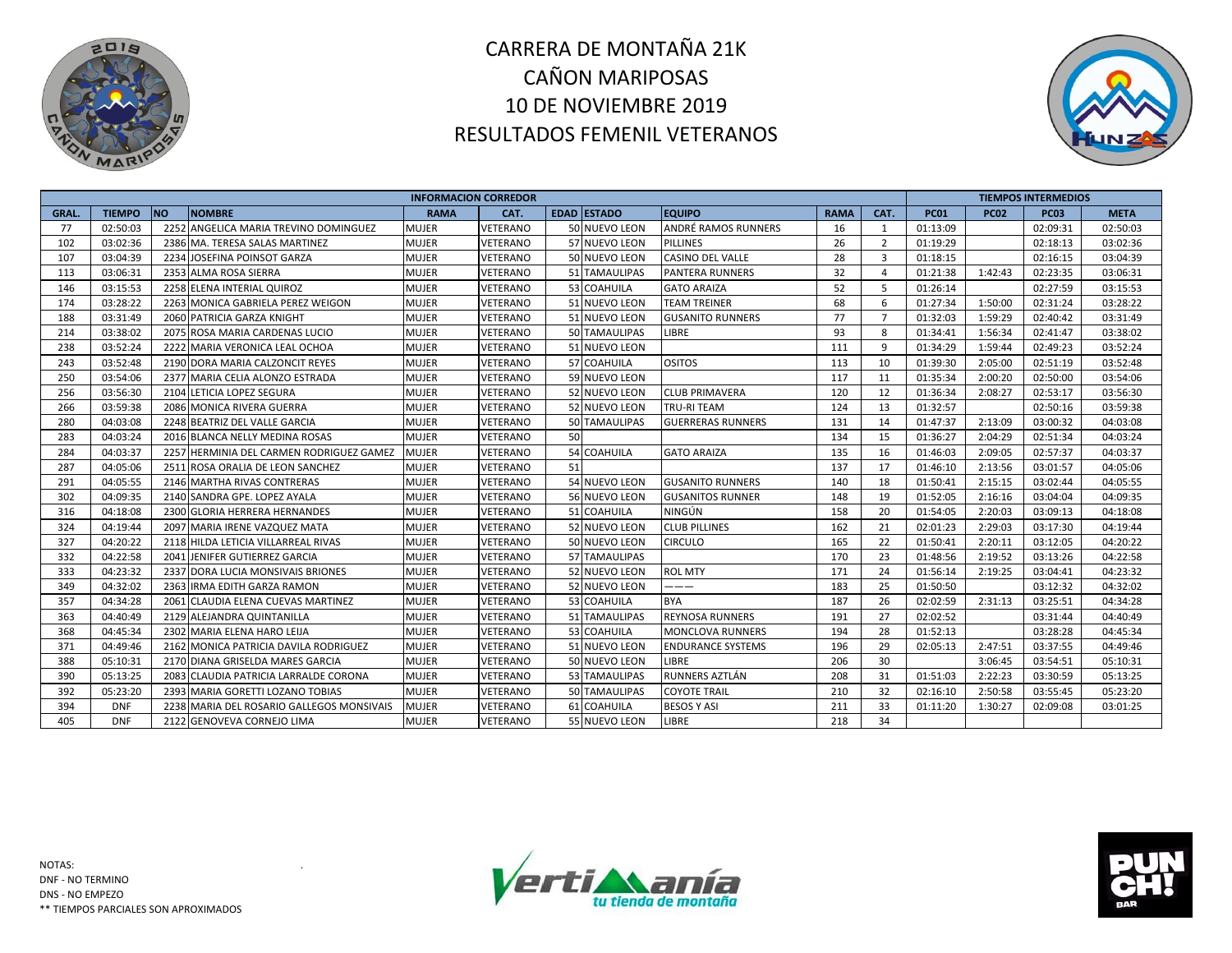



|             |               |                                        |               | <b>INFORMACION CORREDOR</b> |    |                      |                                     |             |                |             |             | <b>TIEMPOS INTERMEDIOS</b> |             |
|-------------|---------------|----------------------------------------|---------------|-----------------------------|----|----------------------|-------------------------------------|-------------|----------------|-------------|-------------|----------------------------|-------------|
| <b>GRAL</b> | <b>TIEMPO</b> | <b>NO</b><br><b>NOMBRE</b>             | <b>RAMA</b>   | CAT.                        |    | <b>EDAD ESTADO</b>   | <b>EQUIPO</b>                       | <b>RAMA</b> | CAT.           | <b>PC01</b> | <b>PC02</b> | <b>PC03</b>                | <b>META</b> |
| 1           | 01:54:08      | 2037 NICOLAS DEL ANGEL HERNANDEZ       | <b>HOMBRE</b> | LIBRE                       |    | 38 NUEVO LEON        | <b>DEL-SAG</b>                      | 1           | 1              | 00:44:52    | 0:57:05     | 01:23:31                   | 01:54:08    |
| 5           | 02:00:38      | 2116 PABLO JOSUE CHAPA CARRANZA        | <b>HOMBRE</b> | <b>LIBRE</b>                |    | <b>20 NUEVO LEON</b> | <b>AMÉRICAS PRO</b>                 | 5           | $\overline{2}$ | 00:51:49    | 1:04:30     | 01:29:54                   | 02:00:38    |
| 6           | 02:00:50      | 2398 MARIO ALBERTO GARCIA ALMARAZ      | <b>HOMBRE</b> | LIBRE                       |    | 31 NUEVO LEON        |                                     | 6           | 3              | 00:48:56    | 1:02:37     | 01:27:56                   | 02:00:50    |
| 10          | 02:03:17      | 2223 RENE MIGUEL MORANTES LOPEZ        | HOMBRE        | LIBRE                       |    | 37 NUEVO LEON        | <b>DEL-SAG</b>                      | 9           | $\overline{4}$ | 00:48:58    | 1:02:23     | 01:30:45                   | 02:03:17    |
| 13          | 02:08:13      | 2408 BERNARDO GARIBAY GUZMAN           | HOMBRE        | LIBRE                       |    | 23 NUEVO LEON        |                                     | 12          | 5              | 00:53:14    | 1:08:08     | 01:34:13                   | 02:08:13    |
| 22          | 02:17:09      | 2151 CECILIO RIOS MORA                 | HOMBRE        | LIBRE                       |    | 37 COAHUILA          | CLUB DE CORREDORES DEL LAGO         | 19          | 6              | 00:58:29    | 1:12:23     | 01:43:56                   | 02:17:09    |
| 25          | 02:20:26      | 2406 ABRAHAM ALEJANDRO ESTRADA OBREGON | <b>HOMBRE</b> | LIBRE                       |    | 33 NUEVO LEON        | <b>PILLINES</b>                     | 22          | $\overline{7}$ | 01:02:04    | 1:16:40     | 01:46:21                   | 02:20:26    |
| 27          | 02:21:20      | 2012 RIGOBERTO TOVAR SALAZAR           | <b>HOMBRE</b> | LIBRE                       | 38 |                      |                                     | 24          | 8              | 00:59:44    | 1:14:30     | 01:45:05                   | 02:21:20    |
| 28          | 02:21:46      | 2388 ISAAC HERRERA LOZANO              | <b>HOMBRE</b> | LIBRE                       |    | 26 NUEVO LEON        |                                     | 25          | 9              | 00:59:17    | 1:14:57     | 01:46:17                   | 02:21:46    |
| 29          | 02:21:51      | 2364 OSCAR RAUL FLORES MORALES         | HOMBRE        | LIBRE                       |    | 32 NUEVO LEON        |                                     | 26          | 10             | 01:01:34    | 1:16:18     | 01:45:09                   | 02:21:51    |
| 35          | 02:25:47      | 2407 RAFAEL OBED DE LA TORRE REYES     | HOMBRE        | LIBRE                       |    | 31 NUEVO LEON        |                                     | 30          | 11             | 01:03:34    | 1:19:58     | 01:49:32                   | 02:25:47    |
| 39          | 02:28:16      | 2335 GONZALO SALAZAR                   | <b>HOMBRE</b> | LIBRE                       |    | 27 NUEVO LEON        | <b>VRTIKX</b>                       | 34          | 12             | 01:00:50    | 1:17:55     | 01:48:47                   | 02:28:16    |
| 42          | 02:31:48      | 2264 ARTURO MARQUEZ AGUILAR            | HOMBRE        | LIBRE                       |    | 39 NUEVO LEON        | <b>DUENDES DEL VALLE</b>            | 36          | 13             | 01:02:51    | 1:19:30     | 01:51:39                   | 02:31:48    |
| 45          | 02:33:44      | 2139 IVAN ERNESTO BERROTERAN ARAGON    | HOMBRE        | LIBRE                       |    | 35 NUEVO LEON        |                                     | 38          | 14             | 01:02:11    | 1:20:21     | 01:52:41                   | 02:33:44    |
| 48          | 02:35:49      | 2014 JUAN CARLOS ORDONEZ OLVERA        | HOMBRE        | LIBRE                       | 20 |                      |                                     | 41          | 15             | 01:00:41    | 1:16:56     | 01:48:21                   | 02:35:49    |
| 51          | 02:37:15      | 2210 HUGO MALDONADO HERRERA            | <b>HOMBRE</b> | <b>LIBRE</b>                |    | 38 NUEVO LEON        | DE ACERO                            | 43          | 16             | 01:11:25    | 1:29:03     | 01:57:47                   | 02:37:15    |
| 53          | 02:38:23      | 2007 DIEGO VARGAS MARTINEZ             | <b>HOMBRE</b> | <b>LIBRE</b>                | 38 |                      |                                     | 45          | 17             | 01:02:05    | 1:17:08     | 01:49:53                   | 02:38:23    |
| 55          | 02:40:06      | 2137 JON FREDRIK STRYKER               | <b>HOMBRE</b> | LIBRE                       |    | 38 NUEVO LEON        | K <sub>2</sub>                      | 46          | 18             | 01:04:18    | 1:21:23     | 01:52:51                   | 02:40:06    |
| 56          | 02:41:08      | 2232 SERGIO JOCKEM VALDEZ SANCHEZ      | <b>HOMBRE</b> | LIBRE                       |    | 17 NUEVO LEON        | <b>SPARTANS</b>                     | 47          | 19             | 01:05:12    | 1:25:45     | 01:58:52                   | 02:41:08    |
| 59          | 02:42:19      | 2299 FROYLAN ANTONIO JUAREZ CORONA     | HOMBRE        | LIBRE                       |    | 28 TAMAULIPAS        | <b>VDO RUNNERS</b>                  | 50          | 20             | 01:05:26    | 1:23:55     | 02:00:03                   | 02:42:19    |
| 61          | 02:43:32      | 2233 JOSE ANIBAL CARBAJAL CARBAJAL     | HOMBRE        | LIBRE                       |    | 29 TAMAULIPAS        | <b>CANGREJOS WONG</b>               | 51          | 21             | 01:01:59    | 1:20:47     | 02:00:08                   | 02:43:32    |
| 62          | 02:44:27      | 2081 CHRISTOPHER DUNNE GARCIA          | <b>HOMBRE</b> | <b>LIBRE</b>                |    | 38 NUEVO LEON        |                                     | 52          | 22             | 01:05:12    | 1:23:22     | 01:58:08                   | 02:44:27    |
| 63          | 02:44:56      | 2349 BARTOLO ANTONIO DEL ANGEL         | <b>HOMBRE</b> | <b>LIBRE</b>                |    | 27 NUEVO LEON        | <b>DEL SAG</b>                      | 53          | 23             | 01:01:30    | 1:19:49     | 01:56:12                   | 02:44:56    |
| 71          | 02:47:42      | 2514 JESUS ARTURO GONZALEZ L           | <b>HOMBRE</b> | <b>LIBRE</b>                | 39 |                      |                                     | 57          | 24             | 01:08:28    | 1:27:28     | 02:05:04                   | 02:47:42    |
| 72          | 02:47:44      | 2025 ALEJANDRO CASTILLO REYES          | HOMBRE        | LIBRE                       |    | 32 NUEVO LEON        | <b>CLUB CIMARRONES</b>              | 58          | 25             | 01:06:18    | 1:24:18     | 02:00:22                   | 02:47:44    |
| 82          | 02:53:18      | 2070 PAUL ENRIQUE REYES GALLARDO       | HOMBRE        | LIBRE                       |    | 39 NUEVO LEON        | LIBRE                               | 65          | 26             | 00:25:05    | 1:05:18     | 01:12:40                   | 02:53:18    |
| 88          | 02:54:13      | 2031 JUAN ANGEL MATA ORTIZ             | HOMBRE        | LIBRE                       |    | 33 NUEVO LEON        |                                     | 67          | 27             | 01:13:42    | 1:35:13     | 02:09:39                   | 02:54:13    |
| 99          | 02:58:31      | 2397 RODOLFO IBARRA MUNOZ              | <b>HOMBRE</b> | LIBRE                       |    | 32 NUEVO LEON        | <b>HUASTECA RUNNERS TEAM</b>        | 75          | 28             | 01:10:26    | 1:29:17     | 02:06:28                   | 02:58:31    |
| 101         | 03:02:18      | 2213 OMAR ALEJANDRO MACIAS ESPARZA     | HOMBRE        | LIBRE                       |    | 39 NUEVO LEON        | <b>DE ACERO</b>                     | 76          | 29             | 01:21:40    | 1:40:19     | 02:17:39                   | 03:02:18    |
| 108         | 03:05:00      | 2312 EDUARDO ROGELIO GARCIA SALAS      | HOMBRE        | LIBRE                       |    | 30 NUEVO LEON        | <b>JARRUN</b>                       | 80          | 30             | 01:10:41    | 1:31:52     | 02:10:42                   | 03:05:00    |
| 111         | 03:05:56      | 2301 IVAN ALEJANDRO ALVARADO PENA      | HOMBRE        | <b>LIBRE</b>                |    | <b>30 NUEVO LEON</b> | <b>ELITE RUNNING CLUB</b>           | 81          | 31             | 01:19:46    | 1:38:49     | 02:16:34                   | 03:05:56    |
| 115         | 03:08:20      | 2150 JULIO IVAN HERNANDEZ              | HOMBRE        | LIBRE                       |    | <b>36 TAMAULIPAS</b> | <b>FAMILY RUNNERS REYNOSA</b>       | 82          | 32             | 01:16:41    | 1:39:20     | 02:20:22                   | 03:08:20    |
| 117         | 03:08:26      | 2185 OSCAR ALBERTO GARCIA RODRIGUEZ    | <b>HOMBRE</b> | LIBRE                       |    | 36 NUEVO LEON        | NO.                                 | 83          | 33             | 01:22:17    | 1:41:57     | 02:20:59                   | 03:08:26    |
| 125         | 03:10:57      | 2368 ANDRES MONTELONGO GARCIA          | HOMBRE        | <b>LIBRE</b>                |    | 28 QUERETARO         |                                     | 86          | 34             | 01:21:19    | 1:43:48     | 02:21:07                   | 03:10:57    |
| 127         | 03:11:35      | 2317 OSCAR AGUILAR APARICIO            | HOMBRE        | LIBRE                       |    | 31 TAMAULIPAS        | <b>LOBOS RUNNERS</b>                | 87          | 35             | 01:07:05    | 1:27:14     | 02:13:23                   | 03:11:35    |
| 129         | 03:12:07      | 2219 ERIK ROEL TAMEZ PEREZ             | HOMBRE        | <b>LIBRE</b>                |    | 39 NUEVO LEON        | <b>RIBERAS RUNNERS SABINAS HIDA</b> | 88          | 36             | 01:20:31    |             | 02:21:24                   | 03:12:07    |
| 137         | 03:13:34      | 2052 HUGO CESAR RUIZ DIAZ              | <b>HOMBRE</b> | <b>LIBRE</b>                |    | 33 NUEVO LEON        | <b>GUSANITO</b>                     | 91          | 37             | 01:31:50    |             | 02:27:43                   | 03:13:34    |
| 151         | 03:17:37      | 2177 EDUARDO CANTU TREVINO             | <b>HOMBRE</b> | <b>LIBRE</b>                |    | 35 NUEVO LEON        | LOS PROFESIONALES                   | 98          | 38             | 01:19:09    | 1:40:59     | 02:19:19                   | 03:17:37    |
| 152         | 03:17:38      | 2080 JAVIER MENDOZA MOLINA             | <b>HOMBRE</b> | <b>LIBRE</b>                |    | 34 NUEVO LEON        | <b>SNR CREW</b>                     | 99          | 39             | 01:21:23    | 1:45:50     | 02:27:02                   | 03:17:38    |
| 155         | 03:18:31      | 2500 HUMBERTO JAVIER RAMIREZ ALMARAZ   | <b>HOMBRE</b> | LIBRE                       |    | 33 NUEVO LEON        | MSC.                                | 100         | 40             | 01:19:16    | 1:40:33     | 02:21:14                   | 03:18:31    |



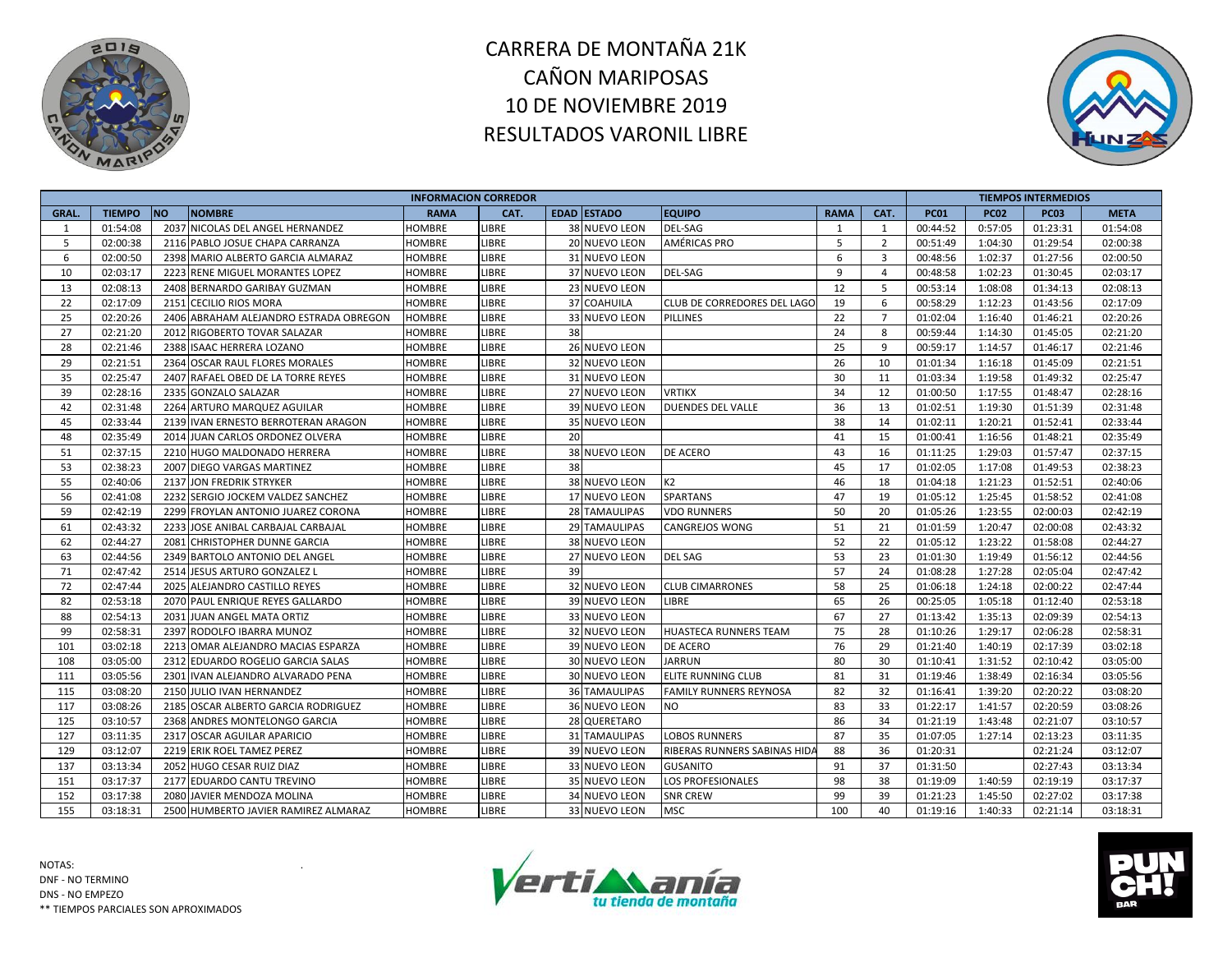



|             |               |                                           | <b>INFORMACION CORREDOR</b> |              |    |                      |                        |             |      |             |             | <b>TIEMPOS INTERMEDIOS</b> |             |
|-------------|---------------|-------------------------------------------|-----------------------------|--------------|----|----------------------|------------------------|-------------|------|-------------|-------------|----------------------------|-------------|
| <b>GRAL</b> | <b>TIEMPO</b> | <b>NO</b><br><b>NOMBRE</b>                | <b>RAMA</b>                 | CAT.         |    | <b>EDAD ESTADO</b>   | <b>EQUIPO</b>          | <b>RAMA</b> | CAT. | <b>PC01</b> | <b>PC02</b> | <b>PC03</b>                | <b>META</b> |
| 161         | 03:21:06      | 2024 ULISES GARCIA LOPEZ                  | <b>HOMBRE</b>               | LIBRE        |    | <b>16 TAMAULIPAS</b> | <b>GACELAS RUNNERS</b> | 103         | 41   | 01:22:56    | 1:45:40     | 02:28:01                   | 03:21:06    |
| 164         | 03:22:46      | 2285 JOSE ANDRES ALVARADO PENA            | <b>HOMBRE</b>               | LIBRE        |    | 31 TAMAULIPAS        |                        | 104         | 42   | 01:19:58    | 1:40:38     | 02:26:38                   | 03:22:46    |
| 181         | 03:30:40      | 2145 MANUEL ALEJANDRO VILLARREAL GONZALEZ | <b>HOMBRE</b>               | LIBRE        |    | 34 NUEVO LEON        | <b>WHIRLPOOL</b>       | 109         | 43   | 01:14:24    | 1:34:36     | 02:13:31                   | 03:30:40    |
| 191         | 03:32:08      | 2288 JUAN MANUEL MALDONADO LARA           | <b>HOMBRE</b>               | LIBRE        |    | 18 COAHUILA          | CENTINELAS             | 113         | 44   | 01:27:32    | 1:48:38     | 02:31:25                   | 03:32:08    |
| 205         | 03:34:26      | 2379 MICHELLE VILLANUEVA MARTINEZ         | <b>HOMBRE</b>               | <b>LIBRE</b> |    | 28 NUEVO LEON        | <b>LYCANS</b>          | 117         | 45   | 01:30:43    | 1:52:47     | 02:34:42                   | 03:34:26    |
| 209         | 03:37:37      | 2382 ELIUD SAMUEL ALONSO PRESA            | <b>HOMBRE</b>               | LIBRE        |    | <b>39 TAMAULIPAS</b> | <b>GACELAS RUNNER</b>  | 119         | 46   | 01:28:33    | 1:49:20     | 02:38:34                   | 03:37:37    |
| 212         | 03:37:43      | 2374 JAVIER SOLIS NOYOLA                  | <b>HOMBRE</b>               | LIBRE        |    | 33 TAMAULIPAS        |                        | 120         | 47   | 01:15:13    | 1:39:43     | 02:28:11                   | 03:37:43    |
| 228         | 03:42:28      | 2504 SEBASTIAN SALAZAR GONZALEZ           | <b>HOMBRE</b>               | LIBRE        |    | <b>32 TAMAULIPAS</b> | <b>REPTILIANOS</b>     | 124         | 48   | 01:22:44    | 1:46:42     | 02:32:55                   | 03:42:28    |
| 242         | 03:52:47      | 2306 JONATHAN LOPEZ MATA                  | <b>HOMBRE</b>               | LIBRE        |    | 26 TAMAULIPAS        | <b>VDO RUNNERS</b>     | 130         | 49   | 01:35:09    | 1:58:31     | 02:48:13                   | 03:52:47    |
| 244         | 03:52:57      | 2303 LUIS MANUEL IBARRA MEZA              | <b>HOMBRE</b>               | LIBRE        |    | 37 NUEVO LEON        | <b>REGIO RUNNERS</b>   | 131         | 50   | 01:38:08    | 2:06:05     | 02:52:45                   | 03:52:57    |
| 246         | 03:53:02      | 2266 RICARDO MARTIN CASTILLO ESCOBEDO     | <b>HOMBRE</b>               | LIBRE        |    | 36 NUEVO LEON        |                        | 132         | 51   | 01:42:45    | 2:06:00     | 02:52:10                   | 03:53:02    |
| 248         | 03:53:44      | 2395 ALLAN NIETHMER PEREZ CASTELLANO      | <b>HOMBRE</b>               | <b>LIBRE</b> |    | 28 NUEVO LEON        | <b>JARRUN</b>          | 133         | 52   | 01:29:53    | 1:57:21     | 02:44:51                   | 03:53:44    |
| 253         | 03:55:48      | 2108 MARIO OVIEDO GALLEGOS                | <b>HOMBRE</b>               | LIBRE        |    | 39 NUEVO LEON        | NÓMADAS                | 135         | 53   | 01:37:59    | 2:02:14     | 02:46:09                   | 03:55:48    |
| 269         | 04:00:01      | 2350 JAVIER HERNAN ALANIS OCHOA           | <b>HOMBRE</b>               | LIBRE        |    | 34 NUEVO LEON        |                        | 145         | 54   | 01:40:45    | 2:07:32     | 02:54:31                   | 04:00:01    |
| 278         | 04:02:32      | 2506 DANIEL DE LAS FUENTES CEPEDA         | <b>HOMBRE</b>               | <b>LIBRE</b> |    | 21 COAHUILA          | MONTAÑEROS COAHUILA    | 148         | 55   | 01:02:29    | 1:25:29     | 02:20:34                   | 04:02:32    |
| 279         | 04:02:48      | 2380 ALEJANDRO NARVAEZ SALAZAR            | <b>HOMBRE</b>               | LIBRE        |    | 31 TAMAULIPAS        | <b>GACELAS</b>         | 149         | 56   | 01:47:27    | 2:13:21     | 03:03:55                   | 04:02:48    |
| 293         | 04:06:30      | 2327 FRANCISCO RIVERA GARZA               | <b>HOMBRE</b>               | LIBRE        |    | 27 TAMAULIPAS        | <b>VDO RUNNERS</b>     | 152         | 57   | 01:36:51    | 2:00:42     | 02:54:35                   | 04:06:30    |
| 305         | 04:10:16      | 2287 ABRAHAM CUAHUTLE ROMERO              | <b>HOMBRE</b>               | LIBRE        |    | 35 NUEVO LEON        |                        | 155         | 58   | 01:44:35    |             | 03:04:42                   | 04:10:16    |
| 313         | 04:15:55      | 2064 GERARDO ALANIS VILLARREAL            | <b>HOMBRE</b>               | <b>LIBRE</b> |    | 25 NUEVO LEON        |                        | 158         | 59   | 01:34:40    | 2:02:10     | 02:56:04                   | 04:15:55    |
| 318         | 04:18:20      | 2251 CARLOS GARCIA                        | <b>HOMBRE</b>               | LIBRE        |    | 34 NUEVO LEON        | <b>ABEL REYNA</b>      | 159         | 60   | 01:34:40    | 2:07:18     | 02:56:45                   | 04:18:20    |
| 322         | 04:19:23      | 2277 YAIR MIJARES ESTUPINAN               | <b>HOMBRE</b>               | LIBRE        |    | 33 COAHUILA          | TRISALMONES            | 162         | 61   | 01:54:44    | 2:22:53     | 03:15:52                   | 04:19:23    |
| 336         | 04:25:55      | 2215 GUILLERMO RANGEL SADA                | <b>HOMBRE</b>               | <b>LIBRE</b> |    | <b>26 NUEVO LEON</b> | <b>DE ACERO</b>        | 164         | 62   | 01:48:31    | 2:16:52     | 03:13:27                   | 04:25:55    |
| 341         | 04:28:09      | 2362 GABRIEL CAMACHO MENDOZA              | <b>HOMBRE</b>               | <b>LIBRE</b> |    | <b>34 TAMAULIPAS</b> | N/A                    | 165         | 63   | 01:52:59    | 2:29:30     | 03:22:43                   | 04:28:09    |
| 347         | 04:31:31      | 2057 ELIAS BUSTAMANTE QUINO               | <b>HOMBRE</b>               | LIBRE        |    | <b>30 TAMAULIPAS</b> | <b>TEAM VENOM</b>      | 166         | 64   | 01:49:14    | 1:50:57     | 03:16:01                   | 04:31:31    |
| 354         | 04:32:35      | 2378 OSVALDO RODRIGUEZ RICO               | <b>HOMBRE</b>               | <b>LIBRE</b> |    | 38 TAMAULIPAS        | <b>COYOTE TRAIL</b>    | 168         | 65   | 01:46:12    | 2:14:19     | 03:07:25                   | 04:32:35    |
| 365         | 04:41:21      | 2325 BERNARDO CHARLES                     | <b>HOMBRE</b>               | LIBRE        |    | 31 CHIHUAHUA         |                        | 173         | 66   | 01:59:57    | 2:30:55     | 03:21:43                   | 04:41:21    |
| 376         | 04:51:47      | 2127 JOSE ALEJANDRO SANCHEZ ZAMORA        | <b>HOMBRE</b>               | LIBRE        |    | 32 COAHUILA          | <b>SERSA</b>           | 176         | 67   |             | 1:32:42     |                            | 04:51:47    |
| 381         | 04:56:44      | 2046 AGUSTIN ALONSO ZALETA CALDERON       | <b>HOMBRE</b>               | LIBRE        |    | <b>34 TAMAULIPAS</b> | <b>PODIUM FITNESS</b>  | 179         | 68   | 02:01:28    | 2:32:51     | 03:16:21                   | 04:56:44    |
| 386         | 05:06:54      | 2319 JOSE RICARDO SEGUNDO SOTO            | <b>HOMBRE</b>               | LIBRE        |    | 38 TAMAULIPAS        | <b>REPTILIANOS</b>     | 182         | 69   | 02:13:20    | 2:44:42     | 03:50:25                   | 05:06:54    |
| 401         | <b>DNF</b>    | 2126 ADRIAN ENRIQUE BUSTOS MARTINEZ       | <b>HOMBRE</b>               | LIBRE        |    | 26 COAHUILA          | <b>SERSA</b>           | 185         | 70   |             | 1:06:26     |                            |             |
| 403         | <b>DNF</b>    | 2045 CARLOS ALBERTO MARTINEZ GUERRERO     | <b>HOMBRE</b>               | <b>LIBRE</b> |    | 36 TAMAULIPAS        | <b>PODIUM FITNESS</b>  | 186         | 71   |             | 1:19:29     |                            |             |
| 414         | <b>DNS</b>    | 2138 FELIX MENDOZA                        | <b>HOMBRE</b>               | LIBRE        |    | 31 NUEVO LEON        | K <sub>2</sub>         | 192         | 72   |             |             |                            |             |
| 415         | <b>DNS</b>    | 2168 CRISTIAN IVAN HERNANDEZ SUSTAITA     | HOMBRE                      | LIBRE        |    | 26 COAHUILA          | <b>CRAZY RUNNERS</b>   | 193         | 73   |             |             |                            |             |
| 419         | <b>DNS</b>    | 2204 CARLOS ARMANDO FERNANDEZ MARCO       | <b>HOMBRE</b>               | LIBRE        |    | 21 NUEVO LEON        | <b>DE ACERO</b>        | 196         | 74   |             |             |                            |             |
| 422         | <b>DNS</b>    | 2207 MARCELO PARAS RODRIGUEZ              | <b>HOMBRE</b>               | LIBRE        |    | 19 NUEVO LEON        | <b>DE ACERO</b>        | 198         | 75   |             |             |                            |             |
| 430         | <b>DNS</b>    | 2410 AGUSTIN VILLARREAL                   | <b>HOMBRE</b>               | LIBRE        |    | 28 NUEVO LEON        |                        | 202         | 75   |             |             |                            |             |
| 432         | <b>DNS</b>    | 2520 LUIS MANUEL MARTINEZ MORENO          | <b>HOMBRE</b>               | LIBRE        | 34 |                      |                        | 201         | 74   |             |             |                            |             |



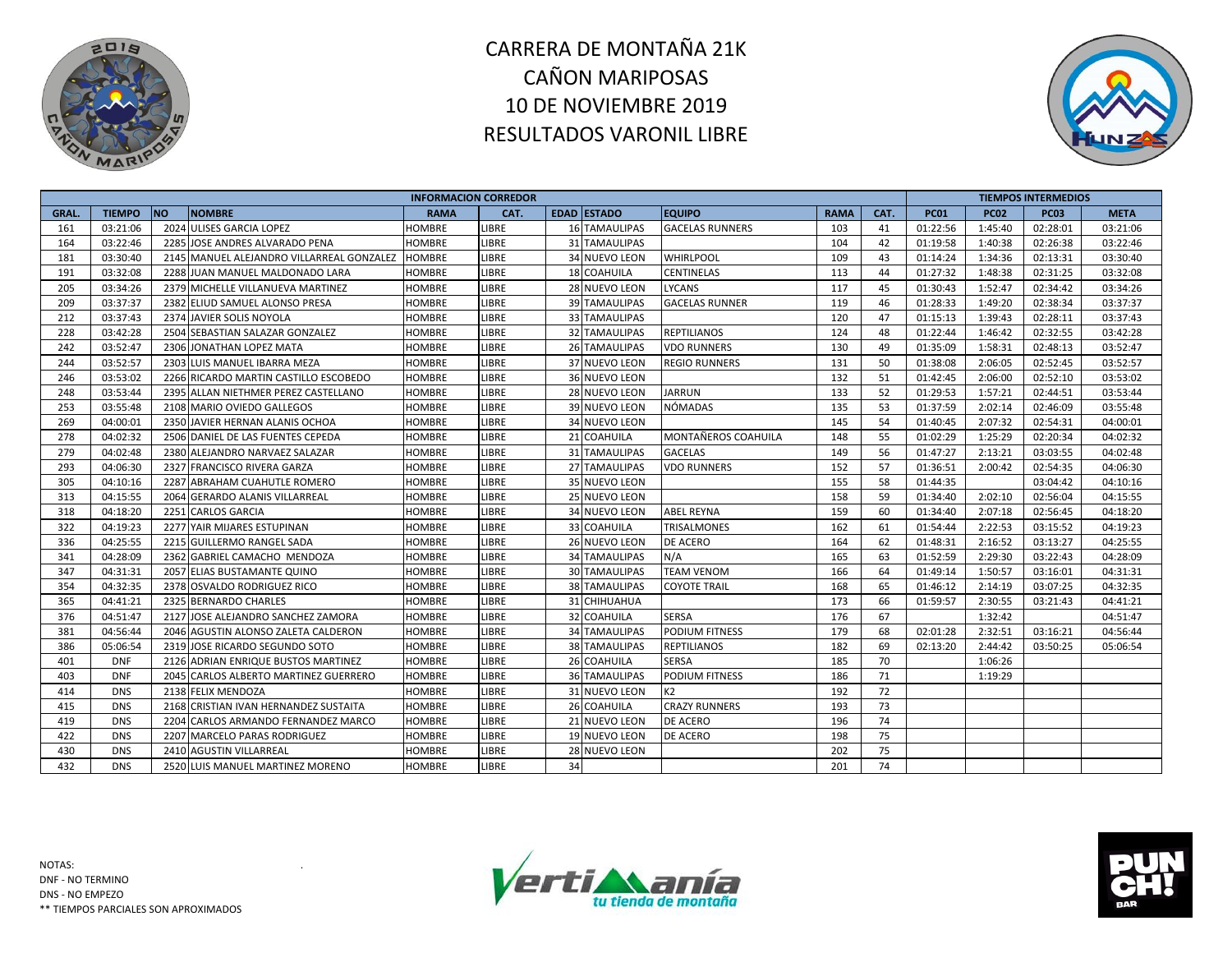



|                |               |                                        |               | <b>INFORMACION CORREDOR</b> |                    |                          |                |                |             |             | <b>TIEMPOS INTERMEDIOS</b> |             |
|----------------|---------------|----------------------------------------|---------------|-----------------------------|--------------------|--------------------------|----------------|----------------|-------------|-------------|----------------------------|-------------|
| GRAL.          | <b>TIEMPO</b> | <b>NO</b><br><b>NOMBRE</b>             | <b>RAMA</b>   | CAT.                        | <b>EDAD ESTADO</b> | <b>EQUIPO</b>            | <b>RAMA</b>    | CAT.           | <b>PC01</b> | <b>PC02</b> | <b>PC03</b>                | <b>META</b> |
| 2              | 01:55:51      | 2245 LEONARDO LUNA VEGA                | <b>HOMBRE</b> | <b>MASTER</b>               | 44 NUEVO LEON      | <b>LOMAS RUNNERS</b>     | $\overline{2}$ | 1              | 00:47:54    | 1:00:23     | 01:27:08                   | 01:55:51    |
| $\overline{3}$ | 01:57:42      | 2513 DAVID ZUNIGA GARZA                | HOMBRE        | <b>MASTER</b>               | 43                 |                          | $\overline{3}$ | 2              | 00:51:37    | 1:04:17     | 01:29:05                   | 01:57:42    |
| $\overline{7}$ | 02:01:34      | 2348 RICARDO MONSIVAIS LARA            | HOMBRE        | <b>MASTER</b>               | 46 NUEVO LEON      | <b>DEL SAG</b>           | $\overline{7}$ | $\overline{3}$ | 00:52:26    | 1:05:37     | 01:32:37                   | 02:01:34    |
| 9              | 02:03:04      | 2020 JAVIER GUTIERREZ NAVARRO          | HOMBRE        | <b>MASTER</b>               | 43                 |                          | 8              | $\overline{4}$ | 00:50:47    | 1:04:42     | 01:32:01                   | 02:03:04    |
| 12             | 02:06:28      | 2211 EDUARDO PEREZ MEDINA              | HOMBRE        | <b>MASTER</b>               | 47 NUEVO LEON      | <b>DE ACERO</b>          | 11             | 5              | 00:51:38    | 1:04:49     | 01:32:30                   | 02:06:28    |
| 14             | 02:08:15      | 2186 LUIS GUILLERMO DIEGUEZ CABELLO    | HOMBRE        | <b>MASTER</b>               | 48 QUERETARO       |                          | 13             | 6              | 00:52:22    |             | 01:36:12                   | 02:08:15    |
| 15             | 02:12:13      | 2230 JUAN JOSE RODRIGUEZ MARTINEZ      | <b>HOMBRE</b> | <b>MASTER</b>               | 45 NUEVO LEON      | <b>TERNIUM</b>           | 14             | $\overline{7}$ | 00:51:39    |             | 01:36:08                   | 02:12:13    |
| 16             | 02:12:46      | 2226 LUIS EDUARDO MARTINEZ MARTINEZ    | <b>HOMBRE</b> | <b>MASTER</b>               | 47 NUEVO LEON      | POBLANO SPORT            | 15             | 8              | 00:55:07    | 1:09:39     | 01:37:24                   | 02:12:46    |
| 20             | 02:14:37      | 2036 PEDRO MORENO SILVA                | <b>HOMBRE</b> | <b>MASTER</b>               | 42 NUEVO LEON      | <b>DEL-SAG</b>           | 17             | 9              | 00:56:50    | 1:10:29     | 01:38:45                   | 02:14:37    |
| 24             | 02:19:23      | 2003 JOSE ODILON MATA AQUINO           | HOMBRE        | <b>MASTER</b>               | 45 NUEVO LEON      | <b>BEREL</b>             | 21             | 10             | 00:59:09    | 1:14:22     | 01:45:09                   | 02:19:23    |
| 30             | 02:22:04      | 2026 JOSE ALFREDO VELAZQUEZ BETANCOURT | HOMBRE        | <b>MASTER</b>               | 45 NUEVO LEON      | <b>LILI FIGUEROA</b>     | 27             | 11             | 01:01:32    | 1:15:56     | 01:46:07                   | 02:22:04    |
| 33             | 02:24:15      | 2409 OCTAVIO GARCIA CORRAL MENCHACA    | <b>HOMBRE</b> | <b>MASTER</b>               | 44 NUEVO LEON      | <b>REGIOMONTAÑISTAS</b>  | 29             | 12             | 00:56:13    | 1:11:39     | 01:41:56                   | 02:24:15    |
| 36             | 02:25:49      | 2101 JUAN JOSE HERRERA GARCIA          | <b>HOMBRE</b> | <b>MASTER</b>               | 41 NUEVO LEON      | <b>GUSANITOS RUNNER</b>  | 31             | 13             | 00:59:22    | 1:16:06     | 01:48:19                   | 02:25:49    |
| 38             | 02:27:20      | 2088 GUSTAVO ALFONSO ZEPEDA AGRAZ      | HOMBRE        | <b>MASTER</b>               | 49 NUEVO LEON      | <b>DEPORTIVO COLINAS</b> | 33             | 14             | 00:59:07    | 1:15:20     | 01:44:56                   | 02:27:20    |
| 40             | 02:30:04      | 2019 CLAUDIO ENRIQUE IBARRA Y          | HOMBRE        | MASTER                      | 44                 |                          | 35             | 15             | 00:57:57    | 1:14:41     | 01:48:42                   | 02:30:04    |
| 43             | 02:32:46      | 2387 JUAN JOSE IBARRA VAZQUEZ          | HOMBRE        | <b>MASTER</b>               | 48 NUEVO LEON      | POBLANO SPORT RUNNING    | 37             | 16             | 01:07:02    | 1:23:16     | 01:54:22                   | 02:32:46    |
| 47             | 02:34:47      | 2049 EDGAR URIBE VAZQUEZ               | HOMBRE        | <b>MASTER</b>               | 45 COAHUILA        | <b>CENTINELAS</b>        | 40             | 17             | 01:01:09    | 1:19:25     | 01:52:15                   | 02:34:47    |
| 50             | 02:36:24      | 2176 ALEJANDRO MERCADO JACOBO          | HOMBRE        | <b>MASTER</b>               | 42 NUEVO LEON      | YAJAIRA LOPEZ            | 42             | 18             | 01:10:47    | 1:27:33     | 01:59:11                   | 02:36:24    |
| 52             | 02:38:02      | 2502 SERGIO DE LA PAZ KELLENBERGER     | <b>HOMBRE</b> | <b>MASTER</b>               | 41 NUEVO LEON      | <b>TEAM TRAINER</b>      | 44             | 19             | 01:07:10    | 1:23:49     | 01:55:37                   | 02:38:02    |
| 67             | 02:46:45      | 2392 LUCIO CANTU VALLE                 | HOMBRE        | <b>MASTER</b>               | 49 NUEVO LEON      | TRAIL-EROS               | 54             | 20             | 01:09:53    | 1:27:41     | 02:03:08                   | 02:46:45    |
| 73             | 02:49:22      | 2119 JOSE FERNANDO LINARES VALDEZ      | HOMBRE        | <b>MASTER</b>               | 40 NUEVO LEON      | <b>NONE</b>              | 59             | 21             | 01:05:59    | 1:24:58     | 02:00:13                   | 02:49:22    |
| 75             | 02:49:30      | 2008 ERIC EDUARDO TREVINO GARCIA       | <b>HOMBRE</b> | <b>MASTER</b>               | 40                 |                          | 60             | 22             | 01:14:46    | 1:32:46     | 02:06:10                   | 02:49:30    |
| 79             | 02:51:15      | 2216 HUGO ADRIAN ACEVEDO GONZALEZ      | HOMBRE        | <b>MASTER</b>               | 43 NUEVO LEON      | DE ACERO                 | 62             | 23             | 01:08:54    | 1:28:59     | 02:02:59                   | 02:51:15    |
| 80             | 02:51:15      | 2270 JESUS TOVAR TOVAR CANTU           | HOMBRE        | <b>MASTER</b>               | 48 NUEVO LEON      | <b>GUSANITOS RUNNER</b>  | 63             | 24             | 01:13:13    | 1:31:05     | 02:05:32                   | 02:51:15    |
| 81             | 02:51:41      | 2092 RAUL HERRERA                      | HOMBRE        | <b>MASTER</b>               | 47 NUEVO LEON      |                          | 64             | 25             | 01:17:01    | 1:34:57     | 02:07:26                   | 02:51:41    |
| 84             | 02:53:23      | 2355 ANTONIO GONZALEZ RIVERA           | HOMBRE        | <b>MASTER</b>               | 42 NUEVO LEON      |                          | 66             | 26             | 01:17:20    | 1:36:06     | 02:09:05                   | 02:53:23    |
| 90             | 02:54:18      | 2098 JOSE LUIS CERDA NINO              | <b>HOMBRE</b> | <b>MASTER</b>               | 49 COAHUILA        | <b>MONCLOVA RUNNERS</b>  | 68             | 27             | 01:13:08    | 1:32:28     | 02:12:04                   | 02:54:18    |
| 95             | 02:57:06      | 2194 JUAN ROBERTO CAMACHO GONZALEZ     | <b>HOMBRE</b> | <b>MASTER</b>               | 40 NUEVO LEON      | <b>IRONDOOR RUNNERS</b>  | 72             | 28             | 01:18:19    | 1:37:44     | 02:12:26                   | 02:57:06    |
| 96             | 02:57:21      | 2265 ROBERTO GONZALEZ GARCIA           | <b>HOMBRE</b> | <b>MASTER</b>               | 42 NUEVO LEON      |                          | 73             | 29             | 01:14:19    | 1:35:37     | 02:14:19                   | 02:57:21    |
| 105            | 03:03:36      | 2193 CESAR ALEJANDRO CANO MARTINEZ     | HOMBRE        | <b>MASTER</b>               | 40 NUEVO LEON      | <b>IRONDOOR RUNNERS</b>  | 78             | 30             | 01:18:21    | 1:38:03     | 02:15:03                   | 03:03:36    |
| 106            | 03:03:58      | 2221 GERARDO GABRIEL URDIALES GONZALEZ | <b>HOMBRE</b> | <b>MASTER</b>               | 47 NUEVO LEON      | <b>REGIOMONTAÑISTAS</b>  | 79             | 31             | 01:17:04    | 1:39:16     | 02:15:21                   | 03:03:58    |
| 122            | 03:10:19      | 2196 JUAN LUIS ALFIERO CABALLERO       | <b>HOMBRE</b> | <b>MASTER</b>               | 48 NUEVO LEON      | <b>CASINO DEL VALLE</b>  | 85             | 32             | 01:16:08    | 1:39:34     | 02:18:24                   | 03:10:19    |
| 132            | 03:12:26      | 2203 RICARDO ACEVES MEZA               | HOMBRE        | <b>MASTER</b>               | 44 NUEVO LEON      | <b>LA SILLA</b>          | 89             | 33             | 01:19:46    |             | 02:19:34                   | 03:12:26    |
| 138            | 03:13:44      | 2250 ROBERTO JORGE GONZALEZ SALDANA    | <b>HOMBRE</b> | <b>MASTER</b>               | 42 NUEVO LEON      | <b>INSANE ELITE TEAM</b> | 92             | 34             | 01:14:38    | 1:35:49     | 02:16:27                   | 03:13:44    |
| 139            | 03:14:09      | 2357 RAYMUNO OCANA                     | HOMBRE        | <b>MASTER</b>               | 41 NUEVO LEON      | <b>LYCANS</b>            | 93             | 35             | 01:21:37    |             | 02:24:19                   | 03:14:09    |
| 141            | 03:14:30      | 2089 ENRIQUE PEREZ                     | HOMBRE        | <b>MASTER</b>               | 46 NUEVO LEON      |                          | 94             | 36             | 01:21:26    | 1:44:41     | 02:24:59                   | 03:14:30    |
| 149            | 03:16:39      | 2402 RAUL GUERRA SILLER                | HOMBRE        | <b>MASTER</b>               | 46 NUEVO LEON      | <b>REGIOMONTAÑISTAS</b>  | 96             | 37             | 01:17:02    | 1:38:54     | 02:19:19                   | 03:16:39    |
| 157            | 03:20:14      | 2157 JORGE RODRIGUEZ                   | HOMBRE        | <b>MASTER</b>               | 40 NUEVO LEON      | <b>SNOOPY TEAM</b>       | 101            | 38             | 01:29:18    | 1:50:21     | 02:28:29                   | 03:20:14    |
| 158            | 03:20:18      | 2069 JESUS ALBERTO SANDOVAL ORTIZ      | HOMBRE        | <b>MASTER</b>               | 41 NUEVO LEON      | <b>LIBRE</b>             | 102            | 39             | 01:26:04    | 1:47:18     | 02:27:57                   | 03:20:18    |
| 169            | 03:25:35      | 2403 JORGE GOMEZ                       | <b>HOMBRE</b> | <b>MASTER</b>               | 46 NUEVO LEON      | <b>LIBRE</b>             | 106            | 40             | 01:29:35    | 1:52:21     | 02:32:25                   | 03:25:35    |



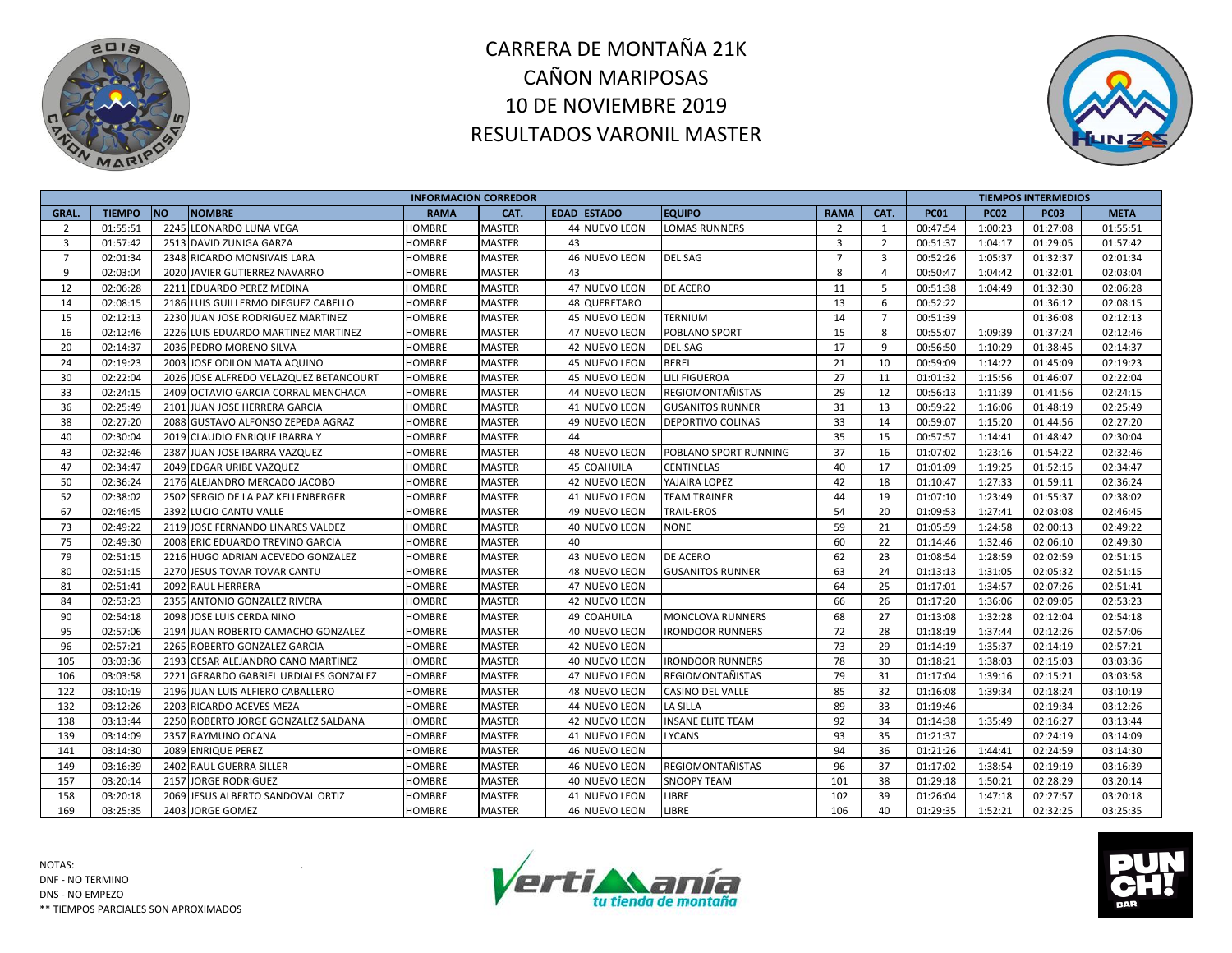



|              |               |                                        |               | <b>INFORMACION CORREDOR</b> |    |                      |                            |             |      |             |             | <b>TIEMPOS INTERMEDIOS</b> |             |
|--------------|---------------|----------------------------------------|---------------|-----------------------------|----|----------------------|----------------------------|-------------|------|-------------|-------------|----------------------------|-------------|
| <b>GRAL.</b> | <b>TIEMPO</b> | <b>NO</b><br><b>NOMBRE</b>             | <b>RAMA</b>   | CAT.                        |    | <b>EDAD ESTADO</b>   | <b>EQUIPO</b>              | <b>RAMA</b> | CAT. | <b>PC01</b> | <b>PC02</b> | <b>PC03</b>                | <b>META</b> |
| 178          | 03:28:39      | 2315 DANIEL RODRIGUEZ VALDEZ           | <b>HOMBRE</b> | <b>MASTER</b>               |    | <b>46 NUEVO LEON</b> | <b>GUSANISTOS RUNNERS</b>  | 107         | 41   | 01:32:13    | 1:52:16     | 02:35:19                   | 03:28:39    |
| 197          | 03:32:31      | 2269 ROBERTO GARZA                     | <b>HOMBRE</b> | <b>MASTER</b>               |    | <b>46 NUEVO LEON</b> | N/A                        | 115         | 42   | 01:25:02    | 1:47:06     | 02:32:17                   | 03:32:31    |
| 199          | 03:32:43      | 2062 RAMIRO QUINONES RAMOS             | <b>HOMBRE</b> | <b>MASTER</b>               |    | 46 NUEVO LEON        | LIBRE                      | 116         | 43   | 01:21:24    | 1:42:37     | 02:30:43                   | 03:32:43    |
| 208          | 03:35:11      | 2367 RAMIRO ARBIZO VERDE               | <b>HOMBRE</b> | <b>MASTER</b>               |    | <b>46 TAMAULIPAS</b> |                            | 118         | 44   | 01:20:09    | 1:42:26     | 02:27:03                   | 03:35:11    |
| 213          | 03:37:48      | 2076 JORGE ARTURO CASTILLO CAMARILLO   | <b>HOMBRE</b> | <b>MASTER</b>               |    | <b>45 TAMAULIPAS</b> | <b>FONDY</b>               | 121         | 45   | 01:28:16    | 1:50:16     | 02:35:52                   | 03:37:48    |
| 221          | 03:40:29      | 2030 FELIPE HERNANDEZ MENDIOLA         | HOMBRE        | <b>MASTER</b>               |    | 43 NUEVO LEON        | <b>PUENTE RUNNING</b>      | 122         | 46   | 01:37:21    | 2:04:23     | 02:45:16                   | 03:40:29    |
| 233          | 03:45:01      | 2508 RAUL CELSO PEREZ PEREZ            | HOMBRE        | <b>MASTER</b>               |    | <b>43 TAMAULIPAS</b> |                            | 126         | 47   | 01:30:08    |             | 02:41:35                   | 03:45:01    |
| 235          | 03:45:28      | 2370 EDGAR R GUARDIOLA OLIVO           | <b>HOMBRE</b> | <b>MASTER</b>               |    | 45 NUEVO LEON        | <b>PERROS RUNER</b>        | 127         | 48   | 01:37:13    | 2:01:55     | 02:48:46                   | 03:45:28    |
| 240          | 03:52:27      | 2512 ALBERTO ZUNIGA LUGO               | <b>HOMBRE</b> | <b>MASTER</b>               | 49 |                      |                            | 128         | 49   | 01:29:50    | 1:59:10     | 02:47:55                   | 03:52:27    |
| 241          | 03:52:32      | 2128 EVERALDO HERNANDEZ                | <b>HOMBRE</b> | <b>MASTER</b>               |    | 49 NUEVO LEON        | <b>AMD</b>                 | 129         | 50   | 01:34:25    | 1:59:38     | 02:45:30                   | 03:52:32    |
| 258          | 03:56:45      | 2144 BENITO MENDEZ SILVA               | <b>HOMBRE</b> | <b>MASTER</b>               |    | 46 NUEVO LEON        | <b>ICAMI</b>               | 138         | 51   | 01:29:51    | 1:53:48     | 02:43:49                   | 03:56:45    |
| 260          | 03:57:51      | 2247 RAMIRO T. CARRION CASTILLO        | <b>HOMBRE</b> | <b>MASTER</b>               |    | 42 TAMAULIPAS        |                            | 139         | 52   | 01:29:49    |             | 02:54:06                   | 03:57:51    |
| 265          | 03:59:37      | 2087 MARTIN TRUJILLO JUAREZ            | <b>HOMBRE</b> | <b>MASTER</b>               |    | 48 NUEVO LEON        | <b>TRU-RITEAM</b>          | 142         | 53   | 01:32:58    | 2:01:26     | 02:47:21                   | 03:59:37    |
| 268          | 04:00:00      | 2042 RAFAEL GERARDO GARZA TREJO        | <b>HOMBRE</b> | <b>MASTER</b>               |    | <b>46 TAMAULIPAS</b> | <b>REPTILIANOS</b>         | 144         | 54   | 01:33:21    | 2:00:08     | 02:55:30                   | 04:00:00    |
| 274          | 04:01:01      | 2212 EMILIO ANTONIO GUERRERO TORRES    | <b>HOMBRE</b> | <b>MASTER</b>               |    | 45 NUEVO LEON        | <b>DE ACERO</b>            | 147         | 55   | 01:41:53    | 2:06:32     | 02:55:20                   | 04:01:01    |
| 290          | 04:05:47      | 2073 JORGE FERNANDO GONZALEZ GONZALEZ  | <b>HOMBRE</b> | <b>MASTER</b>               |    | 47 NUEVO LEON        | <b>BANDA CERROS MTY</b>    | 151         | 56   | 01:32:39    | 1:58:41     | 02:51:32                   | 04:05:47    |
| 308          | 04:12:19      | 2071 JESUS MARIA TREVINO FLORES        | <b>HOMBRE</b> | <b>MASTER</b>               |    | <b>45 NUEVO LEON</b> | <b>LIBRE</b>               | 156         | 57   | 01:47:56    | 2:14:00     | 03:03:43                   | 04:12:19    |
| 321          | 04:19:20      | 2321 RODO SOTO CONTRERAS               | HOMBRE        | <b>MASTER</b>               |    | 44 COAHUILA          | <b>AMIGOS RUNNERS</b>      | 161         | 58   | 01:54:07    | 2:23:08     | 03:07:12                   | 04:19:20    |
| 334          | 04:23:36      | 2336 DAVID ZAPATA GARCIA               | HOMBRE        | <b>MASTER</b>               |    | 43 NUEVO LEON        | <b>ROL MTY</b>             | 163         | 59   | 01:52:44    | 2:19:44     | 03:04:42                   | 04:23:36    |
| 353          | 04:32:24      | 2200 MARCELO GONZALEZ RODRIGUEZ        | HOMBRE        | <b>MASTER</b>               |    | 46 NUEVO LEON        | -----                      | 167         | 60   | 02:01:37    | 2:25:57     | 03:14:14                   | 04:32:24    |
| 355          | 04:33:21      | 2373 RIGOBERTO PAZ MARTINEZ            | <b>HOMBRE</b> | <b>MASTER</b>               |    | 47 TAMAULIPAS        | <b>CANGREJOS WONG</b>      | 169         | 61   | 01:37:51    | 2:05:47     | 03:00:30                   | 04:33:21    |
| 366          | 04:41:22      | 2324 ALEJANDRO OLIVARES OLIVARES       | <b>HOMBRE</b> | <b>MASTER</b>               |    | 48 NUEVO LEON        |                            | 174         | 62   | 01:59:52    | 2:30:50     | 03:21:42                   | 04:41:22    |
| 369          | 04:48:28      | 2182 RODOLFO RAMIREZ                   | <b>HOMBRE</b> | <b>MASTER</b>               |    | 40 NUEVO LEON        | <b>CLUB ELITTE</b>         | 175         | 63   | 01:56:44    | 2:29:12     | 03:29:49                   | 04:48:28    |
| 379          | 04:56:44      | 2043 EDUARDO LOPEZ GONZALEZ            | <b>HOMBRE</b> | <b>MASTER</b>               |    | <b>41 TAMAULIPAS</b> | <b>PODIUM FITNESS</b>      | 177         | 64   | 02:01:42    | 2:34:03     | 03:28:18                   | 04:56:44    |
| 393          | <b>DNF</b>    | 2136 RONNY KVIST SØRLI                 | <b>HOMBRE</b> | <b>MASTER</b>               |    | 43 NUEVO LEON        | K <sub>2</sub>             | 183         | 65   | 00:46:57    | 1:00:02     | 01:23:47                   | 01:55:10    |
| 400          | <b>DNF</b>    | 2047 ROGELIO GARCIA SALAZAR            | HOMBRE        | <b>MASTER</b>               |    | 40 NUEVO LEON        | <b>JARRUN</b>              | 184         | 66   | 02:10:44    | 2:45:54     | 04:22:01                   | 06:18:19    |
| 406          | <b>DNS</b>    | 2050 ADRIAN LEONARDO CHIMAL CIENFUEGOS | <b>HOMBRE</b> | <b>MASTER</b>               |    | 43 NUEVO LEON        | <b>BICIVOLADOR</b>         | 188         | 67   |             |             |                            |             |
| 409          | <b>DNS</b>    | 2072 EDGAR MISAEL MONTELONGO MADRID    | HOMBRE        | <b>MASTER</b>               |    | 40 NUEVO LEON        | LIBRE                      | 190         | 68   |             |             |                            |             |
| 410          | <b>DNS</b>    | 2105 FABRICE SERFATI                   | HOMBRE        | <b>MASTER</b>               |    | 48 NUEVO LEON        | <b>CASINO DEL VALLE</b>    | 191         | 69   |             |             |                            |             |
| 417          | <b>DNS</b>    | 2183 ARMANDO MUNOZ GIL LAMADRID        | <b>HOMBRE</b> | <b>MASTER</b>               |    | 41 NUEVO LEON        | <b>HOSTILES</b>            | 195         | 70   |             |             |                            |             |
| 423          | <b>DNS</b>    | 2262 EMILIO RODRIGUEZ ROMO             | HOMBRE        | <b>MASTER</b>               |    | 47 NUEVO LEON        | <b>TEAM TREINER</b>        | 199         | 71   |             |             |                            |             |
| 427          | <b>DNS</b>    | 2358 GERARDO CASTILLO                  | <b>HOMBRE</b> | <b>MASTER</b>               |    | 40 NUEVO LEON        | <b>LYCANS</b>              | 201         | 72   |             |             |                            |             |
| 428          | <b>DNS</b>    | 2361 JUAN GABRIEL DOMINGUEZ ORTEGA     | HOMBRE        | <b>MASTER</b>               |    | 46 NUEVO LEON        | <b>MAST3RS SPORTS TEAM</b> | 202         | 73   |             |             |                            |             |
| 431          | <b>DNS</b>    | 2412 VIRGILIO GARZA LOZANO             | <b>HOMBRE</b> | <b>MASTER</b>               |    | 46 NUEVO LEON        |                            | 201         | 72   |             |             |                            |             |



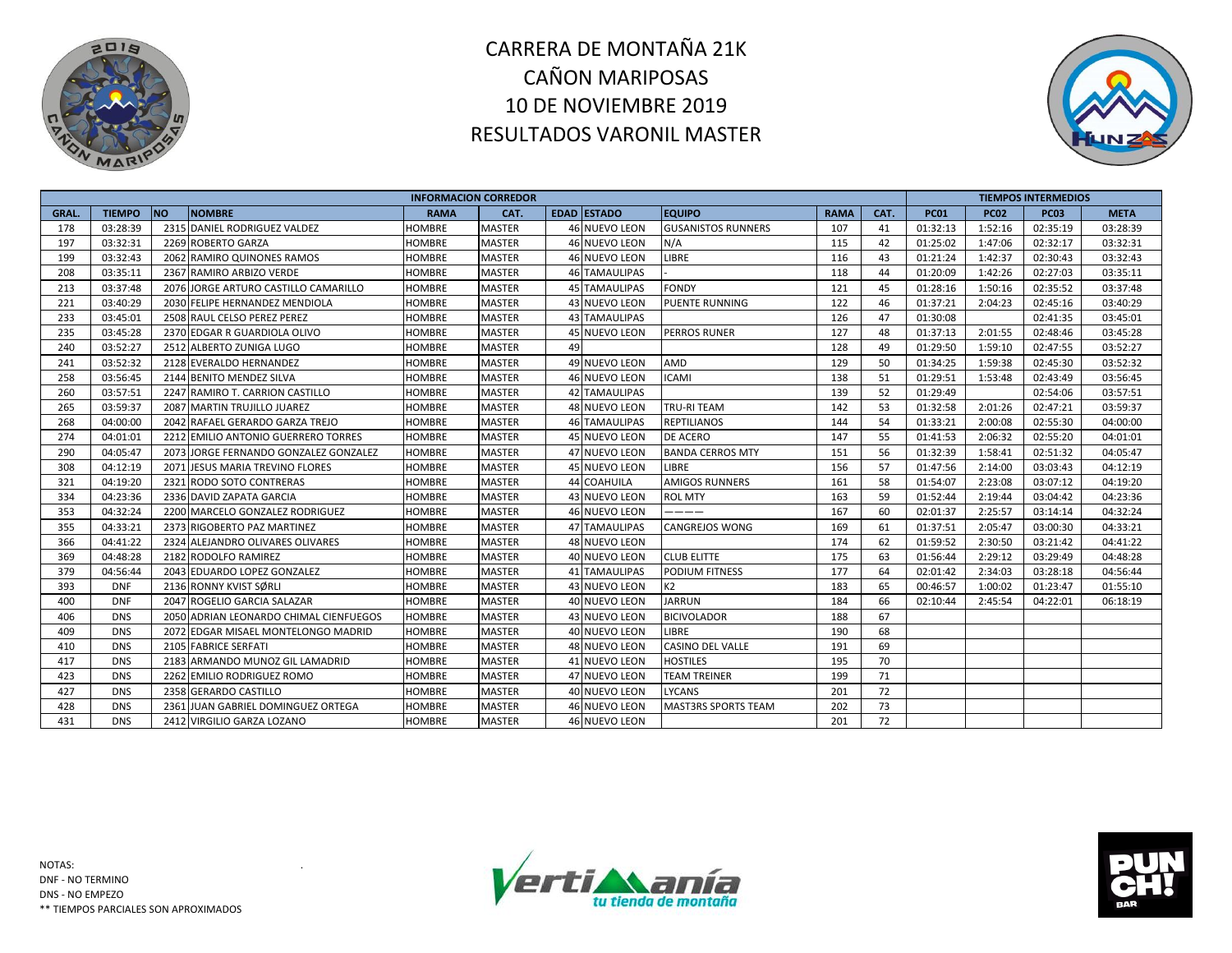



|             |               |                                       | <b>INFORMACION CORREDOR</b> |          |    |                    |                             |             |                |             |             | <b>TIEMPOS INTERMEDIOS</b> |             |
|-------------|---------------|---------------------------------------|-----------------------------|----------|----|--------------------|-----------------------------|-------------|----------------|-------------|-------------|----------------------------|-------------|
| <b>GRAL</b> | <b>TIEMPO</b> | <b>NO</b><br><b>NOMBRE</b>            | <b>RAMA</b>                 | CAT.     |    | <b>EDAD ESTADO</b> | <b>EQUIPO</b>               | <b>RAMA</b> | CAT.           | <b>PC01</b> | <b>PC02</b> | <b>PC03</b>                | <b>META</b> |
| 4           | 01:58:37      | 2040 JOSE SANTIAGO REYES RIVERA       | <b>HOMBRE</b>               | VETERANO |    | 51 NUEVO LEON      | <b>DEL-SAG</b>              | 4           | 1              | 00:50:46    | 1:04:03     | 01:29:26                   | 01:58:37    |
| 11          | 02:06:25      | 2352 JOSE BENITO VALLADARES SANCHEZ   | <b>HOMBRE</b>               | VETERANO |    | 57 NUEVO LEON      | <b>DEL SAG</b>              | 10          | $\overline{2}$ | 00:53:01    | 1:06:33     | 01:32:40                   | 02:06:25    |
| 18          | 02:13:06      | 2152 ALBERTO MARTINEZ HERNANDEZ       | HOMBRE                      | VETERANO |    | 58 NUEVO LEON      | <b>CLUB PILLINES</b>        | 16          | 3              | 00:55:43    | 1:09:46     | 01:37:19                   | 02:13:06    |
| 21          | 02:15:58      | 2109 SERGIO GARCIA ELIZONDO           | HOMBRE                      | VETERANO |    | 59 NUEVO LEON      | <b>AMERICA PROS</b>         | 18          | $\overline{4}$ | 00:59:12    | 1:13:22     | 01:41:28                   | 02:15:58    |
| 23          | 02:18:50      | 2323 HECTOR CUELLAR                   | HOMBRE                      | VETERANO |    | 51 NUEVO LEON      |                             | 20          | 5              | 00:51:44    | 1:06:08     | 01:36:19                   | 02:18:50    |
| 26          | 02:20:28      | 2385 RAFAEL AGUILAR AGUILAR           | HOMBRE                      | VETERANO |    | 53 NUEVO LEON      | <b>PILLINES</b>             | 23          | 6              | 00:56:34    | 1:12:29     | 01:42:11                   | 02:20:28    |
| 32          | 02:24:05      | 2297 RAFAEL SANCHEZ ABUD              | <b>HOMBRE</b>               | VETERANO |    | 53 NUEVO LEON      | <b>AMERICAS PRO</b>         | 28          | $\overline{7}$ | 00:57:45    | 1:14:34     | 01:45:46                   | 02:24:05    |
| 37          | 02:26:01      | 2090 ALVARO FIGUEROA                  | <b>HOMBRE</b>               | VETERANO |    | 51 NUEVO LEON      |                             | 32          | 8              | 00:59:23    | 1:15:09     | 01:45:49                   | 02:26:01    |
| 46          | 02:34:44      | 2054 GARED ALEJANDRO URIBE MARTINEZ   | <b>HOMBRE</b>               | VETERANO |    | 12 COAHUILA        | <b>CENTINELAS</b>           | 39          | 9              | 01:01:20    | 1:19:44     | 01:52:18                   | 02:34:44    |
| 57          | 02:41:20      | 2394 CONSTANTINO CEPEDA URBANO        | HOMBRE                      | VETERANO |    | 56 NUEVO LEON      | <b>PUENTE RUNNING TEAM</b>  | 48          | 10             | 01:06:51    | 1:24:31     | 01:59:28                   | 02:41:20    |
| 58          | 02:41:47      | 2187 JOSE C HERNANDEZ PUGA            | HOMBRE                      | VETERANO |    | 51 NUEVO LEON      |                             | 49          | 11             | 01:06:58    | 1:25:43     | 02:00:52                   | 02:41:47    |
| 68          | 02:46:53      | 2172 EDUARDO HINOJOSA MONTEMAYOR      | <b>HOMBRE</b>               | VETERANO |    | 50 NUEVO LEON      | <b>IRONDOORS RUNNERS</b>    | 55          | 12             | 01:17:02    |             | 02:07:46                   | 02:46:53    |
| 70          | 02:47:41      | 2369 FELIPE ISLAS                     | <b>HOMBRE</b>               | VETERANO |    | 53 NUEVO LEON      | <b>MTY</b>                  | 56          | 13             | 01:12:54    |             | 02:06:36                   | 02:47:41    |
| 76          | 02:49:54      | 2253 JOSE MARTIN GOMEZ DE LA TRINIDAD | HOMBRE                      | VETERANO |    | 50 NUEVO LEON      | <b>ADRE RAMOS RUNNERS</b>   | 61          | 14             | 01:13:11    |             | 02:11:59                   | 02:49:54    |
| 91          | 02:55:04      | 2209 JOSE LUIS GONZALEZ PUENTE        | HOMBRE                      | VETERANO |    | 57 NUEVO LEON      | DE ACERO                    | 69          | 15             | 01:11:11    | 1:29:52     | 02:05:53                   | 02:55:04    |
| 93          | 02:56:31      | 2163 ARTURO LOZANO GARCIA             | HOMBRE                      | VETERANO |    | 51 NUEVO LEON      | <b>OBISPADO RUNNER</b>      | 70          | 16             | 01:08:13    | 1:26:48     | 02:05:31                   | 02:56:31    |
| 94          | 02:56:49      | 2501 EDUARDO RAMIREZ LOPEZ            | HOMBRE                      | VETERANO |    | 51 NUEVO LEON      | <b>TRAIL-EROS</b>           | 71          | 17             | 01:05:40    | 1:25:34     | 02:02:07                   | 02:56:49    |
| 97          | 02:57:52      | 2236 CARLOS J SANCHEZ                 | <b>HOMBRE</b>               | VETERANO |    | 55 TAMAULIPAS      | <b>BAJATE GORDO REYNOSA</b> | 74          | 18             | 01:16:18    | 1:36:17     | 02:13:05                   | 02:57:52    |
| 104         | 03:03:22      | 2280 ANTONIO LLAMAS GARCIA            | <b>HOMBRE</b>               | VETERANO |    | 66 NUEVO LEON      | <b>LLAMITAS</b>             | 77          | 19             | 01:21:31    | 1:39:29     | 02:14:58                   | 03:03:22    |
| 121         | 03:10:01      | 2114 ARTURO ARECHAVALETA              | HOMBRE                      | VETERANO |    | 52 NUEVO LEON      | <b>CASINO DEL VALLE</b>     | 84          | 20             | 01:13:35    | 1:33:54     | 02:16:11                   | 03:10:01    |
| 135         | 03:12:50      | 2015 JORGE ALBERTO GARZA CAVAZOS      | HOMBRE                      | VETERANO | 53 |                    |                             | 90          | 21             | 01:20:57    | 1:42:47     | 02:20:11                   | 03:12:50    |
| 147         | 03:16:20      | 2344 MIGUEL ANGEL LUNA                | HOMBRE                      | VETERANO |    | 57 NUEVO LEON      |                             | 95          | 22             | 01:20:06    |             | 02:21:55                   | 03:16:20    |
| 150         | 03:16:41      | 2017 MOISES FERRERA                   | HOMBRE                      | VETERANO | 55 |                    |                             | 97          | 23             | 01:15:57    | 1:38:45     | 02:15:37                   | 03:16:41    |
| 166         | 03:24:18      | 2278 PEDRO CESAR CUEVAS SALDANA       | HOMBRE                      | VETERANO |    | 61 NUEVO LEON      |                             | 105         | 24             | 01:21:56    | 1:44:20     | 02:25:30                   | 03:24:18    |
| 179         | 03:28:43      | 2401 GILBERTO LEAL FLORES             | HOMBRE                      | VETERANO |    | 52 NUEVO LEON      | <b>MITRAS EXPLORER</b>      | 108         | 25             | 01:22:35    | 1:46:20     | 02:25:37                   | 03:28:43    |
| 183         | 03:31:12      | 2085 FERNANDO GARZA GARZA             | HOMBRE                      | VETERANO |    | 52 NUEVO LEON      | <b>PENOX</b>                | 110         | 26             | 01:25:43    | 1:46:25     | 02:32:16                   | 03:31:12    |
| 187         | 03:31:49      | 2058 HOMERO ALBERTO VILLARREAL PEREZ  | HOMBRE                      | VETERANO |    | 51 NUEVO LEON      | <b>GUSANITO RUNNERS</b>     | 111         | 27             | 01:32:03    | 1:59:33     | 02:39:17                   | 03:31:49    |
| 189         | 03:31:49      | 2067 ALFREDO DE JESUS ZUNIGA FLORES   | <b>HOMBRE</b>               | VETERANO |    | 57 NUEVO LEON      | <b>GUSANITO RUNNERS</b>     | 112         | 28             | 01:32:33    | 1:59:58     | 02:40:52                   | 03:31:49    |
| 192         | 03:32:21      | 2106 LUPE CORTINAS                    | <b>HOMBRE</b>               | VETERANO |    | 61 NUEVO LEON      |                             | 114         | 29             | 01:30:07    | 1:53:59     | 02:39:14                   | 03:32:21    |
| 224         | 03:41:31      | 2124 PEDRO GARCIA ESQUIVEL            | HOMBRE                      | VETERANO |    | 56 NUEVO LEON      | <b>ROL MONTERREY</b>        | 123         | 30             | 01:38:37    | 2:00:24     | 02:43:45                   | 03:41:31    |
| 229         | 03:43:19      | 2091 EXIO BARRIOS REYES               | HOMBRE                      | VETERANO |    | 53 NUEVO LEON      | LIBRE                       | 125         | 31             | 01:21:32    |             | 02:30:16                   | 03:43:19    |
| 251         | 03:54:26      | 2099 JUAN EZQUIVEL CEPEDA             | HOMBRE                      | VETERANO |    | 56 NUEVO LEON      | <b>CLUB PILLINES</b>        | 134         | 32             | 01:47:30    | 2:09:42     | 02:52:31                   | 03:54:26    |
| 255         | 03:56:23      | 2279 OSCAR SANTOS                     | HOMBRE                      | VETERANO |    | 60 NUEVO LEON      | <b>CASINO DEL VALLE</b>     | 136         | 33             | 01:38:09    | 2:02:34     | 02:49:34                   | 03:56:23    |
| 257         | 03:56:30      | 2516 MIGUEL ANGEL VILLALOBOS CANDIA   | HOMBRE                      | VETERANO | 53 |                    |                             | 137         | 34             | 01:36:42    | 2:08:32     | 02:53:24                   | 03:56:30    |
| 261         | 03:58:26      | 2313 MIGUEL HOMERO RODRIGUEZ GARZA    | HOMBRE                      | VETERANO |    | 52 NUEVO LEON      | <b>JARRUN</b>               | 140         | 35             | 01:21:42    | 1:45:28     | 02:39:18                   | 03:58:26    |
| 264         | 03:59:18      | 2272 OSCAR MONTES SARABIA             | HOMBRE                      | VETERANO |    | 58 NUEVO LEON      |                             | 141         | 36             | 01:32:07    | 1:56:47     | 02:51:29                   | 03:59:18    |
| 267         | 03:59:42      | 2261 HUMBERTO RENE TORRES OLGUIN      | HOMBRE                      | VETERANO |    | 51 NUEVO LEON      | <b>LIBRE</b>                | 143         | 37             | 01:39:30    | 2:06:37     | 02:55:30                   | 03:59:42    |
| 273         | 04:00:52      | 2254 FELIPE PALOMINO CHAVEZ           | HOMBRE                      | VETERANO |    | 69 NUEVO LEON      |                             | 146         | 38             | 01:36:58    |             | 02:48:43                   | 04:00:52    |
| 286         | 04:04:26      | 2199 ELIAS RICHO MATAR                | HOMBRE                      | VETERANO |    | 52 NUEVO LEON      | ------                      | 150         | 39             | 01:45:48    |             | 03:00:51                   | 04:04:26    |
| 296         | 04:07:22      | 2063 GERARDO ALANIS LAMBRETON         | <b>HOMBRE</b>               | VETERANO |    | 52 NUEVO LEON      |                             | 153         | 40             | 01:34:38    | 2:02:05     | 02:53:32                   | 04:07:22    |